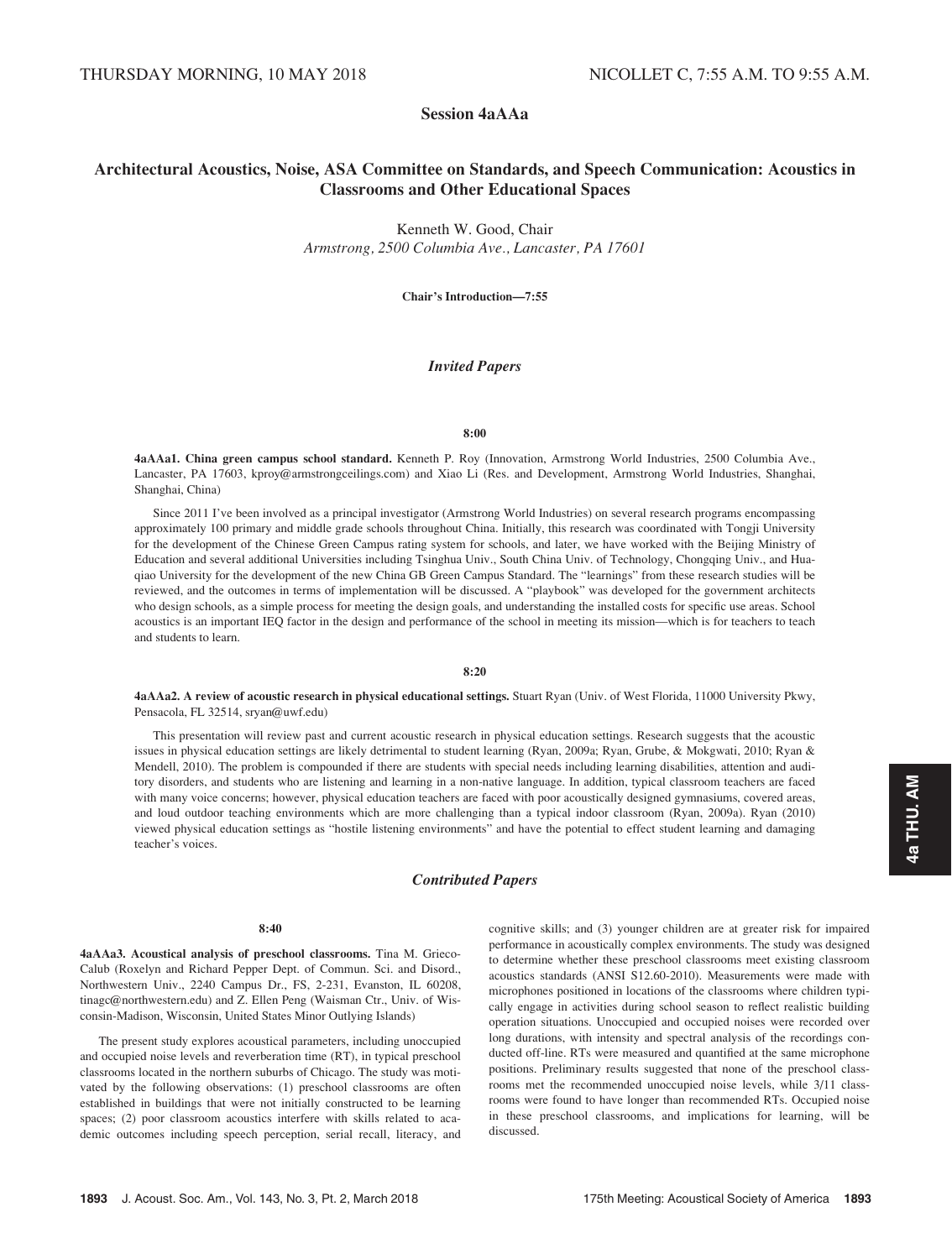4aAAa4. Classroom soundscape—Virtual and real. Andy Chung (Smart City Maker, Hong Kong Plaza, Hong Kong HKSAR, Hong Kong, ac@ smartcitymaker.com) and W M To (Macao Polytechnic Inst., Macao, Macao)

The sonic environment which both teachers and students are provided in a classroom is important for effective communication during the learning process. How to design and optimize for a classroom requires a study of its soundscape including the feedback of potential users on their perception of the sonic environment. This paper presents how virtual technology is used to characterize the classroom soundscape and how it is related to the reality.

# 9:10

4aAAa5. Noise in and around schools. Sergio Beristain (IMA, ESIME, IPN, P.O.Box 12-1022, Narvarte, Mexico City 03001, Mexico, sberista@ hotmail.com)

Incoming noise is usually a major problem for many schools which can drastically affect the teaching process, and often times this is the case due mainly to the traffic and community noise, but also in many cases the schools become themselves large noise sources, affecting the community tranquility. A case study is presented which shows the noise levels and acoustics characteristics of a basic school located in the middle of a middle class suburb, emphasizing the main nuisances that the school receives from the surroundings, and also those produced by the school to the community throughout its normal activities from before opening the school doors in the morning, till the last student has leaved, and during the teaching and leisure activities of young students.

#### 9:25

4aAAa6. Multifunction speech intelligibility in a renovated historic room. Sarah L. Bochat, Michael B. Doing, Peggy B. Nelson (Speech-Language-Hearing Sci., Univ. of Minnesota, 164 Pillsbury Dr SE, Minneapolis, MN 55455, bocha007@umn.edu), Ana M. Jaramillo (AFMG Services North America, LLC, Brooklyn Park, MN), and Bruce Olson (Olson Sound Design, Brooklyn Park, MN)

Shevlin Hall, a historic building erected in 1906, is presently home to the department of Speech-Language-Hearing Sciences on the University of Minnesota campus. The primary classroom space is a 20' x 50' room with a high coffered ceiling used for lecture-style classes, discussion groups, and social events. The space underwent renovation in 2013 to address room acoustics and sound design. Post-renovation acoustic measurements and subjective responses reflect favorable outcomes for lecture conditions. Challenges remain for small-group and active discussion classroom arrangements. The current study evaluated predicted and measured speech intelligibility for small-group and active discussions. Preliminary data suggest good intelligibility throughout the room for the condition of lecturestyle presentation. Reduced intelligibility is suggested for the condition of talker in back and receiver at instructor or front center position. Implications for sound design will be discussed.

# 9:40

4aAAa7. Exploring relationships between measured acoustic, lighting, and indoor air quality metrics logged in K-12 classrooms. Kieren H. Smith and Lily M. Wang (Durham School of Architectural Eng. and Construction, Univ. of Nebraska-Lincoln, PKI 210C, 1110 S. 67th St., Omaha, NE 68104, kierenhs@gmail.com)

Comfort in classrooms engenders learning and countless factors contribute to the quality of an educational environment. A longitudinal study measuring classroom conditions, including indoor air quality, lighting, and acoustic components has amassed data from 220 schools in the Eastern Nebraska area. Measurements logged at time intervals no longer than 5 minutes were taken for two full days in each classroom, three times in a year. Using this data, the relationships over time that acoustic factors have with indoor air quality, thermal comfort, and lighting factors are explored. Correlations are investigated between average measured values, time and spatial variation of measured values, and spectral composition of the acoustic metrics. Besides correlations between the assorted measured quantities, other relationships between the design of the building mechanical and lighting systems and resulting acoustic conditions are discussed; for example, do heat pumps or VAV boxes contribute to significantly different acoustic conditions? [Work supported by the United States Environmental Protection Agency Grant No. R835633.]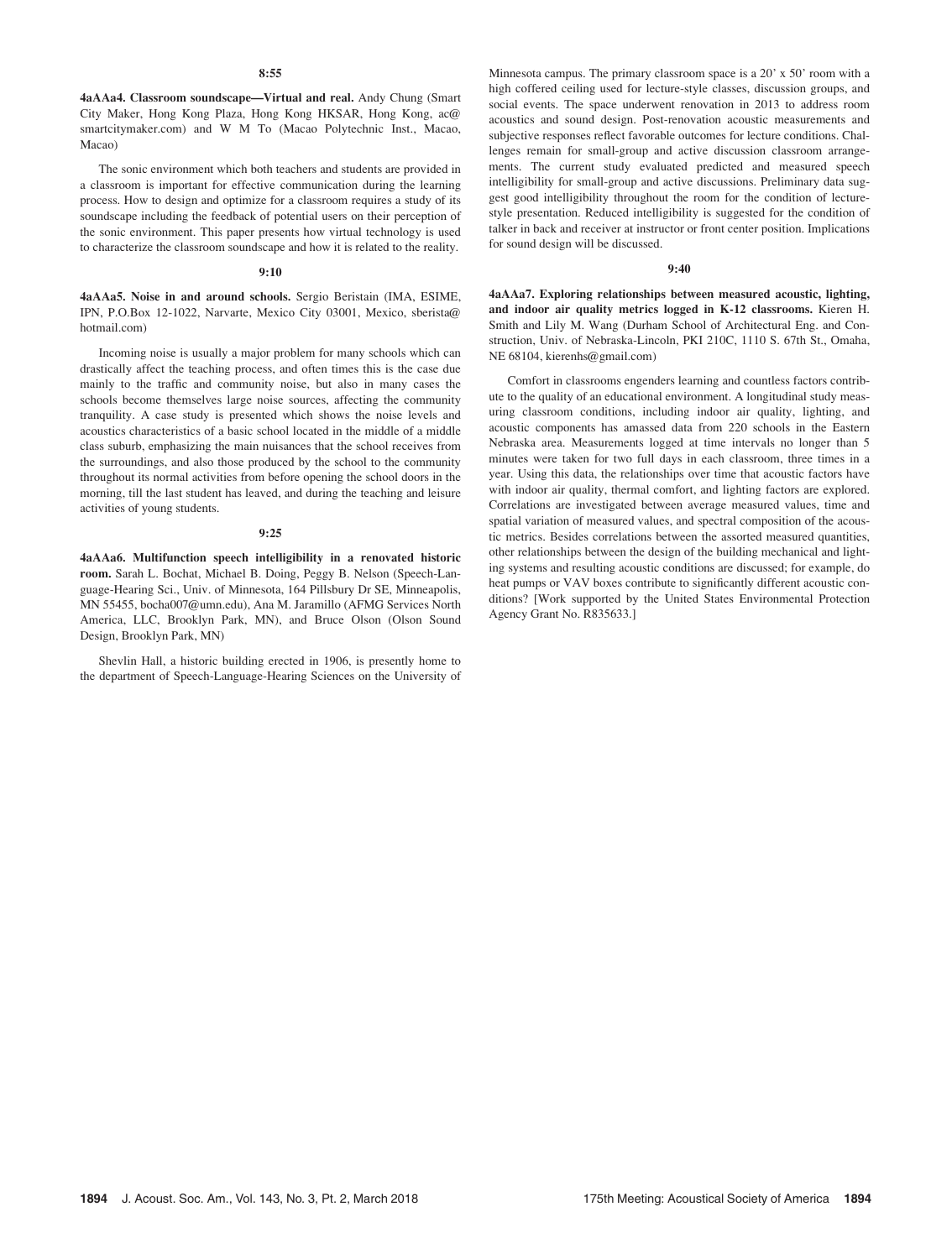Session 4aAAb

# Architectural Acoustics: Topics in Architectural Acoustics—Measurements, Perceptions, and Metrics

Ian B. Hoffman, Cochair

Peabody Institute: Johns Hopkins Univ., 1 E Mount Vernon Place, Baltimore, MD 21202

Shane J. Kanter, Cochair

Threshold Acoustics, 53 W. Jackson Blvd., Suite 815, Chicago, IL 60604

# Chair's Introduction—10:10

# Contributed Papers

## $10:15$

4aAAb1. Noise level prediction in a bakery using panel contribution analysis combined with scale modeling. Gong Cheng and David Herrin (Dept. of Mech. Eng., Univ. of Kentucky, 151 Ralph G. Anderson Bldg., Lexington, KY 40506-0503, gongcheng.vac@uky.edu)

Panel contribution analysis combined with scale modeling was utilized to determine the sound pressure level at different positions in a bakery. The primary sources of noise were three heating and air conditioning units. Each of the units was discretized into several patches and the volume velocity for each patch was measured. Transfer functions were measured between the patches and two different customer locations for the full-scale baseline case and using a 1/10 scale model. Transfer functions for the scale model were adjusted to account for air attenuation in the full-scale case. Panel contribution analysis was used to predict noise levels assuming both correlated and uncorrelated sources. Predicted results compared well with measurement. The suggested method can be used to assess the sound pressure levels in large interior spaces before they are constructed so long as the source positions are known. In addition, contributions from the individual sources can be assessed and ranked.

#### 10:30

4aAAb2. Analyzing frequency responses from time-windowed impulse responses across assorted types of room usage. Brenna N. Boyd and Lily M. Wang (Durham School of Architectural Eng. and Construction, Univ. of Nebraska - Lincoln, 137 N Jefferson St., Apt A, Papillion, NE 68046, bnboyd@unomaha.edu)

Lokki et al. (2015) examined how frequency responses in concert halls change over different time-windowed periods of the impulse response across low, mid, and high frequencies, and connected that with perceived quality in those halls. Time windows were applied to highlight the direct, early, late, or total sound energy, and the resulting frequency responses were overlaid on the same graph to view easily the difference and growth between the time periods across frequencies. In this project, such frequency response analyses across different time-windowed impulse responses are applied to spaces other than concert halls, including a variety of classrooms, worship spaces, and music-centered and speech-centered performance spaces. The objective is to explore the utility of this method of analysis for assorted room usages. In this presentation, interesting cases and trends within individual rooms, within one type of room usage, and between different types of room usage are discussed, as well as this analysis method's advantages and disadvantages.

10:45

4aAAb3. New research on low-frequency membrane absorbers. John Calder (Acoust. Surfaces, Inc., 123 Columbia Court North, Chaska, MN 55318, jcalder@acousticalsurfaces.com)

Low-frequency (LF) room modes are one of the greatest issues for accurate sound recording and reproduction. Effective LF absorbers can mitigate modes in professional and consumer audio rooms. However, fiber- and foam-based absorbers act on sound velocity; membrane absorbers act on sound pressure (greatest at hard surfaces and corners). Velocity at hard surfaces is zero; thus, fiber and foam absorbers work far less effectively than membrane absorbers under 200Hz. Additionally, most independent testing laboratories are only large enough to accurately measure absorption results above 160Hz (per Schroeder frequency) but not below. Only one lab is large enough to be accurate down to 40Hz. A new LF membrane-based absorber product was designed to compliment the frequency range of an existing product. Both were separately tested for LF absorption down to 40Hz at the above-referenced lab. Ten LF absorber tests revealed that the type of absorber, and its location and orientation in a room, are critical to LF absorber effectiveness. Some unexpected results, however, showed clearly that without standardized laboratory absorption testing in a lab capable of accurately testing down to 40Hz, it is not possible to state conclusively that low-frequency absorber products perform as claimed.

## 11:00

4aAAb4. A research about influences to piano players' perception and behavior control in brushing up processes of music pieces under the condition of different reverberation time sonic fields. Ayako Matsuo and Takeshi Akita (Sci. and Technol. for Future Life, Tokyo Denki Univ., 5 Asahi-cho Senju Adachi-ku, Tokyo 120-8551, Japan, matsuoaya.dendai@ gmail.com)

Dividing piano players' proficiency processes of music pieces into three categories of early, middle and final stages, we have studied about the difference and characteristics of their perception for sonic environment and control of performance behaviour at each stage.In our previous studies, it has been shown that we could measure the difference and characteristics of their "perception and behaviour control" on performance mainly at the early and the final stages in brain activity, using NIRS (Near-infrared spectroscopy) method and having some supplementary interviews after the experiments.Moreover in this paper, we carried out experiments about players' "perception and behavior control" on performance at the two stages under some different reverberation time sonic fields using same method.We also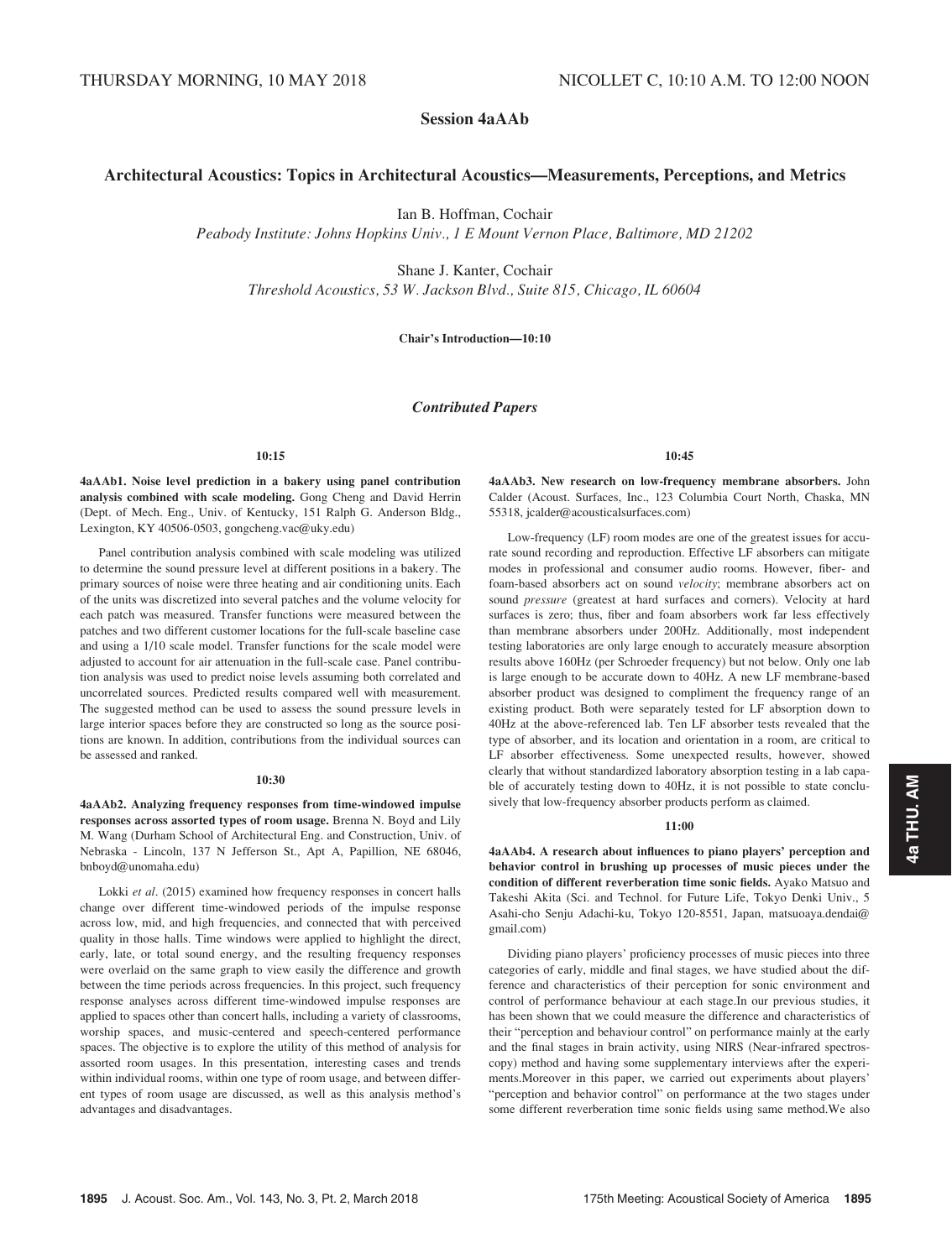made sure of the cognition of the players' performances by having some supplementary interviews after the performance experiments.As a result, we could obtain that players' "perception and behavior control" on performance is being influenced from the condition of reverberation time difference of sonic field.

## 11:15

4aAAb5. Amplified music and variable acoustics—Controlled low frequencies and envelopment at high. Niels W. Adelman-Larsen (Flex Acoust., Diplomvej 377, Kgs. Lyngby 2800, Denmark, nwl@flexac. com)

Subjective ratings from 25 professional musicians and sound engineers were obtained to assess two Danish rock venues of similar size and similar low frequency reverberation times, but different high frequency reverberation characteristics. The musicians rated one hall outstanding and significantly better than the other, substantiating a hypothesis that pop venues can have a longer reverberation time at mid to high frequencies at least in the empty condition with no seats installed. Possible causes for this is an enhancement of the musicians' ease of expressing dynamics as well as of their ability to sense the audience for whom they are playing. It has formerly been shown, that what characterizes the best halls for amplified music is a relatively short reverberation time at low frequencies. However, in this study, a fairly long reverberation time in the 63 Hz octave band is found to be acceptable, especially in the hall with the longer mid-high frequency reverberation time, pointing towards a tolerance for longer reverberation in this band in general. Further, this hints at the possibility that mid-high frequency reverberation can mask, at least 63 Hz band challenges. The 125 Hz octave band RT, which thereby remains the single most important to control for amplified music, is app. 1 sec in the two venues that hold some 700 standing audiences

#### 11:30

4aAAb6. On the prediction of sound diffusion coefficient. Hassan Azad and Gary W. Siebein (Architecture, Univ. of Florida, 3527 SW, 20th Ave, 1132B, Gainesville, FL 32607, h.azad@ufl.edu)

Acoustic diffusers are one of the key elements in architectural acoustic design. The shape, placement and combination with absorbers along with the physical characteristics of the room such as the volume, size, and geometry make a complex design scenario full of variables and dependencies. The Prediction of scattered reflections with the help of computer modeling is one of the most recent areas of research. Currently the only software package that exist for the simulation of the scattered sound is Reflex [1] from AFMG which can predict scattering and diffusion coefficients of 1D acoustics diffusers using their cross sections. It employs Boundary Element Methods for the calculation purposes. This study intends to develop a sound diffusion prediction software that simulates the measurement laboratory environment of the diffusion coefficients in accordance with 17497-2 ISO standards to predict diffusion coefficients of different type of 2D and 3D acoustics diffusers such as Schroeder, fractal and volumetric diffusers. For the calculations, wave-based room acoustics modeling techniques such as FDTD and BEM will be used. There are plenty of partial differential solvers available that are used for acoustics purposes which will be used in this paper as well. [1] http://reflex.afmg.eu/

## 11:45

4aAAb7. First-order approximation of diffraction at a rectangular rigid plate using the physical theory of diffraction. Aleksandra Rozynova (Acentech, 33 Moulton St., Cambridge, MA 02138, arozynova@acentech. com) and Ning Xiang (Rensselaer Polytechnic Inst., Graduate Program in Architectural Acoust., Troy, NY)

Efficient predictions of sound diffraction around objects is vital in roomacoustics simulations. Recent efforts using the Physical Theory of Diffraction (PTD) [Rozynova, A. and Xiang, N., J. Acoust. Soc. Am., 141, pp. 3785 (2017)] have been reported on some canonical objects of infinite size. This research has been further developed based on solving diffraction problems on finite, rectangular plates which are free from grazing singularities. Separate solutions are considered for diffraction from two pairs of the rigid plate edges, the edge waves around the plate corner are ignored due to the lower order of diffraction contributions in the far-field. This paper will discuss numerical implementations of the theoretical predictions to demonstrate the efficiency of the PTD in room-acoustics simulations for finite sized rectangular plates. The implemented numerical results will also be compared with some preliminary experimental results carried out with a goniometer.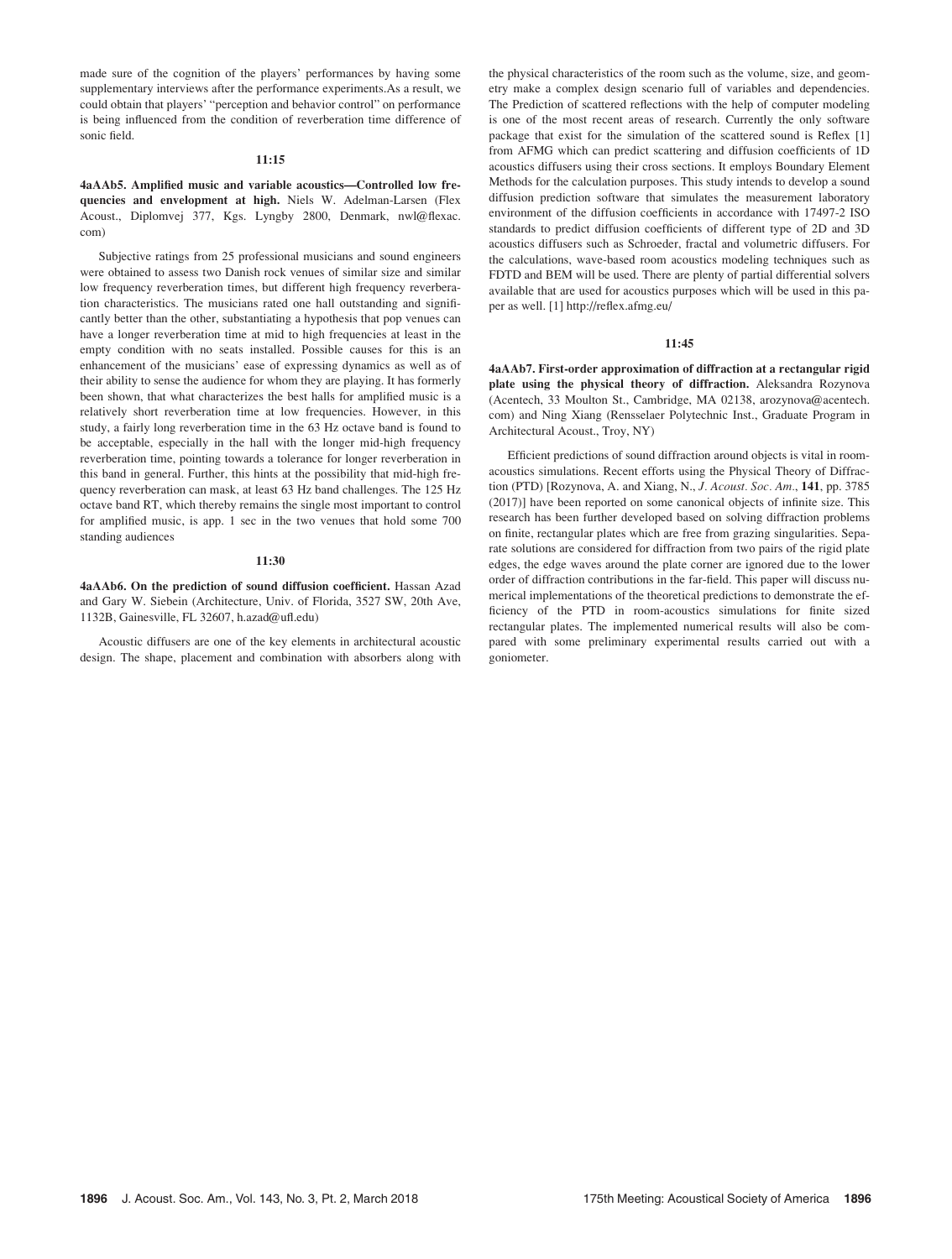# Session 4aAB

# Animal Bioacoustics: Animal Sound Production and Hearing

Micheal L. Dent, Chair

Psychology, University at Buffalo, SUNY, B76 Park Hall, Buffalo, NY 14260

Chair's Introduction—8:00

# Contributed Papers

## 8:05

4aAB1. Temporal fine structure and zebra finch vocalizations. Nora H. Prior, Edward Smith, Gregory F. Ball, and Robert Dooling (Psych., Univeristy of Maryland, 4094 Campus Dr, College Park, MD 20742, nhprior@ umd.edu)

The temporal fine structure (TFS) of an acoustic signal refers to the smaller changes within the time waveform, independent of larger envelope changes. Bioacousticians typically have relied on sonographic analyses to describe the primary acoustic features of animal vocalizations and human speech. However, sonographic analyses do not reveal the temporal fine structure in complex vocal signals. Recent research on the perception of human speech by normalhearing and hearing-impaired listeners has suggested that TFS is important for speech comprehension. Interestingly, birds have much better sensitivity to changes in TFS than do humans, suggesting TFS could also be important for communication in birds. TFS in complex signals is extremely difficult to study in isolation since it occurs along with other acoustic features of complex signals. But, here using a variety of techniques to reduce or eliminate other acoustic features of a complex acoustic signal, we show that zebra finches have particularly good perceptual sensitivity to the natural variation in TFS, and that there are very likely systematic differences in TFS that are unique to various classes of vocal signals. These results suggest that, as with human speech, TFS may be important in avian acoustic communication.

## 8:20

4aAB2. Calls of the bald eagle (Haliaeetus leucocephalus). Edward J. Walsh (Res., Boys Town Natl. Res. Hospital, 555 North 30th St., Omaha, NE 68132, edward.walsh@boystown.org), Peggy Nelson, Andrew Byrne, Jeff Marr, Christopher Feist, Christopher Milliren, Julia Ponder, Patrick Redig (Univ. of Minnesota, Minneapolis, MN), and JoAnn McGee (Res., Boys Town Natl. Res. Hospital, Omaha, NE)

Injury and mortality statistics suggest that bald eagles entering the air space of wind energy facilities face considerable risk. To mitigate the hazard, acoustic deterrent systems designed to discourage entry into such hazardous air spaces are under consideration. In this study, the acoustic properties of a collection of call types within the eagle vocal repertoire are reported as a first step in a larger program of study designed to assess the deterrent capacity of the bird's natural vocal utterances. To that end, calls were recorded from bald eagles housed in the Raptor Center at the University of Minnesota. Based on preliminary acoustic analyses, at least five calls were identified and are referred to here as peal/scream, chatter/cackle, snort, squeal and grunt. With the exception of the low frequency grunt, calls were uniformly high pitched, tonal in nature, exhibited harmonic spectral structure, and they were generally complex, exhibiting distinct nonlinear characteristics. In this presentation, the spectrotemporal properties of each call type will be described with the goal of generating an acoustic repository to enable the consistent classification of calls to be tested for their potential as deterrence signals. [This work was supported by Department of Energy grant #DE-EE0007881.]

8:35

4aAB3. Use of transition and abstract rules by budgerigars in auditory pattern processing. Adam Fishbein, Gregory F. Ball, and Robert Dooling (Neurosci. & Cognit. Sci., Univ. of Maryland, College Park, 4123 Biology-Psych. Bldg., University of Maryland, College Park, MD 20742, afishbei@ umd.edu)

Budgerigars, a small species of parrot, are open-ended vocal learners that produce a long, rambling warble song. Past work has shown that these birds are sensitive to changes in the order of their song elements but it is not clear what rules they may use to process changes in sounds sequences. Here, we used operant conditioning and psychophysical techniques to ask how budgerigars discriminate among patterned auditory sequences. In these experiments, auditory sequences of the form AAB, composed of pure tones or natural warble elements, were played to the bird as a repeating background until the bird pecked a key to initiate a trial. During a trial, either a target sequence played that differed from the background in the order of the elements or a sham trial occurred where there was no change. Results show that budgerigars use rules about the transitions between elements to detect targets. Further experiments using multiple background sequences show that the birds are also sensitive to the underlying abstract pattern of sounds (same-same-different). Thus, with their ability to attend to surface transition rules (phonology-like) and deeper abstract patterns (syntax-like), budgerigars are a useful vocal learning model for studying the neurobiology and evolution of language.

8:50

4aAB4. Ultrasonic vocalization production by socially isolated and experienced mice. Laurel A. Screven and Micheal L. Dent (Psych., Univ. at Buffalo, B80 Park Hall, Buffalo, NY 14260, laurelsc@buffalo.edu)

Mice produce ultrasonic vocalizations (USVs) in a wide variety of social situations, including courtship, investigation, and territorial defense. Although production of USVs is believed to be innate, suggesting mice do not need acoustic experience with conspecifics to produce calls, it is possible mice require experience to emit calls in the proper behavioral context. Male mice require social experience with a female to produce USVs in response to olfactory signals present in dirty bedding (e.g., Nyby et al., 1983), and isolated male mice will produce more USVs than socially experienced males (Keesom et al., 2017), however the influence of social experience on vocal production by female mice has yet to be investigated. The present experiment aimed to determine if social isolation or experience with conspecifics influences the vocal repertoire of adult female CBA/CaJ mice. Mouse calls were recorded during exposure to an unknown male or female mouse and analyzed to determine if isolation or experience affected call number, rate, or spectrotemporal complexity. Chronic social isolation did influence the vocal repertoire, suggesting that social experience plays a role in the production of USVs by female mice.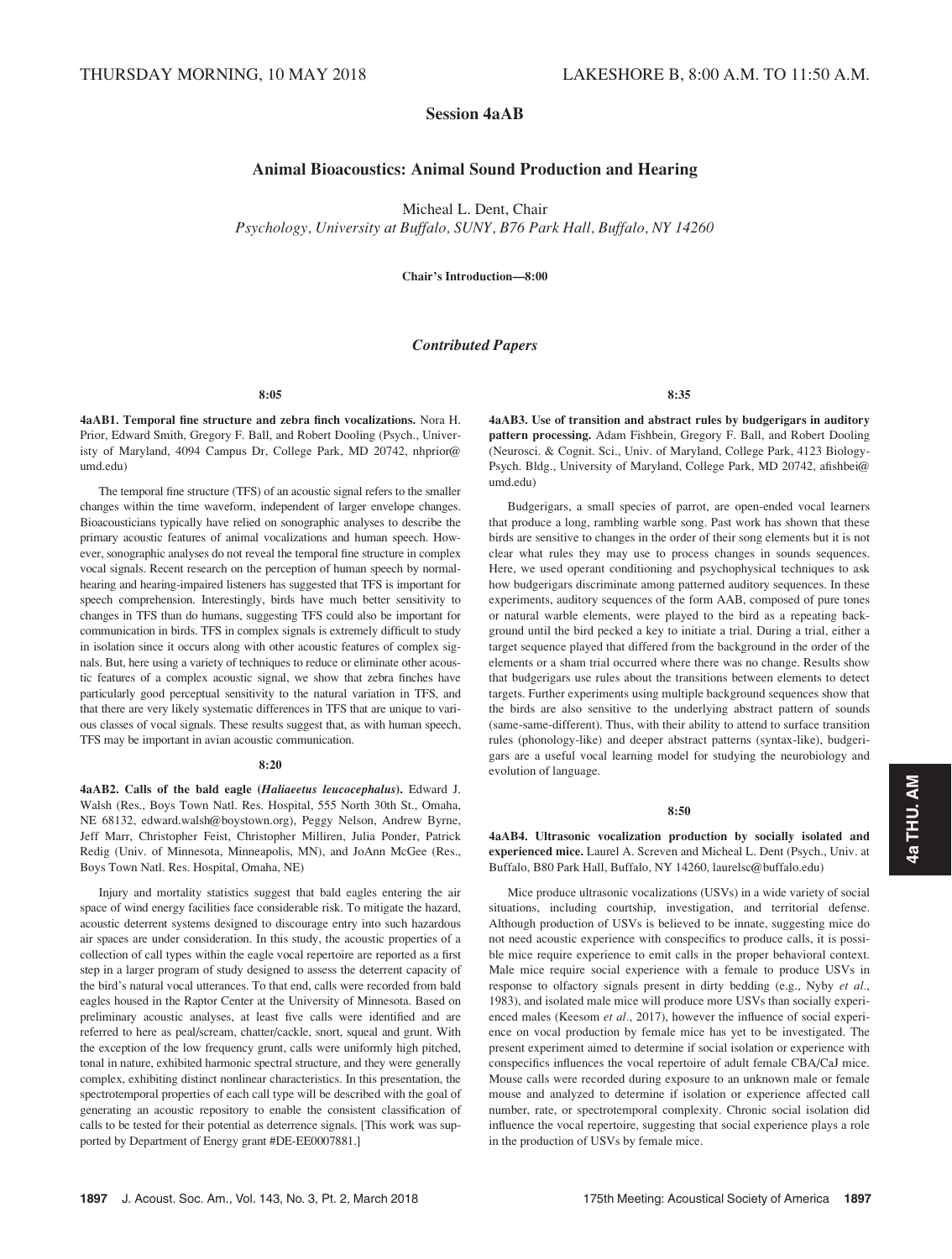4aAB5. The effects of noise and age on the detection of ultrasonic vocalizations and pure tones by laboratory mice. Anastasiya Kobrina and Micheal L. Dent (Psych., SUNY Univ. at Buffalo, B23 Park Hall, SUNY University at Buffalo, Amherst, NY 14261, akobrina@buffalo.edu)

Mice are frequently used to study and model age-related hearing loss (ARHL) due to similarities in human and mouse cochleae and in genetic makeup. Mice emit ultrasonic vocalizations (USVs) that may be used for communication. Behavioral research has established that mice exhibit ARHL for detection of USVs and pure tones, however later in life than previously estimated by electrophysiological methods. In addition, mice showed sex-related ARHL differences for USVs but not for 42 kHz tones. In order to fully understand whether mice can be used to model ARHL it is critical to examine hearing loss for simple and complex stimuli in a variety of listening environments. In this study, detection thresholds were measured in adult mice using operant conditioning procedures and positive reinforcement. Mice were trained to detect USVs and high frequency pure tones in silence and in 50 dB white noise. The results revealed that adult mice retain hearing late into their lifespan, with very old mice exhibiting higher thresholds for USVs and pure tones in noise than in silence. The results highlight the importance of measuring hearing in awake, trained, behaving subjects when comparing ARHL across different species. [This work was supported by F31 DC016545 and R01 DC012302.]

## 9:20

4aAB6. The use of background noise to mask objectionable sounds to rodents. Robert D. Bruce, Arno S. Bommer, Isaac Harwell, Adam Young, and Max Meynig (CSTI Acoust., 16155 Park Row # 150, Houston, TX 77084-6971, bob@cstiacoustics.com)

Construction noise and vibration can interrupt sleep/concentration of humans during renovations. Noise treatments or vibration breaks can reduce the impact. But could background noise cover up a moderate level of construction noise? Innocuous sounds are used to mask quieter but more annoying sounds. The concept is commonly used in offices to aid in concentration and reduce annoyance in places where people work or sleep. But could it be used to mask construction noise if the recipients were rodents rather than people? In theory, the concept of sound masking should be valid for other species of animals. Excessive noise and vibration has been shown to affect rodent behavior including breeding. Their hearing, extending into the ultrasound region, complicates efforts to recognize and measure the rodents' acoustical environment. During the past several years, we have had occasion to study the literature on rodents' hearing and the use of masking to prevent the creatures from being bothered by intruding sound. In this paper, we summarize the literature and investigate the concept of masking for rodents with respect to regularly encountered sound sources and sounds from construction activities.

#### 9:35

4aAB7. Optical coherence tomography reveals complex motion between the basilar membrane and organ of corti in the gerbil cochlea. Clark E. Strimbu (Dept. of Otolaryngol., Head and Neck Surgery, Columbia Univ. Medical Ctr., P&S 11-452, 630 West 168 St., New York, NY 10032, ces2243@cumc.columbia.edu), Nathan C. Lin (Dept. of Elec. Eng., Columbia Univ., New York, NY), and Elizabeth S. Olson (Dept. of Otolaryngol., Head and Neck Surgery, Columbia Univ. Medical Ctr., New York, NY)

The mechanical basis of auditory transduction within the mammalian cochlea is not fully understood but relies on complex mechanical interactions between different structures within the Organ of Corti (OoC). We used spectral domain phase microscopy, a functional extension of optical coherence tomography (OCT), to measure the sound-evoked motion in response to "Zwuis" frequency complexes, in vivo, in the basal region of the gerbil cochlea. Because OCT allows for measurements from multiple axial positions along the optical path, we are able to simultaneously record vibration at different points within the OoC between the basilar membrane (BM) and tectorial membrane. Imaging through the round window membrane, we could record from several longitudinal locations along the cochlea and at each location, we measured from several radial positions. Both the BM and intra-OoC vibrations are tuned and show nonlinear amplification, or compressive growth, with the applied sound pressure level. Similar to recent reports (Ren et al, PNAS 2016; Ren and He, MoH 2017), we find that the motions of surfaces within the OoC can exhibit a greater degree of compressive nonlinearity (amplification) and physiological vulnerability than the motion of the BM. Additionally, some responses show sharp notches near the onset of the nonlinear regime.

## 9:50

4aAB8. Copulation calls of female chimpanzees (Pan troglodytes) signal fertility. Anthony P. Massaro (Ecology, Evolution, and Behavior, Univ. of Minnesota, 1987 Upper Buford Cir, Falcon Heights, MN 55108, massa060@umn.edu), Emily E. Boehm (Evolutionary Anthropology, Duke, Durham, NC), Elizabeth V. Lonsdorf (Psych. and Biological Foundations of Behavior Program, Franklin & Marshall College, Lancaster, PA), Carson M. Murray, Margaret A. Stanton (Ctr. for the Adv. Study of Human Paleobiology, The George Washington Univ., Washington DC, DC), and Michael Wilson (Anthropology, Univ. of Minnesota, Minneapolis, MN)

In many species, females produce vocalizations during or soon after mating. In chimpanzees, these calls accompany only some matings while visual signals of sexual receptivity are always visible. Proposed explanations for chimpanzee copulation calls include (1) increasing paternity confusion and thus reducing infanticide risk, and (2) competing more effectively with other females for male mating interest. We used information theoretic model selection to test competing hypotheses using a record of 1,168 copulation events recorded by the mother-infant project team at Gombe National Park, Tanzania (1976-2015). We found that females produced copulation calls more frequently in the last week of their reproductive cycle, when they are most fertile. This timing is consistent with the hypothesis that copulation calls function as an honest signal of fertility. While females also signal fertility visually (with sexual swellings), copulation calls may signal to a broader audience, encouraging males to invest in mating effort. Male primates are often portrayed as always being ready to mate, but in reality, mating entails potential costs for males, including the risk of aggression from other males, and opportunity costs that must be weighed against the risk of mating with a non-ovulating female.

## 10:05–10:20 Break

## 10:20

4aAB9. Vessel sound cuts down communication space for vocalising fish and marine mammals. Rosalyn L. Putland (Leigh Marine Lab., Inst. of Marine Sci., Univ. of Auckland, 160 Goat Island Rd., Leigh, Auckland 0985, New Zealand, rput037@aucklanduni.ac.nz), Nathan D. Merchant, Adrian Farcas (Ctr. for Environment, Fisheries and Aquaculture Sci., Lowestoft, Suffolk, United Kingdom), and Craig A. Radford (Leigh Marine Lab., Inst. of Marine Sci., Univ. of Auckland, Warkworth, New Zealand)

Anthropogenic noise across the world's oceans threatens the ability of vocalizing marine species to communicate. Some species vocalize at key life stages or whilst foraging, and disruption to the acoustic habitat at these times could lead to adverse consequences at the population level. To explore the risk of such impacts, we investigated the effect of vessel noise on the communication space of the Bryde's whale Balaenoptera edeni, an endangered species which vocalizes at low frequencies and bigeye Pempheris adspersa, a nocturnal fish species which uses contact calls to maintain group cohesion while foraging. By combining long-term acoustic monitoring data with AIS vessel-tracking data and acoustic propagation modelling, a quantitative method for determining the impact of vessel noise on their communication space was established. Routine vessel passages cut down communication space by up to 61.5% for bigeyes and 87.4% for Bryde's whales. The influence of vessel noise on communication space also exceeded natural variability between 3.9 and 18.9% of the monitoring period. To combat potential effects of vessel sound, we propose the application or extension of ship speed restrictions in ecologically significant areas, since our results indicate a reduction in sound source levels for vessels transiting at lower speeds.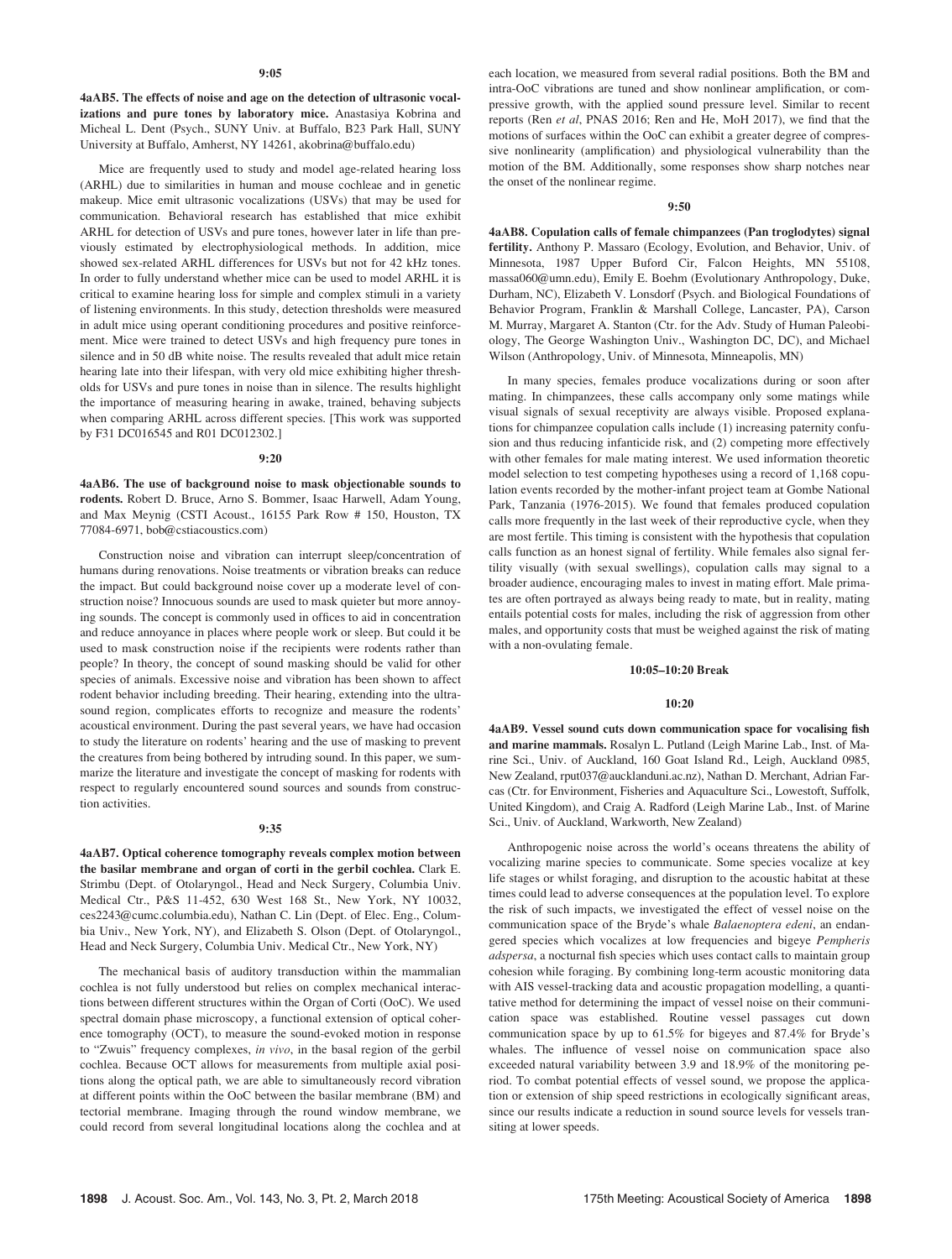4aAB10. Analysis of Haddock (Melanogrammus aeglefinus) sounds recorded in the Northwest Atlantic. Xavier Mouy (School of Earth and Oceans Sci., Univ. of Victoria, PO Box 1700, Victoria, BC V8W3P6, Canada, Xavier.Mouy@jasco.com), Rodney A. Rountree (Biology, Univ. of Victoria, Waquoit, MA), Katie A. Burchard (Northeast Fisheries Sci. Ctr., NOAA Cooperative Res. Study Fleet Program, Narragansett, RI), Francis Juanes (Biology, Univ. of Victoria, Victoria, BC, Canada), and Stan E. Dosso (School of Earth and Oceans Sci., Univ. of Victoria, Victoria, BC, Canada)

Haddock (Melanogrammus aeglefinus) are present on both sides of the North Atlantic. Their distribution in the Northwest Atlantic ranges from Greenland to North Carolina. They are an important food resource that needs to be closely monitored to ensure a sustainable fishery. Research studies have reported that both male and female haddock produce sounds during courtship and spawning. These sounds can be used to monitor spawning activities non-intrusively and at large scale. The objective of this paper is to analyse the spatial and temporal occurrence of Haddock sounds in the Gulf of Maine. Passive acoustic data were collected in 2003, 2004, 2006, and 2007 in areas known to contain spawning haddock. To analyze the large amount of data collected, an automated haddock sound detector was developed based on a measure of kurtosis and the Dynamic Time Warping algorithm. The detector was trained using the 2006 and 2007 data and its performance was quantified and optimized by comparing detection results with manually annotated Haddock sounds. The detector was then used to analyze data collected in 2003 and 2004. Results provide information on the temporal and spatial distributions of courtship and spawning sounds.

#### 10:50

4aAB11. A frog's lungs sharpen the frequency tuning of its peripheral auditory system: A pulmonary paradox resolved? Mark Bee (Dept. of Ecology, Evolution, and Behavior, Univ. of Minnesota, 100 Ecology, 1987 Upper Buford Circle, St. Paul, MN 55108, mbee@umn.edu), Norman Lee (Dept. of Biology, St. Olaf College, Northfield, MN), and Jakob Christensen-Dalsgaard (Biology Inst., Univ. of Southern Denmark, Odense M, Denmark)

In frogs, sound localization is facilitated by the directionality of their internally coupled ears, which are connected through the mouth cavity and Eustachian tubes. Acoustic input through the frog's body wall and lungs also shapes the ear's directionality. One hypothesized function of the lung input is to enhance directional hearing to improve localization of conspecific calls. However, an unresolved paradox exists: the lung input often improves directionality at frequencies that are intermediate between those emphasized in conspecific vocalizations. The present study of green treefrogs (Hyla cinerea) may resolve this paradox. Using laser vibrometry, we show that the lung input improves directionality at frequencies emphasized in conspecific calls by just 2 dB or less. In contrast, the lung input reduces the frontal field sensitivity of the tympanum by up to 7 dB in response to frequencies that are intermediate between those emphasized in conspecific calls and to which the two inner ear papillae are tuned. These results suggest the lung input may function in communication by sharpening the frequency tuning of the peripheral auditory system, which in turn could filter out frequencies in heterospecific calls in some mixed-species choruses. How the lung input achieves this "noise cancellation" is currently under investigation.

## 11:05

4aAB12. Temporal information processing in gray treefrogs: Compute within frequency then integrate across frequency. Saumya Gupta and Mark Bee (Ecology, Evolution and Behavior, Univ. of Minnesota, 100 Ecology, 1987 Upper Buford Circle, St. Paul, MN 55108, gupta333@umn. edu)

In Cope's gray treefrog (Hyla chrysoscelis), the pulse rate of advertisement calls is a species recognition cue. This temporal information is redundant across two spectral bands in the call's bimodal spectrum that are primarily transduced by different inner ear papillae. Previous studies have shown that some neurons in the frog auditory midbrain are selective for bimodal spectra and that, compared with unimodal spectra, calls with bimodal spectra are more attractive. In addition, "interval-counting" neurons in the frog auditory midbrain are selective for conspecific pulse rates. However, it is not known whether pulse rate information is computed prior to, or subsequent to, spectral integration. We conducted behavioral experiments to investigate the serial order of pulse rate computations and spectral integration. In phonotaxis tests that used bimodal and unimodal stimuli with variable pulse rates, we tested the hypothesis that spectral information is integrated prior to pulse rate computations versus the alternative hypothesis that pulse rate can be computed independently in different frequency channels prior to spectral integration. Our results support the latter hypothesis, and suggest pulse rate can be computed independently in separate frequency channels. These results give insight into the mechanisms of temporal processing underlying the perception of key biological information.

#### 11:20

4aAB13. Within-individual variation in signal production limits female choice in noisy treefrog choruses. Jessie C. Tanner (Ecology, Evolution, and Behavior, Univ. of Minnesota - Twin Cities, 1479 Gortner Ave, 140 Gortner Labs, Saint Paul, MN 55108, tanne123@umn.edu) and Mark Bee (Ecology, Evolution, and Behavior, Univ. of Minnesota - Twin Cities, St. Paul, MN)

In acoustically communicating animals such as anurans and orthopterans, individual signalers can display remarkable variation in signal traits, even within a single bout of calling. This within-individual variation has the potential to "mask" the between-individual variation that is the target of sexual selection. Thus, receivers may not always be able to discriminate among males based on properties of their acoustic signals, even when female choice is well documented in the lab. The effect of within-individual variation may be compounded by noise generated by breeding choruses of conspecifics, which can prevent signal detection or discrimination. We manipulated within-individual variation in two signal traits (call rate and pulse rate) that are critically important for mate choice in Hyla chrysoscelis, Cope's gray treefrog. We replicated our design at three realistic levels of chorus noise. Within-individual variation in signal traits reduced the strength of sexual selection on one of two traits, and receivers were less likely to discriminate against lower-quality signals under conditions of realistic chorus noise. Our results suggest that preference functions generated using stimuli that lack within-individual variation, under ideal listening conditions, may chronically over-estimate the strength of sexual selection on signal traits in natural populations.

## 11:35

4aAB14. Effect of broadband chirp signal on the sonic behavior of the / kwa/ fishes inhabiting Posidonia oceanica seagrass meadow. Jean-Pierre Hermand and Laura Velardi (LISA - Environ. HydroAcoust. Lab, Université libre de Bruxelles, av. F.D. Roosevelt 50, Brussels 1050, Belgium, lve $lardi@ulb.ac.be$ )

Early experiment to study acoustics of Posidonia oceanica seagrasses (USTICA99) transmitted acoustic chirp signals (0.2-16 kHz, 15.8 s) every minute during 3 days over a meadow. Receiving hydrophones recorded vocalizations from unknown fish inhabitants, which sound like /kwa/. Here, we address the impact of our measurements on this fish population. The authors' ears analyzed the recordings to identify all fish vocalizations and attempt to recognize /kwa/ individuals based on timbre. A comparative analysis of the /kwa/ sound production within time intervals between and during chirp transmission was made to understand if and how the sonic behavior is affected. As in few similar studies for other anthropogenic noise sources on a limited number of species, there was an observable effect. The major part of the vocalization patterns that were identified within the chirp time interval started near the onset of the frequency sweep, which first spans the range of /kwa/ sound production (0.4-2 kHz). The number of single vocalizations per unit time during that period was close to that during the no-chirp time interval while during higher swept frequencies was markedly smaller. This suggests the fish detection range may extend toward ultrasound to avoid dolphin predators. Quantitative results will be presented.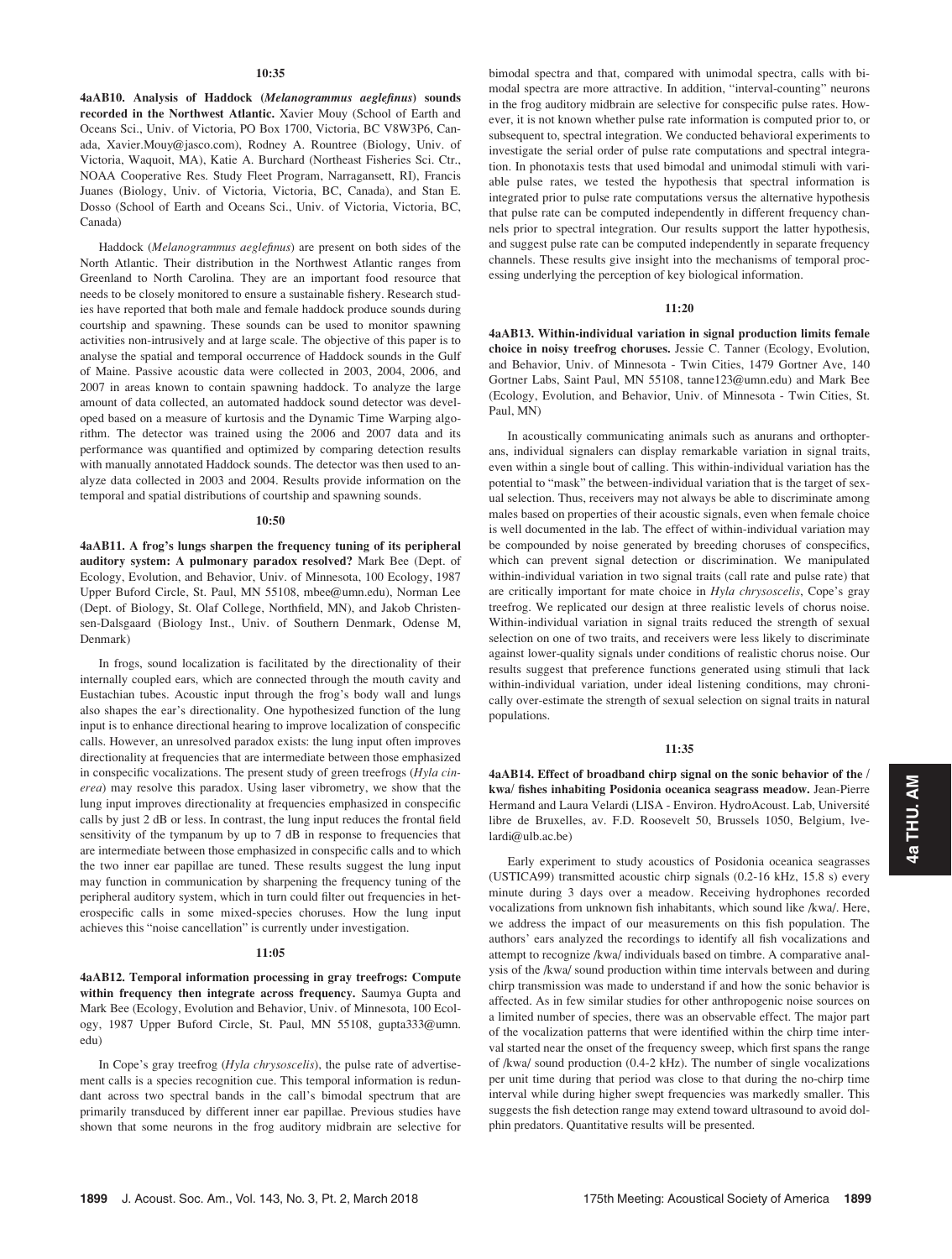# Session 4aBA

# Biomedical Acoustics: Acoustic Imaging of Small Vessels and Low Speed Flow

Mahdi Bayat, Chair

Biomedical and physiology, Mayo Clinic, 200 1st St. SW, Rochester, MN 55905

Chair's Introduction—8:00

# Invited Papers

## 8:05

4aBA1. Ultrasonic non-contrast perfusion imaging with adaptive demodulation. Jaime Tierney and Brett Byram (Biomedical Eng., Vanderbilt Univ., 2301 Vanderbilt Pl.; PMB 351631, Nashville, TN 37235, jaime.e.tierney@vanderbilt.edu)

Ultrasonic non-contrast perfusion imaging remains challenging due to spectral broadening of the tissue clutter signal caused by patient and sonographer hand motion. Simply, the velocity of the slowest moving blood has similar spectral support to the moving tissue. To address this problem, we developed an adaptive demodulation (AD) scheme to suppress the bandwidth of tissue prior to high-pass filtering. The method works by directly estimating the modulation imposed by tissue motion, and then removing that motion from the signal. Our initial implementation used single plane wave power Doppler imaging sequence combined with a conventional high-pass IIR tissue filter. However, other recent advancements in beamforming and tissue filtering have been proposed for improved slow-flow imaging, including coherent flow power Doppler (CFPD) and singular value decomposition (SVD). Here, we aim to evaluate AD separately as well as in comparison and in conjunction with improvements in beamforming and filtering using simulations and an in vivo muscle contraction experiment. We show that simulated blood-to-background SNR is highest when using AD + CFPD and a 100 ms ensemble, which resulted in a 9.88 dB increase in SNR compared to CFPD by itself. Additionally, AD + SVD resulted in a 54.6% increase in mean power within the in vivo muscle after contraction compared to a 6.84% increase with AD and a conventional IIR filter.

# 8:30

4aBA2. Enhanced sensitivity of flow detection in small vessels with slow flow by coherent-flow power Doppler. Jeremy J. Dahl (Radiology, Stanford Univ., 3155 Porter Dr, Palo Alto, CA 94304, jeremy.dahl@stanford.edu)

Power Doppler imaging is a commonly used method for the detection of flow. However, the sensitivity of power Doppler in small vessel detection is limited in clinical ultraound scanners by a combination of factors, including the small-diameter of vessels, slow flow through the vessels, the size of the Doppler ensemble, the presence of motion, the presence of noise, and the type of filter used. We have developed an alternative power Doppler imaging technique that enhances flow detection of small vessels and slow flow. This technique utilizes the same principles as power Doppler, but uses the coherence of backscattered blood signal rather than the backscattered signal power. We show that this technique, called coherent flow power Doppler (CFPD), is less sensitive to clutter-based signals and thermal noise and improves signal-to-noise ratio of the flow signal. We show through simulations, phantoms, and in vivo experimentation in human liver that this additional signal-to-noise ratio (7.5-12.5 dB) can be utilized to detect slower flow, improved frame rate (smaller Doppler ensemble), or improve the Doppler image profile. In addition, the technique demonstrates better signal-to-noise ratio for smallsized vessels (less than 2 mm).

#### 8:55

4aBA3. Spatiotemporal clutter filtering methods for in vivo microvessel imaging. Pengfei Song and Shigao Chen (Dept. of Radiology, Mayo Clinic College of Medicine, Med. Sci. 1-26, 200 First St. SW, Rochester, MN 55905, song.pengfei@mayo.edu)

Ultrafast plane wave imaging enables acquisition and accumulation of a large number of Doppler ensembles in a short period of time, which substantially boosts ultrasound Doppler sensitivity by at least an order of magnitude. As a key component, spatiotemporal clutter filtering based on singular value decomposition (SVD) has recently demonstrated superior performance in tissue clutter suppression and microvessel signal extraction over conventional high-pass-filter-based clutter filtering techniques. This presentation introduces several novel SVD clutter filter techniques from our recent work, focusing on addressing the technical challenges (complex tissue motion, high computational cost, and noise) of SVD clutter filter during clinical translations of the ultrafast microvessel imaging technology for human imaging. We present a block-wise adaptive SVD filter method that can robustly threshold singular values on a local level, a real-time feasible SVD clutter filtering method based on partial SVD and randomized spatial downsampling, and a noise equalization and suppression method that can significantly improve microvessel imaging quality at a low cost. In vivo performance of these methods will be demonstrated in different organs.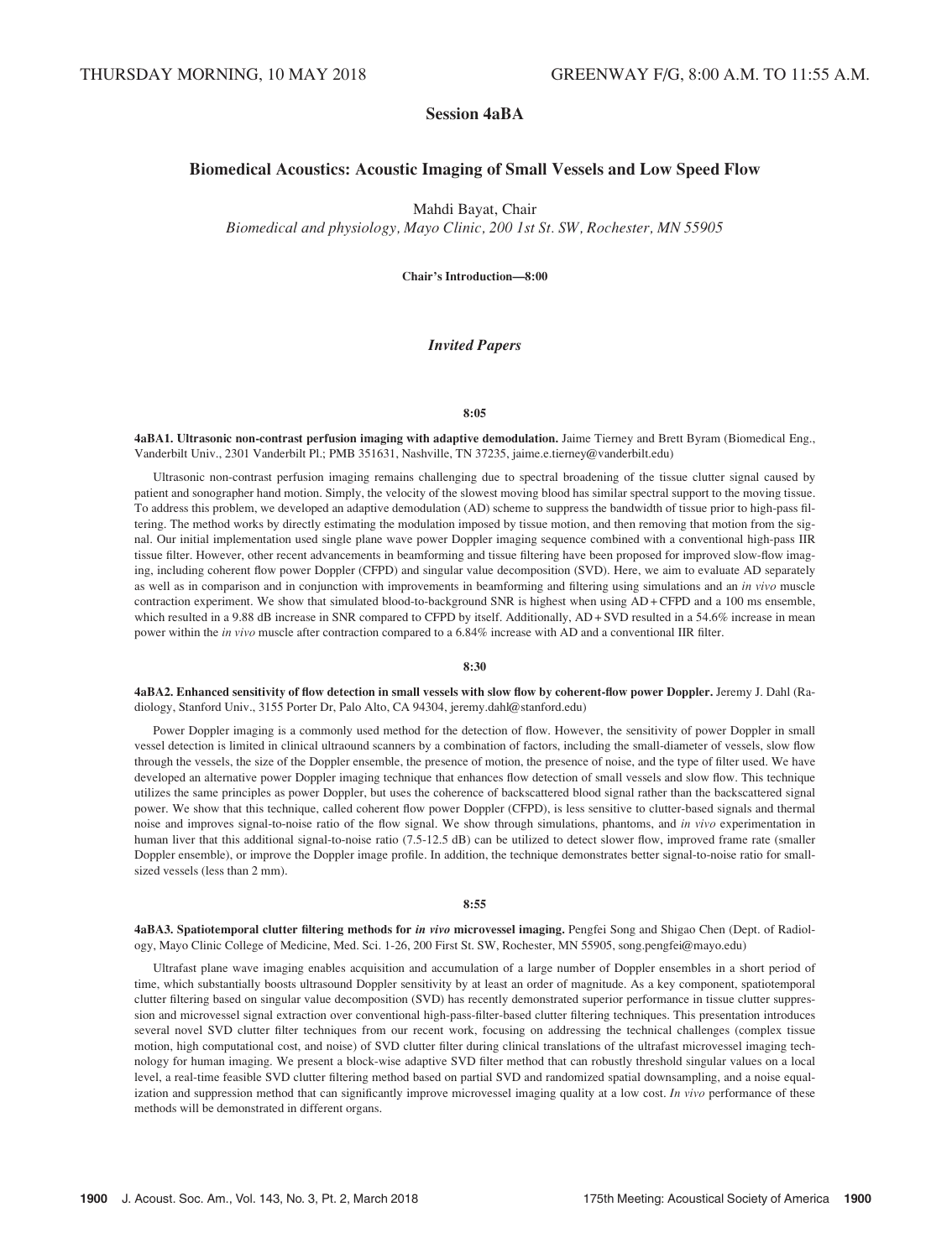4aBA4. New sampling and filtering approaches to label-free ultrasonic perfusion imaging. Yang Zhu (Dept. of BioEng., Univ. of Illinois at Urbana-Champaign, B412 Beckman Inst., 405 North Mathews Ave., Urbana, IL 61801, yangzhu2@illinois.edu), Minwoo Kim (Dept. of Elec. and Comput. Eng., Univ. of Illinois at Urbana-Champaign, Urbana, IL), and Michael F. Insana (Dept. of BioEng., Univ. of Illinois at Urbana-Champaign, Urbana, IL)

Color-flow and power Doppler imaging are safe, low-cost, non-invasive techniques for assessing blood flow throughout the body. Imaging microvascular flows and perfusion generally requires injectable contrast agents to separate tissue clutter from blood echoes. Our innovation is to modify echo acquisition to expand data dimensionality and increase sensitivity of non-enhanced PD imaging to very slow, disorganized flows. To separate perfusion from other echo signals, we developed a higher-order singular value decomposition filter that appropriately reduces data dimensionality. Effective elimination of clutter and noise results improved perfusion specificity. Our methods are applied to existing commercial US instruments, which makes them immediately valuable to medical practice. Our methods were previously tested at 24 MHz in a study involving muscle ischemia and highly-vascular melanoma lesions in mice. This study translates the methods to lower frequencies (5-10 MHz) for human trials. We developed a dialysis-cartridge device using TMblood to quantifying very slow flow in the presence of tissue-like clutter and noise. We calibrated our technique to quantify the sensitivity, dynamic range, and spatial resolution of PD imaging. Results indicate an ability to separate flow speeds as low as 0.3 mm/s from clutter signals.

# 9:45

4aBA5. Multi-resolution rank analysis for non-contrast ultrasound imaging of slow flow. Mahdi Bayat (Biomedical and Physiol., Mayo Clinic, 200 1st St. SW, Rochester, MN 55905, bayat.mahdi@mayo.edu), Azra Alizad (Radiology, Mayo Clinic, Rochester, MN), and Mostafa Fatemi (Biomedical and Physiol., Mayo Clinic, Rochester, MN)

While conventional filtering techniques can effectively exclude tissue-related Doppler shifts from those resulting from blood motions in large vessels (flow rates  $\sim$  cm/s), significant spectral overlap can hinder proper clutter filtering in imaging slow flows (flow rates  $\sim$ mm/s or tenths of mm/s). Recently, several groups have proposed clutter filtering via processing of echo ensembles in the rank space instead of frequency domain. Though significant Doppler content can result from fast moving tissues, global coherence of the induced variations enables a low rank representation. In this talk, we first provide a brief overview of the low rank clutter removal methods. We then present a new framework for the analysis of Doppler ensembles using multi-linear decomposition of a tensor comprising Doppler ensembles at different rates. The model results in a high dimensional tensor from which, after proper rank selection, images of flow at different speeds can be extracted along different fibers. Using simulation models, we demonstrate the superior performance of the proposed method over singular value clutter filtering in imaging small vessels embedded in moving tissue undergoing both translational and shearing motions. We also present in vivo examples where the proposed method provides significant blood to clutter + noise ratio enhancement compared to singular value clutter filtering.

# 10:10–10:25 Break

# Contributed Papers

## 10:25

4aBA6. Phantom study of flow speed measurement using ultrafast ultrasound plane wave imaging. Boran Zhou and Xiaoming Zhang (Radiology, Mayo Clinic, 321 3rd Ave SW, Rochester, MN 55902, Zhou.Boran@mayo. edu)

Color flow imaging is an ultrasound imaging technique widely used to image the blood movement through arteries and veins. Quantification of velocity is urgently demanding. The objective of this study is to use ultrafast plane wave imaging to measure the flow in speed in vitro. For the flow phantom, the diagonal vessel (2-mm inner diameter at 40° angle) was studied with injection of blood mimic fluid via syringe pump at various volume rates (15, 20, 25, and 30 ml/min). Verasonics Vantage system (Verasonics Inc., Kirkland, WA, USA) and a linear array transducer L11-4v (Verasonics Inc., Kirkland, WA, USA) were used for ultrasound acquisition, a 8-angle  $(-7^{\circ}$  to  $7^{\circ})$  plane wave compounding with effective pulse-repetition frequency (PRF) of 1000 Hz was used (central frequency = 6.42 MHz, number of transmit cycles = 4). A total of 600 ensembles were acquired. The frame rate was 1000/s.[XZ1] [BZ2] The ultrasound in-phase quadrature data size was  $195 \times 156 \times 600$  (axial x lateral x temporal) with data type of complex double. Singular value decomposition (SVD)-based ultrasound blood flow clutter filters was used for ultrafast plane wave imaging.[XZ3] [BZ4] Randomized SVD was utilized to filter noise and tissue motion. Power Doppler image was generated. The color flow images were generated by using the 2-D autocorrelation method. Results showed that color flow measurement can quantitatively evaluate the flow speed in the tube of the flow phantom.

#### 10:40

4aBA7. Quantitative morphological analysis of microvasculature in thyroid nodules using non-contrast high-resolution Doppler imaging. Siavash Ghavami (Radiology, Mayo Clinic, College of Medicine, 200 First St. SW, Rochester, MN 55905, roudsari.seyed@mayo.edu), Mahdi Bayat, Adriana Gregory, Bae Hyeong Kim, Kumar Viksit (Physiol. and Biomedical Eng., Mayo Clinic, College of Medicine, Rochester, MN), Jeremy Webb (Radiology, Mayo Clinic, College of Medicine, Rochester, MN), Mostafa Fatemi (Physiol. and Biomedical Eng., Mayo Clinic, College of Medicine, Rochester, MN), and Azra Alizad (Radiology, Mayo Clinic, College of Medicine, Rochester, MN)

We hypothesize that pattern of microvasculature in the thyroid nodules can be a biomarker of thyroid cancer. In this study, morphological features of microvasculature networks are assessed as potential biomarkers for differentiation of benign, suspicious and malignant thyroid nodules. This prospective study included  $n = 81$  patients, with a total of 61 benign, 12 suspicious and 8 malignant nodules verfied by pathology and cytology findings. Thyroid nodules were first identified using conventional B-mode ultrasound. A sequence of raw ultrasound data were acquired from each nodule site in two perpendicular planes at ~600 frames/sec. Power Doppler image of the microvasculature was formed using singular value decomposition clutter removal filtering. Gross images were further processed using a combination of morphology and Hessian-based vessel enhancement filtering. Background-free images of the microvasculature networks were segmented (vessels segment length  $>385\mu$ m and diameter  $>90\mu$ m) for morphological analysis. Using a Bayesian framework, measures of vessels density,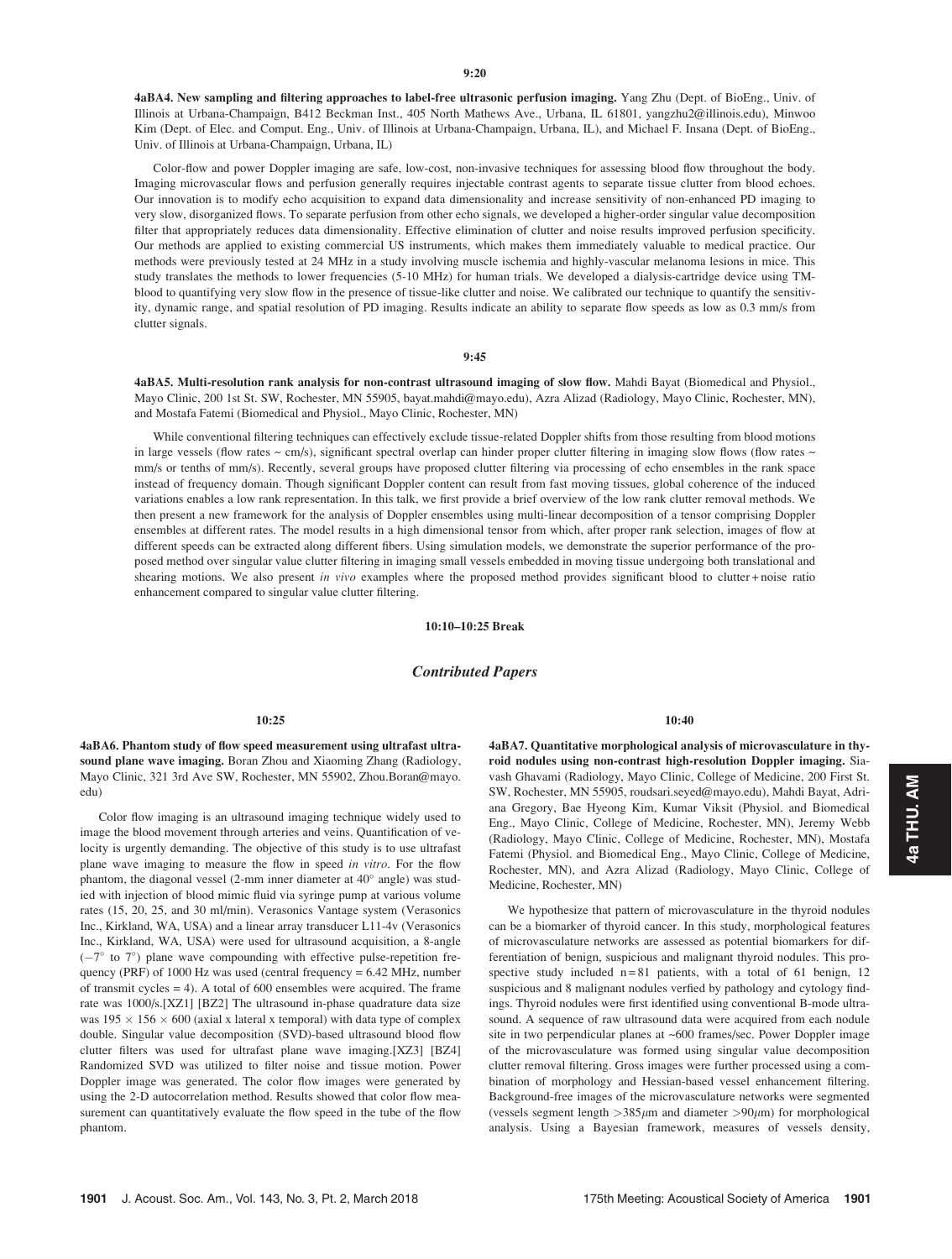diameter and tortuosity were tested for significant differences in the three groups. Among all measures, the probability of vessel diameter  $>600 \mu m$  in benign cases was significantly higher than that in malignant cases with the p-value <0.01 using Wilcoxon-Rank-Sum test, suggesting reliable cancer detection performance of the proposed method. [Acknowledgment: NIH Grant EB17213.]

#### 10:55

4aBA8. Compound speckle model demonstrates two-phase wash-in of contrast-enhanced ultrasound cine loops. Matthew R. Lowerison (Medical Biophys., Univ. of Western ON, 95 Salem Pl., London, ON N6K 1T8, Canada, mloweri@uwo.ca), Ann F. Chambers (Oncology, Univ. of Western ON, London, ON, Canada), Hon S. Leong (Urology, Mayo Clinic, Rochester, MN), Nicholas E. Power (Surgery, Univ. of Western ON, London, ON, Canada), and James C. Lacefield (Robarts Res. Inst., London, ON, Canada)

During contrast-enhanced ultrasound (CEUS) imaging of tumor microvascular perfusion, nearby arteriole enhancement can be a dominant feature of

the wash-in kinetics that obscures the perfusion characteristics of the capillary bed. This presentation demonstrates that statistical wash-in curves generated using our compound CEUS speckle model<sup>1</sup> exhibit two distinct phases corresponding to "fast-flow" and "slow-flow" enhancement that can be detected by fitting a linear combination of two monoexponential functions with different time constants. CEUS cine loops were acquired from a patient-derived xenograft model of renal cell carcinoma, where fresh tumor fragments were engrafted into the chicken embryo chorioallantoic membrane. Subharmonic CEUS images were acquired at 18 MHz using a destruction-replenishment protocol. Enhancement of manually segmented tumor cross-sections was analyzed offline in MATLAB. The CEUS cine loops from this xenograft model frequently exhibited in-plane arteriole enhancement. The two-phase fit discriminated a slow-flow component in 26.6% of time-intensity wash-in curves and 62.9% of the statistical wash-in curves, leading to a decrease in estimated tumor blood volume by 22.1% and 24.7%, respectively, compared to a simple monoexponential fit. These results suggest that conventional CEUS processing may frequently overestimate capillary blood volume. <sup>1</sup>M.R. Lowerison et al., Med. Phys. 44, 99-111 (2017).

# 11:10–11:55 Panel Discussion

# THURSDAY MORNING, 10 MAY 2018 GREENWAY D, 10:10 A.M. TO 12:00 NOON

Session 4aEA

# Engineering Acoustics, Signal Processing in Acoustics, and Underwater Acoustics: Advanced Transduction Technologies for Sonar Applications

Dehua Huang, Chair NAVSEANPT, Howell St., Newport, RI 02841

# Invited Papers

#### 10:10

4aEA1. Transduction technologies for structural acoustics sonars. James Tressler (Naval Res. Lab., 4555 Overlook Ave., SW, Washington, DC 20375, james.tressler@nrl.navy.mil)

This presentation will describe underwater acoustic transduction technologies that the Naval Research Laboratory (NRL) has developed for structural acoustics sonars. The NRL "Skyfish" downward-looking sonar system is deployed on a 21-inch diameter autonomous underwater vehicle (AUV) that features a pair of extendable/retractable wings, each of which houses a thirty-two element cylindrical hydrophone array. The well-behaved acoustic source consists of a pair of transducers, each covering a separate frequency band. The source is designed to provide a fairly wide acoustic aperture for looking both fore and aft as well as in the port and starboard directions. Architectural details of the source and receiver, materials considerations, amplifier design, and experimental data will be presented. [This work supported by the Office of Naval Research & ESTCP.]

#### 10:30

4aEA2. Design issues for eigenbeamforming spherical microphone arrays. Gary W. Elko (mh Acoust., 25A Summit Ave., Summit, NJ 07901, gwe@mhacoustics.com) and Jens Meyer (mh Acoust., Fairfax, VT)

Approximating an analytic function by orthonormal bases functions has its origins in the theory of least squares developed by Gauss and Legendre. The use of orthonormal bases functions has been a standard tool in soundfield analysis since Rayleigh. One common set of orthonormal bases functions that naturally fit the solution of the spherical wave equation are the spherical harmonics. In this talk we describe the concept of building a microphone array on a rigid spherical baffle. We process the output signals from the spherical array such that we spatially decompose the acoustic soundfield into spherical harmonic Eigenbeam signals. Computationally efficient Eigenbeamforming, or modal beamforming, with these processed Eigenbeam signals will be discussed. Two main design issues are the growth in sensitivity to self-noise for higher-order spherical modes at lower values of k\*r where, k is the wavenumber and r is the radius, and spatial aliasing due to the finite number of microphones covering the spherical surface at higher values of kr. We will discuss how to practically handle these design issues and how these design solutions impact the overall performance of the Eigenbeams and the use of these components in the design of modal beamformers.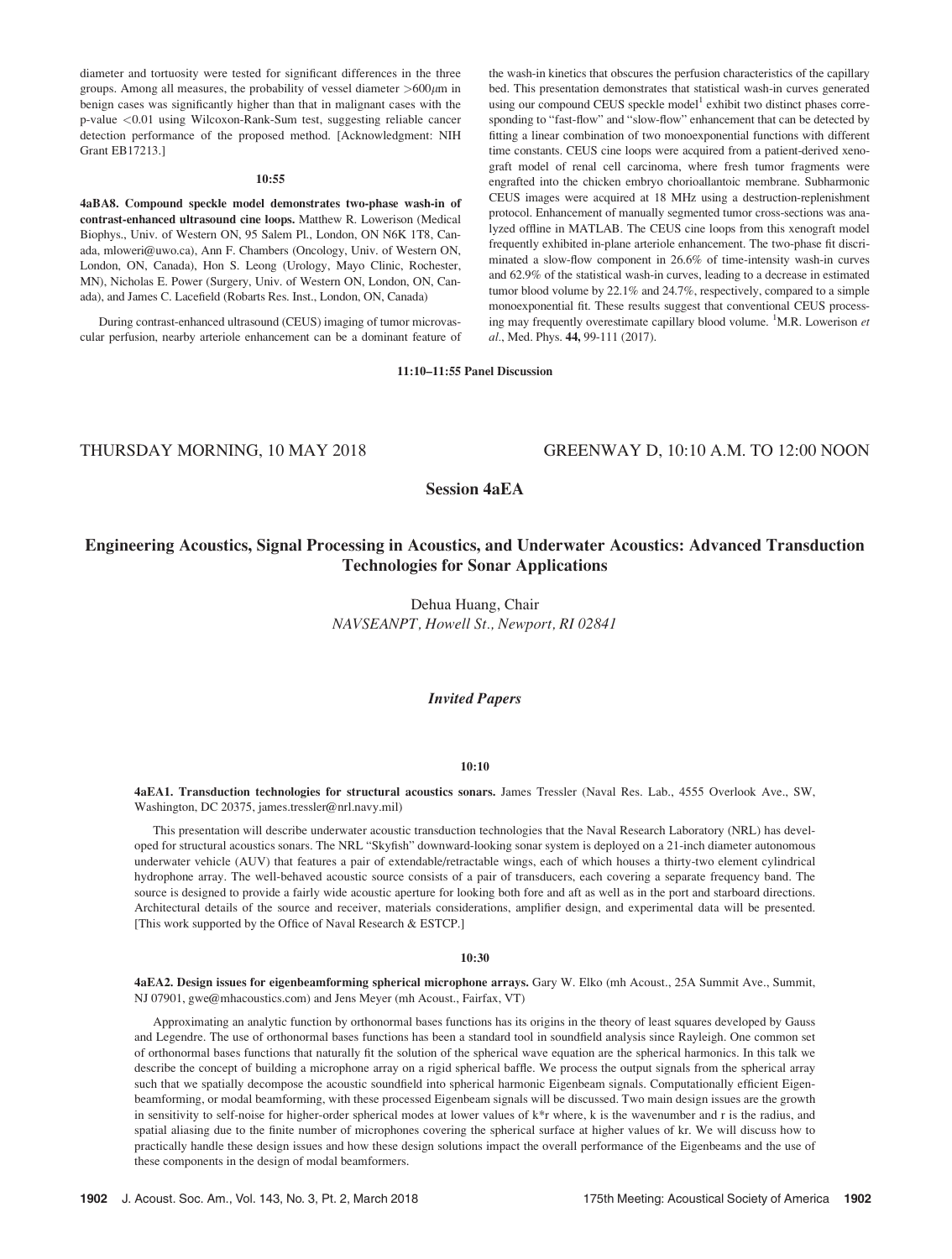## $10:50$

4aEA3. The design of broadband constant beamwidth and constant beam pattern transducers. Dehua Huang (NAVSEANPT, Howell St., Newport, RI 02841, DHHuang@cox.net)

The broadband constant beamwidth (CBT) and the constant beam pattern (CBP) transducers attracted much attentions, because of their main lobes or even the whole beam patterns (CBP case) are independent of frequencies. For a spherical (or hemispherical) design, the far field angular beam patterns are the same as the normal directional radial particle velocity, or shading, distribution on the surface of the spherical transducer, if the  $ka$  product for the wave number and the sphere radius is greater than one, per spherical Hankel function asymptotic approximation to the solution of the Helmholtz wave equation. Any arbitrary velocity shading functions can be expanded by series of Legendre polynomials for optimization beamwidth and sidelobe levels. This paper introduced a new transducer or array design, where the methodology by CBP is employed, while the geometry of CBT spherical cap is applied, such that the shading functions are no longer confined by only one Legendre polynomial  $P(\cos(\theta))$  of the CBT case. Here, the shading examples by various Legendre polynomials of P( $z_0$ \*cos( $\theta$ )) and the classic Dolph-Chebyshev T( $z_1$ \*cos( $\theta$ )) of different orders have been successfully simulated, where the  $z_0$ and the  $z_1$  are the design control parameters of the beams.

# 11:10

4aEA4. A review of single crystal underwater transducers. Harold Robinson (NUWC Div. Newport, 1176 Howell St., Newport, RI 02841, harold.c.robinson@navy.mil)

The unique material properties of lead magnesium niobate-lead titanate (PMN-PT) single crystals enable compact, broadband, high power sound projectors that cannot be realized using conventional ceramics. This paper shall highlight single crystal transducer prototypes developed at the Naval Undersea Warfare Center, Division Newport, and elsewhere demonstrating that the broadband, high power performance promised by single crystal's material properties can be realized in practical underwater transducers. Various single crystal transducer designs for underwater applications, including longitudinal vibrators, fully active and active-passive air-backed cylinder transducers, free-flooded ring transducers and bender bar transducers, will be shown. These transducer designs cover a wide span of frequencies, and utilize both 33- and 32- operating modes. Tuned bandwidths of up to 2.5 octaves of frequency, as well as source level increases of up to 15 dB at the band edges, will be demonstrated. t will also be shown that these technologies provide stable performance under high drive and duty cycle conditions. Finally, the impact of using these single crystal sources on the drive electronics and power consumption shall also be discussed.

# Contributed Papers

# 11:30

4aEA5. Optical breakdown as a broadband underwater acoustic source. Athanasios G. Athanassiadis (Dept. of Mech. Eng., Massachusetts Inst. of Technol., 77 Massachusetts Ave., Bldg. 3-257c, Cambridge, MA 02139, thanasi@mit.edu)

Current underwater transducers provide little support for remote measurement of material properties. Such measurements are often limited by high impedance contrast, and target inhomogeneities that arise from biofouling and corrosion. In the presence of these limitations, a sensing system would benefit from broadband, spatially-localized target excitation. The high bandwidth would allow a return signal to encode broader information content about the target, while spatial localization would provide stronger target excitation and higher spatial resolution for measurements. Although these source properties are not achievable with traditional transducer designs, they can be produced through laser-induced optical breakdown in water. During optical breakdown, focused laser light excites a localized plasma, which expands and produces a mechanical shock wave. The shock properties are set by both the medium hydrodynamics and the laser parameters, allowing the acoustic source to be optically tuned. In laboratory experiments, breakdown from a 4 mJ/ 4ns laser pulse emits an exponential pressure wave with a decay constant under 250 ns and peak pressure near 600 kPa at 2 cm range. Here, I discuss the physics and fundamental limitations of acoustic transduction via underwater optical breakdown. Experimental results illustrate how the acoustic source properties can be tuned through optical control.

11:45

4aEA6. High power evaluation of textured piezoelectric ceramics for SONAR projectors. Arjun Shankar (Penn State Univ. / McKay Conant Hoover, Inc., 242 S Beck Ave, Tempe, AZ 85281, arjunkshankar@gmail. com) and Richard Meyer (Penn State Univ., State College, PA)

Textured Ceramics of the relaxor ferroelectric PMNT have shown exceptional piezoelectric properties suitable for high power SONAR projectors. The piezoelectric coefficient (d33>800pm/V), the electromechanical coupling coefficient (k33>0.80), and the mechanical quality factor (Qm>90) in various forms of PMNT showcase the potential for these textured ceramics to be implemented in a high power, broad bandwidth acoustic projector. This work attempted to devise a set of experiments to quickly characterize the electromechanical performance of these materials in relevant devices in order to provide feedback to both the material developers and the user community. In this effort, textured PMNT and Manganese doped PMNT (Mn:PMNT) were compared to the performance of conventional lead zirconate titanate (PZT) ceramics. Linearity and harmonic distortion measurements were made in a high pressure test facility to measure source levels of these SONAR projectors. In addition, isothermal measurements were made at 50 degrees Celsius to monitor source levels as a function of duty cycle. The results from these measurements were then compared to modeled results and appropriate recommendations on material composition improvements were made.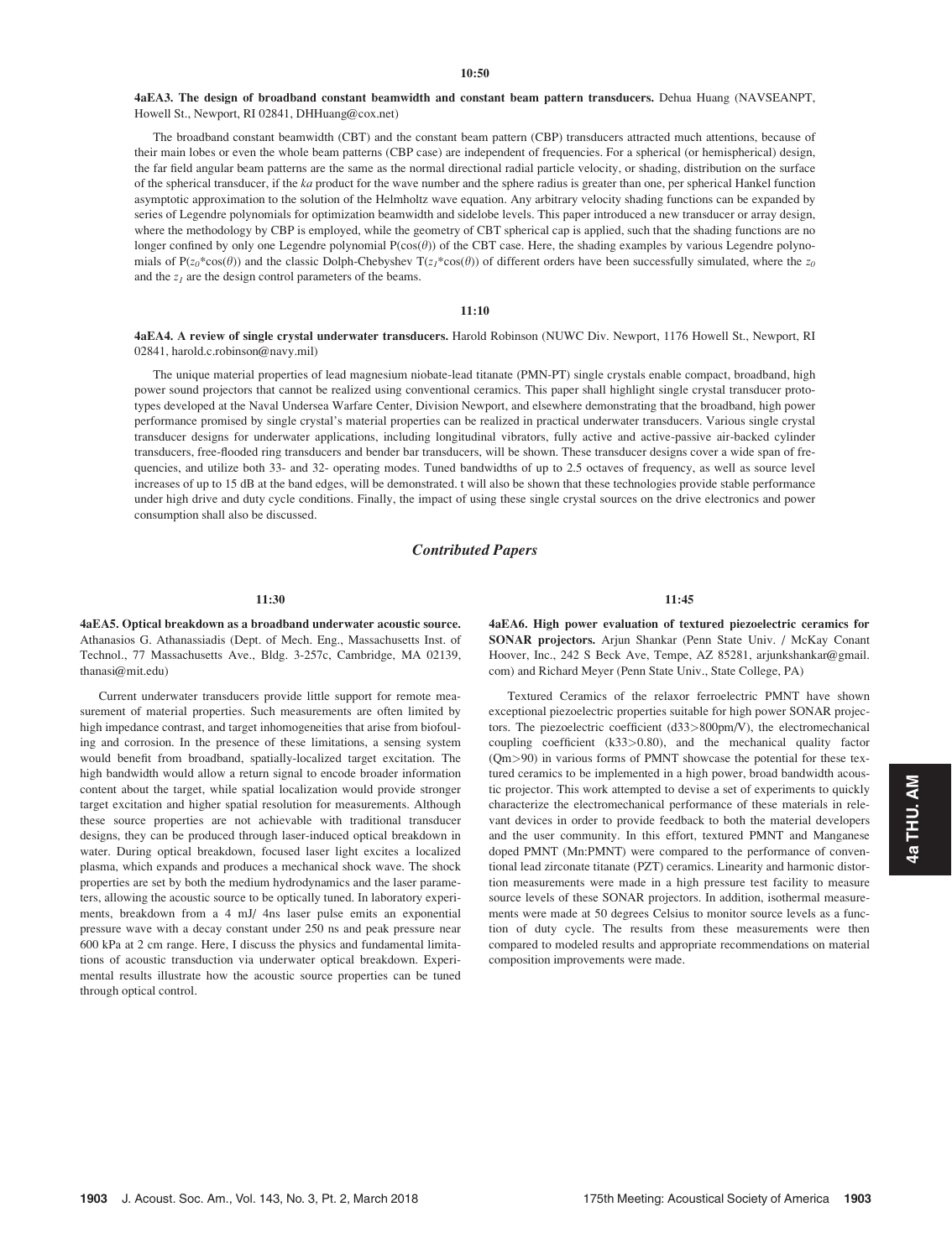# Session 4aID

# Interdisciplinary, ASA Committee on Standards, Noise, Structural Acoustics and Vibration, and Architectural Acoustics: Acoustical Standards in Action: Realization, Applications, and Evolution

Christopher J. Struck, Chair CJS Labs, 57 States Street, San Francisco, CA 94114

# Invited Paper

## 8:00

4aID1. An overview of the Standards Program of the Acoustical Society of America. Christopher J. Struck (CJS Labs, 57 States St., San Francisco, CA 94114, cjs@cjs-labs.com)

An overview of the standards program of the Acoustical Society of America is presented. The American National Standards Institute accreditation and the U.S. voluntary consensus process are described. The structure of the ASA standards organization is explained and the roles of each standards committee are outlined. The standards development process from new work item proposal through final approval is detailed. The relationship between national and international standards bodies is also discussed. Examples of the practical benefits of acoustical standards for both participating organizations and end users are given. Information about how to participate in the standards process is also provided.

# Contributed Paper

#### 8:20

4aID2. Laboratory accreditation—Building confidence on acoustical testing- and calibration-lab quality. Richard J. Peppin (Engineers for Change, Inc., 5012 Macon Rd., Rockville, MD 20852, PeppinR@asme.org), George Anastasopoulos, and Prasanth S. Ramakrishnan (Int. Accreditation Service, Inc., Brea, CA)

Testing (and calibration) laboratories, to be good, must provide consistent accurate and precise measurements of the test objects based on their well-defined procedures. Lab accreditation is one way to assure the engineers, scientists, and technicians in the lab AND the lab customers and the public have confidence in the skills, facilities, and results of the lab's work. There is an international standard, ISO/IEC 17025-2005 "General

requirements for the competence of testing and calibration laboratories." This standard is for use by laboratories in developing their management system, for quality, administrative, and technical operations Following this standard will help labs assure quality in their work. To assure the public (and the lab's customers) that the lab does follow this, an objective agency evaluates the lab's quality program. This process is called "accreditation." Accreditation is done under strict quality control by accrediting agencies, of which there are several available for worldwide labs. Most of the presentation will emphasize what is required and involved in the accreditation process This presentation will also discuss (1) why accreditation is useful, (2) who does the accreditation, (3) how are they qualified to do accreditation, (4) how costs are determined, and (5) how fast can it be accomplished.

# Invited Paper

## 8:35

4aID3. Acoustical standards in the national parks. Kurt M. Fristrup (Natural Sounds and Night Skies Div., National Park Service, 1201 Oakridge Dr., Ste. 100, Fort Collins, CA 80525, kurt\_fristrup@nps.gov)

U. S. National Parks began actively conserving park acoustic resources decades after U. S. community noise management practices were established. This presented opportunities to benefit from the knowledge acquired in community noise settings and challenges to adapt this knowledge and devise new methods as appropriate for national park settings. Participation in ANSI/ASA accredited standards development processes provided numerous benefits to the National Park Service (NPS): Access to a substantial fraction of the world's experts in acoustics, noise measurement, and noise reduction, many of whom were deeply involved in the development of community noise standards, Participation in an open, formal, coordinated, consensus-based process to develop voluntary standards, Engagement of a diverse range of stakeholders to develop standards through processes of cooperation and compromise, Conformance with the Office of Management and Budget's requirement to use voluntary consensus standards in lieu of government-unique standards (Circular A-119). NPS is an institutional member of two accredited standards committees and participates in the leadership of one committee and one working group. One standard has been published from this working group (ANSI S3-SC1.100 and ANSI S12.100: Methods to Define and Measure the Residual Sound in Protected Natural and Quiet Residential Areas). A second standard is in development.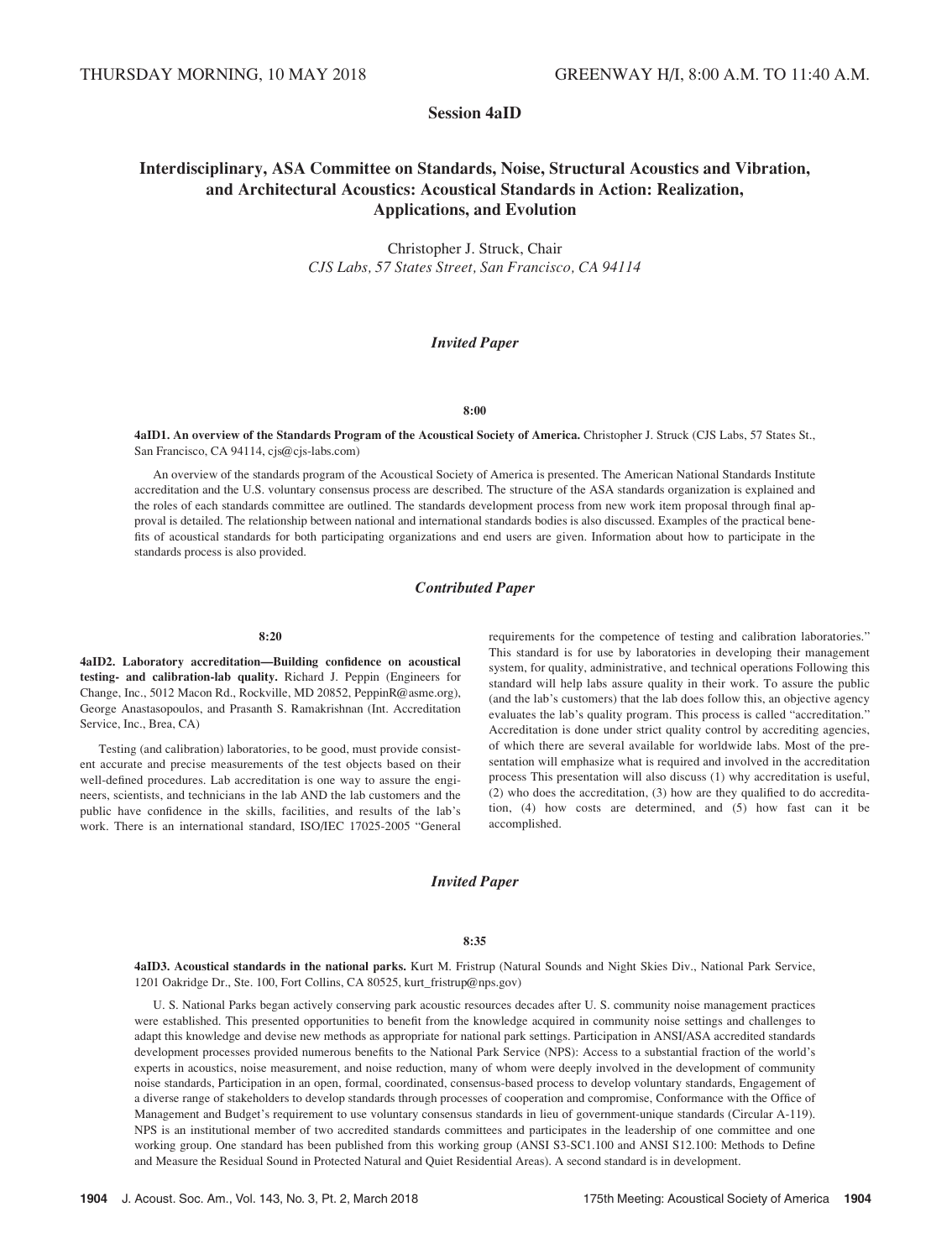#### 8:55

4aID4. Comparing the similarity of sharpness predictions based on specific loudness from ANSI S3.4-2007 with those according to DIN 45692:2009 for several real-world sound classes. S. Hales Swift and Kent L. Gee (Phys. and Astronomy, Brigham Young Univ., N221 ESC, Provo, UT 84602, hales.swift@gmail.com)

A previous paper [Swift and Gee, Proc. Mtgs. Acoust., p. 030001, 2017] showed methods for transforming the standardized form of sharpness to accept inputs from the ANSI S3.4-2007 loudness standard. A further recent publication [Swift and Gee, JASA-EL, 2017] showed additional validation results comparing the results of the simplest version of the transformed metric for a set of 40 real-world sounds. In this paper, three versions of the ANSI-based sharpness metric are analyzed, in order to determine which of the three implementations gives the most similar results to the original DIN 45692:2009 standard. Finally, classes of sounds are identified for which predictions between the three ANSI-based sharpness metrics and DIN 45692:2009 may differ to a greater or lesser extent.

## 9:10

4aID5. Improving practices through analysis of long-term microphone calibration records. Gordon M. Ochi, Matthew G. Blevins, Gregory W. Lyons, and Edward T. Nykaza (Construction Eng. Res. Lab., U.S. Army Engineer Res. and Development Ctr., 2902 Newmark Dr., Champaign, IL 61822, Gordon.M.Ochi@erdc.dren.mil)

A microphone's history of calibration is a useful source of information, as an independent analysis of the data can reveal more than simply the metrological traceability. The U.S. Army Engineer Research and Development Center maintains over 13 years of calibration records from an inventory of over 280 Class 1 microphones, which were examined for historical validity and consistency. Analyzing trends in the laboratory reported sensitivities showed that 12.9% of active microphones exhibited four possible trends that could indicate potential microphone failure: sensitivity drift, sensitivity drift followed by instability, jump in sensitivity, and general instability. Many of the microphones that displayed these trends had uncertainties greater than  $a \pm 1.0$  dB tolerance inferred from ANSI S1.14 Class 1 microphone specifications, and an additional 10.7% of microphones showed errors in the calibration laboratory's transcription process or testing procedures. Recommendations are put forth for best practices relative to laboratory independent microphone calibration record documentation and analysis, and a quantitative procedure for flagging microphones was developed. Specifically, it is recommended that microphones with a component type 'A' uncertainty due to the history of calibrations that exceeds  $\pm$  1.0 dB be removed for further inspection, in reference to the Class 1 microphone specifications in ANSI S1.14.

# Invited Papers

#### 9:25

4aID6. Pressure reciprocity calibrations of laboratory standard microphones at the National Institute of Standards and Technology. Randall Wagner (National Inst. of Standards and Technol., 100 Bureau Dr, MS 6833, Gaithersburg, MD 20899, randall.wagner@ nist.gov)

The reciprocity technique has long served as a method for pressure calibration of microphones. It is a primary method, which determines microphone sensitivities from first principles and does not require a previously calibrated acoustic transfer standard. For calibrations of laboratory standard microphones, this method is standardized and utilized at national measurement institutes worldwide. Standard microphones calibrated by reciprocity are in turn used to calibrate additional microphones and sound calibrators, which apply known sound pressures to calibrate acoustical measuring devices and systems. Reciprocity calibrations done at the National Institute of Standards and Technology (NIST), which is the national measurement institute for the U.S., provide its customers with accurate results traceable to the International System of Units (SI). These customers and organizations that utilize their services perform large numbers of secondary and further calibrations and measurements concerned with hearing conservation and testing, aircraft noise, noise regulation enforcement, acoustical test and measurement equipment, and auditory research. An overview of the reciprocity technique is presented along with a few examples of how customers of the NIST acoustical calibration services make use of their calibrated devices and calibration data.

#### 9:45

4aID7. Types of regulatory tools and their advantages, limitations, and disadvantages in a Model Noise Ordinance Standard. Leslie D. Blomberg (Noise Pollution Clearinghouse, Box 1137, Montpelier, VT 05601-1147, les@nonoise.org)

The American National Standards Institute is developing a model community noise ordinance. There are seven types of regulatory tools available to communities to regulate noise that can be used in a model noise ordinance. These include (1) nuisance based regulations, (2) disturbing the peace regulations, (3) decibel based regulations, (4) plainly audible regulations, (5) operational restrictions and prohibitions, (6) equipment requirements, and (7) quiet zones. In this paper, each is described, as well as the advantages, limitations, and disadvantages of each tool. A Matrix of Advantages of Regulatory Tools Used in Community Noise Regulation is presented and provides easy comparison between the regulatory tools. This matrix can provide the basis for a proposed Model Noise Ordinance standard.

10:05–10:20 Break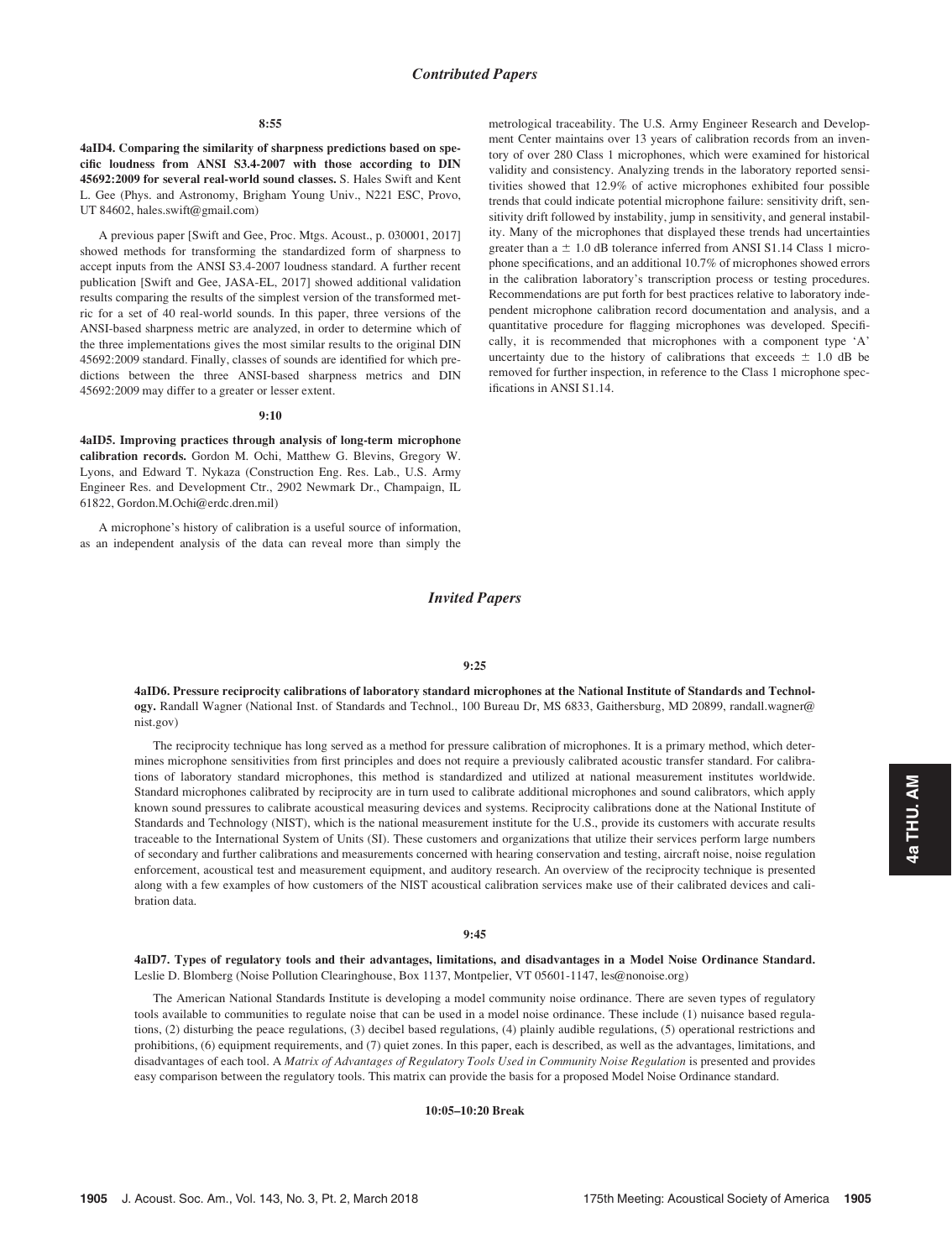# 10:20

4aID8. Testing the limits of reverberation room qualification standard AHRI 220. Derrick P. Knight (Ingersoll Rand - Trane, 824 Olympic Dr., Onalaska, WI 54650, derrick.knight@irco.com)

Trane's acoustic lab recently upgraded measurement equipment which necessitated re-qualification of two reverberation chambers according to AHRI 220. We took this opportunity to test restrictions listed in the standard in relation to source-to-wall spacing and minimum number of fixed microphone positions. Measurements were simultaneously taken using rotating and fixed microphones. It will be shown that the wall proximity limit is overly restrictive, while the minimum fixed microphone requirement is appropriate.

## $10:40$

# 4aID9. SII—Speech intelligibility index standard: ANSI S3.5 1997. Caslav Pavlovic (BatAndCat Corp., 602 Hawthorne Ave., Palo Alto, CA 94301, chas@batandcat.com)

The Speech Intelligibility Index Standard (SII) defines a method for computing a physical measure that is highly correlated with the intelligibility of speech. The SII is calculated from acoustical measurements of speech and noise. In this talk the activities of the Working Group for the Speech Intelligibility Standard will be reviewed including the issues to be resolved, the changes, and the additions under consideration. The general framework of the current standard (ANSI S3.5-1997) is such that new methodologies for specifying the effective ("equivalent") speech and noise can be easily incorporated as long as they have been tested and found valid for a well specified set of circumstances. The history of the Speech Intelligibility Index (SII) Standard and its relationship to the Articulation Index (AI) and the Speech Transmission Index(STI) will also reviewed. The general philosophy of Speech Intelligibility Index will also be discussed including the definition and specification of its fundamental variables: dynamic speech and noise spectra, information transmission by different bands, and their biologic/evolutionary compatibility with both the threshold of hearing, and the neural tuning.

## 11:00

4aID10. History of the sound level meter in standards. Leslie D. Blomberg (Noise Pollution Clearinghouse, Box 1137, Montpelier, VT 05601-1147, les@nonoise.org)

In 1932, the Acoustical Society of America started work on the first American Standards Association standard for sound level meters. The purpose was to create a set of standards for sound level meters "such that, if a given noise of a general character is measured with any meter designed in accordance with the standards, the result will be substantially the same as that which would be obtained with any other similarly designed meter." The standard that resulted, Z 24.3 1936 was the first of many that trace the development of the sound level meter over the past 86 years. This paper follows the history and development of the sound level meter in the original American Standards Association and subsequent American National Standards Institute standards: Z 24.3 1944, S1.4 1961, S1.4 1971, 1.4 1983, and S1.4 2014. During that time the sound level meter has shrunk from a more than 100 pound, vacuum tube machine to a modern the modern, lightweight meter. The standard, however, has grown from a mere 11 pages in 1936 to 50 pages in 2014.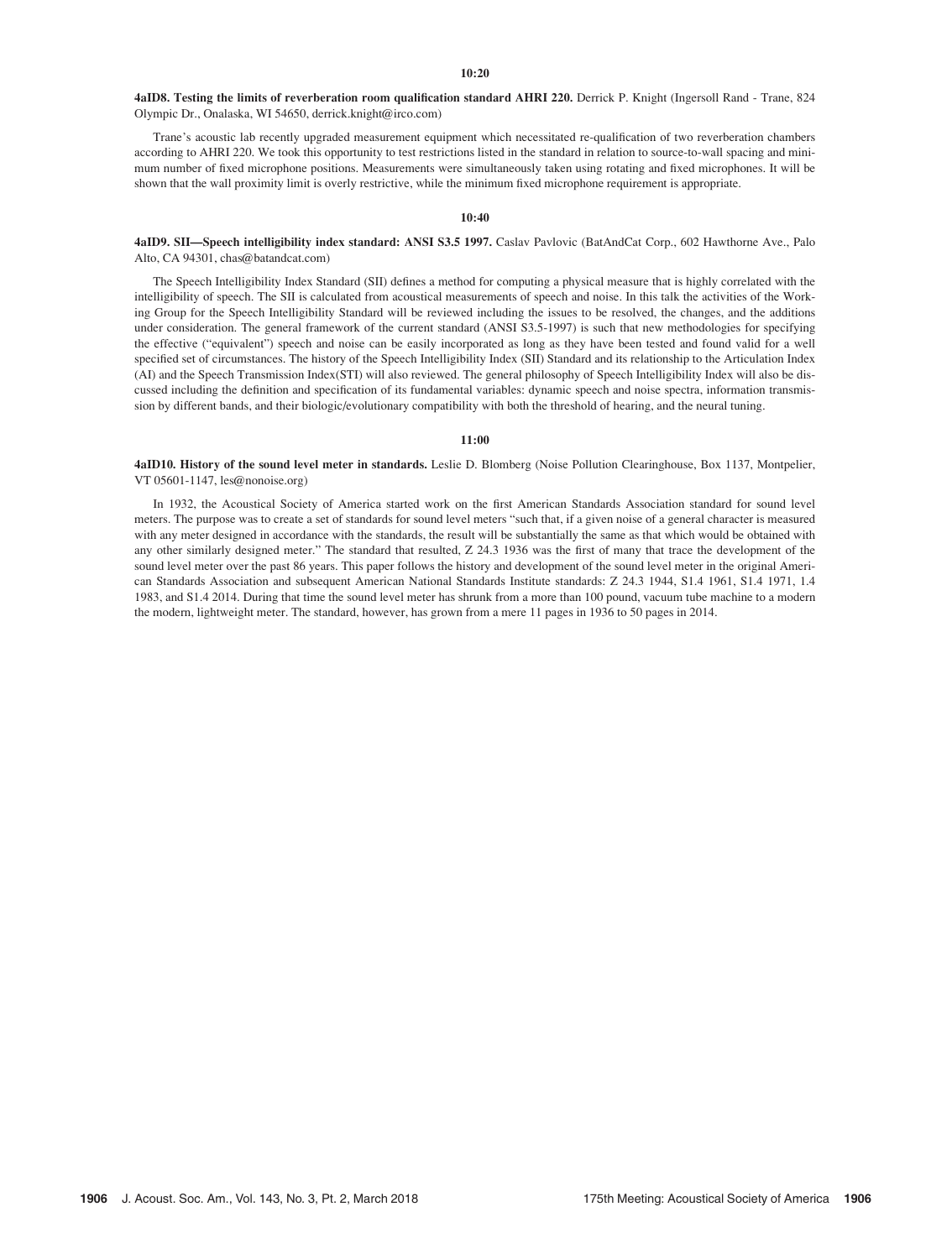# Session 4aMU

# Musical Acoustics: General Topics in Musical Acoustics

Taffeta M. Elliott, Chair

Psychology Dept., New Mexico Institute of Mining and Technology, 801 Leroy Place, Socorro, NM 87801

# Contributed Papers

4aMU1. Art in Acoustics. Peter Francis C. Gossweiler (Instituto de Artes, UFRGS, Trav. Nsa. Sra. de Lourdes, 230 apt. 503 D, Porto Alegre, Rio Grande do Sul 91920-040, Brazil, petergossweiler@gmail.com)

Since the first time the caveman shouted out loud to the heart of a cave, to listen for a kind of magical relationship, a huge spectrum of possibilities has grown to deal with this phenomenon of nature. In fact, the eco or even the reverberation has been fascinating the human being till nowadays, as we can see on noise control studies, acoustics studies, sound studies, etc. But we propose another approach, maybe not so straight related to science (as a demand centered on results) but with an undeniable interest with its capacities of creation through the study of the acoustics (with a demand focused on the process). From artistic works of John Cage, Alvin Lucier, Nicolas Collins, Charlemagne Palestine, Llorenç Barber, and Lukas Kühne, we engage an interdiciplinary relation between art and acoustic to clarify this type of magic in our life. A historical, theorical, and critical analysis is applied in this task.

#### 8:45

4aMU2. Examining the effect of emerging audio formats and technology on acoustical space in film composition and mixing. Conor P. Cook (Design & Eng., Acoust. Surfaces, 123 Columbia Court N., Chaska, MN 55318, ccook@acousticalsurfaces.com)

Because film audio must balance the three basic soundtrack elements of dialogue, music, and effects, acoustical masking and professional disagreements during the post-production mixing process affect the importance given to the film score. Dialogue is customarily and logically given priority, causing film composers and music mixers to work around the acoustical space taken up by speech, typically through panning, equalization, avoidance of speech frequencies, and "density" in orchestration. Improvements in audio systems and formats, such as surround sound and now Dolby Atmos, are affording composers and mixers more acoustical space to avoid masking effects without a loss of dramatic support for the film, including the introduction of height cues and greater surround panning control, as well as sound objects, which control the localization of discrete sounds in 3D space. The new technologies also present acoustical design challenges as they interact in surprising ways with specific "acoustic signatures" of widelyvarying media presentation spaces. Acoustical environment examples from earlier and recent film mixes as well as critical literature are given. Composers and mixers are encouraged to explore the range of expressive acoustical options made available by emerging technologies and the more widely-compatible mixing spaces designed for them.

9:00

4aMU3. Laryngeal height, modal registers, and modes of phonation contribute jointly to vocal timbre. Taffeta M. Elliott (Psych. Dept., New Mexico Inst. of Mining and Technol., 801 Leroy Pl., Socorro, NM 87801, taffeta.elliott@nmt.edu) and Lisa Popeil (Voiceworks, Sherman Oaks, CA)

Timbre encompasses every distinguishing quality of a sound other than its pitch, duration, loudness, and sound location. Musical sound makers exploit contrasts in timbre. The voice organ in particular is capable of an impressive array of vibrational patterns with acoustic consequences perceived as timbral changes. As a first step towards determining the dimensionality of perceptual timbre in a singing human voice, we assessed the relation between, on the one hand, production parameters, executed by a welltrained vocalist capable of the articulation control necessary for demonstrations, and on the other hand, the complex spectral and temporal modulations in the acoustic signal of the resulting 50 timbral variants. Production parameters on a high front vowel included 5 laryngeal heights (from the lowest possible to a mostly elevated position), 4 modes of phonation (clean, blowy, breathy, and pressed), and several changes to resonance (nasal, bright, and muted) as well as vocal register differences comparing vocal fry and modal registers. Raised and lowered larynx positions alter formants in a regular manner that overlaps with phonation patterns and other articulatory alterations of resonance.

#### 9:15

4aMU4. Articulatory correlates of the acoustic transition during the second passaggio of sopranos. Richard C. Lissemore, Kevin Roon (Speech-Language-Hearing Sci., Graduate Center/The City Univ. of New York, 499 Fort Washington Ave., Apt. #4F, New York, NY 10033, rlissemore@gradcenter.cuny.edu), Christine H. Shadle (Haskins Labs., New Haven, CT), and D. H. Whalen (Speech-Language-Hearing Sci., Graduate Center/The City Univ. of New York, New Haven, Connecticut)

The present experiment examines articulatory correlates associated with the presence or absence of a change in  $A_1 - A_2$ , the amplitude difference between the first two harmonics  $(f_0 \text{ and } 2f_0)$ , in the second passaggio transition (D5\t to F5\t or 587 to 698 Hz) of the soprano voice. An earlier investigation of this area in a classical, techniqued soprano singing on a low vowel revealed a change from negative to positive values in  $A_1 - A_2$  at a pivot point between E5b and E5h. But when the same singer produced sounds without technique, the  $A_1 - A_2$  values remained negative. The present articulatory investigation uses ultrasound and optical tracking for analysis of head-corrected tongue contours, jaw opening, lip aperture, and lip protrusion that accompany the presence or absence of the acoustic change in this same singer. Preliminary results replicate the relationship between the acoustic change from negative to positive values of  $A_1 - A_2$  and show a substantial change in tongue dorsum height. In contrast, singing that exhibits only negative values of  $A_1 - A_2$  shows no such articulatory changes. The same experimental protocol was then used with sopranos who can and cannot make the A1-A2 acoustic change. Acoustic and articulatory results will be reported. [Funded by NIH grant DC-002717.]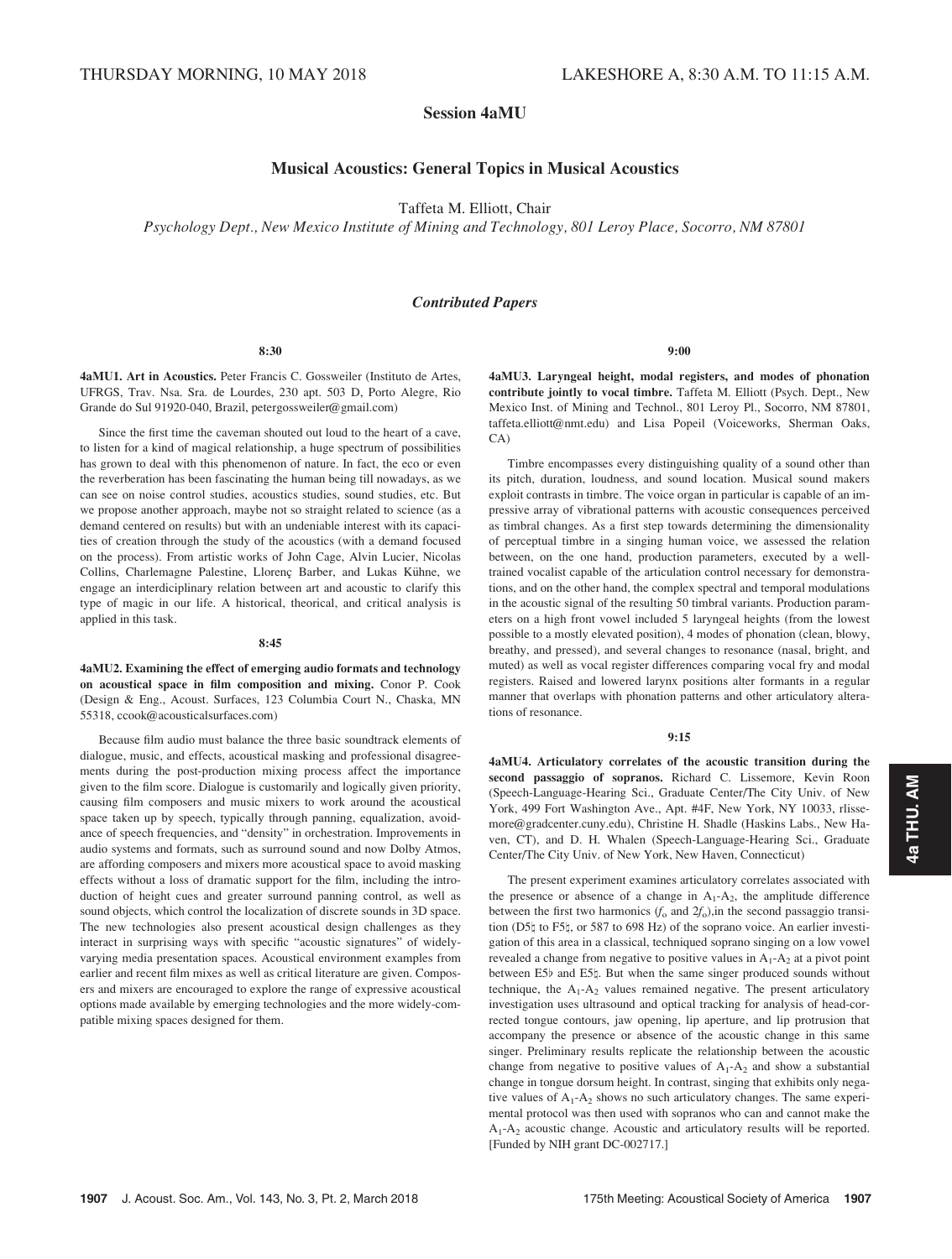#### 9:30

4aMU5. Comparing clarinet grunt and squeak notes to transitions in coupled oscillators. Cherise Cantrell, Joshua Vawdrey (Phys., Utah Valley Univ., MS 179, 800 W University Pkwy, Orem, UT 84058, cantrell.cherise@gmail.com), Jeffrey O'Flynn (Music, Utah Valley Univ., Orem, UT), and Bonnie Andersen (Phys., Utah Valley Univ., Orem, UT)

Under certain circumstance, a clarinet can cause an undesired squeak or grunt note. A squeak note is the clarinet shifting to a higher register—a higher set of harmonics—while a grunt note is the clarinet shifting to a lower register. One might hypothesize that such changes occur naturally in the clarinet over time. Analysis of such transitions with waterfall plots reveals a similarity to transitions made with thermoacoustically-driven coupled oscillators. For coupled oscillators, transitions can occur when the resonance of one oscillator passes through that of the other. This suggests that the cause of the undesired transitions in the clarinet are the result of one resonance (possibly the reed, which is affected by the embouchure) passing through that of the resonance of the other (likely the bore) rather than the clarinet itself relaxing to a different register as a function of time. Notes played on an artificially-blown clarinet in the second register were shown to be stable over several minutes. This suggests that changes in the embouchure drive the clarinet to grunt or squeak.

### 9:45–10:00 Break

#### 10:00

4aMU6. Computational analysis of the Bundengan, an endangered musical instrument from Indonesia. Indraswari Kusumaningtyas (Dept. of Mech. and Industrial Eng., Universitas Gadjah Mada, Jalan Grafika 2, Kampus UGM, Yogyakarta, DIY 55281, Indonesia, i.kusumaningtyas@ugm.ac. id) and Gea O. Parikesit (Dept. of Nuclear Eng. and Eng. Phys., Universitas Gadjah Mada, Yogyakarta, DIY, Indonesia)

The Bundengan, an endangered Indonesian musical instrument, was first developed and played by duck herders. The dome-shaped resonator, which also protects the herders from adverse weather, is made from a specially woven grid of bamboo splits, covered with layers of bamboo sheaths, held in place with sugar palm fibre straps. Inside the resonator are a set of long, thin bamboo plates and a set of strings equipped with small bamboo clips, which vibrate together with the strings. When playing, the Bundengan player uses one hand to pluck the clipped strings and the other to pluck the bamboo plates. The clipped strings generate metal-like sounds, while the bamboo plates generate drum-like sounds. Hence, the Bundengan can imitate the sound of gamelan, a traditional Indonesian instrumental ensemble. Bundengan players report difficulties to tune this instrument and to keep it in tune for a long time. We develop simulations to help Bundengan musicians better understand this instrument. The first simulation quantitatively predicts how the bamboo clips influence the frequencies of the clipped strings. The second one quantitatively predicts how the shape of the resonator affects the soundscape of the Bundengan. These simulations also allow for a more precise procedure to build the instrument.

#### 10:15

4aMU7. Switch of synchronization states of aeroacoustical coupled organ pipes. Jost L. Fischer and Rolf Bader (Inst. of Systematic Musicology, Univ. Hamburg, Neue Rabenstr. 13, Hamburg, Hamburg D-20354, Germany, jost.leonhardt.fischer@uni-hamburg.de)

The separation distance of two equally tuned, aeroacoustically coupled organ pipes is varied stepwise in a synchronization experiment. At distances of multiples of about half the wavelength of the fundamentals, abrupt changes of SPL and fundamental frequency of the coupled and synchronized system can be observed. Frequency jumps also occur at higher harmonics. The nonlinear coupling function of the system implicitly takes into account the time delay of the system caused by the separation distance and therefore plays an important role for the observed phenomenon. The effect can be explained as a switch of synchronization states from in-phase to anti-phase and vice versa.

## 10:30

4aMU8. A comparison of fractional-sized to full-sized cellos. Thomas Blanford (Graduate Program in Acoust., The Penn State Univ., 1623 S. Ashwicken Ct, State College, PA 16801, teb217@psu.edu) and Micah R. Shepherd (Appl. Res. Lab, Penn State Univ., State College, PA)

Fractional-sized cellos (3/4, 1/2, etc.) are designed for the same musical playing range as a full-sized cello (4/4) but with scaled proportions for players for whom a full sized cello is too large. To compensate for the shorter string length of the smaller instruments, the strings are adjusted in order to obtain the correct tuning. The cello body vibration, which is strongly coupled to the internal air cavity, would not be expected to scale in the same manner as the strings. This causes the bridge impedance seen by the strings on the fractional-sized cellos to differ from the bridge impedance seen by the strings on a full-sized cello. In this talk, the physical dimensions of a  $\frac{1}{2}$ and  $\frac{3}{4}$  cello are compared with a full cello. Drive point measurements are also compared to illustrate how the strings couple differently with body of each size cello. The fractional-sized cellos are found to exhibit a slightly different sound due to the bridge impedance mismatch.

#### 10:45

4aMU9. Correlation of string/body resonances on a cello. Samantha A. Young (Loyola Univ. Chicago, 1209 W Arthur Ave., Apt 209, Chicago, IL 60626, syoung11@luc.edu)

This project focuses on a 2001 Garavaglia full size acoustic cello, and investigates the resonance properties of a wooden body. Previous studies have estimated that the body resonance lies between the range of  $D_3-F_3^*$ . The goals are to investigate the radiation patterns of the produced sound waves, to take high-speed video of a played string to physically observe the standing wave, and to simulate the body resonance of the cello. A mathematical model is formed to approach the situation where a musician plucks a string. Typical approaches assume the surface area of a finger to be a point source, but the surface area is actually parabolic, forming a bend in the string that is continuous to the following straight line. High speed video was taken to try out methods for tracking a standing wave at 1000 frames per second for a maximum number of data points per period. We will correlate the waveform fits from the high speed videos to the Fourier transformations from the acoustic data. These same methods will be applied in an anechoic chamber to test "ideal" conditions in order to isolate the body resonances. We will correlate the data from body resonances to our string data.

## 11:00

4aMU10. Impact of internal damping on forced vibrations of piano soundboards. Rolf Bader (Inst. of Musicology, Univ. of Hamburg, Neue Rabenstr. 13, Hamburg 20354, Germany, R\_Bader@t-online.de), Niko Plath, and Florian Pfeifle (Inst. of Musicology, Univ. of Hamburg, Hamburg, Hamburg, Germany)

A Finite-Difference Model of a grand piano soundboard including internal damping is used to estimate the influence of the damping on the vibration of the soundboard. Theoretically, the increase of damping reduces eigenmodes and leads to forced oscillation patterns. Those patterns show considerable dependency of their vibrational shapes upon the driving point. In the extreme case of a heavy damping, the wave starting at the driving point does not reach the boundaries of the soundboard with much strength and is therefore not reflected. Then no eigenmodes exist anymore and the plate behaves like an infinite plate. In the other extreme of a soundboard not damped at all the eigenmodes of the soundboard clearly appear. The measured patterned of a soundboard are compared to the modeled ones and conclusions are derived in terms of the amount of damping in a real soundboard.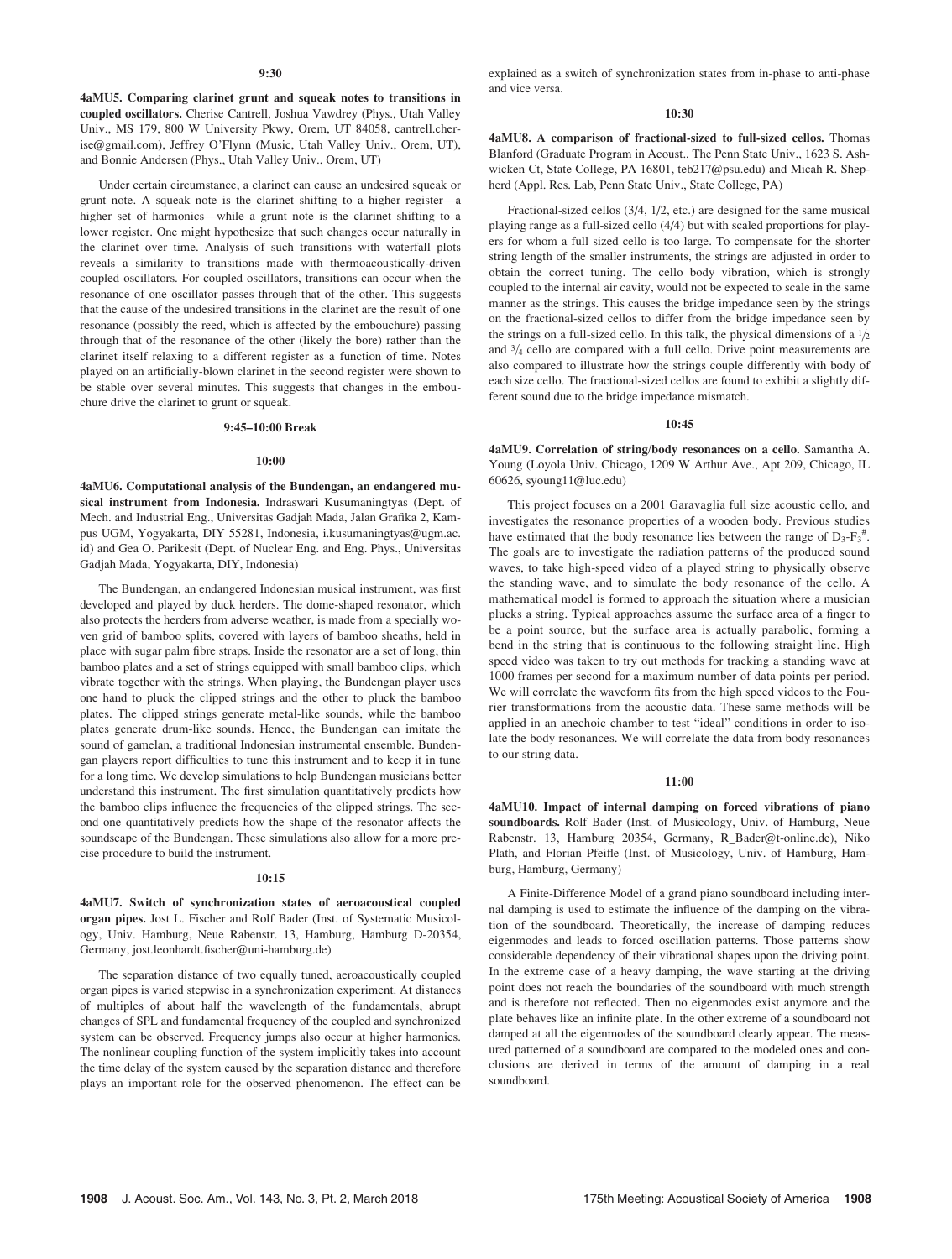# Session 4aNS

# Noise, Psychological and Physiological Acoustics and ASA Committee on Standards: Hearing Protection: Impulse Peak Insertion Loss, Specialized Hearing Protection Devices, and Fit-Testing I

Cameron J. Fackler, Cochair 3M Personal Safety Division, 7911 Zionsville Road, Indianapolis, IN 46268

Elliott H. Berger, Cochair Personal Safety Division, 3M, 7911, Zionsville Rd., Indianapolis, IN 46268-1650

William J. Murphy, Cochair

Hearing Loss Prevention Team, Centers for Disease Control and Prevention, National Institute for Occupational Safety and Health, 1090 Tusculum Ave., Mailstop C-27, Cincinnati, OH 45226-1998

Chair's Introduction—8:00

# Invited Papers

#### 8:05

4aNS1. Total hearing health for preventing occupational hearing loss. William J. Murphy (Hearing Loss Prevention Team, Centers for Disease Control and Prevention, National Inst. for Occupational Safety and Health, 1090 Tusculum Ave., Mailstop C-27, Cincinnati, OH 45226-1998, wjm4@cdc.gov)

The National Institute for Occupational Safety and Health (NIOSH) developed the Total Worker Health program that encourages health and safety professionals to consider more than just a particular exposure. Workers can suffer hearing loss due to both workplace, but due to a wide range of activities outside of work. Training workers in the proper use and application hearing protection can extend the effectiveness of hearing loss prevention efforts and promote the concept of Total Hearing Health. Awareness of hazardous activities such as the use of power tools, firearms, and chemical exposures, can instill a safety culture beyond the workplace. Hearing protector fit testing gives workers an increased self-efficacy and assurance that they can safely enjoy noisy activities without the need to sacrifice their ability to hear. This presentation will describe the work that NIOSH has undertaken to promote hearing protector fit-testing for the workplace and describe ways in which the Centers for Disease Control and Prevention has promoted hearing health.

#### 8:25

4aNS2. Fit-testing systems for hearing protectors: ANSI standards to the rescue. Cameron J. Fackler and Elliott H. Berger (3M Personal Safety Div., 7911 Zionsville Rd., Indianapolis, IN 46268, cameron.fackler@mmm.com)

To standardize the performance of fit-testing systems for hearing protection devices (HPDs), an ANSI/ASA standard has been in development since 2008. As of this writing, BSR/ASA S12.71 "Performance criteria for systems that estimate the attenuation of passive hearing protectors for individual users" has been submitted for public comment and ballot. This standard refers to fit-testing systems as field attenuation estimation systems (FAESs). In this talk, we introduce important FAES concepts, as handled in the draft S12.71. There are two types of FAESs: physical systems that take an objective measurement and psychophysical systems that rely on subjective responses from the user being tested. FAESs may produce a quantitative output as a personal attenuation rating (PAR) or simply indicate pass/fail for a given HPD fit. For all types of systems, S12.71 specifies methods to assess the quality of the attenuation estimates, by comparing the FAES results to a laboratory real-ear attenuation at threshold (REAT) measurement. Other important considerations covered in S12.71 include the maximum levels of ambient noise in which FAESs may be operated, the incorporation of uncertainties due to HPD fitting and spectral variability in users' noise exposures, calibration intervals, and information that must be provided to users.

#### 8:45

4aNS3. A field microphone in real ear hearing protector attenuation measurement system. Kevin Michael (Michael & Assoc., Inc., 2766 W. College Ave., Ste. 1, State College, PA 16801, kevin@michaelassociates.com)

A Field-Microphone in Real Ear (F-MIRE) hearing protector Field Attenuation Estimation System (FAES) was developed for individual or group testing of any type or style of hearing protector device (HPD). Both occluded and unoccluded ear canal stimulus level measurements are made with a tiny Micro Electro-Mechanical System (MEMS) microphone mounted on a 2-mil thick flat flexible cable. The microphone is mounted inside of a conventional foam ear dam to protect the microphone and the ear canal and to facilitate insertion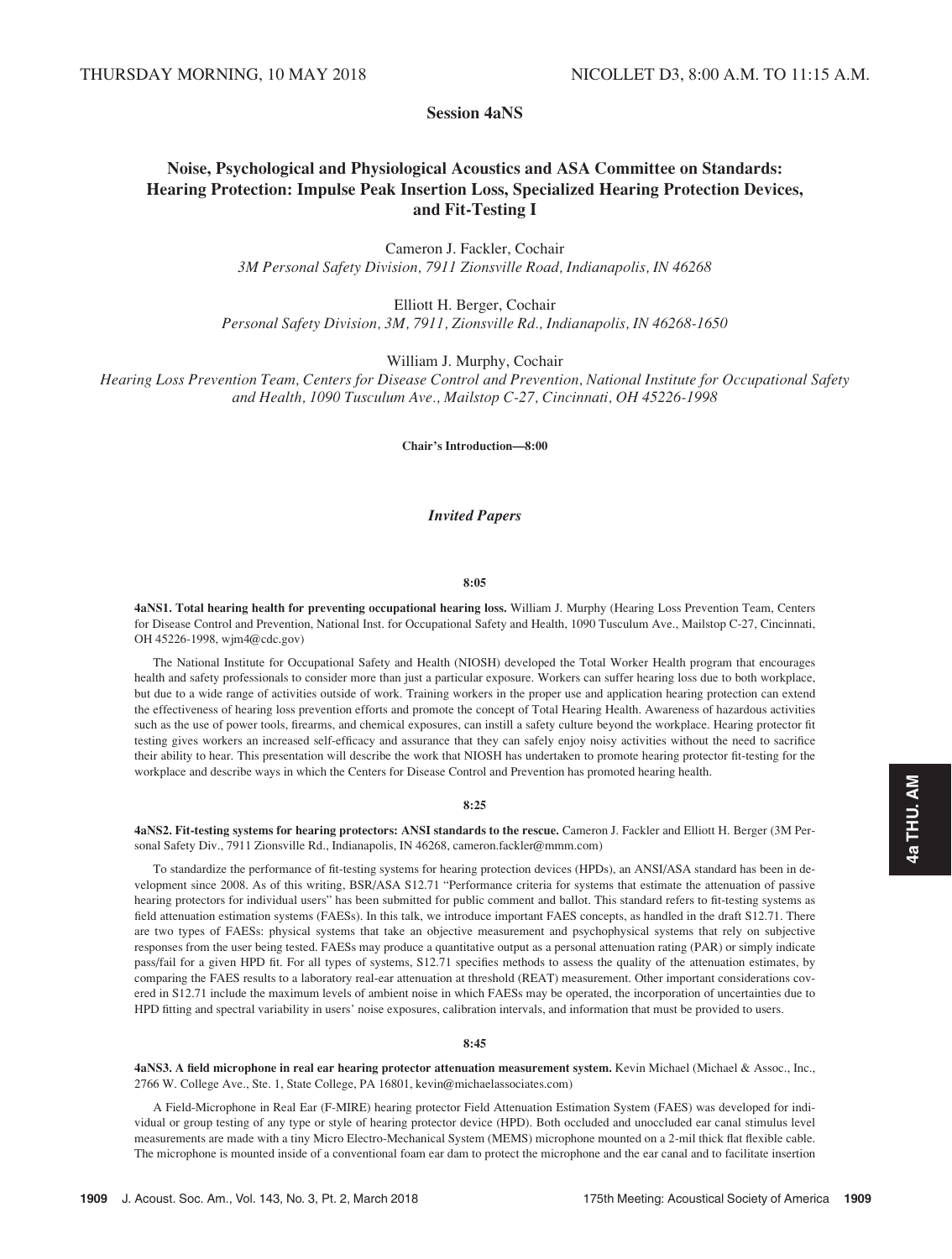into the ear canal. The presence of the cable in the ear canal was demonstrated to have a negligible effect on attenuation measurements for both muff and insert-type HPDs. The system measures HPD attenuation in 1/1 or 1/3 octave bands and it is capable of simultaneously measuring HPD attenuation on up to eight human test subjects. Stimuli can be presented via headphones or loudspeakers. Human subject testing using both the laboratory based ANSI S12.6-2016 method and the F-MIRE system was performed using muff- and insert- type HPDs. Regression equations were generated from these data. These equations are incorporated in the F-MIRE software to allow valid comparisons between F-MIRE data and labeled HPD attenuation data.

## 9:05

4aNS4. Fit testing of a hearing protection device with integrated in-ear noise exposure monitoring. Christopher J. Smalt, Shakti K. Davis (MIT Lincoln Lab., 244 Wood St, Lexington, MA 02420, Christopher.Smalt@ll.mit.edu), William J. Murphy, Chucri A. Kardous (Hearing Loss Prevention Team, CDC-NIOSH, Cincinnati, OH), Joe Lacirignola, and Paul Calamia (MIT Lincoln Lab., Lexington, MA)

In-the-ear hearing protectors are often used in high-noise environments, such as in military operations and during weapons training. The fit of such a hearing protection device in the ear canal can cause significant variability in the noise dose experienced, an important factor in characterizing the auditory health risk. Our approach for improved dose estimates under these conditions involves a portable noise recorder used to capture in-the-ear noise behind a hearing protector, and on-body noise, while assessing hearing protection fit throughout recording. In this presentation we describe evaluation of this system using ANSI S12.42 testing using a shock tube and an acoustic test fixture, to evaluate impulse peak reduction and for measurement validation. Also explored were angle dependent effects on the peak insertion loss and measurement accuracy of the on-body recorder. An exploratory study was conducted with a small sample of experimenters during a recent Navy-sponsored noise survey conducted at Marine Corps Base Quantico. Results will be presented from a shooter's ear and a nominal instructor's position as well as from bystanders observing at a firing range. Our results show good correspondence between behavioral fit-testing of insertion loss and estimated protection from the in-ear and on-body microphones. [Work supported by ONR.]

#### 9:25

4aNS5. Acoustical corrections to be used for improved in-ear noise dosimetry measurements. Fabien Bonnet (École de Technologie Supérieure, 1100 Rue Notre-Dame Ouest, Montréal, QC H3C 1K3, Canada, fabien.bonnet@etsmtl.ca), Hugues Nélisse (Institut de recherche Robert-Sauvé en santé et en sécurité du travail, Montreal, QC, Canada), and Jeremie Voix (École de Technologie Supérieure, Montréal, QC, Canada)

Although much effort has been made to reduce sound at the source, hearing protection devices (HPDs) remain currently the most widely used solution against occupational noise exposure in an attempt to prevent noise-induced hearing loss. Such devices, though, often suffer from uncertainties when it comes to ensuring ideal protection for a given individual. These uncertainties stem mainly from three unknown variables: i) the actual attenuation provided by the HPD to the individual; ii) the ambient noise levels; iii) the wear time of the given HPD. In-ear dosimetry (IED) could overcome these issues, as it makes it possible to establish precise personal noise exposures through real-time in-ear noise monitoring. Furthermore, IEDs can be worn in the open, occluded (under earplugs), or cushioned (under earmuffs) ear. Nevertheless, current IEDs are weakened by two inaccuracies: the non-discrimination of self-induced noise, and the lack of acoustical corrections to convert the measured in-ear sound pressure levels to the eardrum and to the free-field. The latter issue is treated in this presentation, which describes methods to identify the appropriate acoustical corrections to be used for improved IED. Such methods aim at personal calibration procedures, so that the unique ear geometry of each individual is accounted for. Preliminary results will be presented as a comparison between theoretical and experimentally measured corrections on human test-subjects.

## 9:45–10:00 Break

#### 10:00

4aNS6. Earplug comfort: From subjective assessment on the field to objective measurement and simulation using augmented artificial heads. Olivier Doutres (Mech. Eng., École de technologie supérieure, 1100 rue Notre-Dame Ouest, Montréal, QC H3C 1K3, Canada, olivier.doutres@etsmtl.ca), Franck C. Sgard (IRSST, Montreal, QC, Canada), Simon Benacchio (Mech. Eng., Ecole de techno- logie supérieure, Montréal, QC, Canada), Jonathan Terroir (INRS, Vandoeuvre Les Nancy, France), Nellie Perrin, Nicolas Trompette (INRS, Vandoeuvre-lès-Nancy, France), Alessia Negrini (IRSST, Montreal, QC, Canada), Marc-André Gaudreau (Mech. Eng., Université du Québec à Trois-Rivières, Montréal, QC, Canada), Caroline Jolly (IRSST, Montreal, QC, Canada), Alain Berry, Philippe-Aubert Gauthier (Mech. Eng., Univ. of Sherbrooke, Sherbrooke, QC, Canada), Thomas Padois (Mech. Eng., Ecole de technologie supérieure, Montréal, QC, Canada), and Chantal Gauvin (IRSST, Montreal, QC, Canada)

For several years, lack of comfort has been pointed out as a major reason of earplug poor efficiency as noise control solution. The great complexity of comfort makes it difficult to predict it in the earplugs design phase. It is rather considered in an empirical way by the manufacturers using trial-and-errors approaches based on subjective assessment over a panel of subjects. Furthermore, because comfort is not quantified, Occupational Health and Safety (OHS) practitioners cannot select earplugs ensuring wearer comfort. To address these issues, a major international research project funded by two OHS institutes (IRSST in Canada and INRS in France) and involving several Universities (in Canada and England) started in 2017. The main objectives are to: (1) improve the understanding of earplugs comfort as perceived by field workers with consideration of all comfort components, (2) develop laboratory tools (augmented experimental and virtual artificial heads) to measure physical design variables related to the auditory, physiological, and functional components of comfort and (3) design a battery of hybrid objective/subjective comfort indices to quantify / measure / predict the different components of comfort. The aim of this presentation will be to present the project and first results.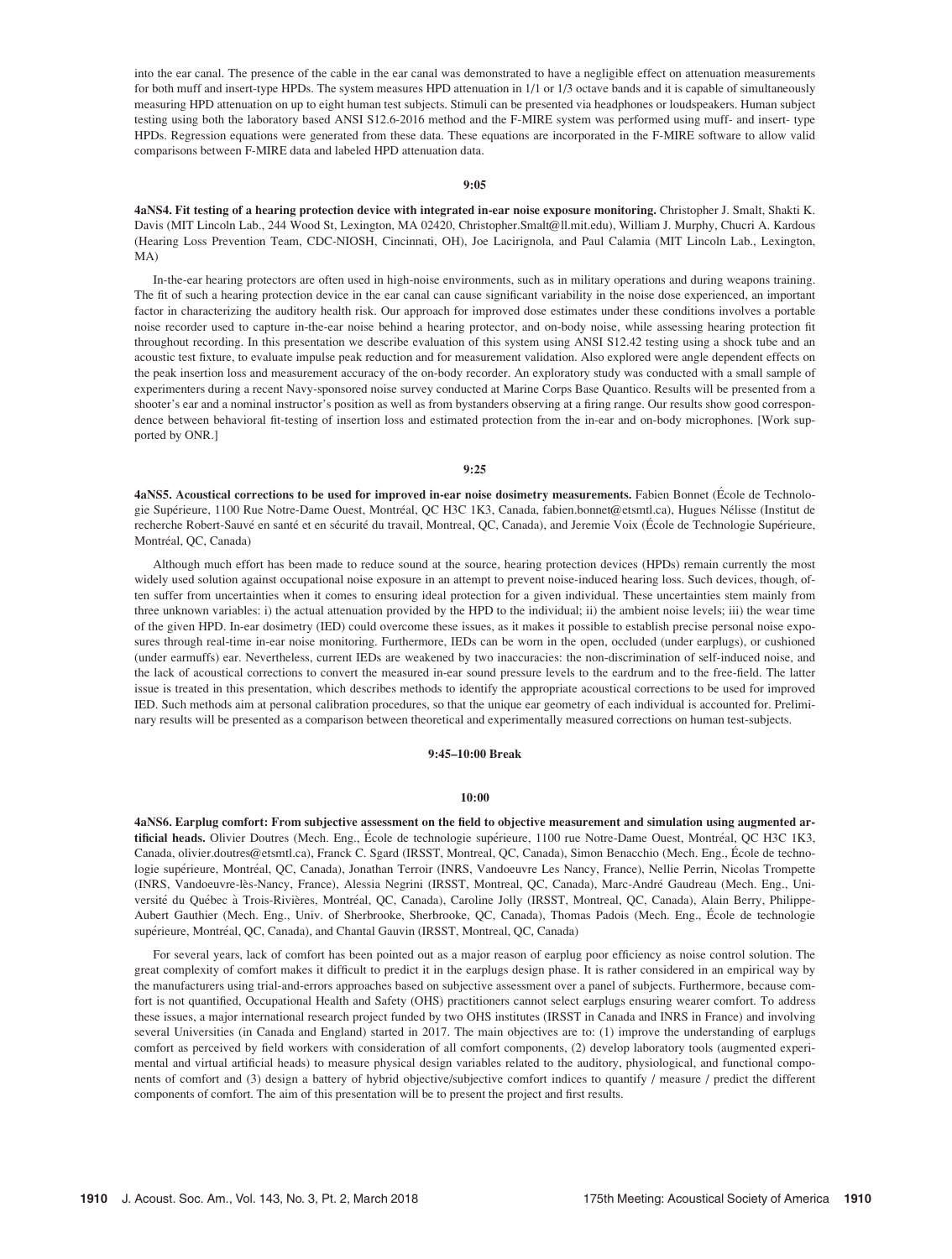#### $10:20$

4aNS7. Application of a registration method on magnetic resonance images to evaluate the displacement field of a human subject ear canal due to various earplug insertions. Simon Benacchio, Olivier Doutres (École de technologie supérieure, 505 Boulevard de Maisonneuve O, Montréal, QC H3A 3C2, Canada, Simon.Benacchio@irsst.qc.ca), Arthur Varoquaux (Aix Marseille Université, CNRS, CRMBM/CEMEREM UMR 7339, Marseille, France), Eric Wagnac (École de technologie supérieure, Montréal, QC, Canada), Arnaud Le Troter, Virginie Callot (Aix Marseille Université, CNRS, CRMBM/CEMEREM UMR 7339, Marseille, France), and Franck C. Sgard (IRSST, Montreal, QC, Canada)

Earplugs are a usual way to protect workers subjected to noise exposure. However, the efficiency of these hearing protection devices is often affected by induced discomforts. A factor suspected to impact both acoustical and physiological comfort attributes of earplugs is the deformation they apply on the ear canal walls. As the geometry of both open and occluded ear canal is difficult to obtain, the ear canal deformation due to earplug insertion is not trivial to evaluate. Current medical imaging techniques and image post-processing methods are promising tools to investigate this deformation. In a previous study of the authors, an approach using registration methods on medical images had been proposed to estimate the ear canal displacement field induced by earplug insertion. This approach had been validated in the case of computed tomography scans of a human-like artificial ear occluded by a controlled-shape custom molded earplug. In the present study, this approach is used to evaluate the ear canal displacement of a human subject for various earplug insertions (foam, pre-molded and custom made) in the case of magnetic resonance images. The computed displacement field shows noteworthy differences between each earplug and gives information on how and where the occluded ear canal deforms.

## 10:40

4aNS8. Sound localization performance of sample hearing protectors using standardized measurement methods. Eric R. Thompson (Battlespace Acoust., Air Force Res. Lab., 2610 Seventh St, B441, Wright-Patterson AFB, OH 45433, eric.thompson.28@us.af.mil) and Richard L. McKinley (Oak Ridge Inst. for Sci. and Education, Wright-Patterson AFB, OH)

Sound localization is an important aspect in the performance of many tasks. These tasks frequently require the use of hearing protection to mitigate the potentially adverse effects of noise exposure. ANSI/ASA working group S3/WG94 has described four standard methods for measuring the effect of head-worn devices on sound localization. Data using three different hearing protectors and open ear and using three of the four methods described will be presented. The analysis techniques used for each of the three methods will be described in detail including the removal of front-back reversals and assessment of fine resolution location discrimination. The performance of the three hearing protectors and the open ear condition will be compared and contrasted. Data will be presented on proportion of localization discrimination and front/back reversals using Method 1 as well as localization error performance using Methods 2, and visual target acquisition and response time using Method 3. The performance will also be compared across the three methods. The results show that the measurement methods described are viable for the assessment of the effects of HPDs on performance associated with localization.

# Contributed Paper

## $11:00$

4aNS9. Standard methods to measure the effects of head-worn devices on sound localization. Richard L. McKinley (Oak Ridge Inst. for Sci. and Education, 2610 Seventh St., AFRL/711HPW/RHCB, Wright-Patterson AFB, OH 45433-7901, rich3audio@aol.com) and Eric R. Thompson (Battlespace Acoust., Air Force Res. Lab., Wright-Patterson AFB, OH)

Four standard methods for measuring the effect of head-worn devices on sound localization in the horizontal plane have been developed by the working group S3/WG94. The objective was to establish methods that enable accurate, repeatable, and reliable measurement of sound localization performance for human listeners. The standard describes four measurement methods: (1) a low complexity, coarser method to estimate the proportion of location discrimination and front/back reversal errors using 8 loudspeakers; (2) a more complex, more robust method to measure localization error using 36 loudspeakers and a fine resolution response method; (3) a method to measure the functional impact of localization with degraded cues using 36 loudspeakers and an aurally guided visual search task; and (4) a method using 180 loudspeakers to precisely measure localization acuity. The methods will be described in detail.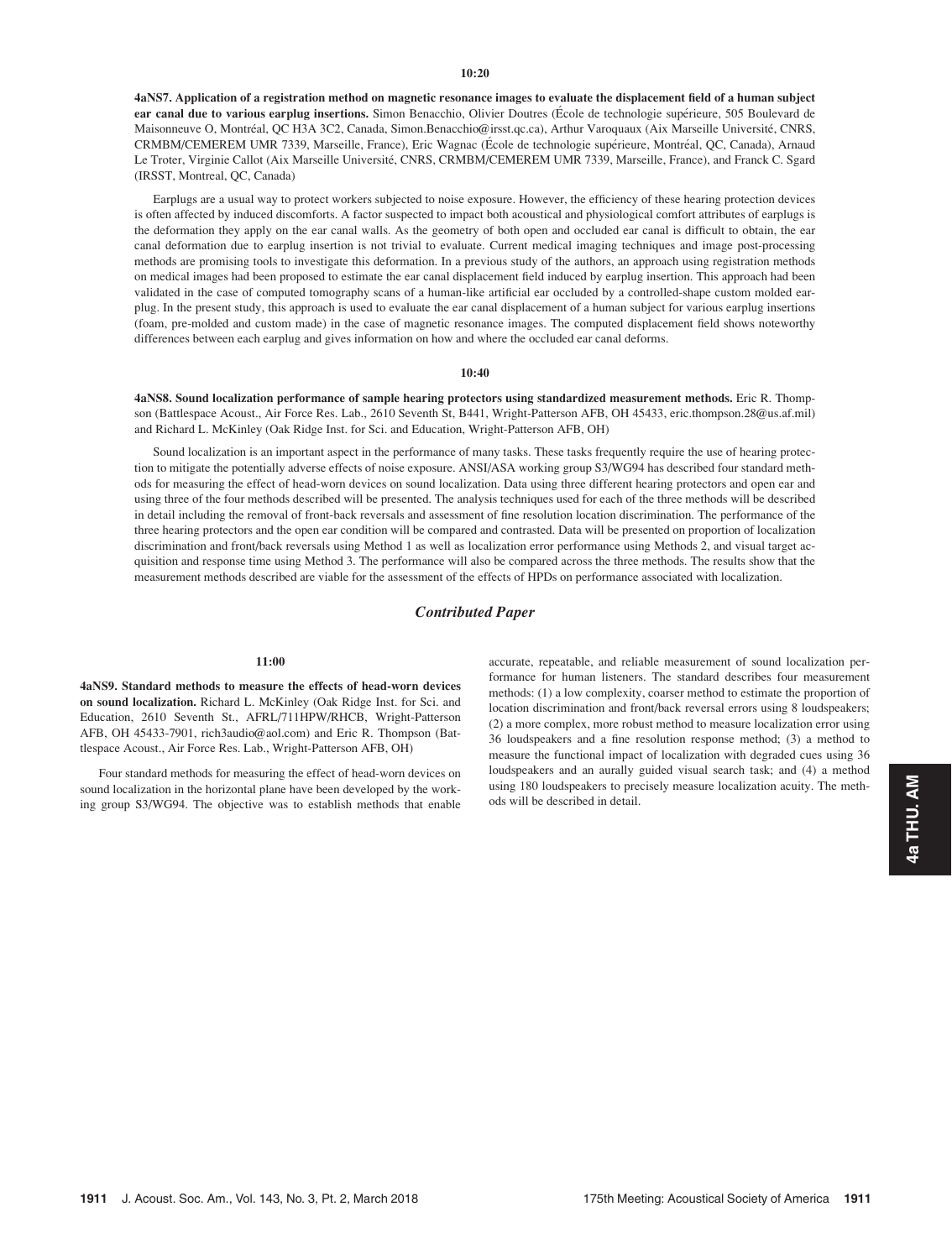# Session 4aPA

# Physical Acoustics, Noise, and ASA Committee on Standards: Sonic Boom I

Alexandra Loubeau, Cochair

Structural Acoustics Branch, NASA Langley Research Center, MS 463, Hampton, VA 23681

Joel B. Lonzaga, Cochair

Structural Acoustics Branch, NASA Langley Research Center, 2 N. Dryden St., B1208 MS 463, Hampton, VA 23681

Chair's Introduction—8:40

# Invited Papers

## 8:45

4aPA1. Atmospheric turbulence effects on sonic boom signatures. Christopher Hobbs and Kevin Bradley (KBRwyle, 8580 Cinder Bed Rd., Ste. 1700, Lorton, VA 22079, chris.hobbs@wyle.com)

Two measurement campaigns were conducted as part of a study to quantify the effect of atmospheric turbulence on sonic boom propagation. Supersonic overflights were conducted at the NASA Armstrong Flight Research Center and the Kennedy Space Center to provide different atmospheric conditions for study. Measurements were made of the strength of the turbulence along with the height of the atmospheric boundary layer. Multiple microphone arrays recorded the sonic booms from instrumented aircraft. This work will present statistics detailing the variation of measured booms as a function of the strength of the turbulence and the propagation distance through the atmospheric boundary layer. [Work supported by NASA.]

#### 9:05

4aPA2. Validation of numerical predictions of sonic boom metric variability due to turbulence. Trevor A. Stout and Victor Sparrow (Grad. Program in Acoust., Penn State, 201 Appl. Sci. Bldg., University Park, PA 16802, stout.trevor.a@gmail.com)

Atmospheric turbulence scatters the sonic boom wavefront created by supersonic aircraft, causing random variations in the waveforms and spectra measured at the ground. To help assess the impact of turbulence, a time-domain algorithm based on the nonlinear KZK propagation equation has been developed which simulates turbulent fields via an approximate atmospheric theory. Two sets of recent supersonic overflight measurements at the NASA Neil A. Armstrong Flight Research Center and the Kennedy Space Center offer datasets which have been used to quantify the algorithm's utility to simultaneously model atmospheric turbulence, nonlinearity, and absorption. The field campaigns simultaneously recorded measurements of both sonic boom waveforms along linear microphone arrays and also turbulence quantities suitable for use in the algorithm. The algorithm's performance in predicting the measured variation of sonic boom metrics will be discussed. [Work supported by NASA via a subcontract from KBRwyle.]

## 9:25

4aPA3. Formulation of a Burgers' equation for shock waves in a turbulent atmosphere. Joel B. Lonzaga (Structural Acoust. Branch, NASA Langley Res. Ctr., 2 N. Dryden St., B1208 MS 463, Hampton, VA 23681, joel.b.lonzaga@nasa.gov)

The theoretical formulation of a Burgers' equation accounting for the attenuation and dispersion of shock waves due to scattering in a turbulent medium is presented. The physical effect treated here is in addition to the effects of geometric spreading, large-scale inhomogeneity, nonlinearity, viscous and thermal dissipation, and molecular vibrational relaxation. Although all Burgers' equations are inherently a one-way approximation, here the scattering effects are incorporated into the Burgers' equation through a correction to the smallamplitude sound speed. Such a correction is obtained from the full wave equation using a perturbative technique, and physically arises from multiple scattering of the signal due to small-scale inhomogeneities. The sound speed correction is complex, and is dependent on the frequency and the variance and length scale of the fluctuations. The real part of the correction gives rise to the dispersion of the signal while the imaginary part leads to signal attenuation. The latter is manifested by the increase in the rise time of the shock waves. The physical effect presented here is integrated into an existing sonic boom propagation code with minimal additional computational time. Numerical results will be compared with experimental data.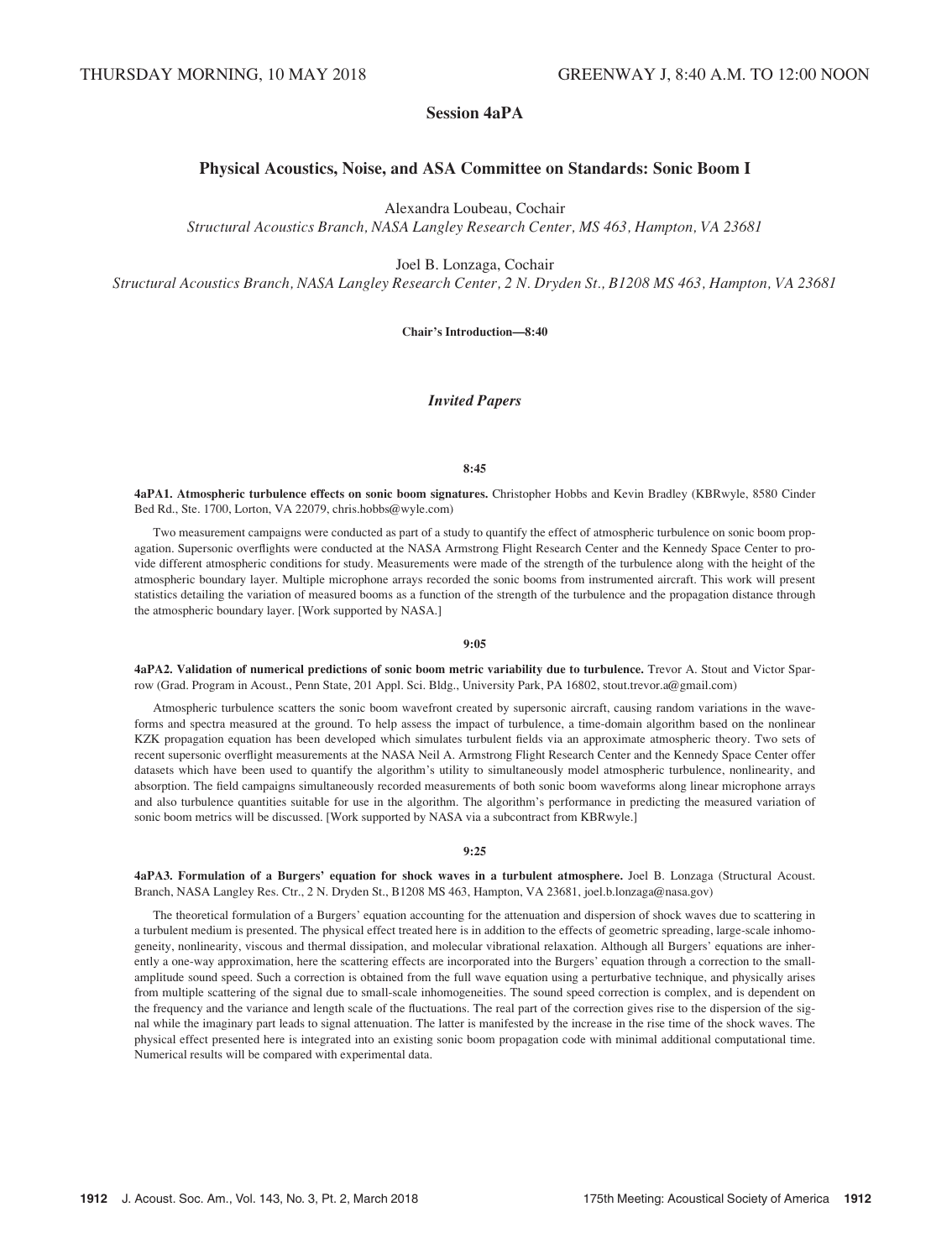4aPA4. Experimentally derived turbulence filters applied to low amplitude sonic booms. Jacob Klos (Structural Acoust. Branch, NASA Langley Res. Ctr., 2 N. Dryden St., MS 463, Hampton, VA 23681, j.klos@nasa.gov)

Turbulence effects on low amplitude sonic booms are not currently well understood. In 2011, NASA funded an experiment to collect data using a large linear microphone array, consisting of 81 ground placed microphones spaced 125-feet apart, as a supersonic F-18B aircraft flew over the array. Most of the measurements were made during aircraft maneuvers designed to place a focus boom on the microphones. However, a few flights were straight and level passes of the aircraft over the array. Data from two of these level passes were used to estimate filter functions that describe the variation at each microphone relative to the mean response across the array. Two approaches were implemented, one is frequency domain and the second is time domain. The resulting filters can be applied to other nonturbulent boom waveforms to estimate the changes in either the spectrum or time domain signature due to the variations observed during these flights. Variation in loudness level both outdoors and indoors when these filters are applied to predicted signatures is presented. Both outdoors and indoors, the standard deviation of Perceived Level is only slightly smaller for low boom waveforms in comparison to N-waves.

# 10:05

4aPA5. Investigation of deturbing methods for sonic boom signatures. Janet L. Xu (Acoust., Penn State Univ., 1623 S. Ashwicken Ct., State College, PA 16801, jqx5082@psu.edu) and Victor Sparrow (Acoust., Penn State Univ., University Park, PA)

There is a desire to certify aircraft for supersonic flight using microphone measurements of the aircraft's sonic boom signature on the ground. If the signature propagates through the planetary boundary layer before it reaches the ground, the signature becomes distorted because of atmospheric turbulence, corrupting the measurement. Methods to remove the turbulence effect, or deturbing methods, currently exist but are restricted to typical N-wave shapes or knowledge of the turbulence structure beforehand. This work investigates methods of deturbing sonic boom signatures independent of the N-wave shape and not requiring prior knowledge of turbulence. Improvements are made to the averaging method and subtraction method of deturbing, and a new method is investigated which uses audio fingerprinting, an audio identification algorithm used by music identification apps such as Shazam. The effects of each deturbing method are described using a wide set of physical and subjective metrics. [Work supported by the FAA. The opinions, findings, conclusions, and recommendations expressed in this material are those of the authors and do not necessarily reflect the views of ASCENT FAA Center of Excellence sponsor organizations.]

#### 10:25–10:40 Break

#### 10:40

4aPA6. Sonic boom carpet widths for NASA's Low Boom Flight Demonstrator using realistic atmospheric profiles in the western hemisphere. William Doebler (The Penn State Univ., 201 Appl. Sci. Bldg., State College, PA 16802, wfd5057@psu.edu), Alexandra Loubeau (Structural Acoust. Branch, NASA Langley Res. Ctr., Hampton, VA), and Victor Sparrow (The Penn State Univ., University Park, PA)

NASA is developing and building a Low Boom Flight Demonstrator (LBFD) within the next five years to study public reaction to low amplitude, shaped sonic booms. Understanding the potential land area ensonified by sonic booms is critical for the upcoming community tests, and is not well known outside of using the 1976 US Standard Atmosphere which assumes zero wind. Using atmospheric profiles from NOAA's Climate Forecast System Reanalysis (CFSR) for a span of many months, the sonic boom carpet widths and Stevens Mark VII Perceived Levels (PL) at the edge of the carpet were calculated using NASA's sBOOM augmented Burgers Equation propagation code. The LBFD's near field pressure cylinder calculated using NASA's LAVA CFD code was used as the input to the sBOOM code. Atmospheric profiles were sampled from several regions with varying climate in the western hemisphere. Preliminary results indicate that sonic boom carpets will be widest during winter months, and will have highest carpet edge PL values during summer months. [Work supported by the NASA Education AS&ASTAR Fellowship Program.]

#### 11:00

4aPA7. An improved Mach cut-off Model based on a 3-D ray tracing method and realistic atmospheric data. Zhendong Huang and Victor Sparrow (Graduate Program in Acoust., The Penn State Univ., 201 Appl. Sci. Bldg., University Park, PA 16802, zfh5044@ psu.edu)

This research aims to assess the possibilities for Mach cut-off flight over land. An improved Mach cut-off model has been developed using a 3-D ray tracing method. Based on the Integrated Global Radiosonde Archive (IGRA), a radiosonde dataset from the National Centers for Environmental Information (NCEI) consisting of radiosonde and pilot balloon observations, the influence of realistic atmospheric profiles and flight conditions on cut-off Mach numbers is examined. Examples are given for certain busy air routes in the United States. [Work supported by the FAA. The opinions, findings, conclusions and recommendations expressed in this material are those of the authors and do not necessarily reflect the views of ASCENT FAA Center of Excellence sponsor organizations.]

# 11:20

4aPA8. Mean flow atmospheric effects and their impact on sonic boom propagation. Sriram Rallabhandi (Aeronautics Systems Anal. Branch, NASA Langley, Rm. 190-25, Mailstop 442, NASA Langley Res. Ctr., Hampton, VA 23681, sriram.rallabhandi@nasa. gov)

One dimensional augmented Burgers equation has been generally used for nonlinear lossy sonic boom propagation. This equation models the effects of nonlinearities, loss mechanisms such as absorption and dispersion due to molecular relaxation and thermoviscous dissipation, and geometric spreading through ray tube areas including Blokhintzev scaling as well as atmospheric stratification.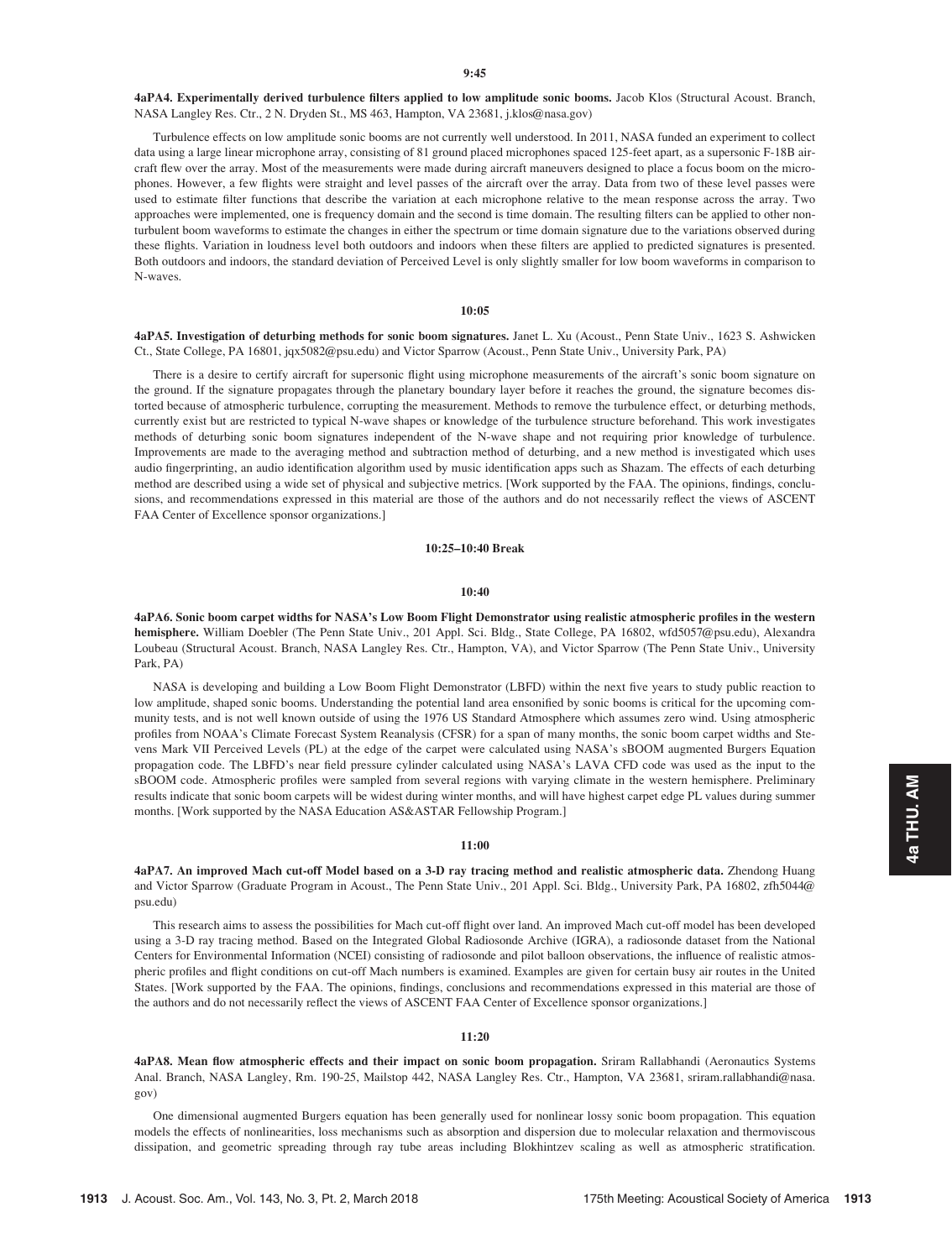However, in the presence of atmospheric winds, original terms in the augmented Burgers formulation do not account for the Doppler effects, where the observer is moving with the local flow rather than being fixed in space. Instead, wind is accounted for by updating the ray paths and effective speed of sound. Inclusion of mean flow wind effects in all terms of the augmented Burgers equation allows for an enhanced prediction capability that is closer to the underlying physics. This work will update sBOOM, an augmented Burgers' solver, to reflect the mean flow wind enhancements. The sonic boom ground signatures and other relevant data are compared against those obtained without using mean flow wind effects. The shock rise times, sonic boom duration and peak pressures are some variables that are expected to be different, resulting in differences in noise metrics. Such differences will be discussed and documented for cases which may include shaped low-boom as well as strong shock signatures.

## 11:40

4aPA9. Time-domain modeling of the wind effects on the nonlinearity and absorption of sonic booms. Joel B. Lonzaga (Structural Acoust. Branch, NASA Langley Res. Ctr., 2 N. Dryden St., B1208 MS 463, Hampton, VA 23681, joel.b.lonzaga@nasa.gov)

This paper discusses the derivation and solution, in the time domain, of a Burgers' equation for sonic boom propagation in a windy atmosphere. As the wind effects become important with increasing wind speed, the proper treatment of wind is necessary for sonic booms propagating through a jet stream as well as for those propagating to the stratosphere or thermosphere where stronger winds typically exist. The effects of wind are quantified in terms of the Doppler shift and of a parameter which measures the strength of the convection. The latter, referred to as the convective index, is a ratio of the local sound speed to the magnitude of the ray velocity and is unity in the absence of wind. Both Doppler shift and convective index are larger than unity if there is a component of the wind velocity opposite to the direction of the acoustic propagation. Consequently, the effective nonlinearity coefficient and effective absorption coefficients are larger for rays propagating opposite the wind direction than for rays propagating in the same direction. To demonstrate the significance of the derived Burgers' equation, the effect of a jet stream with a typical strength and profile on nominal sonic booms will be described.

# THURSDAY MORNING, 10 MAY 2018 NICOLLET D2, 8:00 A.M. TO 11:35 A.M.

Session 4aPP

# Psychological and Physiological Acoustics: Honoring Neal Viemeister's Contributions to Psychoacoustics

Andrew J. Oxenham, Cochair

Psychology, University of Minnesota, 75 E River Parkway, Minneapolis, MN 55455

Peggy B. Nelson, Cochair

Dept. of Speech-Language-Hearing Sciences, Center for Applied and Translational Sensory Science, University of Minnesota, 164 Pillsbury Drive SE, Minneapolis, MN 55455

Chair's Introduction—8:00

Invited Papers

8:05

4aPP1. Temporal integration and multiple looks, revisited. Gregory H. Wakefield (Elec. Eng. and Comput. Sci. Dept., Univ. of Michigan, Ann Arbor, MI 48109, ghw@umich.edu)

Recent advances in Kullback-Leibler divergence and its generalizations have led to a renewed interest in the modeling of various detection and classification problems. Building from the concept of multiple looks, this paper considers adaptive detector and classifier structures that support stable, multi-stream perception. With respect to these structures, the phenomena of temporal integration and the distinctions between energetic and informational masking are discussed. [Work supported by ONR N00014-16-1-2560.]

## 8:25

4aPP2. Using psychoacoustics to examine a changing auditory system. Elizabeth A. Strickland (Speech, Lang., and Hearing Sci., Purdue Univ., 715 Clinic Dr., West Lafayette, IN 47907, estrick@purdue.edu)

In the (long) time I was a student in Neal's lab, I learned a rigorous, programmatic approach to psychoacoustics that was grounded in signal detection theory. Much of the work at that time followed up on Neal's classic work in intensity discrimination and envelope processing, and how that might depend on processing within or across auditory channels. The research was tied to what was known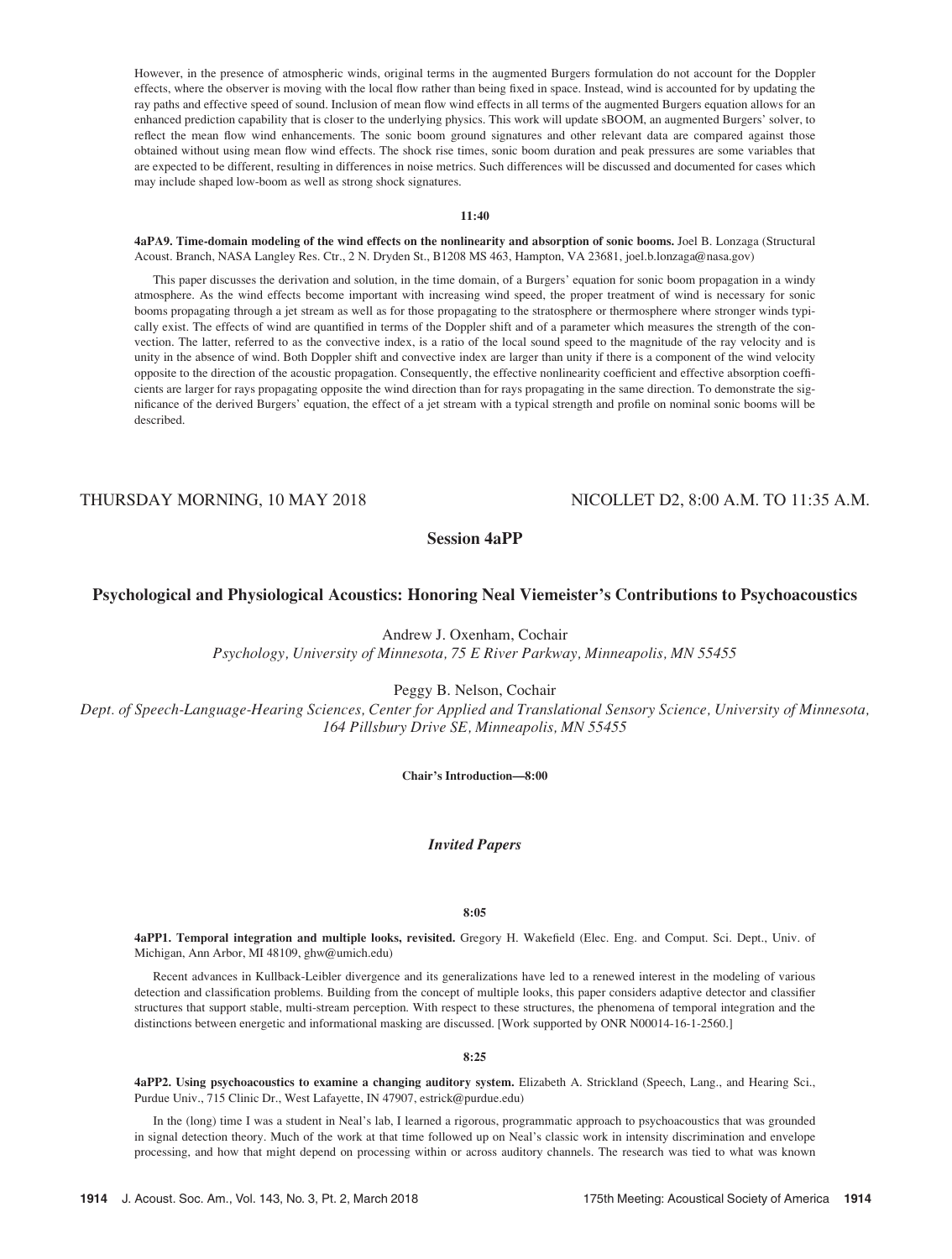about physiological processing in the auditory system. Research from other laboratories at the time suggested that the cochlea might adjust in response to sound via efferent feedback, and a paper by Liberman used a physiological approach that could be easily translated to psychoacoustic experiments. This inspired a search for behavioral evidence of efferent feedback to the cochlea, and an array of experiments were performed looking for effects of contralateral sound on psychoacoustic measures. While those experiments did not provide compelling evidence of efferent feedback, they sparked an interest that has continued to be a focus of my research. This talk will cover the array of experiments done at that time, and consider the results in the context of more recent results from my laboratory and other laboratories. [Work supported by NIH(NIDCD)R01 DC008327.]

#### 8:45

4aPP3. Effects of age and noise exposure on the representation of amplitude modulation. Christopher J. Plack (Dept. of Psych., Lancaster Univ., Ellen Wilkinson Bldg., Oxford Rd., Manchester M13 9PL, United Kingdom, chris.plack@manchester.ac.uk) and Samuele Carcagno (Dept. of Psych., Lancaster Univ., Lancaster, United Kingdom)

Age and lifetime noise exposure were used as predictors for electrophysiological and psychophysical measures of amplitude modulation processing. Frequency-following responses (FFRs) were recorded from 61 listeners (20 young, 23 middle-aged, 18 elderly) to 0.6 and 2-kHz, 75-dB SPL, carrier tones amplitude modulated at 100 Hz. A pink noise highpass-filtered at 3 kHz was included to mask basal cochlear contributions to the FFR. Sinusoidal amplitude modulation detection (AMD) thresholds were measured for the same listeners for a 2-kHz carrier (40 and 80 dB SPL) and for three modulation frequencies (25, 50, and 100 Hz). The carrier was presented in notched pink noise to limit off-frequency listening. Lifetime noise exposure was estimated using a structured interview. A regression model was used to determine the independent contributions of age and noise exposure, while controlling for audiometric threshold. FFR amplitude for the 0.6 kHz carrier showed a marked age-related decline. Age was also associated with a significant increase in AMD thresholds. Lifetime noise exposure was not significantly associated with either FFR amplitude or AMD threshold. The results suggest that age is a stronger predictor of modulation processing deficits than lifetime noise exposure.

## 9:05

4aPP4. Psychoacoustic considerations in hearing aid design and fitting. Brent Edwards (National Acoust. Labs., Australian Hearing Hub, Level 4, 16 University Ave., Macquarie University, NSW 2109, Australia, brent.edwards@nal.gov.au)

Hearing aid technology has advanced tremendously over the past two decades, with multiple technologies introduced to improve the hearing of wearers with hearing loss. While hearing science has informed their development, the design of these technologies and their fitting have been approached primarily from a speech-centric perspective. This talk will reflect on hearing aid technology from the perspective of the type of fundamental psychoacoustic research conducted by Neal Viemeister throughout his career. Additional psychoacoustic research that is needed to inform future hearing aid designs will also be identified. A cookie will be bet that Neal is surprised by the relationship between psychoacoustics and hearing aid design.

#### 9:25

4aPP5. Context effects in modulation masking. Magdalena Wojtczak (Psych., Univ. of Minnesota, 1237 Imperial Ln, New Brighton, MN 55112, wojtc001@umn.edu)

Neal Viemeister is especially known for his contributions to our understanding of perception of amplitude modulation. Modulation masking and signal-to-noise ratio in the modulation domain have been shown to be strong predictors of speech intelligibility in noise. This study uses 40-ms amplitude-modulated tones embedded in a simultaneous 100-ms noise masker to show that for a given type of simultaneous masker, modulation masking can vary significantly depending on the type of stimulus that precedes the masked target. Three types of precursor were used to investigate these context effects, a 2-octave noise centered on the signal frequency (the same as the masker), a 7-component inharmonic complex tone, and a pure tone with a frequency equal to that of the target. All precursors had a duration of 400 ms and were presented in close temporal proximity at levels equal to those of the noise masker. The noise precursor produced on average a 7-8 dB [20log(m)] release from modulation masking. In contrast no change in the amount of masking and a small release of masking were observed for the pure-tone and complex-tone precursors, respectively. Mechanisms that may underlie the observed context effects will be discussed. [Work supported by NIH grant R01 DC015462.]

# 9:45–10:00 Break

# Contributed Papers

# 10:00

4aPP6. Neal Viemeister's contributions to understanding the dynamic range of the auditory system. Brian C. Moore (Experimental Psych., Univ. of Cambridge, Downing St., Cambridge CB3 9LG, United Kingdom, bcjm@cam.ac.uk)

Most neurons in the auditory nerve show saturation of their firing rates in response to a tone with a moderate level presented at their characteristic frequency. However, humans can detect changes in intensity for levels up to 120 dB SPL. One explanation of this "dynamic range problem" is that intensity coding at high levels depends on the spread of cochlear excitation. To test this explanation, in 1974 Neal Viemeister measured the intensity discrimination of bursts of noise presented in a band-reject noise of fixed high intensity. He found that Weber's law held even at high levels. He concluded that spread of excitation is not necessary for the auditory system to maintain its large dynamic range. In 1983 Neal Viemeister showed that, over a wide range of intensities, subjects could detect small differences in the intensity of a high-frequency band of noise (6-14 kHz, a frequency range where phase locking is essentially absent) presented with a complementary band-reject noise, showing that phase locking is not essential for intensity discrimination at high levels. In 1988 Neal Viemeister showed theoretically that a localized rate-based intensity code using a small number of neurons can account for intensity discrimination over a wide range of levels.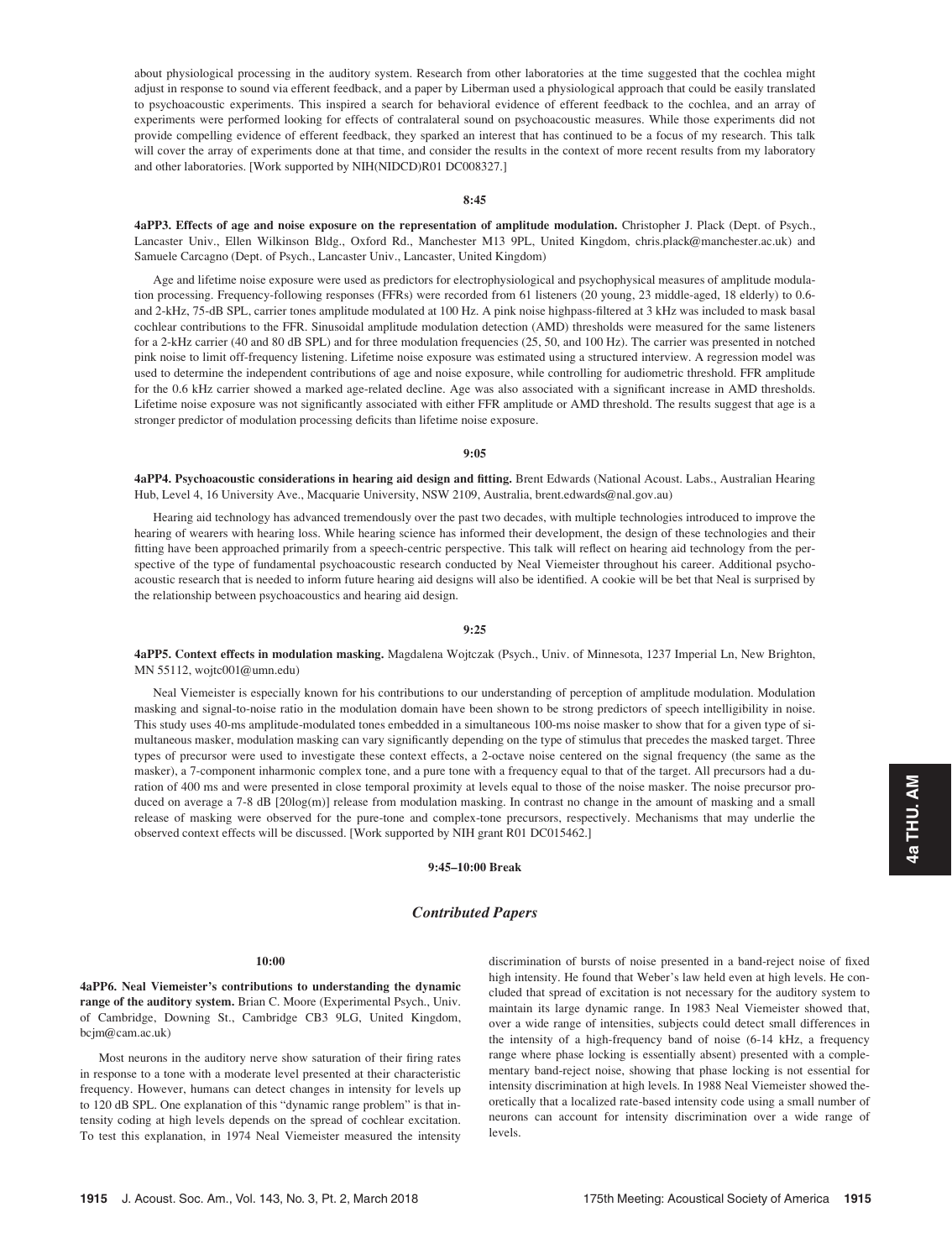## $10:15$

4aPP7. Loudness of an auditory scene. William Yost (ASU, PO Box 870102, Tempe, AZ 85287, william.yost@asu.edu)

When multiple sound sources, each of equal level, are added together to create an auditory scene, the overall level of the scene grows with the increased number of sources despite the fact that the level of the individual sound sources remains the same. This experiment addresses a simple question: how does the overall perceived loudness of an auditory scene change as the number of sound sources in the scene changes. Sixteen Consonant-Vowels (CVs), spoken by ten males and ten females, were the sound stimuli. The CVs could be concatenated to produce nonsense "words" of different lengths. Different number ("n") of concatenated CVs could be presented at one time from a single loudspeaker located on the azimuth plane or from different loudspeakers. Listeners determined if "n + delta n" sound sources were louder than "n" sound sources. The individual levels of the concatenated CVs was another independent variable. Preliminary data suggest that when "n" is small  $(< 4)$ , the level of the individual sounds determines loudness judgements. When n is larger  $(n>4)$  the overall level of the simultaneously presented sounds determines loudness judgements. A full study will be presented. (Work supported by grants from NIDCD and Oculus VR, LLC.)

### 10:30

4aPP8. The contribution of Neal Veimeister to the modulation theory of hearing. Christian Lorenzi (Institut d'Etude de la Cognition, Ecole normale superieure, 29 rue d'Ulm, Paris, Ile de France 75005, France, christian.lorenzi@ens.fr)

Neal Viemeister has dedicated his scientific career to one of the most influential research programs in hearing sciences. This program aims to apply the modulation theory to auditory perception. This theory, inspired by telecommunication sciences, relies on the following assumptions: (i) communication sounds including speech and animal vocalizations convey salient and slow temporal modulation cues; (ii) the auditory system of species using communication sounds has evolved to optimize its responses to these modulation cues; (iii) the transmission of information conveyed by communication signals is constrained by the 'modulation transfer function' (MTF) of the transmission path (a room, a hearing aid,...). We will show how the pioneering work of Neal Viemeister on the 'temporal MTF' and his rigorous investigation of modulation perception by human listeners contributed to an in-depth understanding of the demodulation processes implemented in the peripheral and central auditory system. We will show how his work yielded to models of modulation processing that account for a large range of listening situations including speech intelligibility and texture perception. Finally, we will show how his work contributed to a better understanding of the perceptual consequences of ageing and cochlear damage, and a better control of information transmission via rehabilitation systems.

## 10:45

4aPP9. Amplitude modulation detection and modulation masking in school-age children and adults. Emily Buss, John Grose (The Univ. of North Carolina at Chapel Hill, 170 Manning Dr., G190 Physicians, Chapel HIll, NC 27599, ebuss@med.unc.edu), and Lori Leibold (Boys Town National Res. Hospital, Omaha, NE)

Temporal resolution is often evaluated by measuring sensitivity to amplitude modulation (AM) as a function of modulation rate. Published data for AM detection on a noise carrier indicate that school-age children perform more poorly than adults, but thresholds increase with increasing AM rates above 50 Hz in a parallel fashion for both age groups. This result has been interpreted as reflecting adult-like temporal resolution in school-age children. However, this interpretation is complicated by the observation that inherent AM of the noise carrier can elevate AM detection thresholds in adults via modulation masking. Two studies with 5- to 11-year-olds and adults were carried out to better understand the development of AM detection with and without modulation masking. The first estimated thresholds for detecting 16-, 64- or 256-Hz sinusoidal AM on a 4.3-kHz carrier, a condition without modulation masking. Age effects were larger than previously observed with a noise carrier. The second study manipulated modulation masking by measuring detection of 16-Hz sinusoidal AM on a bandpass noise carrier (1.5—2.5 kHz), with and without additional masker AM at nominal rates of 6.3, 16, or 40.3 Hz. All listeners exhibited on-frequency modulation masking, with similar tuning to modulation rate for children and adults.

## 11:00

4aPP10. Predicting speech intelligibility based on the modulation spectrum and modulation frequency selectivity. Torsten Dau (Tech. Univ. of Denmark, Ørsteds Plads, Bldg. 352, Kgs. Lyngby 2800, Denmark, tdau@ elektro.dtu.dk)

Speech intelligibility depends on factors related to the auditory processes involved in sound perception as well as on the acoustic properties of the sound entering the ear. A clear understanding of speech perception in complex acoustic conditions remains a challenge. Here, a computational modeling framework is presented that attempts to predict the speech intelligibility obtained by normal-hearing and hearing-impaired listeners in various adverse conditions. The model combines the concept of envelope frequency selectivity in the auditory processing of the sound with a decision metric that is based either on the signal-to-noise envelope power ratio or a correlation measure. The proposed model is able to account for the effects of stationary background noise, reverberation, nonlinear distortions and noise reduction processing on speech intelligibility. However, due to its simplified auditory preprocessing stages, the model fails to account for the consequences of individual hearing loss on intelligibility. To address this, physiologically inspired extensions of the auditory preprocessing in the model are combined with the modulation-frequency selective processing and the back-end processing that have been successful in the conditions tested with normal-hearing listeners. The goal is to disentangle the consequences of different types of hearing deficits on speech intelligibility in a given acoustic scenario.

# 11:15

4aPP11. Auditory enhancement and other context effects in normal, impaired, and electric hearing. Andrew J. Oxenham, Heather A. Kreft, and Lei Feng (Psych., Univ. of Minnesota, 75 E River Parkway, Minneapolis, MN 55455, oxenham@umn.edu)

Neal Viemeister's contributions to our understanding of auditory enhancement stood out because they combined novel and intriguing empirical data with a testable theoretical framework to explain the results. Thirtyfive years later, the resultant "adaptation of inhibition" hypothesis remains the default explanation for auditory enhancement effects, and it can be used to account for both basic auditory context effects as well as speech context effects. Recent work in our lab has focused on comparing speech and nonspeech context effects in people with normal and impaired hearing, as well as cochlear implants, in an attempt to elucidate the underlying neural mechanisms and to work towards compensating for any loss of context effects in clinical populations via signal processing. This presentation will provide a survey of recent progress in this area with examples from simultaneous masking, forward masking, and speech discrimination experiments. [Work supported by NIH grant R01DC012262.]

#### 11:30–11:35 Panel Discussion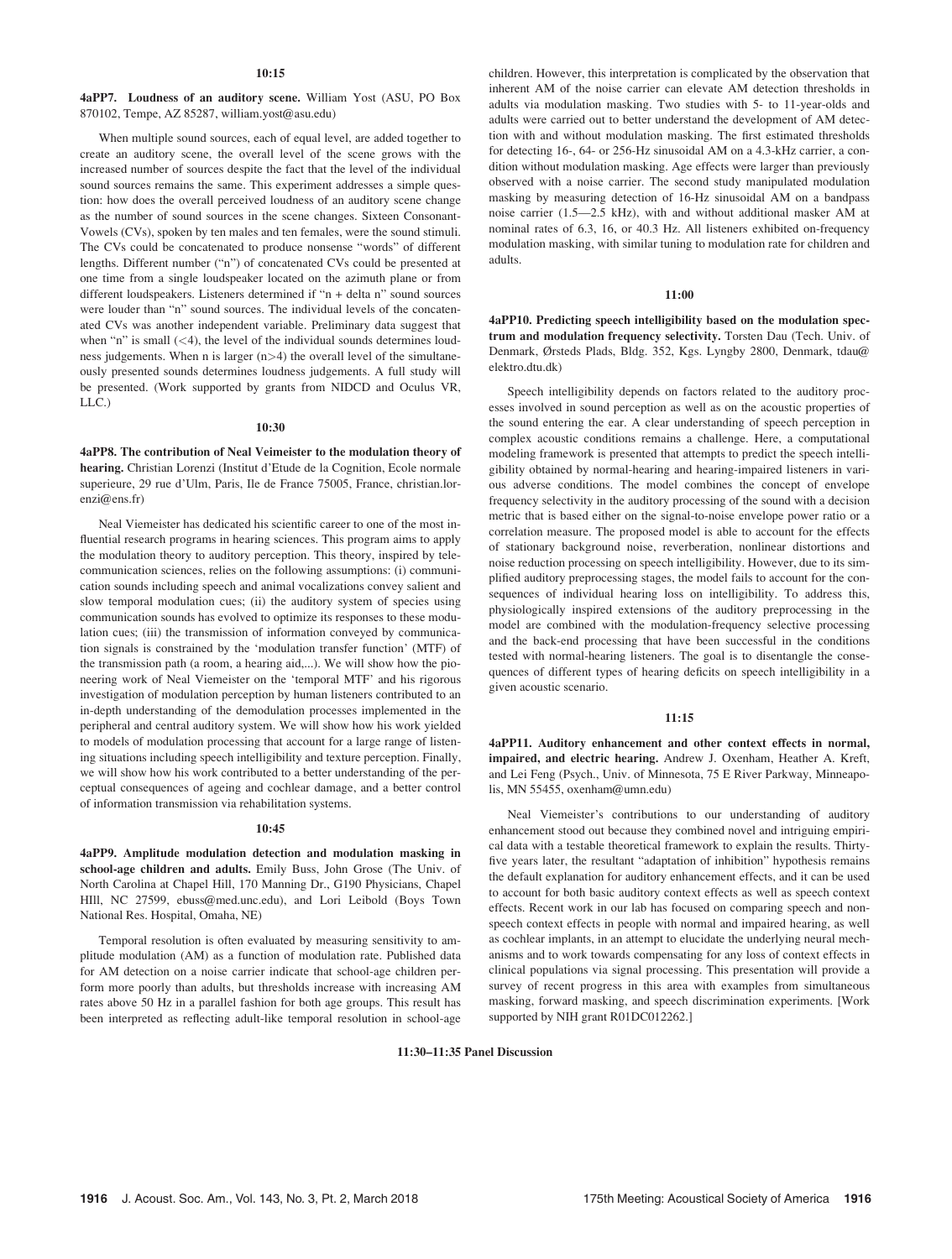# Session 4aSA

# Structural Acoustics and Vibration, Physical Acoustics, and Engineering Acoustics: Acoustic Metamaterials I

Christina J. Naify, Cochair Acoustics, Jet Propulsion Lab, 4800 Oak Grove Dr, Pasadena, CA 91109

Alexey S. Titovich, Cochair

Naval Surface Warfare Center, Carderock Division, 9500 MacArthur Blvd, West Bethesda, MD 20817

# Invited Papers

## 9:00

4aSA1. Exploring heterogeneity and disorder In tunable elastic metamaterials. Paolo Celli, Behrooz Yousefzadeh, Chiara Daraio (California Inst. of Technol., Pasadena, CA), and Stefano Gonella (Univ. of Minnesota, 500 Pillsbury Dr. SE, Minneapolis, MN 55455- 0116, sgonella@umn.edu)

The dominant paradigm in the design of elastic metamaterials revolves around periodic arrays of identical resonating elements, which are known to allow subwavelength locally-resonant bandgaps. In this work, we deliberately explore the wave manipulation capabilities of metamaterial configurations that are characterized by significant heterogeneity and disorder. Heterogeneity is here intended as the coexistence of multiple types of resonators tuned to resonate at distinct frequencies. Disorder refers to the arrangement of the resonators, which is randomized in space. The metamaterials of choice are thin elastic sheets endowed with heterogeneous populations of tunable telescopic pillars whose resonant characteristics can be agilely tuned through simple manual operations. The configurability of our experimental platform allows to seamlessly fabricate and compare a multitude of specimens, thus allowing to extract some empirical yet general rules. We first document how heterogeneity can lead to broadband mechanical filtering. More specifically, we illustrate how randomized spatial arrangements consistently outperform their functionally graded counterparts in terms of maximum achievable bandgap width. Our investigation shows that the design space of mechanical metamaterials can be stretched beyond the limits imposed by order and homogeneity, thus highlighting the engineering significance of the emerging concepts of organized disorder and design modularity.

#### 9:20

4aSA2. Design, optimization, and fabrication of mechanical metamaterials for vibration control. Timothy F. Walsh, Chris Hammetter (Computational Solid Mech. and Structural Dynam., Sandia National Labs., PO Box 5800, MS 0380, Albuquerque, NM 87185, tfwalsh@sandia.gov), Michael B. Sinclair, Harlan Shaklee-Brown (Electron., Optical, Nano, Sandia National Labs., Albuquerque, NM), Joe Bishop (Solid Mech., Sandia National Labs., Albuquerque, NM), and Wilkins Aquino (Civil Eng., Duke Univ., Durham, NC)

Harsh shock and vibration environments are common in engineering applications. Mechanical metamaterials are showing significant potential as candidates for controlling wave propagation and isolating sensitive structural components, but require proper design of their complex microstructures. In this talk we will present time and frequency-domain strategies for Partial Differential Constrained (PDE) constrained design optimization of locally resonant elastic/acoustic metamaterials. We will present a variety of notch filter resonators and split ring cylinder/sphere geometries that can be easily optimized for wave control applications, along with fabrication details involving multi-material additive manufacturing. A frequency-domain approach will be presented for band-gap or notch filter materials, and a time-domain strategy for transient shock environments. As the metamaterial structures typically involve concentrated masses and elastic connections, an optimization strategy involving 3D simple shapes will be presented. [Sandia National Laboratories is a multimission laboratory managed and operated by National Technology and Engineering Solutions of Sandia, LLC., a wholly owned subsidiary of Honeywell International, Inc., for the U.S. Department of Energy's National Nuclear Security Administration. With main facilities in Albuquerque, N.M., and Livermore, C.A., Sandia has major R&D responsibilities in national security, energy and environmental technologies, and economic competitiveness.]

#### 9:40

4aSA3. Extraordinary wave phenomena in active acoustic metamaterials. Romain Fleury (EPFL, EPFL - STI - LWE, ELB 033 - Station 11, Lausanne 1015, Switzerland, romain.fleury@epfl.ch)

Non-Hermitian sonic metamaterials are artifical acoustic media that exploit gain and loss as an extra degree of freedom to induce novel physical effects that cannot be obtained with lossless or trivial lossy systems. In this talk, we will review our recent theoretical and experimental results about one-dimensional non-Hermitian acoustics, highlighting the ability of active metamaterials to overcome limitations of passive metamaterials by engineering the acoustic power flow at the microscopic scale. We will discuss various experiments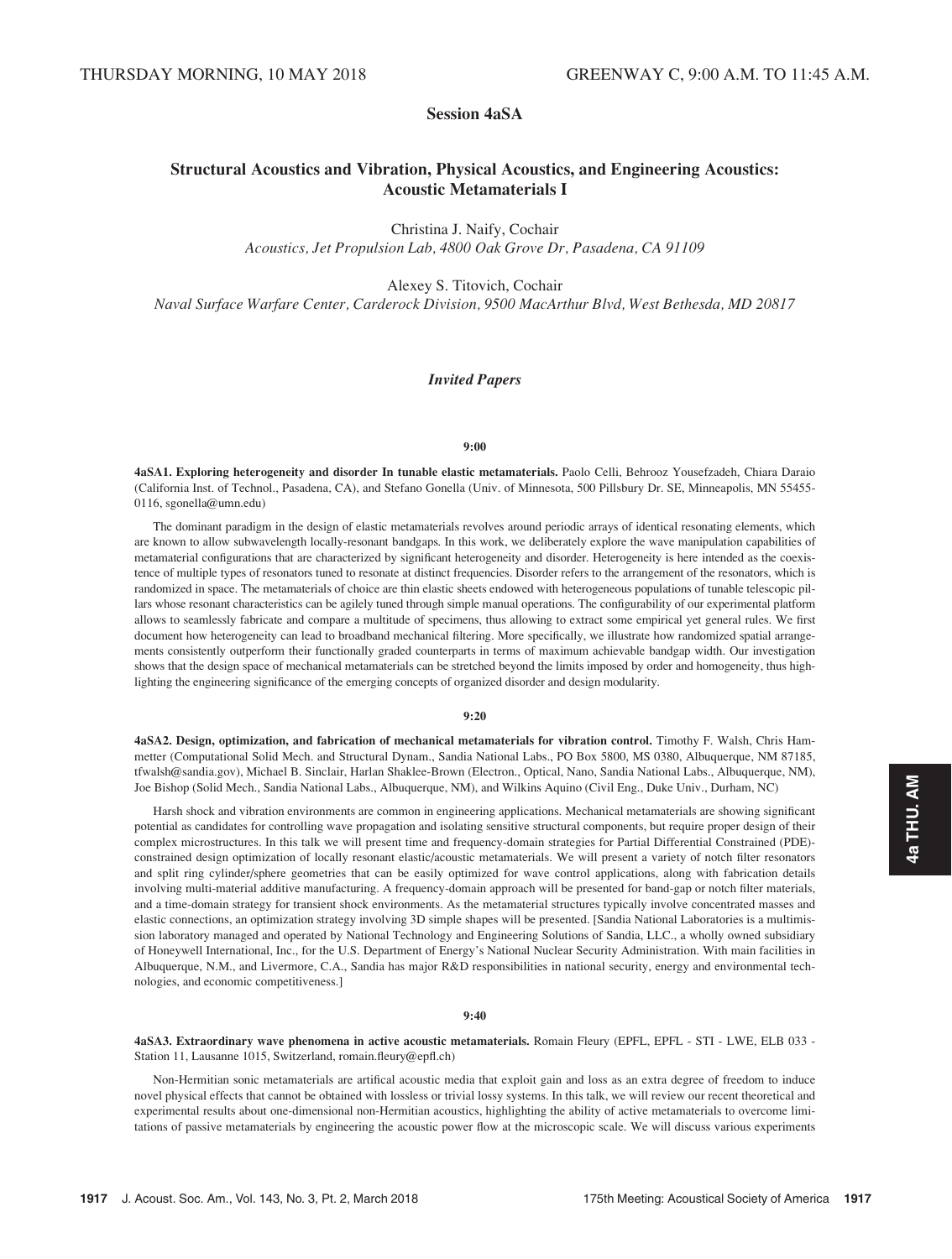employing a set of electroacoustic resonators in a pipe, engineered to provide tailored distributions of acoustic gain or loss, and discuss the potentials of such systems in terms of sound manipulation. Altogether, our work points out the large potential and rich physics of non-Hermitian acoustic metamaterials.

# Contributed Papers

#### 10:00

4aSA4. Impact wave attenuation using Maxwell-type oscillators in dissipative elastic metamaterials. Sagr Alamri, Bing Li, and Kwek Tze Tan (Mech. Eng., Univ. of Akron, 302 E Buchtel Ave, Akron, OH 44325, sma114@zips.uakron.edu)

This work studies the development of a dissipative elastic metamaterial with single and dual-Maxwell type resonator for stress wave mitigation. Mass-spring-damper elements are used to model and analyze the mechanism of wave dissipation effect on the vibration characteristics. It is found that broadband wave attenuation region can be obtained and expanded to a wider range by properly utilizing interactions from resonant motions and viscoelastic effects of the Maxwell-type oscillators. In addition, numerical verifications are conducted for various cases, and excellent agreement between theoretical and numerical frequency response functions are obtained. The design of this dissipative metamaterial system is further applied for blast wave mitigation. By means of the bandgap merging effect that is induced by the Maxwell-type oscillator, the passing blast wave can be almost completely suppressed in the low-frequency range. A significantly improved performance of the proposed dissipative metamaterials for stress wave mitigation is verified in both time and frequency domains.

# 10:15–10:30 Break

### 10:30

4aSA5. Broadband asymmetric wave transmission in dissipative acoustic/elastic metamaterials with diatomic oscillators. Bing Li, Sagr Alamri, and Kwek Tze Tan (Dept. of Mech. Eng., The Univ. of Akron, The University of Akron, Akron, OH 44325, bingli@uakron.edu)

Asymmetric acoustic/elastic wave transmission have attracted increasingly attention recently. However, the propagation unidirectionality is always confined to a very narrow frequency band. This paper presents the development of a dissipative acoustic/elastic metamaterial with diatomic oscillators to realize "one-way" transmission in a broadband range. The effect of various types of dissipative oscillators on the asymmetric wave transmission is theoretically investigated and systematically discussed. By virtue of the surficial vibrational modes induced by the alternately arranged diatomic resonators and the merging effect of dissipative dashpot, the asymmetric transmission band is significantly broadened. Numerical results in frequency and time domains are verified using both lattice structures and continuum models. Preliminary experimental verification is further conducted. The broadband asymmetric transmission can be theoretically predicted and mathematically manipulated by careful design of the unit size parameters and deliberate selection of material properties, which could be potentially beneficial for applications in directional transducer and noise control.

## 10:45

4aSA6. Underwater acoustic ground cloak development and demonstration. Peter Kerrian, Amanda Hanford, Benjamin Beck, and Dean Capone (Appl. Res. Lab., Pennsylvania State Univ., PO Box 30, State College, PA 16804, ald227@psu.edu)

Acoustic ground cloaks, which conceal an object on a rigid surface, utilize a linear coordinate transformation to map the flat surface to a triangular void by compressing space into two triangular cloaking regions consisting of a homogeneous anisotropic acoustic metamaterial. Transformation acoustics allows for the realization of a coordinate transformation through a reinterpretation of the scale factors as a new material in the original coordinate system. An underwater acoustic ground cloak was constructed from perforated steel plates and experimentally tested to conceal an object on a pressure release surface. The perforated plate acoustic ground cloak successfully cloaked the scattered object. There was excellent agreement between the phase of the surface reflection and cloak reflection with a small amplitude difference. Above 15 [kHz], the cloaking performance decreased as the effective material parameters of the perforated plate metamaterial deviated from the required material parameters.

#### 11:00

4aSA7. Comparative study of impurities in lithium tantalite and lithium niobate. Chandrima Chatterjee (Phys. and Astronomy, The Univ. of MS, University, Lewis Hall, Rm. 108, University, MS 38677), Daniel Miller (Phys. and Astronomy, The Univ. of MS, Oxford, MS), and Igor Ostrovskii (Phys. and Astronomy, The Univ. of MS, MS, iostrov@phy.olemiss. edu)

S 38677 The point defects in ferroelectrics may influence the physical properties of phononic crystals  $LiTaO<sub>3</sub> (LT)$  and  $LiNbO<sub>3</sub> (LN)$ . The initial wafers, periodically poled (PP) structures of LT with 1-mm-domains, and PP-LN with 0.45-mm-domains are investigated. Photoluminescence (PL) is taken at room temperature 310-nm -excitation. The slit width in optical spectrometer is set to 1 nm. The PL spectra of LT reveal multiple impurities including  $Fe<sup>+</sup>, W, Th, Cs, Kr, Cu, Xe. Unlike PL from LN, there are no lines$ of the F-center, Ar and some other elements. The intensities of PL-lines in both LT and LN demonstrate a saw-type periodicity along the direction normal to the Z-axis. For instance, the PL line of Fe<sup>+</sup> defect in LT varies  $\pm$ 15% with periodicity about 200  $\pm$  40 nm. In the case of PP LT phononic crystals, the difference in Fe<sup>+</sup> line amplitude remains about the same; however, the periodicity becomes equal to a ferroelectric domain length of 1 mm. There is a difference between the two periodicities of charged defects in PP-LT and PP-LN; the positions of maxima in PL-lines are close to the interdomain walls in PP-LN, but it is not the case for PP-LT. Possible practical applications are discussed.

# 11:15

4aSA8. On the behavior of acoustic/elastic metamaterials with anisotropic mass density. mehran jaberzadeh, Bing Li, and Kwek Tze Tan (Mech. Eng., The Univ. of Akron, Akron, OH 44325, mehran.jaberzadeh@ gmail.com)

The effect of anisotropic mass density in acoustic/elastic metamaterials on wave propagation is presented in this research. The use of microstructures to achieve anisotropic physical properties in metamaterials is an intensive field of study. In this work, a two-dimensional (2D) 'mass-in-mass' spring lattice system is utilized to achieve anisotropic effective mass density in two orthogonal principal directions.In each direction, the effective mass density is frequency-dependent and can be "effectively negative" if it falls within the frequency bandgap region. A 2D numerical continuum model, based on a recently developed cantilever-in-mass model, is further presented and examined to study how wave input angles affect 2D wave propagation. Results show that wave attenuation is dependent on both input frequency and wave input angle in a 2D metamaterial. This study demonstrates a case whereby wave attenuation is achieved,by selecting wave input frequency in the bandgap region to enact "negative effective mass density". This study also illustrates another case when wave attenuation is obtained for positive anisotropic mass density. This behavior is achieved by directing wave propagation to transverse direction at a specific input wave angle of 60°. Both numerical calculations of mass-spring lattice model and continuum cantilever-in-mass model show good agreement.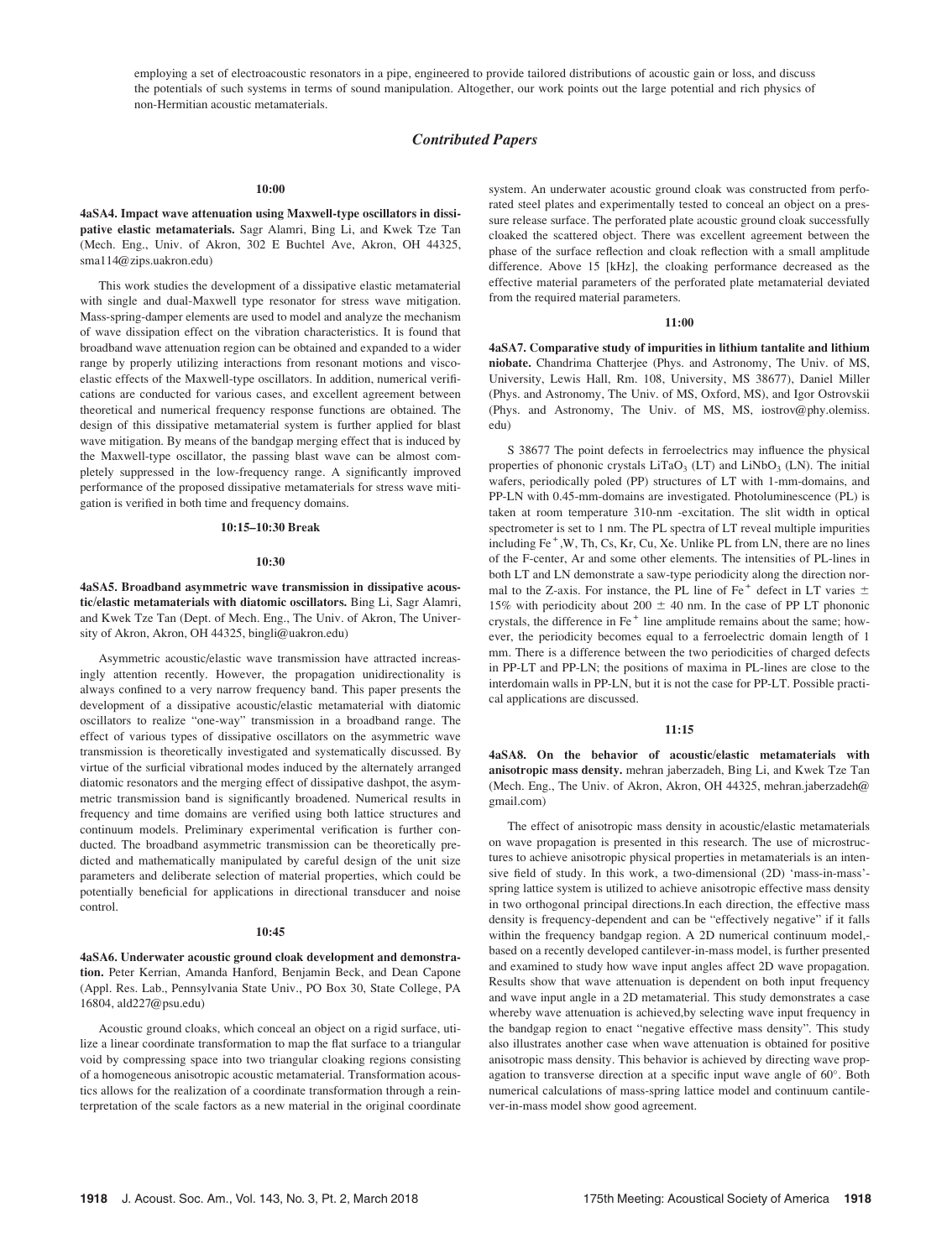### 11:30

4aSA9. Non-reciprocal wave phenomena through pump-signal wave interaction in discrete systems with asymmetric subwavelength geometry. Samuel P. Wallen, Benjamin M. Goldsberry, and Michael R. Haberman (Appl. Res. Labs. - The Univ. of Texas at Austin, 10000 Burnet Rd., Austin, TX 78758, walles@uw.edu)

Acoustic non-reciprocity has been shown to enable a plethora of effects analogous to phenomena seen in quantum physics and electromagnetics, such as immunity from back-scattering, unidirectional band gaps, and topologically protected states, which could lead to the design of directiondependent acoustic devices. One class of material that holds promise as a means to achieve acoustic non-reciprocity is the "Willis medium," which exhibits strain-momentum coupling owing to asymmetry and non-local effects in the material microstructure. This work considers a method for obtaining non-reciprocal elastic wave propagation in a system with subwavelength asymmetry inspired by asymmetric Willis microstructures. Non-reciprocity is achieved through application of a slowly-varying pump wave that acts as a spatio-temporal modulation of the material, which is modeled as a discrete system with geometric nonlinearity. The modulation generates momentum bias for a fast-varying signal wave with pump-signal interaction enabled by weak nonlinearity associated with the variation of subwavelength asymmetric geometry. It is shown that momentum bias may be generated with a pump wave acting transverse to the direction of propagation, which may facilitate experimental realizations. [This work was supported by the National Science Foundation.]

# THURSDAY MORNING, 10 MAY 2018 NICOLLET A, 8:00 A.M. TO 12:00 NOON

Session 4aSC

# Speech Communication: Perception and Processing of Voice and Speech (Poster Session)

Terrin N. Tamati, Chair

Department of Otorhinolaryngology / Head and Neck Surgery, University Medical Center Groningen, Hanzeplein 1, Groningen 9700RB, Netherlands

All posters will be on display from 8:00 a.m. to 12:00 noon. To give contributors in this session an opportunity to see other posters, contributors of odd-numbered papers will be at their posters from 8:00 a.m. to 10:00 a.m. and authors of even-numbered papers will be at their posters from 10:00 a.m. to 12:00 noon.

# Contributed Papers

4aSC1. The impact of perceptual load on natural and synthetic speech perception. Adriana Ojeda, Ethan Kutlu, and Ratree Wayland (Dept. of Linguist, Univ. of Florida, P.O. Box 115454, Gainesville, FL 32611-5454, ojedaae13@ufl.edu)

Previous work has shown that the availability and the weighting of different types of information (e.g., lexical, segmental/subsegmental, and metrical prosody) for speech segmentation are gradiently affected by perceptual and cognitive load. Specifically, it has been shown that severe energetic masking increases reliance on the acoustic, sub-segmental, context-dependent coarticulation information and decreases reliance on lexical information (e.g., Mattys et al., 2009). In this study, the effects of energetic masking on the intelligibility of synthetic and natural speech (controlled for lexical and metrical prosody) will be compared. Since fine acoustic detail linked to coarticulation is lacking in synthetic speech in comparison to naturally produced speech, energetic masking should result in greater reliance on lexical information than coarticulatory information on synthetic speech processing while the opposite will be true for natural speech. Reference Mattys, S. L., Brooks, J., & Cooke, M. (2009). Recognizing speech under a processing load: Dissociating energetic from informational factors. Cognitive Psychology, 59, 203-243.

4aSC2. Asymmetries in vowel perception arise from phonetic encoding strategies. Matthew Masapollo (Boston Univ., 677 Beacon St., Boston, MA 02215, mmasapol@bu.edu), Lauren Franklin, James Morgan (Cognit., Linguistic & Psychol. Sci., Brown Univ., Providence, Rhode Island), and Linda Polka (McGill Univ., Montreal, QC, Canada)

Directional asymmetries in vowel discrimination studies reveal that speech perceivers (both adult and infant) are biased toward extreme vocalic articulations, which lead to acoustic vowel signals with well-defined spectral prominences due to formant convergence. These directional effects occur with vowel stimuli presented in either the acoustic or the visual modality and are independent of specific linguistic experience. Current research is focused on elucidating the perceptual processes underlying this universal vowel bias. In the present investigation, the inter-stimulus interval (ISI) in AX discrimination tasks for unimodal acoustic and visual vowels was manipulated (500 ms vs. 1000 ms) in order to examine whether asymmetries are present under experimental conditions that reduce demands on attention and working memory. Subjects discriminated either video-only or audioonly tokens of naturally-spoken English [u] and French [u] which differ in their degree of visible lip-rounding and proximity between F1 and F2. We observed robust asymmetries with these stimuli with English- and Frenchspeaking adults in earlier studies using a relatively long ISI (1500 ms). The present results demonstrated that asymmetries in both auditory and visual vowel discrimination are diminished in the short ISI conditions, suggesting that this vowel bias derives from phonetic encoding processes, rather than general psychophysical processes.

4aSC3. Formant pattern and spectral shape ambiguity in vowel synthesis: The role of fundamental frequency and formant amplitude. Thayabaran Kathiresan (Dept. of Computational Linguist, Univ. of Zurich, Andreasstrasse 15, Zurich, Zurich 8050, Switzerland, thayabaran.kathiresan@ uzh.ch), Dieter Maurer (Inst. for the Performing Arts and Film, Zurich Univ. of the Arts, Zurich, Switzerland), Heidy Suter (Inst. for the Performing Arts and Film, Zurich Univ. of the Arts, Zürich, Switzerland), and Volker Dellwo (Dept. of Computational Linguist, Univ. of Zurich, Zurich, Switzerland)

When investigating formant pattern and spectral shape ambiguity in Klatt synthesis, an earlier study showed that the perceived vowel quality of Standard German vowel sounds can be changed by varying fundamental frequency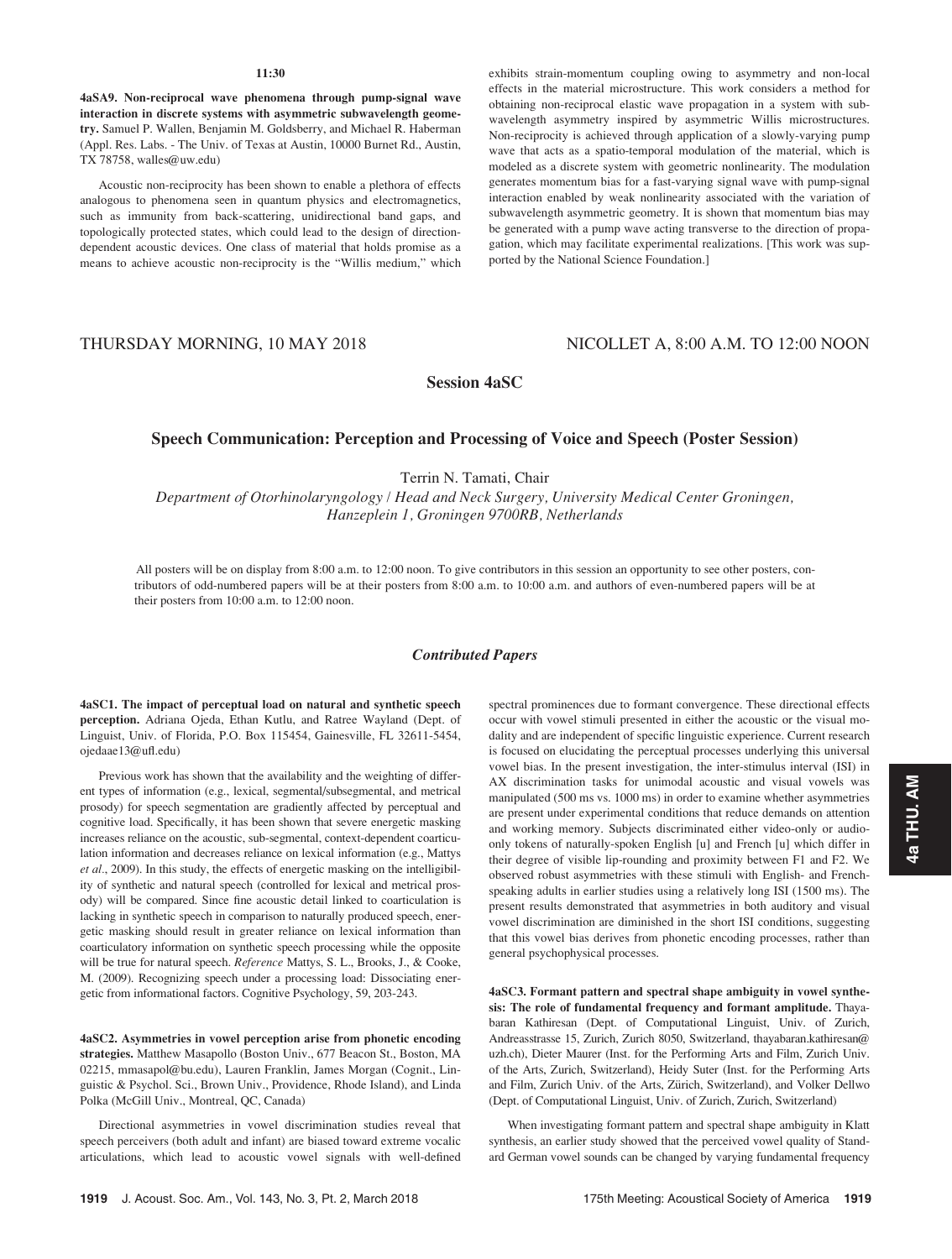only [Maurer et al. (2017). J. Acoust. Soc. Am. 141(5):3469-3470]. In this follow-up study, the previous original synthesis experiment was repeated twice, firstly, with fundamental frequencies  $(f_0)$  of the corresponding sounds lowered by one octave, and secondly, with different ratios of the first and second formant amplitudes. Here, the role of the  $f_0$  range and the formant amplitudes for the investigation of formant pattern and spectral shape ambiguity in vowel synthesis was further examined. The same five phonetic expert listeners that participated in the previous experiment also identified all of the newly synthesised sounds in a multiple-choice identification task. Results revealed that the perceived vowel quality only changes for  $f_{0}$ s above 200 Hz and that, for back vowels, the ratio of the formant amplitudes used in the Klatt synthesis also affects vowel recognition. Thus, the results of the experiments confirm earlier indications of a non-systematic relation between  $f_0$  or pitch and formant patterns or spectral envelopes for vowel recognition.

4aSC4. Sinewave vowel sounds: The role of vowel qualities, frequencies and harmonicity of sinusoids, and perceived pitch for vowel recognition. Dieter Maurer (Inst. for the Performing Arts and Film, Zurich Univ. of the Arts, Toni-Areal, Pfingstweidstrasse 96, Zurich 8031, Switzerland, dieter. maurer@zhdk.ch), Heidy Suter (Inst. for the Performing Arts and Film, Zurich Univ. of the Arts, Zürich, Switzerland), Thayabaran Kathiresan, and Volker Dellwo (Dept. of Computational Linguist, Univ. of Zurich, Zurich, Zurich, Switzerland)

In the literature, the recognition of sinewave vowels replicating statistical formant patterns is reported as impaired when compared to natural sounds. However, the corresponding formant simulating sinusoids were harmonically unrelated, with synthesised signals only accidentally being quasiperiodic, and vowel confusion was indicated to relate to vowel height. Involving five phonetic expert listeners, the present study tested vowel and pitch recognition of three sinusoid replicas based on statistical  $F_1-F_2-F_3$  patterns of the Standard German closed and mid-open vowels /i-y-e-ø-o-u/ for women, "corrected" approximations of these patterns with harmonically related sinusoids, and harmonical patterns with fixed first and third sinusoids, yet varying only the second sinusoid so as to effect a change in harmonic relation. The results showed strong vowel confusions for mid-open but only limited confusions for closed vowels. Additional effects on vowel recognition were indicated to concern harmonicity and specific frequencies of the sinusoids, and perceived pitch (range recognised = 165-440Hz). Thus, sinewave replications of formant frequencies seem to represent perceived vowel qualities not per se but only in relation to specific vowel qualities, sinusoid configuration and pitch, supporting earlier claims of spectral representation of vowel quality as being non-systematic and pitch-related.

4aSC5. Trial-to-trial variability in talkers' fundamental frequencies restrains spectral context effects in vowel categorization. Ashley Assgari and Christian Stilp (Psychol. and Brain Sci., Univ. of Louisville, 317 Life Sci. Bldg., Louisville, KY 40292, ashley.assgari@louisville.edu)

Perception of a given sound is influenced by spectral properties of surrounding sounds. For example, listeners perceive /I/ (low F1) more often when following sentences filtered to emphasize high-F1 frequencies, and perceive /E/ (high F1) more often following sentences filtered to emphasize low-F1 frequencies. These biases in vowel categorization are known as spectral contrast effects (SCEs). When preceding sentences were spoken by acoustically similar talkers (low variability in mean f0), SCEs biased vowel categorization, but sentences spoken by acoustically different talkers (high variability in mean f0) biased vowel categorization significantly less (Assgari et al., 2016 ASA). However, it was unclear whether these effects varied due to local (trial-to-trial) or global (across entire block) variability in mean f0. Here, the same sentences were arranged to increase/decrease monotonically in mean f0 across trials (low local variability) or vary substantially from trial-to-trial (high local variability) with equal global variability. On each trial, listeners heard a sentence filtered to add a low-F1 or high-F1 spectral peak to bias categorization of a subsequent vowel  $(|I| - |E|)$  continuum). Sentences with low local variability in mean f0 biased vowel categorization significantly more than sentences with high local variability. Relevance to studies of talker normalization will be discussed.

4aSC6. Listeners compensate for prosodic position when categorizing word-final obstruents. Jeremy Steffman (Linguist, UCLA, 3125 Campbell Hall, Los Angeles, CA 90095-1543, jsteffman@g.ucla.edu)

This study explores how perceptual sensitivities to contextual variability extend to prosodically induced variation. In English, vowel duration is reliably longer preceding a voiced obstruent, as opposed to a voiceless obstruent, and listeners use preceding length as a cue to obstruent voicing (e.g. Raphael, 1972). Segmental duration also co-varies systematically with prosodic position, being longer phrase-finally (e.g. Turk & Shattuck-Hufnagel, 2007). In this study, we tested the extent to which listeners' categorization of word-final obstruents is altered by the prosodic position of the target. Participants heard a continuum that varied only in vowel length, and categorized stimuli as either "coat" or "code". Prosodic position in a carrier phrase was manipulated by splicing the target word into either a phrase-final or phrase-medial context. Results show listener expectations about phrase final lengthening mediate categorization, with significantly longer vowel durations required in phrase-final position for a "code" response. The results are discussed in terms of other top-down influences on segmental categorization (e.g. lexical information), and implications for further work on the prosody-phonetics interface.

4aSC7. Evaluating mechanisms underlying nonspeech context effects in coarticulatory compensation. Navin Viswanathan (Speech-Language-Hearing, Univ. of Kansas, 1000 Sunnyside Ave, Lawrence, KS 66045, navin@ku.edu)

Human speech listeners overcome variability in the speech signal due to different speakers, rates, phonetic contexts etc., by demonstrating contextappropriate perceptual shifts. From a general auditory perspective, perceptual systems heighten contrastive spectral and temporal properties of the acoustic signal to help listeners cope with variability (Diehl et  $al$ , 2004). In this study, I focus on a spectral contrast account of perceptual coarticulatory compensation and evaluate the claim that listeners cope with coarticulation by tracking spectral averages across multiple segments (Holt, 2005) while ignoring spectral variability (Holt, 2006). In Experiment 1, using tone analogue contexts (Lotto & Kluender, 1998) I created multi-tone contexts such that the global spectral average of each trial was pit against the frequency of the final tone that immediately preceded the target speech. Interestingly, nonspeech context effects were determined by the frequency of the final tone rather than the global trial average. A follow up experiment 2 indicated that contexts with identical overall spectral averages can produce different effects on following speech depending on the final tone. These findings taken together call into question the assumed mechanisms underlying spectral contrast.

4aSC8. The role of segment probability in perception of speech sounds. Seongjin Park, Maureen Hoffmann, Priscilla Z. Shin, and Natasha L. Warner (Dept. of Linguist, Univ. of Arizona, P.O. Box 210025, Tucson, AZ 85721, seongjinpark@email.arizona.edu)

This study investigates how listeners utilize segment probability in speech perception. In Warner et al. (2014), participants identified gated fragments of all combinations of two segments in English (e.g., diphones / ha/, /dt/, /ab/, /iɛ/). That data was further analyzed to study the influence of segment probability. Overall probability of the second segment (e.g., the probability of /t/ in English), and conditional probability of the second segment given the first segment (e.g., the probability of  $/b/$  given preceding  $\langle a \rangle$ ) were calculated from the CMU pronunciation dictionary. There were significant correlations between accuracy of segment perception and both overall and conditional probability of second segments at early gates of the diphone, when few or no acoustic cues to the second segment were available (for example, perception of /b/ in /ab/ by one-third of the way through the /a/). However, when participants had enough acoustic information, the correlation was smaller or non-significant. The present study shows that English listeners utilize probability in identifying English segments when few acoustic cues are available, whereas Dutch listeners in a matched previous study on perception of Dutch (Warner et al. 2005) utilized probability only for a few unusual cases.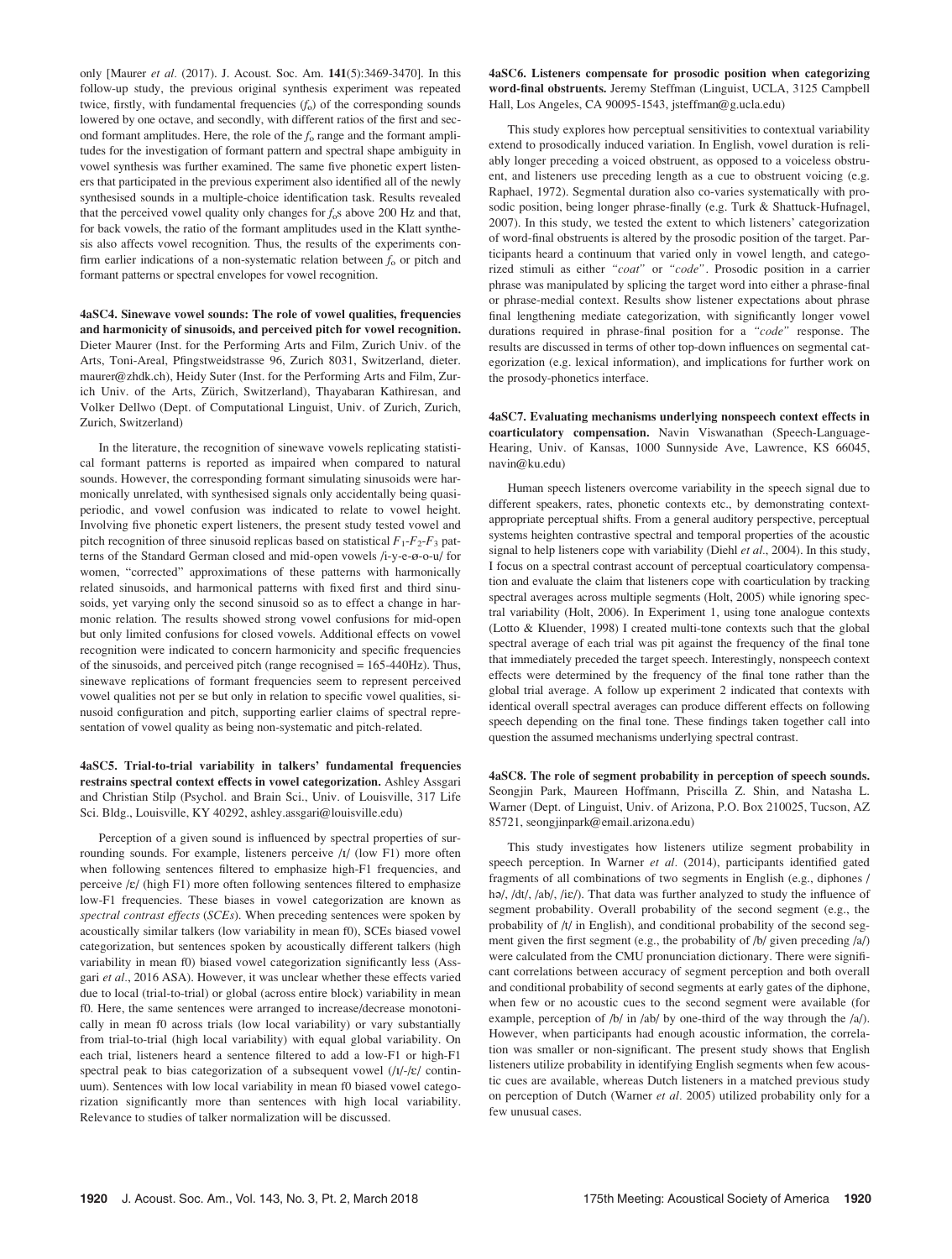4aSC9. A replication of competition and prosodic effects on spoken word recognition. Natasha L. Warner, Genesis G. Hernandez, Seongjin Park (Dept. of Speech and Hering Sci., University of Arizona, Box 210071, Tucson, AZ 85721, genesishernandez@email.arizona.edu), and James M. McQueen (Radboud Univ., Nijmegen, Netherlands)

Despite the absence of clear and reliable word boundary markers, listeners recognize words in spoken sentences. A previous study tested a spokenword recognition model, Shortlist, by asking speakers of British English to identify real words within nonwords (McQueen, Norris & Cutler, 1994). Some words were embedded within the onsets of longer words with either a weak-strong (WS) or strong-weak (SW) stress pattern (e.g., "mess" in / dəmes/, the onset of "domestic," "sack" in /sæk.IIf/, the onset of "sacrifice), and other words were embedded without a real word onset with either a WS or SW pattern (e.g., /nomes/ or /mestom/ for "mess" and /sæk.tok/ or / klasæk/ for "sack"). The original study reported both competition effects (e.g. competition from "domestic" hindered recognition of "mess) and prosodic effects (e.g. the stress in "mess" facilitated segmenting it from the preceding context). This current study aimed to replicate these results in American-English. Despite the different listener population and dialect, pilot results for the current study confirm both types of effect. This data will be used to test a new American English version of the Shortlist-B model of spoken word recognition (Norris & McQueen, 2008).

4aSC10. Cortical entrainment to speech under competing-talker conditions: Effects of cognitive load due to presentation rate and task difficulty. Paul Iverson, Jieun Song, and Holly Bradley (Univ. College London, 2 Wakefield St, London WC1N 1PF, United Kingdom, p.iverson@ucl.ac. uk)

Previous work has demonstrated that, when listeners attend to a target talker and ignore a distractor, their neural activity is more strongly entrained to the amplitude envelope of the target speech. Moreover, target-talker entrainment under these conditions can be higher for second-language listeners than native listeners, which might be due to the greater focused attention required to understand second-language speech. The present study manipulated the cognitive difficulty of the task in an attempt to make native-language listeners have entrainment results more like those of second-language listeners. Listeners heard simultaneous sentences spoken by male and female speakers, and had to detect semantically anomalous catch trials. The sentences had high or low semantic predictability (low-predictability sentences require more lexical processing to evaluate meaning) and were presented with short or long intervals between sentences (0.5 or 3.0 s, with shorter intervals forcing listeners to make a quicker evaluation of meaning). The preliminary results suggest that native-language listeners indeed have higher target-talker entrainment under more cognitively difficult conditions, suggesting that cognitive load may modulate focused attention to the target speech signal.

4aSC11. Electrophysiological measures of listening effort and comprehension: Speech in noise, vocoders, and competing talkers. Anna Exenberger and Paul Iverson (Univ. College London, 2 Wakefield St, London WC1N 1PF, United Kingdom, p.iverson@ucl.ac.uk)

This study explored the relationship between signal degradation and electrophysiological measures of speech processing, in order to understand how these measures relate to intelligibility and listening effort. Subjects heard two talkers presented to different ears, with the target talker presented in quiet, three levels of speech-shaped noise ( + 3 dB, -0.5dB, -4dB SNR), or a 14-channel noise vocoder. The speech materials were simultaneous sentences that varied in final-word predictability; subjects were asked to monitor the sentences for catch trials (i.e., semantically anomalous final words). The results demonstrated that cortical entrainment to the amplitude envelope of the target was higher than for the distractor, as found in previous studies. Entrainment and lexical processing are robust with increasing noise, then fall when the stimulus becomes very poorly intelligible. Unexpectedly, results from the vocoded condition indicate no entrainment advantage for the target speaker, even when this condition is intelligible.

4aSC12. The time course of word recognition in younger and older adults: Signal degradation and lexical challenge. Kristin Van Engen (Psychol. and Brain Sci., Washington Univ. in St. Louis, One Brookings Dr., Campus Box 1125, Saint Louis, MO 63130-4899, kvanengen@wustl.edu), Avanti Dey (Psychol. and Brain Sci., Washington Univ. in St. Louis, New York, NY), Nichole Runge, Mitchell Sommers (Psychol. and Brain Sci., Washington Univ. in St. Louis, Saint Louis, MO), Brent Spehar (Otolaryngol., Washington Univ. in St. Louis, St. Louis, MO), and Jonathan E. Peelle (Otolaryngol., Washington Univ. in St. Louis, Saint Louis, MO)

As listeners age, speech recognition often becomes more challenging, especially in noisy environments. Older adults also appear to have more difficulty resolving lexical competition than do younger adults. Relatively little is known, however, about how such signal- and lexicon-related challenges interact to affect the timing of word recognition and how such effects might change across the lifespan. In this study, we use a visual world paradigm to investigate the effects noise, word frequency, and phonological neighborhood density on the time course of spoken word recognition in young and older adults. On each trial, listeners saw four items on a computer screen and heard "Click on the" followed by a target word that corresponded to one of the images. None of the other items on the display were phonologically or semantically related to the target. Eye-tracking results show that the time course of word recognition is predicted by age, noise, frequency, density, and several of their interactions. In general, high-frequency words and words from dense phonological neighborhoods were fixated more quickly, while noise and age slowed recognition. These results support a framework in which lexical and acoustic factors co-determine the cognitive challenges associated with speech perception.

4aSC13. Semantic context modulates intelligibility advantage of clear speech in temporally compressed sentences. Valeriy Shafiro (Commun. Disord. & Sci., Rush Univ. Medical Ctr., 600 S. Paulina Str., AAC 1012, Chicago, IL 60612, valeriy\_shafiro@rush.edu), Rajka Smiljanic, and Sandie Keerstock (Linguist, Univ. of Texas at Austin, Austin, TX)

Sentences produced in a clear speech speaking style are typically more intelligible than sentences produced in a conversational style. However, factors that lead to the intelligibility difference are not fully understood. This study investigated the role of semantic context in intelligibility of temporally compressed clear and conversational speech. Grammatically correct English sentences, which were either semantically meaningful or semantically anomalous, were presented to 70 normal-hearing listeners in clear or conversational speaking style. The sentences were temporally compressed to produce seven different syllabic rates (6-12), matched across clear and conversational sentences to control for the original durational differences between clear and conversational speech. Results for semantically anomalous sentences indicate no differences in the rate of intelligibility decline across compression rates for clear and conversational speech. In contrast, for semantically meaningful sentences, the rate of intelligibility decline was smaller for the semantically meaningful clear-speech sentences over semantically anomalous conversational-speech sentences. At the highest compression rate of 12 syllables per second, intelligibility of semantically meaningful clear-speech sentences (~68% correct) was similar to that of semantically anomalous sentences at 9 syllables per second. These findings suggest that semantic context can modulate the effect of speaking style on the intelligibility of temporally compressed sentences.

4aSC14. Ganong shifts for noise- and sine-vocoded speech continua in normal-hearing listeners. Brian Roberts and Robert J. Summers (Psych., School of Life and Health Sci., Aston Univ., Birmingham B4 7ET, United Kingdom, b.roberts@aston.ac.uk)

Speech perception involves interpreting incoming sensory information in the context of stored linguistic knowledge. Lexical bias is the tendency to perceive an ambiguous speech sound as a phoneme that completes a word rather than a non-word; the more ambiguous the auditory signal, the greater the reliance on lexical knowledge. For example, a speech sound ambiguous between [g] and [k] is more likely to be perceived as [g] when preceding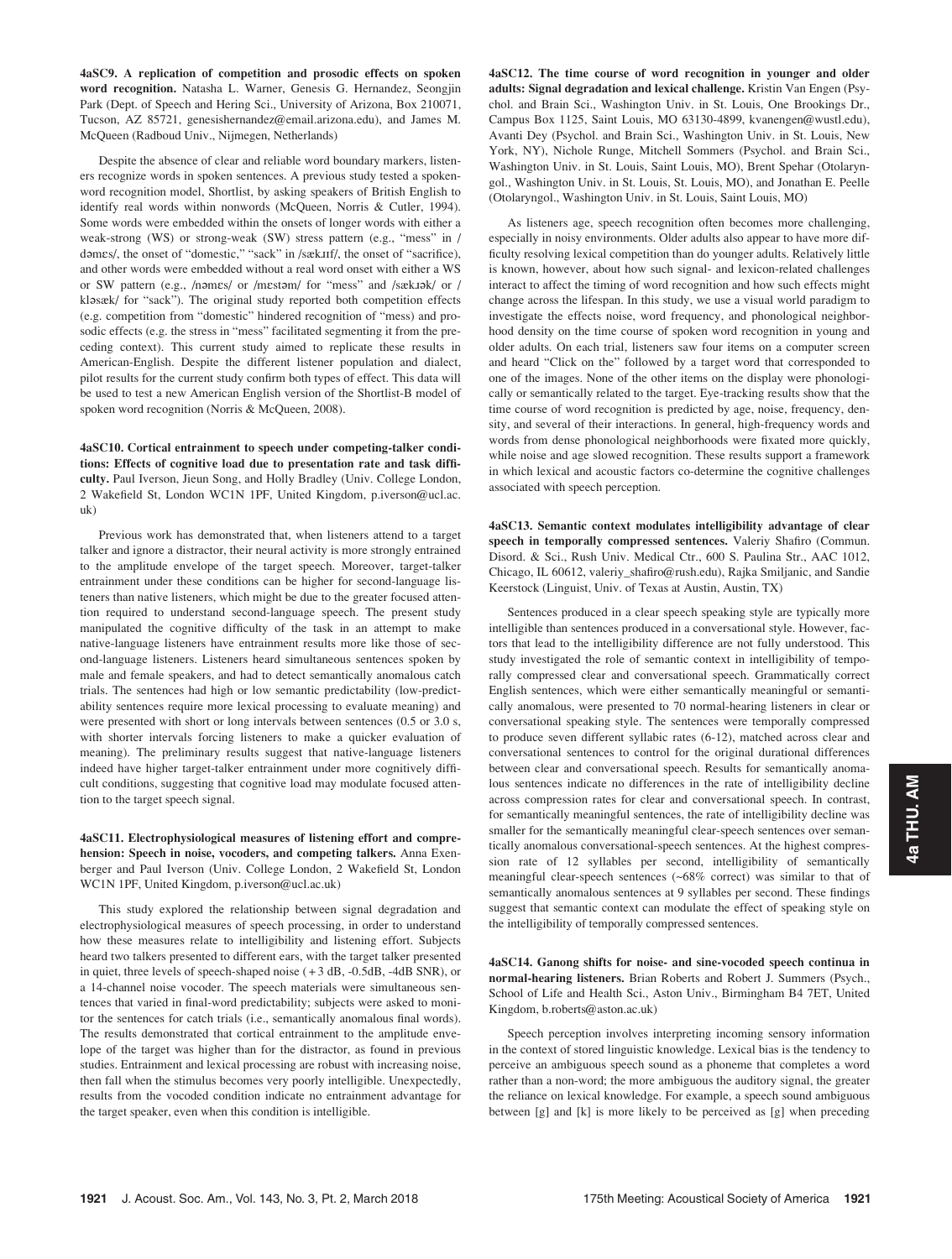[Ift] and as [k] when preceding [Is]. The magnitude of this between-context difference—the Ganong shift—also increases when the listener experiences high cognitive load, limiting the resources available to process acousticphonetic information. In this study, an eight-step series between monotonized natural tokens of [gI] and [kI] was created using morphing software. Two continua—"gift"-"kift" and "giss"-"kiss"—were derived by adding [ft] or [s] to each step. High-resolution noise- (16-band) and sine-vocoded (32 band) versions were derived from these continua. Ganong shifts were substantially larger for sine- than for noise-vocoded stimuli, despite the greater number of channels for the former and similar slopes for the identification functions, perhaps reflecting the higher cognitive load associated with the relative spectral sparsity and less natural timbre of the sine-vocoded stimuli. [Work supported by ESRC.]

4aSC15. Across-ear integration of acoustic-phonetic information under competitive conditions: Effects of attenuation increase in the presence of an extraneous formant. Robert J. Summers and Brian Roberts (Psych., School of Life and Health Sci., Aston Univ., Birmingham B4 7ET, United Kingdom, r.j.summers@aston.ac.uk)

Previous research using consonant-vowel syllables where one ear receives the first formant (F1) and the other receives the second and third has shown that dichotic release from masking allows  $F2 + F3$  to remain effective speech cues even after substantial attenuation. This study used three-formant analogues of natural sentences and extended the approach to include competitive conditions. Target formants were presented dichotically (F1 + F3; F2), either alone or accompanied by an extraneous competitor for F2 (i.e.,  $F1 \pm F2C + F3$ ; F2) that listeners must reject to optimize recognition. In experiment 1, F2C was absent and F2 was attenuated in 6-dB steps (range: -6-48 dB). Intelligibility was unaffected until attenuation >30 dB; F2 still provided useful information at 48-dB attenuation. In experiment 2, F2 was attenuated in 12-dB steps (range: 0-36 dB). F2C was created by inverting the F2 frequency contour and using the F2 amplitude contour without attenuation. When F2C was present, 12-dB attenuation was sufficient to cause some loss of intelligibility; the effect was large when attenuation  $\geq$ 24 dB. This interaction suggests that some mandatory across-ear spectral integration occurs, such that informational masking arising from F2C rapidly swamps the acoustic-phonetic information carried by F2 as its relative level is attenuated. [Work supported by ESRC.]

4aSC16. Multimodal perception of interrupted speech and text by younger and older adults. Rachel E. Miller and Daniel Fogerty (Commun. Sci. and Disord., Univ. of South Carolina, 1229 Marion St, Columbia, SC 29201, remiller@email.sc.edu)

The current study aimed to identify how partial auditory (speech) and visual (text) information are resolved for sentence recognition by younger and older adults. Interrupted speech was created by periodically replacing speech with silent intervals at various interruption rates. Likewise, interrupted text was created by periodically replacing printed text with white space. Speech was further processed by low-pass filtering the stimulus spectrum at 2000 Hz. Speech and text stimuli were interrupted at 0.5, 2, 8, and 32 Hz and presented in unimodal and multimodal conditions. Overall, older listeners demonstrated similar performance to younger listeners on the unimodal conditions. However, there was a marked decrease in performance by older listeners during multimodal testing, suggesting increased difficulty in integrating information across modalities. Performance for both groups improved with higher interruption rates for both text and speech in unimodal and multimodal conditions. Listeners were also able to gain benefit from most multimodal presentations, even when the rate of interruption was mismatched between modalities. Supplementing speech with incomplete visual cues can improve sentence intelligibility and compensate for degraded speech in adverse listening conditions. However, the magnitude of multimodal benefit appears mitigated by age-related changes in integrating information across modalities. [Work supported, in part, by NIH/NIDCD.]

4aSC17. Musical training and the perception of phonetic detail in a shadowing task. Grace Ji Yan Tsang (Communicative Sci. and Disord., New York Univ., 665 Broadway, Fl. 9, New York, NY 10012, gjt238@nyu. edu), Edmund L. Dana, Morwaread M. Farbood (Music Technol., New York Univ., New York, NY), and Susannah V. Levi (Communicative Sci. and Disord., New York Univ., New York, NY)

Phonetic convergence, or shadowing, is the phenomenon in which people unintentionally and temporarily change phonetic details of their speech to sound more similar to another talker. Previous research has examined effects of the shadower and of the target speaker. In the current study, we examine listener contributions on the perception of phonetic convergence. Two hundred and sixty listeners completed an AXB perception task in which they were asked to determine whether the first or third stimulus was a better imitation of the middle stimulus. Listeners provided information about previous instrumental and vocal training. Preliminary examination of the results reveals that listeners with more musical training (in the form of instrumental or vocal experience) lead to better accuracy. Results from the study suggest that there is a link between musical training and detection of fine-grained phonetic details in speech.

4aSC18. Is the target of imitation directly acoustic or a pattern within a speaker's phonetic system? Rebecca Scarborough (Linguist, Univ. of Colorado, 295 UCB, Boulder, CO 80309, rebecca.scarborough@colorado.edu) and Kuniko Nielsen (Linguist, Oakland Univ., Rochester, MI)

Speakers may converge phonetically with another talker to whose speech they are exposed, resulting in reduced acoustic distance between interlocutors. However, it is unclear whether the target of imitation is raw acoustics or a linguistic pattern. Zellou et al. (2016) present a case that distinguishes these possibilities: after listening to a model talker whose speech was manipulated to reduce coarticulatory vowel nasality (measured acoustically in A1-P0), participants' nasality also decreased in post-test productions, relative to their baseline. However, the model speaker had naturally low A1-P0 (correlated with high nasality), and even after the manipulation to raise A1-P0, it was lower than all participants'. If the target of imitation is acoustic, participants diverged from the model (raised A1-P0). But if the target of imitation is a linguistic pattern (decreased coarticulatory nasality), participants converged. The current study uses an AXB perceptual task to determine whether it is acoustically more similar items (more nasal; speakers' baseline) or linguistically more similar items (less nasal; post-test) that listeners judge as "more similar" to the model talker's production. A generalized linear mixed model showed a significant preference for post-test items  $(55.4\%, z = 5.19)$ , indicating that linguistic similarity is the basis for listeners' similarity judgments.

4aSC19. Power and phonetic accommodation. Auburn Lutzross, Andrew Cheng, Alice Shen, Eric Wilbanks, and Azin Mirzaagha (Dept. of Linguist, Univ. of California Berkeley, 1203 Dwinelle Hall, Berkeley, CA 94704, azshen@berkeley.edu)

Theories of speech accommodation claim that phonetic convergence to one's interlocutor is automatic (Goldinger, 1998; Shockley et al., 2004). However, there is evidence that individual traits and social factors modulate accommodation so that speakers may even diverge from their interlocutor (Babel, 2010; Bourhis & Giles, 1977). This study investigates how talker's personal sense of power and power relative to the interlocutor ("interpersonal power") affect phonetic accommodation. Personal power was manipulated through a thought experiment in which participants described a time they felt powerful or powerless. Interpersonal power was manipulated through randomly assigned roles in a recorded interview with a confederate where the Inventor (powerless) pitched an entrepreneurial idea to the Investor (powerful). Participants were considered to have converged if the difference in pitch between the participant and confederate had decreased in post-interview versus pre-interview recordings. We found that though interpersonal power does not influence the direction or degree of accommodation, personal power does. Speakers with lower personal power diverged from their interlocutor  $(t = -1)$ 2.1389,  $p = 0.04$ ), indicating that an individual's self-perception has a stronger effect on accommodation than the established roles in the interaction.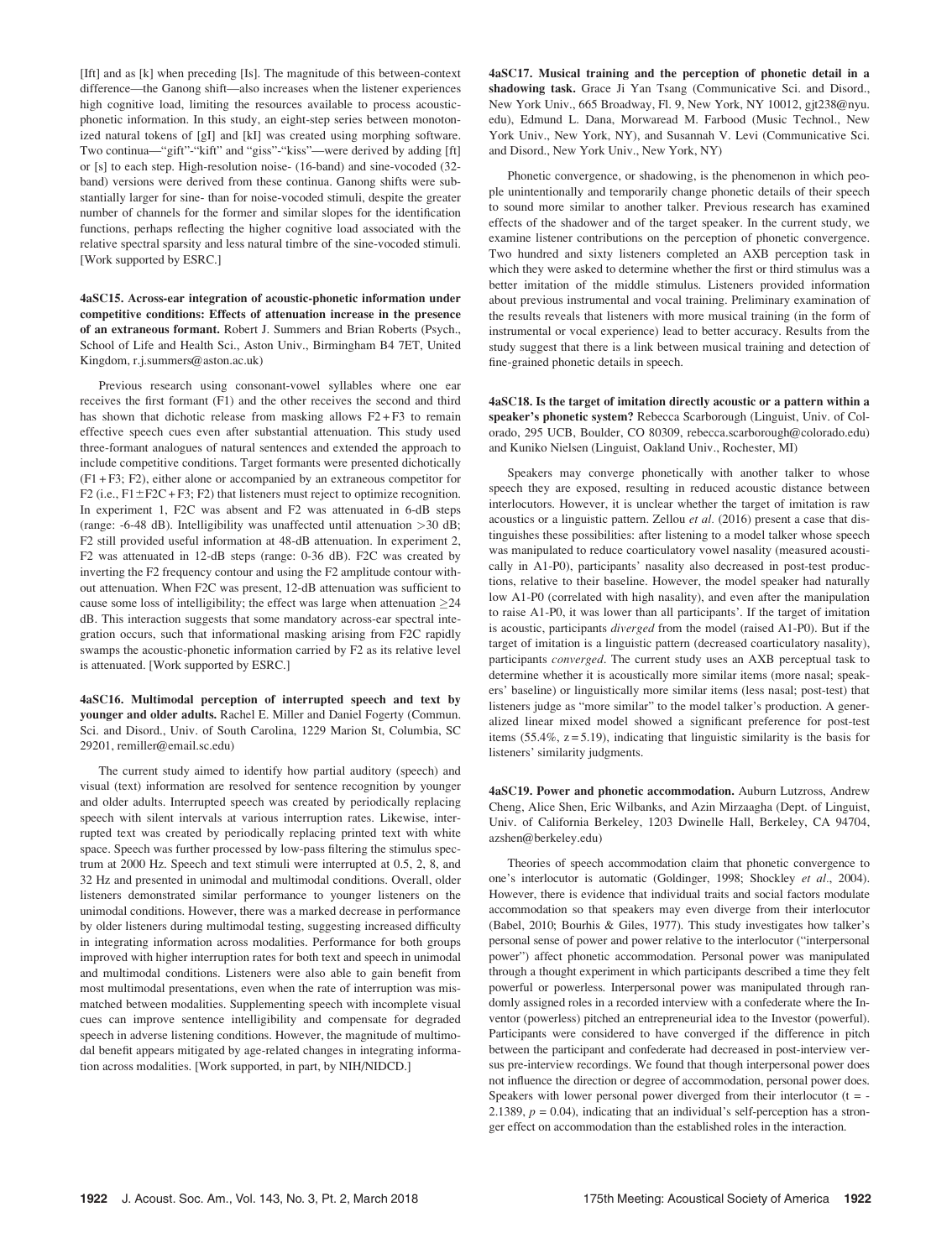4aSC20. The effects of lexical and phonological factors on talker processing. Sandy Abu El Adas and Susannah V. Levi (Communicative Sci. and Disord., New York Univ., 665 Broadway, 9th Fl., New York, NY 10012, sandyabu@nyu.edu)

Previous research has shown that listeners are better at processing talker information in their native language compared to an unfamiliar language, a phenomenon known as the Language Familiarity Effect. Several studies have explored the cause of this effect. Some have argued that it is tied to the lexicon and the ability to comprehend, while others have suggested that it is the familiarity with the phonology. In the current study, we use an AX discrimination task to test these two factors simultaneously by manipulating lexical status (words/nonwords) and phonotactic probability (high/low). We also test individual differences in reading ability, as poor phonological awareness skills are linked to reading impairment. Twenty-four native speakers of American English completed the AX task and a battery of phonological awareness tasks. Reaction time results revealed an interaction between lexical status and phonotactic probability: words with high phonotactic probability were processed faster than words with low phonotactic probability, but no difference was found for the nonwords. Sensitivity (A') revealed no effects of lexical status or phonotactic probability, but did reveal that listeners with higher reading scores were more sensitive to talker differences.

4aSC21. Effects of training on the perception of talker information in degraded speech. Terrin N. Tamati (Dept. of Otorhinolaryngology / Head and Neck Surgery, Univ. Medical Ctr. Groningen, Hanzeplein 1, Groningen 9700RB, Netherlands, t.n.tamati@umcg.nl)

A fundamental property of human speech perception is its robustness in a wide range of listening conditions. Listeners are able to successfully recognize and understand speech under a wide range of adverse and challenging conditions, such as in noise, reverberation, or multi-talker babble, and with noise vocoding. Noise vocoding, a manipulation that reduces spectral resolution, has been shown to result in less accurate speech comprehension and also poorer perception of indexical information (e.g., talkers' voices). However, speech comprehension quickly improves with exposure, as listeners learn to better extract information from the systematically degraded speech. The extent to which the learning of noise-vocoded speech transfers to other talkers or tasks is still largely unknown. The current study investigated whether training, consisting of transcribing sentences or identifying talkers' voices from sentences, leads to improvements in the perception of talker information. Preliminary results suggest that both training tasks resulted in improved perception of talker information, as participants learned general information about the degradation. Larger improvements were observed after talker identification training, which focused attention on talker differences. Differences between training tasks, and implications for cochlear implant users, will be discussed. [Funding: VENI Grant (275.89.035) from the Netherlands Organization for Scientific Research (NWO).]

4aSC22. Perceptual similarity judgments of voices: Effects of talker and listener language, vocal source acoustics, and time-reversal. Kristina Furbeck, Emily J. Thurston, Jessica Tin, and Tyler K. Perrachione (Dept. of Speech, Lang., and Hearing Sci., Boston Univ., 635 Commonwealth Ave., Boston, MA 02215, tkp@bu.edu)

Listeners demonstrate reliable perceptual biases favoring voices speaking their native language versus those speaking a foreign language. This "language-familiarity effect" for voice processing has been found even for perceptual similarity judgments: Voices speaking listeners' native language sound less alike, even when those recordings have been rendered incomprehensible via time-reversal. Here, we sought to replicate and extend this finding of linguistic effects on voice similarity. Native English- and Mandarinspeaking listeners (both  $N = 40$ ) rated the perceptual similarity of voices speaking English or Mandarin (both  $N = 20$ ) for either time-reversed or forward speech. Both listener groups tended to find Mandarin-speaking voices more dissimilar, but this effect was reduced for English-speaking listeners, especially for forward speech. Perceptual similarity judgments of voices were always highly correlated between listener groups and between forward/time-reversed speech. Acoustic measurements (voice fundamental frequency mean and variance, local jitter, harmonics-to-noise ratio, speech rate, and formant dispersion) were also made to ascertain how listeners' perceptual similarity judgments were related to speech acoustics and whether these relationships differed under time-reversal or across listeners' or talkers' native language. Overall, these data suggest that, while native language may influence perceptual dissimilarity of voices, the magnitude of these effects tend to be very small.

4aSC23. Impact of talker adaptation on speech processing and working memory. Sung-Joo Lim, Jessica Tin (Dept. of Speech, Lang., and Hearing Sci., Boston Univ., 610 Commonwealth Ave, Auditory Neurosci. Lab., Boston, MA 02215-2422, sungj.m.lim@gmail.com), Barbara Shinn-Cunningham (Biomedical Eng., Boston Univ., Boston, MA), and Tyler K. Perrachione (Dept. of Speech, Lang., and Hearing Sci., Boston Univ., Boston, MA)

Talker adaptation is known to facilitate immediate speech recognition. However, it is unclear whether and how talker adaptation also facilitates working memory for speech. Using electroencephalography (EEG) during a delayed recall of digit span task, we investigated whether talker adaptation facilitates working memory performance. We also investigated whether neural alpha oscillatory power reflects facilitatory effects of talker adaptation. Listeners encoded sequences of seven randomly ordered digits, recalling them after a 5-s retention. Digit sequences were spoken by either a single talker or multiple talkers, and were presented at either faster or slower speech rates (0-ms vs. 500-ms inter-digit intervals). Overall, listeners responded faster and more accurately for single-talker sequences compared to multipletalker sequences. Especially for the faster presentation rate, listeners were more efficient (faster and more accurate) in recalling sequences spoken by a single talker. For the faster presentation rate, processing digit sequences spoken by single vs. multiple talkers also elicited reduced alpha power during both speech encoding and working memory retention. These results suggest that talker adaptation reduces cognitive effort during both speech encoding and memory retention, thereby producing more efficient working memory for speech information, especially when listeners process speech rapidly.

4aSC24. Re-examining the effect of top down processing on voice perception. Ashley Quinto, Kylee Kim, and Susannah V. Levi (Communicative Sci. & Disord., New York Univ., 665 Broadway, 9th Fl., New York, NY 10012, anq203@nyu.edu)

The current study aimed to replicate a recent study conducted by Narayan, Mak, & Bialystok (2016) that found effects of top-down linguistic information on a talker discrimination task by comparing four conditions: compounds (day-dream), rhymes (day-bay), reverse compounds (dreamday), and unrelated words (day-bee). The original study used both withinand across-gender pairs and same and different trials were analyzed separately, obscuring possible response biases. Narayan et al. found graded performance between the four conditions, but some results were likely to have been influenced by the use of across-gender trials in the different-talker condition. In the current study, only female speakers were used and results were analyzed with signal detection theory (sensitivity and bias measures). Results revealed that participants were faster to respond to rhyming pairs than the three other conditions. In addition, participants were significantly more sensitive to talker differences in rhyming pairs than unrelated pairs, but no other conditions differed. Participants were more biased to respond "same" in the rhyme and compound conditions than in the unrelated condition. These results demonstrate a partial replication of the Narayan, Mak, & Bialystok (2016) findings, suggesting an interaction between linguistic and talker information during speech perception.

4aSC25. Perception of femininity in normally phonated and whispered speech. Nichole Houle and Susannah V. Levi (Communicative Sci. and Disord., New York Univ., 665 Broadway, New York, NY 10012, nh1473@nyu.edu)

Many transgender women seek out voice and communication therapy to support in their transition from their biological gender to presenting as their gender identity. This has led to an increased need to examine the perception of gender and femininity to develop evidence-based therapy practices. In this study, we explored perception of femininity in normally phonated and whispered speech. Transgender male-to-female, cismale, and cisfemale speakers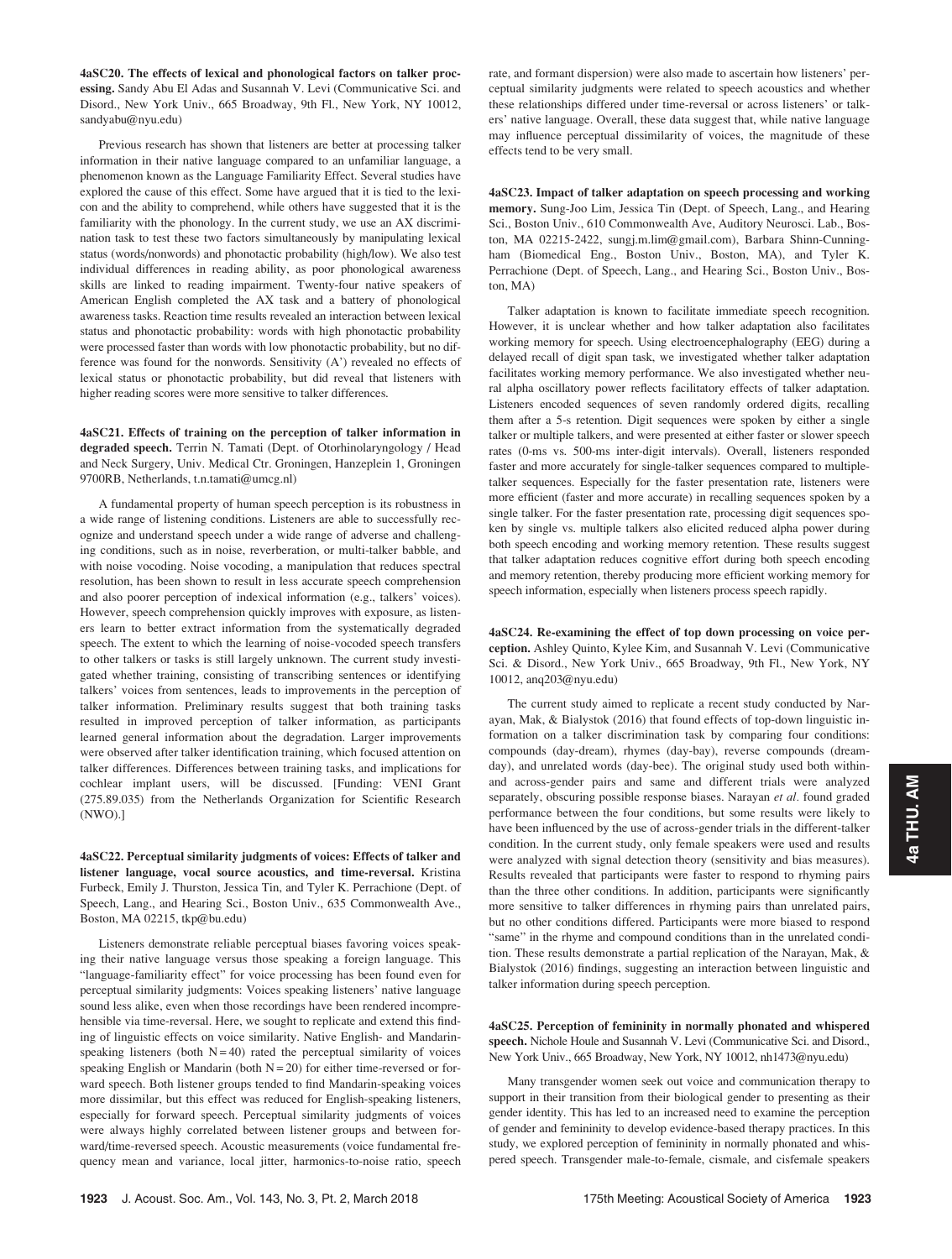were recorded producing hVd words. Naïve listeners rated femininity using a visual-analog scale. The results revealed that listeners rated speakers more ambiguously in whispered speech than normally phonated speech. Withingroup analyses were conducted to further examine how speaker characteristics (height, age, mean f0, duration) contributed to perceptions of femininity. While there was a significant effect of mean f0 within the normally phonated condition for all groups, none of the other speaker or acoustic cues consistently predicted listener ratings of femininity across speaker groups.

4aSC26. Investigating the influence of listener attitudes and expectations on the intelligibility of Hindi-influenced English. Veera S. Vasandani (Speech-Language-Hearing Sci., Univ. of Minnesota, 115 Shevlin Hall, 164 Pillsbury Dr., SE, Minneapolis, MN 55455, vasan007@umn.edu), Molly E. Babel (Linguist, Univ. of Br. Columbia, Vancouver, BC, Canada), and Benjamin Munson (Speech-Language-Hearing Sci., Univ. of Minnesota, Minneapolis, MN)

Phoneme recognition and speech intelligibility can be affected by purely social factors, such as beliefs about or attitudes toward speakers of varying races and ethnicities (e.g., Babel & Russell, J. Acoust. Soc. Am. 137 [2015]). The current study examined whether implicit and explicit attitudes about people from South Asian (SA) affect the intelligibility of Hindi-influenced English (HIE). Three measures were used: an Implicit Association Test (IAT) to measure general associative attitudes toward SA individuals; an intelligibility task in which listeners repeated HIE and North American English (NAE) sentences in noise, accompanied by pictures of SA or white individuals; and an ethnographic interview to acquire qualitative data about stereotypes, communicative practices with nonnative speakers, and other language attitudes. Data collection is ongoing in a more ethnically diverse location (Vancouver, BC) and a more homogenous one (Minneapolis, MN). Drawing from past studies on socioindexical influences on nonnative speech, we predict that individuals who harbor negative attitudes and stereotypes about SA people will perceive HIE as less intelligible than those without such beliefs. The results of this study will inform the growing body of literature regarding the ways in which socioindexical factors influence speech recognition across individuals with diverse ethnicities and language varieties.

4aSC27. The perception of sexual orientation through speech: Generational change. Lily Obeda and Benjamin Munson (Speech-Language-Hearing Sci., Univ. of Minnesota, 115 Shevlin Hall, Minneapolis, MN, munso005@umn.edu)

Previous research has shown that listeners can perceive the sexual orientation of some lesbian, gay, and bisexual (LGB) people at a greater than chance levels based on the acoustic-perceptual characteristics of their speech (Munson et al., J. Phonetics [2006], Pierrehumbert et al., J. Acoust. Soc. Am. [2004]). The cues to these judgments were the pronunciation of specific sounds (i.e., /æ/, / $\varepsilon$ /, /ou/, /u/, /s/), rather than global speech characteristics (like f0 range or formant-frequency scaling). In the years since those studies were conducted, societal attitudes toward LGB people have changed substantially. Moreover, ongoing sound changes have affected the pronunciation of many of the sounds that cued judgments of sexual orientation from speech. The current study examines whether these changes affect the perception of sexual orientation through speech. The perception experiments described in Munson et al. are being redone using two groups of listeners. One group is matched in age to subjects whose data were reported previously (i.e, currently 18-30 years old). The second group that is matched in birth year to the subjects from the earlier study (i.e., currently 33-45 years old). Ongoing analyses compare these new data are compared to those from Munson et al.

4aSC28. Gender typicality in children's speech, reconsidered: Effects of stimulus composition on listener judgments. McKalya Beaulieu, Emily Larson, and Benjamin Munson (Speech-Language-Hearing Sci., Univ. of Minnesota, 115 Shevlin Hall, Minneapolis, MN, munso005@umn.edu)

Listeners rate the speech of boys and girls as young as four years old as sounding gendered: boys are rated as sounding boy-like and girls as girl-like (Perry et al., J. Acoust. Soc. Am. [2001]). Recent research found that the extent to which boys' speech sounds boy-like is correlated with measures of their gender identity and expression (Li et al., J. Phonetics [2016], Munson et al., J. Acoust. Soc. Am. [2015]). Munson et al. found that boys with a diagnosis of gender identity disorder [GID] were rated as sounding less boylike than boys without GID. Munson et al.'s experiment used only a small number of girls' productions as filler items. The current study examined listeners' ratings of the gender typicality of speech of boys with GID and both boys and girls without GID. Significant differences in sex-typicality ratings were found between the two groups of boys. Boys with GID elicited ratings intermediate to those for boys and girls without GID. However, the differences between boys with and without GID were much smaller than those in Munson et al., suggesting that the sex distribution in the stimulus set can affect ratings of the sex typicality of children's voices.

4aSC29. Children's ability to benefit from fundamental frequency and vocal tract length differences during speech-in-speech recognition. Mary M. Flaherty, Lori Leibold (Ctr. for Hearing Res., Boys Town National Res. Hospital, 555 N. 30th St., Omaha, NE 68106, maryflah@buffalo.edu), and Emily Buss (UNC Chapel Hill, Chapel Hill, NC)

The present study evaluated whether children's speech-in-speech recognition benefits from differences in fundamental frequency (F0) or vocal tract length (VTL) between the target and masker talkers' voices. Children, like adults, can benefit from a sex mismatch between competing talkers, but the relative contribution of individual voice characteristics to children's improved speech-in-speech understanding is unknown. In this study, we first tested children's ability to use differences in either F0 or VTL between target and masker speech to evaluate the independent influence of these cues on speech-in-speech recognition. Then F0 and VTL differences were combined to determine whether cue redundancy would reduce the child/adult differences observed in these contexts. Sentence recognition thresholds were measured in a two-talker speech masker. All stimuli were recorded by the same female talker. F0 and VTL of the target sentences were manipulated using the pitch-synchronous overlap-add method. Preliminary results suggest a prolonged developmental trajectory in the ability to use F0 or VTL in isolation, but indicate that the combination of these cues benefits children at an earlier age compared to when either cue is presented in isolation. Adults showed the greatest benefit from the F0-only manipulation, showing no additional benefit when F0 and VTL were combined.

4aSC30. Effects of speech competitors on encoding features of novel word-object pairs. Katherine M. Simeon and Tina M. Grieco-Calub (Commun. Sci. & Disord., Northwestern Univ., 2240 Campus Dr., Frances Searle Bldg. Rm 2-381, Evanston, IL 60208, ksimeon@u.northwestern.edu)

Fast-mapping is the ability to map novel word-object pairs with very few exposures (Carey & Bartlett, 1978), and is thought to underlie language acquisition. However, language learning often happens in natural environments that contain competing sounds. Previous studies examining whether competing sounds affect fast-mapping yielded inconsistent results, likely due to methodological differences. The present study adds to this body of work by testing the effect of competing sounds on the depth of encoding novel word-object pairs during a fast-mapping task. Three-to-four-year-old children performed a fast-mapping task in quiet and in the presence of a two-talker speech competitor presented at  $a + 2$  dB signal-to-noise ratio. In each condition, children were trained on three novel word-object pairs, whereby the object was verbally labeled and associated with related attributes while moving across a computer screen (e.g., "This modi can bounce"). Children were then tested on their recognition of each word-object pair. Children associated words to objects equally well in quiet and speech competitor conditions, but recalled fewer object attributes when speech competitors were present. Results suggest that speech competitors disrupt encoding of the semantic features of word-object pairs. This presentation will highlight how different methodologies demonstrate varying effects of competing sounds on fast-mapping.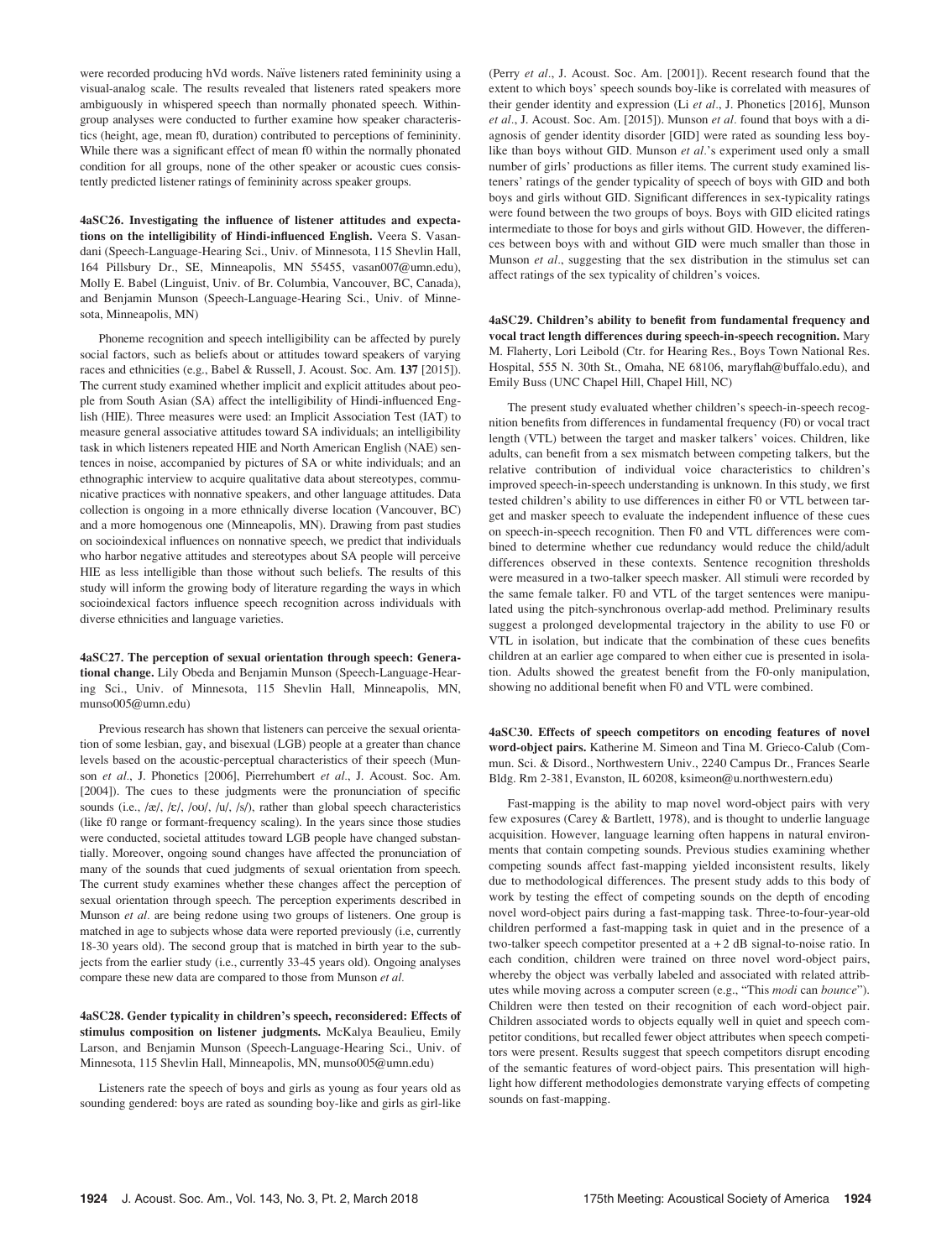Session 4aUW

# Underwater Acoustics, Signal Processing in Acoustics, and Physical Acoustics: High Performance Computing Applications to Underwater Acoustics

Ying-Tsong Lin, Cochair

Applied Ocean Physics and Engineering, Woods Hole Oceanographic Institution, Bigelow 213, MS#11, WHOI, Woods Hole, MA 02543

Megan S. Ballard, Cochair

Applied Research Laboratories at the University of Texas at Austin, P.O. Box 8029, Austin, TX 78758

Chair's Introduction—8:30

# Invited Papers

# 8:35

4aUW1. High performance computing methods for nonlinear Bayesian uncertainty quantification. Jan Dettmer (Dept. of Geoscinece, Univ. of Calgary, 2500 University Dr. NW, Calgary, AB T2N 1N4, Canada, jan.dettmer@ucalgary.ca), Stan E. Dosso (School of Earth and Ocean Sci., Univ. of Victoria, Victoria, BC, Canada), and Charles W. Holland (Appl. Res. Lab., Penn State Univ., State College, PA)

Bayesian uncertainty quantification (UQ) for nonlinear inverse problems requires the application of numerical integration (sampling) to estimate the posterior probability density since no closed-form expressions exist. Nonlinear problems are common in geophysics, in particular, in applications of studying the seabed with sound. The computational cost of applying UQ can be daunting and we present several approaches that improve efficiency for large inverse problems. Fundamentally, Bayesian sampling includes both fine-grained parallelism in the forward model (data prediction) as well as coarse grained parallelism in the sampling. Fine grained parallelism can be addressed efficiently by implementation on massively parallel accelerators, such as graphics processing units, and application to reflection coefficient computation is shown. The coarse grained parallelism of sampling is ideally addressed by traditional parallelization with message passing across a cluster of computers. We consider implementation of parallel sampling algorithms that scale efficiently to  $10<sup>3</sup>$ computer cores. Finally, computational efficiency is closely tied to parametrization efficiency, which is addressed by self-adapting parametrizations of unknown complexity that lead to parsimonious representations of complex environments with few parameters. These three aspects of efficiency will be illustrated for several inverse and imaging problems in seabed acoustics and seismology. [Funded by the Natural Sciences and Engineering Research Council of Canada.]

#### 8:55

4aUW2. Massively parallel structural acoustics in Sierra-SD. Gregory Bunting, Scott T. Miller, and Timothy F. Walsh (Computational Solid Mech. and Structural Dynam., Sandia National Labs., 14211 Vista CT NE, Albuquerque, NM 87108, gbuntin@sandia.gov)

Sierra-SD is a massively parallel finite element application for structural dynamics and acoustics. Problems on the order of 2 billion degrees of freedom and running on as up to one hundred thousand distributed memory cores have been solved. Sierra-SD offers a wide range of modern acoustic capabilities. Unbounded problems can be solved with either an absorbing boundary condition, infinite elements, or perfectly matched layers. Problems can be solved in the time domain, frequency domain, or as a linear or quadratic eigenvalue problem. Structural acoustics problems can be solved with monolithic strong coupling, or a Multiple Program Multiple Data (MPMD) coupling with the linear and nonlinear structural Sierra applications. One way handoff is available from other applications in the Sandia National Laboratories' Sierra Mechanics suite, enabling loading through the Lighthill tensor from incompressible fluid codes to calculate far field noise. Real world applications include ship shock loading and vibration of reentry bodies. [Sandia National Laboratories is a multimission laboratory managed and operated by National Technology and Engineering Solutions of Sandia, LLC., a wholly owned subsidiary of Honeywell International, Inc., for the U.S. Department of Energy's National Nuclear Security Administration under contract DE-NA-0003525.]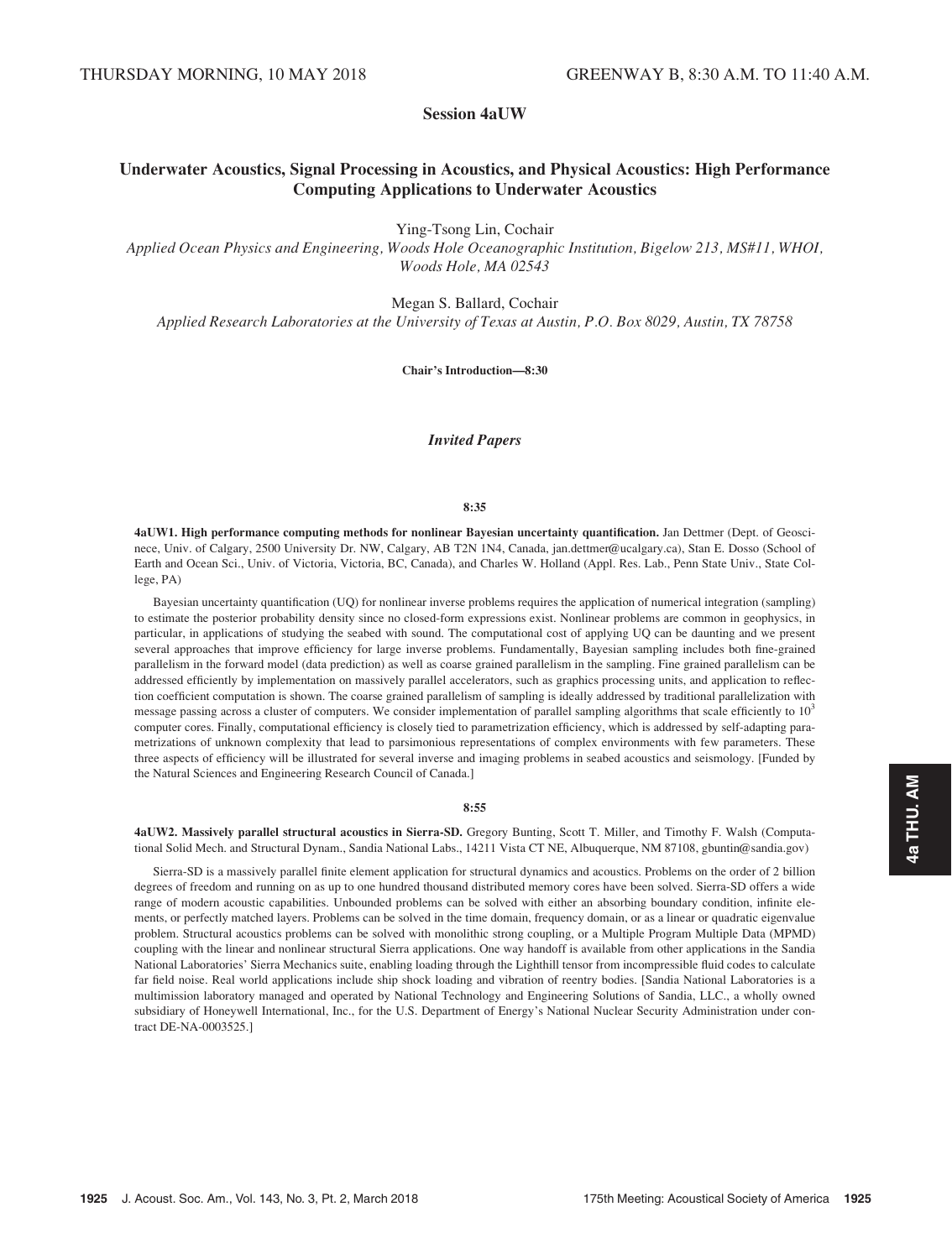4aUW3. Some examples of the application of high-performance computing for time-domain full-wave simulations in underwater acoustics using a spectral-element method. Paul Cristini, Dimitri Komatitsch, and Alexis Bottero (CNRS-LMA, 4, Impasse Nikola Tesla, CS40006, Marseille 13013, France, cristini@lma.cnrs-mrs.fr)

Being able to perform accurate time-domain full-wave simulations in underwater acoustics is important within the context of complex environments. Among the numerical methods that can be used to perform such types of simulations, the spectral-element method is a method of choice because it can take advantage of the possibilities offered by high-performance computing. This capability is very important because accurate numerical simulations require a high computational power. In this presentation we will show some examples of the use a spectral-element method for underwater acoustics applications. 2D simulations as well as 3D simulations will be considered for various configurations, illustrating the interest of performing such simulations. Shallow water propagation, deep water propagation as well as diffraction by objects in complex environments will be analyzed.

# 9:35

4aUW4. Finite element modeling for ocean acoustics applications using high performance computing. Marcia J. Isakson (Appl. Res. Labs., The Univ. of Texas at Austin, 10000 Burnet Rd., Austin, TX 78713, misakson@arlut.utexas.edu)

Finite element models provide solutions to the Helmholtz equation for ocean acoustics applications, which are exact on the order of the discretization. However, to achieve convergence the discretization must be on the order of several elements per acoustic wavelength. For large-scale ocean acoustics applications, and small (high-frequency) acoustic wavelengths, the number of elements required often exceeds millions. In addition, in each element, the basis set decomposition required for finite element modeling increases the number of degrees of freedom, and for problems involving elastic structures, additional degrees of freedom are required to describe the elastodynamic acoustics equation. Therefore, for a large-scale ocean acoustics problem, the number of degrees of freedom can reach into the tens of millions. This requires large memory caches on computing systems. The number of degrees of freedom can be reduced by using wavenumber decomposition techniques at the expense of running many models. In this talk, large-scale ocean acoustics finite element modeling will be reviewed from an historical perspective, the current state of modeling will be discussed from the in light of available computing resources and the future of finite element modeling will be considered. [Work supported by ONR, Ocean Acoustics.]

# Contributed Papers

#### 9:55

4aUW5. Numerical modeling with high performance computing of seismic waves for complex marine environments: Benchmarking with laboratory experiments. Bence Solymosi, Nathalie Favretto-cristini, Vadim Monteiller, Paul Cristini (CNRS-LMA, 4, Impasse Nikola Tesla, CS40006, Marseille 13013, France, cristini@lma.cnrs-mrs.fr), Borge Arntsen (NTNU, Trondheim, Norway), Dimitri Komatitsch (CNRS-LMA, Marseille, France), and Bjorn Ursin (NTNU, Trondheim, Norway)

Numerical simulations are widely used for forward and inverse problems in seismic exploration to investigate different wave propagation phenomena. However, the numerical results are hard to be compared to real seismic measurements as the subsurface is never exactly known. Using laboratory measurements for small-scale physical models can provide a valuable link between purely numerical and real seismic datasets. We present a case study for comparing ultrasonic data for a complex model with spectral-element and finite-difference synthetic results. The small-scale model was immersed in a water tank. Reflection data was recorded with piezoelectric transducers using a conventional pulse-echo technique. We paid special attention to the implementation of the real source signal—and radiation pattern—in the numerical domain. It involved a laboratory calibration measurement, followed by an inversion process. The model geometry was implemented using a non-structured mesh for the spectral-element simulations. The comparisons show a very good fit between synthetic and laboratory traces in general, and the small discrepancies can be assigned mostly to the noise present in the laboratory data.

## 10:10–10:25 Break

## 10:25

4aUW6. Integrated ocean acoustics and dynamics modeling with computer clusters. Ying-Tsong Lin, Timothy F. Duda, Weifeng G. Zhang, and Arthur Newhall (Appl. Ocean Phys. and Eng., Woods Hole Oceanographic Inst., Bigelow 213, MS#11, WHOI, Woods Hole, MA 02543, ytlin@whoi. edu)

Underwater sound propagation in the ocean can be influenced by a variety of physical oceanographic processes, including ocean currents, eddies, internal gravity waves, tides, fronts, instabilities, etc. Our group at the Woods Hole Oceanographic Institution has been developing several numerical simulation frameworks to integrate ocean acoustic and dynamical models and implement them on computer clusters. Most of the current dynamical ocean models run on clusters, and we will review our integration approaches in this talk and also point out the requirement for nesting model domains and interpolations. Different parallelization schemes will be introduced to speed up a variety of acoustic numerical models, for example, ray-tracing, normal modes, couple modes and Parabolic-Equation approximation models. Examples of 3D sound propagation in a number of ocean environments (canyons, slopes, continental shelves and basins) with different dominating ocean processes will be demonstrated. Model performance improvement and limitation will be discussed. [Work sponsored by the ONR.]

#### 10:40

4aUW7. Broadband numerical simulations of scattering from rough surfaces. Derek R. Olson (Oceanogr., Naval Postgrad. School, 201 Appl. Sci. Bldg, University Park, PA 16802, olson.derek.r@gmail.com)

Numerical simulation of rough surface scattering via discretization of the Helmholtz-Kirchhoff integral equation (HKIE) is a powerful, yet computationally expensive method to study rough surface scattering. In this work, simulations are performed using Fourier synthesis of the numerical solution of the HKIE using the boundary element method (BEM). Each frequency component is solved using BEM employing a good approximation of a plane wave as an incident field. The surface length requirements on this incident field depend on angle, and all simulations are performed using plane waves whose angular width is less than one degree, and whose mean grazing angle is greater than 20 degrees. This requirement resulted in problems with over 22,000 degrees of freedom and approximately 3000 individual frequencies. This broadband technique is employed to study the dependence of the scattered intensity on surface parameters as well as the bandwidth of the transmitted pulse. Simulations are performed both on surfaces with truncated power law spectra, as well as rippled surfaces with power-law roughness superimposed.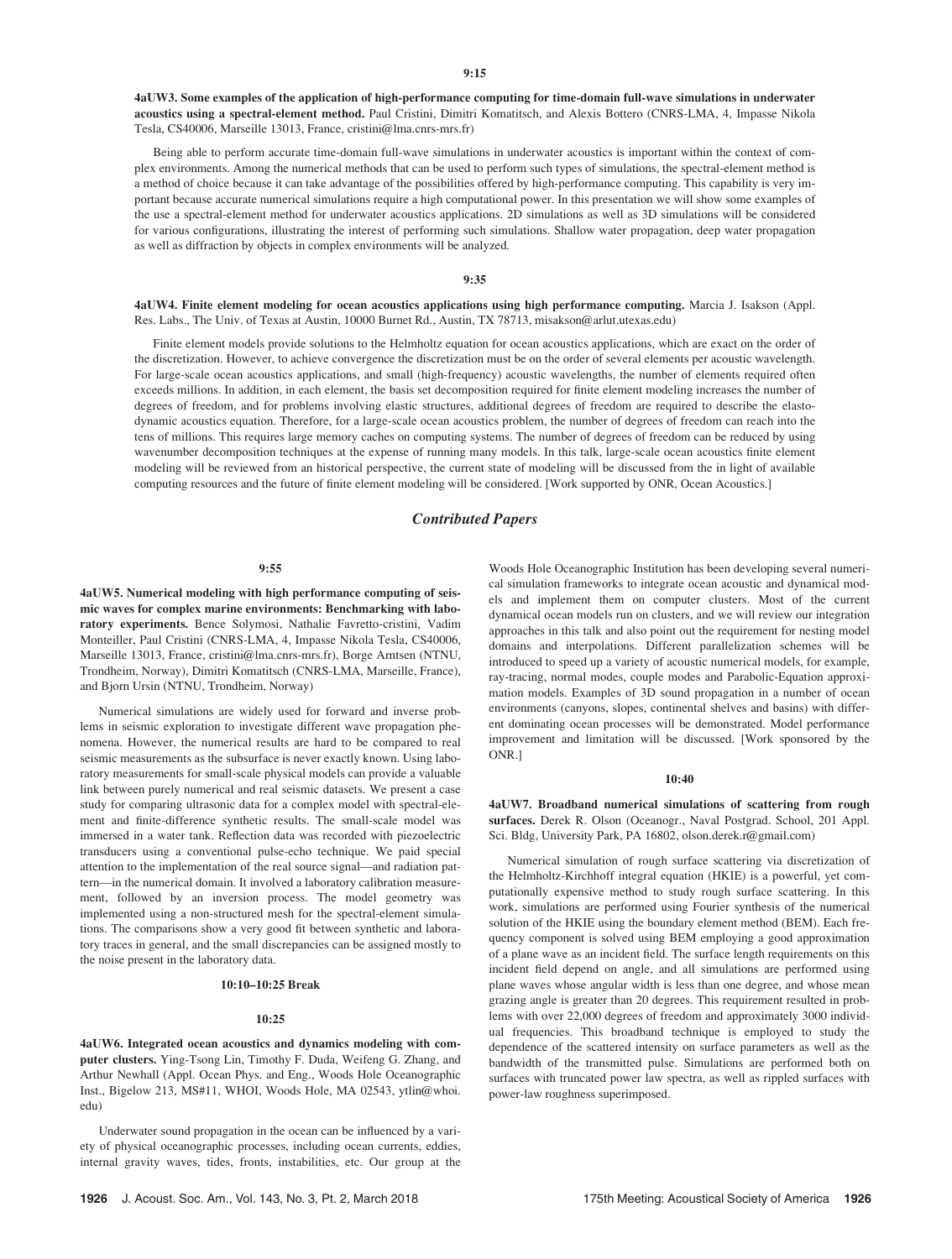4aUW8. Scattered field formulation applied to 3D models for buried targets. Aaron M. Gunderson, Anthony L. Bonomo, and Marcia J. Isakson (Appl. Res. Labs., The Univ. of Texas at Austin, Austin, TX 99164-2814, aaron.gunderson01@gmail.com)

Calculation of the acoustic scattering from buried targets in a seafloor environment is a task ideally suited for finite element software. A complication arises though when the target's environment is modeled as two infinite half spaces of water and sediment, each surrounded by perfectly matched layers (PML's) to satisfy the Sommerfeld radiation condition. Each half space requires a surrounding PML tailored to its material properties, resulting in abrupt discontinuities in PML structure at the corners where the sandwater interface meets the edges of the physical domain. Acoustic energy incident on these corners results in nonphysical reflections directed back into the physical domain. It has previously been shown in a 2D axisymmetric geometry [Zampolli et al., JASA 122, 2007] that using a scattered field formulation, where the incident, reflected, and transmitted fields are applied as background fields, bypasses the discontinuity and eliminates these spurious reflections. Here, the theory is extended to full 3D geometries, allowing the scattering from 3D buried objects to be evaluated and tested against experimental and analytical benchmark results. Once complete, the 3D model template is easily modified to consider any target at any level of burial. [Work supported by Applied Research Laboratories IR&D and ONR, Ocean Acoustics.]

4aUW9. Sound radiation from a cylinder in shallow water by FEM and PE method. Zhiwen Qian, Dejiang Shang (College of Underwater Acoust. Eng., Harbin Eng. Univ., Harbin Eng. University UnderWater Acoust. Fl., Harbin, Hei Longjiang 150001, China, 15846595689@163.com), and Yuanan He (Collage of underwater Acoust. Eng., Harbin Eng. Univ., Beijing, China)

There is no reliable research method for the acoustic radiation prediction of elastic structures in shallow water at present. Based on the finite element method coupled with the parabolic equation, the theoretical model for structure acoustic radiation in shallow water in low frequency is established in this paper. The vibro-acoustic characteristics of elastic cylinder influenced by with upper and lower fluid boundaries is calculated and analyzed. The study shows that when the cylindrical shell approaches the sea surface or bottom, the coupled frequency is higher or lower respectively than that of the shell immersed in the free field. When the diving depth reaches a certain distance range, the coupled frequency tends to be the same as that in free field. The acoustic field radiated from an elastic shell in Pekeris waveguide is similar to that from a point source in low frequency, but significant differences exist between them in high frequency. The structural source can't be equivalent to a point source. The research results also show that the method proposed in this paper has good adaptability to the type of structure geometry and shallow water waveguide, and the calculation efficient and accurate are also very high.

11:25–11:40 Panel Discussion

# THURSDAY AFTERNOON, 10 MAY 2018 GREENWAY F/G, 1:30 P.M. TO 3:15 P.M.

# Session 4pBAa

# Biomedical Acoustics: Therapeutic Ultrasound and Bioeffects

Emad S. Ebbini, Chair

Electrical and Computer Engineering, University of Minnesota, 200 Union St. SE, Minneapolis, MN 55455

# Contributed Papers

# 1:30

4pBAa1. In vivo ultrasound thermal ablation controlled using echo decorrelation imaging. Mohamed A. Abbass, Neeraja Mahalingam, Krishna S. Krothapalli (Biomedical Eng., Univ. of Cincinnati, 231 Albert Sabin Way, Cincinnati, OH 45267-0586, abbassma@mail.uc.edu), Syed A. Ahmad (Surgery, Univ. of Cincinnati, Cincinnati, OH), and T. Douglas Mast (Biomedical Eng., Univ. of Cincinnati, Cincinnati, OH)

The utility of echo decorrelation imaging feedback for real-time control of in vivo ultrasound thermal ablation was assessed in rabbit liver with VX2 tumor. High-intensity focused ultrasound (HIFU) and unfocused (bulk) ablation was performed using 5 MHz linear image-ablate arrays. Treatments comprised up to nine lower-power sonications, followed by up to nine higher-power sonications, ceasing when the average cumulative echo decorrelation within a control region of interest exceeded a predefined threshold  $(-2.3, \log_{10} - \text{scaled}$  echo decorrelation per millisecond, corresponding to 90% specificity for tumor ablation prediction in previous in vivo experiments [Fosnight et al., Ultrasound Med. Biol. 43:176-186, 2017]). This threshold was exceeded in all cases for both HIFU ( $N = 13$ ) and bulk ( $N = 8$ ) ablation. Controlled HIFU trials achieved significantly smaller average lesion width compared to previous uncontrolled trials. Both controlled HIFU and bulk ablation trials required significantly less treatment time than uncontrolled trials. Prediction of local liver and VX2 tumor ablation using echo decorrelation was tested using receiver operator characteristic curve analysis, showing prediction capability comparing favorably with uncontrolled trials. These results indicate that control using echo decorrelation imaging may reduce treatment duration and increase treatment reliability for in vivo thermal ablation.

# 1:45

4pBAa2. Patient-specific large-volume hyperthermia in the liver for ultrasound-enhanced drug delivery from thermosensitive carriers. Brian Chu, Robin Cleveland, and Constantin Coussios (Inst. of Biomedical Eng., Dept. of Eng. Sci., Univ. of Oxford, St. Cross College, St. Giles, Oxford, Oxfordshire OX1 3LZ, United Kingdom, brianchu100@googlemail.com)

Ultrasound-mediated mild hyperthermia in the range of 39C to 42C is a promising technique for noninvasive targeted release of thermally sensitive carriers in cancer therapy. The need to sustain a temperature rise of a few degrees evenly throughout a large volume currently limits this therapy to regions with a large accessible acoustic window. Furthermore, the need to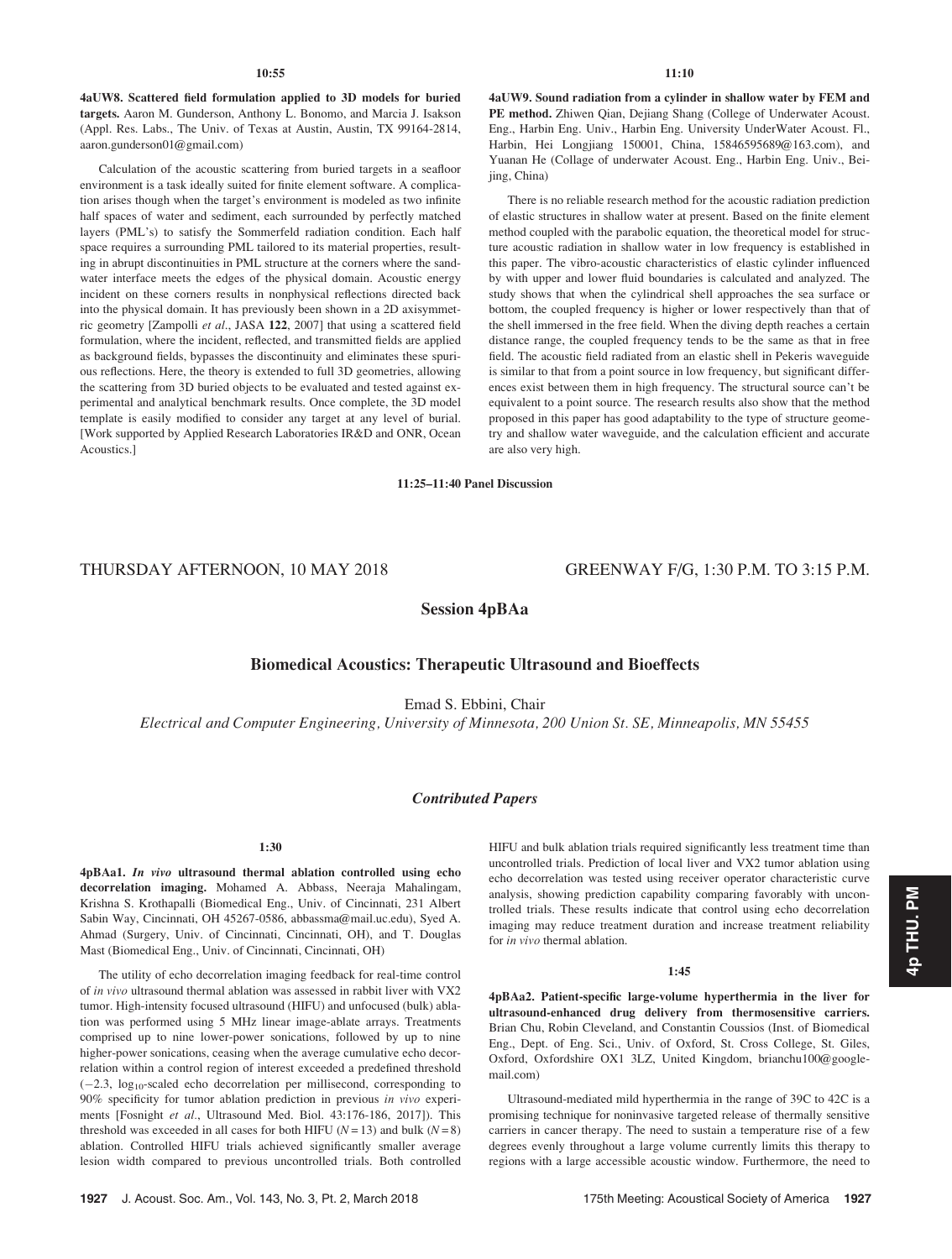continuously scan clinically available highly focused therapeutic ultrasound transducers typically used for ablation limits the volume that can be maintained at this temperature for tens of minutes, and greatly extends treatment time per unit volume. In addition, bone structures, such as the ribs, significantly restrict accessible target locations in areas such as the liver and play a significant role in preventing this therapy from entering into clinical practice. In order to overcome these limitations, we present a combined 3D full wave finite element modelling and experimental approach to design a sectored lens that can be placed on focused transducers to enable direct mild heating of a larger volume in the liver while accounting for patient-specific aberration in the prefocal path. [Work supported by the RCUK Digital Economy Programme, grant number EP/G036861/1 (Oxford Centre for Doctoral Training in Healthcare Innovation).]

#### 2:00

4pBAa3. The effects of high intensity focused ultrasound on biofilms formed by Pseudomonas aeruginosa. Lakshmi D. Bharatula (School of Chemical and Biomedical Eng., Nanyang Technolog. Univ., Singapore, Singapore), Enrico Marsili, Scott Rice (Singapore Ctr. for Environ. Life Sci. Eng., Nanyang Technolog. Univ., Singapore, Singapore), and James J. Kwan (School of Chemical and Biomedical Eng., Nanyang Technolog. Univ., 62 Nanyang Dr., Block N1.2, 01-06, Singapore 637459, Singapore, jameskwan@ntu.edu.sg)

Bacterial infections are increasingly difficult to treat due to their growing resistance to antibiotics. Most of these bacterial infections form a biofilm that limits the effectiveness of the antibiotic. Biofilms are microbial cells that are protected by a self-generated matrix of extracellular polymeric substances. In addition to their intrinsic antibiotic resistance, these biofilms are able to respond to the stresses from the antibiotic by inducing drug resistance mechanisms. Currently, the strategy to combat drug resistance is to develop novel drugs, however, the rate of drug development is being surpassed by the rate of drug resistance. There is therefore a need for alternative means in enhancing the efficacy of current drug therapeutics. We propose to use of high intensity focused ultrasound (HIFU) to disrupt the biofilm and promote drug penetration. However, the effects of HIFU on these bacterial communities remain unknown. Here we report on microstructural changes within biofilms formed by Pseudomonas aeruginosa due to exposure to HIFU at 500 kHz center frequency. Changes to the biofilm were nondestructively measured through impedance spectroscopy and confocal microscopy. Biofilms were shown to induce cavitation (as measured by a passive cavitation detector) at relatively low pressure amplitudes suggesting the presence of cavitation nuclei within the extracellular matrix.

## 2:15

4pBAa4. Clot stiffness is inversely correlated with rt-PA thrombolytic efficacy in vitro. Karla P. Mercado-Shekhar (Internal Medicine, Univ. of Cincinnati, 231 Albert Sabin Way, Cardiovascular Ctr. 3944, Cincinnati, OH 45267-0586, karlapatricia.mercado@uc.edu), Robert Kleven (Biomedical Eng., Univ. of Cincinnati, Cincinnati, OH), Hermes Aponte Rivera, Ryden Lewis, Kunal B. Karani (Internal Medicine, Univ. of Cincinnati, Cincinnati, OH), Hendrik J. Vos (Biomedical Eng., Erasmus Medical Ctr., Rotterdam, Netherlands), Todd A. Abruzzo (Neurosurgery, Univ. of Cincinnati, Cincinnati, OH), Kevin J. Haworth, and Christy K. Holland (Internal Medicine, Univ. of Cincinnati, Cincinnati, OH)

Predicting thrombolytic susceptibility to recombinant tissue plasminogen activator (rt-PA) a priori could help guide clinical decision-making during acute ischemic stroke treatment and avoid adverse off-target lytic effects. The composition and structure of clots impact their mechanical properties and rt-PA thrombolytic efficacy. The goal of this study was to determine the relationship between clot elasticity and rt-PA thrombolytic efficacy in vitro. Human and porcine retracted and unretracted clots were fabricated in glass pipettes. Clots were embedded in agar phantoms, and their Young's moduli were estimated using single-track-location shear wave elasticity imaging. The rt-PA thrombolytic efficacy was evaluated in vitro using the percent clot mass loss. The Young's moduli of unretracted porcine and human clots (1.68 $\pm$ 0.18 kPa and 0.72 $\pm$ 0.13 kPa, respectively) were significantly lower  $(p<0.05)$  than those of retracted porcine and human clots  $(4.96 \pm 1.07 \text{ kPa}$  and  $3.38 \pm 1.82 \text{ kPa}$ , respectively). The percent mass loss of unretracted porcine and human clots  $(28.9 \pm 6.1\%$  and  $45.2 \pm 7.1\%$ , respectively) were significantly higher  $(p<0.05)$  than those of retracted porcine and human clots  $(10.9 \pm 2.1\%$  and  $25.5 \pm 10.0\%$ , respectively). The results revealed a linear inverse correlation between the Young's moduli and percent clot mass loss ( $\mathbb{R}^2$  = 0.95, p = 0.025), suggesting that clot stiffness may serve as a surrogate metric for rt-PA thrombolytic susceptibility.

# 2:30

4pBAa5. In situ hydrogel formation for biomedical applications using acoustic cavitation from high intensity focused ultrasound. Umesh Jonnalagadda (School of Chemical and Biomedical Eng., Nanyang Technolog. Univ., Singapore, Singapore), Feifei Li (Div. of Chemistry and Biological Chemistry, Nanyang Technolog. Univ., Singapore, Singapore), Jim Lee (Inst. of Chemical and Eng. Sci., Agency for Sci., Technol. and Res., Singapore, Singapore), Atsushi Goto (Div. of Chemistry and Biological Chemistry, Nanyang Technolog. Univ., Singapore, Singapore), Minh Nguyen (Inst. of Chemical and Eng. Sci., Agency for Sci., Technol. and Res., Singapore, Singapore), and James J. Kwan (School of Chemical and Biomedical Eng., Nanyang Technolog. Univ., 62 Nanyang Dr., Block N1.2, 01-06, Singapore 637459, Singapore, jameskwan@ntu.edu.sg)

There is a growing interest in polymer mechanochemistry for their industrial applications. For example, stress-induced crosslinking gel formation from polymer networks is a rapidly growing field of study. Recent work utilizes a variety of different polymer structures and crosslinking mechanisms. However, these polymers are typically soluble in only organic solvents and require the use of a sonicating probe or bath at frequencies below 100 kHz. These requirements limit their use in biomedical applications that require in situ gel formation within a patient (e.g., blocking of varicose veins, internal wound healing, etc.). Here we report on the development of a water soluble block copolymer that forms a hydrogel in the presence of acoustic cavitation from high intensity focused ultrasound. These block copolymers are comprised of hydrophilic polyethylene glycol methyl methacrylate units and hydrophobic tridentate crosslinkers. The tridentate crosslinker forms bonds with free metal ions in solution only in the presence of acoustic cavitation induced mechanical stress. We show that the block copolymer is capable of forming a hydrogel in under 90 seconds and will also block a liquid channel formed in an agarose cylinder.

#### 2:45

4pBAa6. Blood coagulation monitoring using acoustic levitation. Vahideh Ansari (Mech. Eng., Boston Univ., 110 Cummington Mall, Rm 414, Boston, MA 02215, vansari@bu.edu), Carol Brugnara (Dept. of Lab. Medicine, Boston Children's Hospital, Boston, MA), and R. G. Holt (Mech. Eng., Boston Univ., Boston, MA)

Impaired blood coagulation can result from a variety of conditions including severe trauma, illness or surgery, and can cause life-threatening bleeding or thrombotic disorders. As a result, instruments which measure functional changes in blood properties upon activation of the clotting cascade are crucial to assess coagulopathies in various disease states. Thromboelastography (TEG) is the gold standard for whole blood coagulation monitoring. TEG requires the blood to be in contact with the sample holder and sensor, leading to a variety of potential artifacts in the results. Acoustic levitation provides non-contact containment and manipulation. We have levitated microliter drops of blood, and employed a drop eigenmodal oscillation technique in order to infer viscoelastic material properties of blood as it coagulates. By comparing our results with TEG results on the same samples, we are able to illustrate certain advantages of the levitation technique. [Work supported by NSF grant # 1438569.]

#### 3:00

4pBAa7. Disposable device for human plateletpheresis. Yuyang Gu, Chuyi Chen, Zeyu Wang, Po-Hsun Huang (Mech. Eng. and Mater. Sci., Duke Univ., B342 Levine Sci. Res., Duke University, Durham, NC 27708, yg90@duke.edu), Hai Fu (Dept. of Fluid Control and Automation, School of Mechatronics Eng., Harbin Inst. of Technol., Durham, North Carolina), and Tony Jun Huang (Mech. Eng. and Mater. Sci., Duke Univ., Durham, NC)

Plateletpheresis is a crucial step for the blood donation and clinical diagnosis. Herein we demonstrate a method to conduct plateletpheresis using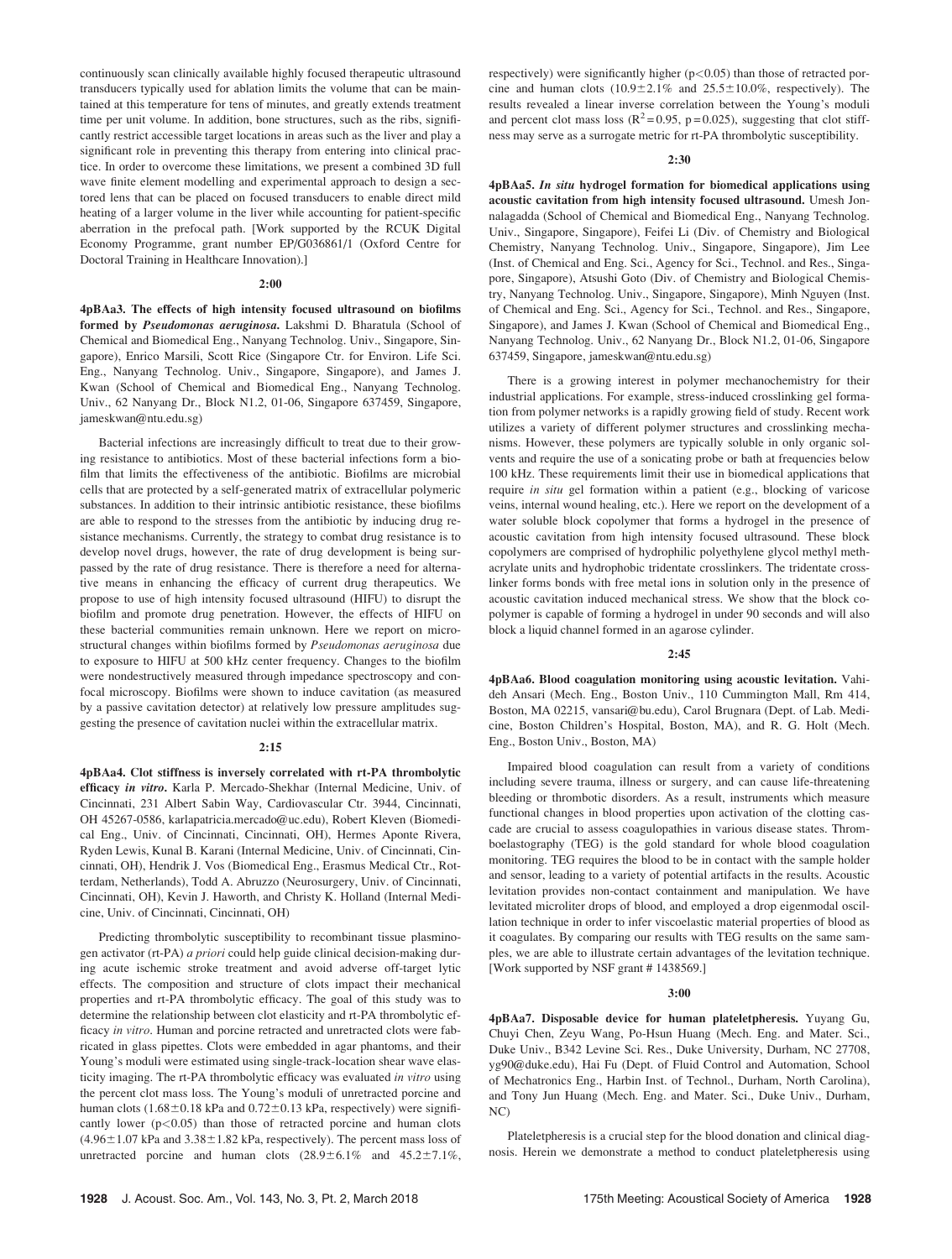acoustofluidic technology in a disposable device that is fabricated solely by a plastic material with precise simulated modeling using low-cost technic. In this device, a quarter wavelength resonator is utilized in order to serve the top layer as the 'tracking wall.' With this device, over 87% RBC removal and platelet recovery rate are achieved at 20 mL/min flow rate with undiluted whole human blood while the function of the platelets is still retained and better than conventional plateletpheresis method. Conclusively, this disposable device synthesizes the high efficiency, high throughput and high biocompatibility which is suitable as the substitute of the current plateletpheresis equipment.

# THURSDAY AFTERNOON, 10 MAY 2018 GREENWAY F/G, 3:30 P.M. TO 5:30 P.M.

Session 4pBAb

# Biomedical Acoustics: Imaging

Jeffrey A. Ketterling, Chair Riverside Research, 156 William St, New York, NY 10038

# Contributed Papers

# 3:30

4pBAb1. Simulation and analysis of three-dimensional echo decorrelation imaging. Michael T. Cox, Mohamed A. Abbass, and T. Douglas Mast (Biomedical Eng., Univ. of Cincinnati, Cincinnati, OH 45267-0586, cox2mt@mail.uc.edu)

A numerical model for pulse-echo ultrasound imaging [Mast, JASA 128:EL99-EL104, 2010] is extended to three-dimensional (3D) imaging of linear, weakly scattering continuum media by matrix array transducers. In this model, beam patterns for steered transmit and receive subapertures, calculated analytically under the Fresnel approximation, are combined with a 3D numerical tissue model to yield beamformed scan lines in a rectilinear or pyramidal configuration. Simulated scan lines are processed to yield both volumetric B-mode images and echo decorrelation images, comprising spatial maps of the normalized decorrelation between sequential pulse-echo image volumes. A method is demonstrated for construction and scan conversion of quantitative 3D echo decorrelation images such that, as for 2D echo decorrelation imaging [Hooi et al., JASA 137:585-597, 2015], the mapped echo decorrelation consistently estimates the local decoherence spectrum of the tissue reflectivity. Simulated 3D echo decorrelation images of random media are shown to accurately estimate known decoherence distributions that simulate heating effects in thermal ablation. Effects of factors including transducer frequency, scan configuration, and simulated lesion size on accuracy of decoherence estimates are tested. Applications to 3D monitoring of radiofrequency and microwave ablation are discussed.

## 3:45

4pBAb2. Exploiting Ballou's rule for better tissue classification. Johannes Kvam, Bjørn A. J. Angelsen (Dept. of Circulation and Medical Imaging, Norwegian Univ. of Sci. and Technol., Det medisinske fakultet, Institutt for sirkulasjon og bildediagnostikk, Postboks 8905, Trondheim, Sør-Trøndelag 7491, Norway, johannes.kvam@gmail.com), and Sverre Holm (Dept. of Informatics, Univ. in Oslo, Oslo, Norway)

Tissue characterisation using the parameter of nonlinearity B/A has shown promising diagnostic value in medical imaging. Its estimation usually infers an assumption of constant sound speed and density. However, an empirical result known as Ballou's rule shows a significant correlation between the reciprocal sound speed and the parameter of nonlinearity for liquid metals. Since the 60's, this result has been found also to be applicable for soft tissues as well with a high correlation  $(r=0.83)$ . The correlation between B/A and compressibility, the inverse bulk modulus, is just as strong  $(r \ge 0.83)$  indicating that the product of the two can be beneficial for two main reasons. First, as the variables are highly correlated the variation in the product is larger than that of B/A by itself. This allows for a higher sensitivity as the separation between tissue types will be larger. Second, as methods for estimating B/A often assume constant sound speed and density, variations in these parameters result in uncertainty in the estimated B/A values. By estimating the product of B/A and compressibility instead, the accuracy of the estimate improves. There are multiple methods for estimating this product including the dual frequency SURF method (Hansen et al., JASA 2010).

#### 4:00

4pBAb3. High-frequency (10-100 MHz) ultrasound instrumented forceps for precision cancer surgery. Timothy E. Doyle (Phys., Utah Valley Univ., MS 179, 800 W. University Parkway, Orem, UT 84058-5999, Timothy.Doyle@uvu.edu), Michael J. Salisbury (Manufacturing Eng., Utah Valley Univ., Orem, UT), Michael J. Bennett (Phys., Utah Valley Univ., Orem, UT), Garrett Wagner (Comput. Eng., Utah Valley Univ., Orem, UT), Caitlin Carter (BioTechnol., Utah Valley Univ., Draper, UT), Tobee P. Gunter, Jessica E. Carlson (Biology, Utah Valley Univ., Orem, UT), Nicole Cowan (BioTechnol., Utah Valley Univ., Orem, UT), Johnathon S. Gay (Phys., Utah Valley Univ., Orem, UT), and Cindy B. Matsen (Surgery, Univ. of Utah, Salt Lake City, UT)

A critical issue for surgery of soft tissue cancers is ensuring removal of all malignant tissue while conserving as much unaffected tissue as possible. A minimally invasive, in vivo technique for detecting residual cancer in surgical margins or metastatic cancer in lymph nodes would significantly improve the precision and efficacy of cancer surgery. The objective of this project was to develop ultrasound instrumented "smart" forceps to guide surgeons during operations, to provide instant diagnostic information, and to enable more precise and complete resection of malignant tissue. The device was based on Martin forceps, modified to include two ultrasonic sensors (polyvinylidene difluoride) at the tips of the forceps, a tissue thickness sensor (rotary potentiometer), sensor wires, and a spring to control the manual stiffness of the forceps. A high-frequency pulser-receiver was used to excite the transmitting sensor at 50 MHz and amplify through-transmission signals from the receiving sensor. The forceps were tested with agarose phantoms embedded with polyethylene microspheres of different diameters (58-550  $\mu$ m) to vary attenuation. Testing included standard 50-MHz immersion transducers for comparison. The results showed that the forceps' performance was equal to standard transducers, with comparable sensitivity for attenuation and superior accuracy for wave speed.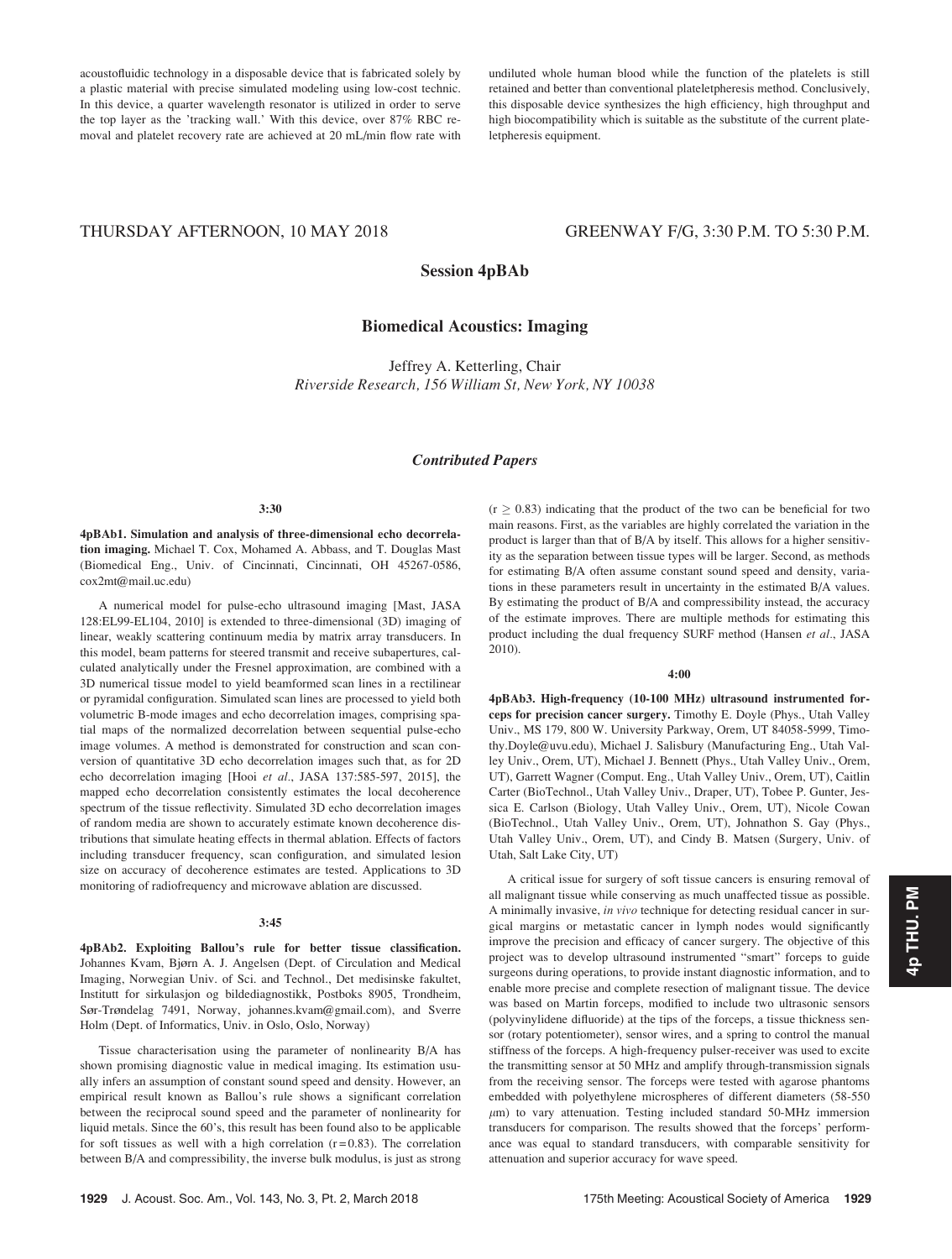4pBAb4. Gas-generating nanoparticles for molecular ultrasound imaging. In-Cheol Sun and Stanislav Emelianov (ECE and BME, Georgia Inst. of Technol., 777 Atlanti Dr., Atlanta, GA 30332-0250, stas@gatech. edu)

Diagnostic ultrasound imaging often relies on contrast agents. Most common contrast agents are microbubbles that are confined to vascular compartments and molecular targets because micrometer size particles cannot escape through endothelial barriers. Therefore, a desired ultrasound contrast agent should consist of nanometer scale particles that are capable of escaping from vasculature, penetrating into tissue, and then generating sufficient contrast once they reach the target site. We developed a novel contrast agent—plasmonic nanoparticles covered by azide compounds (AzNPs), capable of on-demand laser-induced gas generation via photolysis of azide functional groups. The 50 nm diameter AzNPs were small enough to penetrate the endothelial barrier. Upon laser activation, the AzNPs generated nitrogen gas which served as ultrasound contrast agent. The feasibility of the AzNPs to produce ultrasound contrast was tested within polyethylene tube under laminar flow. Upon laser irradiation, significant ultrasound signal enhancement was observed due to the N2 gas bubbles generated by the photolysis of AzNPs. These and other studies suggest that the AzNPs may enable the ultrasound diagnosis of various diseases that conventional microbubbles cannot detect. Furthermore, these optically absorbing particles can also be used for imaging and therapeutic applications of light and sound such as ultrasound-guided photoacoustic imaging.

#### 4:30

4pBAb5. Plane-wave vector-flow imaging of adult mouse heart. Jeffrey A. Ketterling (F.L. Lizzi Ctr. for Biomedical Eng., Riverside Res., 156 William St, New York, NY 10038, jketterling@riversideresearch.org), Akshay Shekhar, Orlando Aristizabal (Skirball Inst. of Biomolecular Medicine and the Dept. of Radiology, New York Univ. School of Medicine, New York, NY), Anthony Podkowa (Elec. and Comput. Eng., Univ. of Illinois, Urbana, IL), Billy Y. Yiu, and Alfred Yu (Dept. of Elec. and Comput. Eng., Univ. of Waterloo, Waterloo, ON, Canada)

High-frequency ultrasound Doppler modes have been used extensively for murine cardiovascular (CV) studies, but traditional linear-array imaging modes are limited in terms of spatial and temporal resolution. Plane-wave imaging methods allow for high-speed vector-flow information to be obtained throughout a full image frame. Plane-wave imaging has been demonstrated in human CV studies, but its use in mouse models has received minimal attention. A Verasonics Vantage with an 18-MHz linear array was used to acquire plane-wave data at a frame rate of 30 kHz from the left ventricle of adult mice. Batches of 3 transmissions spanning  $\pm$  5 degrees were sent out. The mouse was placed supine on a heated imaging platform and then 2D + time data sequences. The data were beamformed using standard delay-and-sum methods and vector-flow estimates were obtained at each pixel location using a least-squares, multi-angle Doppler analysis approach. Vortex patterns in the left ventricle were visualized over several heart cycles showing the complex flow in the mouse heart.

#### 4:45

4pBAb6. Using mean frequency estimation algorithms for unambiguous identification and visualization of an acoustically active catheter. Viksit Kumar, Bae Hyeong Kim (Dept. of Physiol. and Biomedical Eng., Mayo Clinic College of Medicine and Sci., 200 First St. SW, Rochester, MN 55905, kumar.viksit@mayo.edu), Azra Alizad (Radiology, Mayo Clinic College of Medicine and Sci., Rochester, MN), Marek Belohlavek (Cardiology, Mayo Clinic College of Medicine and Sci., Scottsdale, AZ), and Mostafa Fatemi (Dept. of Physiol. and Biomedical Eng., Mayo Clinic College of Medicine and Sci., Rochester, MN)

Minimally invasive procedures using ultrasound are becoming prominent, especially in applications like biopsy, catheter guidance, and surgeries. In our previous work a catheter tip is fitted with a miniature omnidirectional piezoelectric crystal; the ultrasonic field from the imaging array and the piezoelectric crystal interact resulting in a symmetric Doppler shift. Previously, a frequency domain algorithm was used to identify pixels having the symmetric Doppler shift. The identified pixels can then be visualized on Bmode and color map with a unique color thus representing the location of the catheter tip. However, frequency domain algorithms are computationally expensive and require changes to data workflow. Using mean frequency estimators with symmetric Doppler shift results in the catheter tip being displayed as zero mean noise making it hard to distinguish from color Doppler noise. To overcome this limitation, complex demodulation can be used. Modulating the time domain signal with sine and cosine by the piezoelectric excitation frequency and summing them up results in cancellation of one of the symmetric Doppler components. With only one frequency component remaining mean frequency estimators can be used to identify the location of the catheter. The presented algorithm has lower computational complexity and requires minimal change in software design.

## 5:00

4pBAb7. Detection of lymph node metastasis using photoacoustic imaging and glycol-chitosan-coated gold nanoparticles. Diego Dumani, In-Cheol Sun, and Stanislav Emelianov (School of Elec. and Comput. Eng. and Dept. of Biomedical Eng., Georgia Inst. of Technol. and Emory Univ. School of Medicine, 777 Atlanti Dr., Atlanta, GA 30332-0250, stas@ gatech.edu)

Metastases, rather than primary tumors, are responsible for majority of deaths in cancer patients. We developed a non-invasive method to detect sentinel lymph node (SLN) metastasis using combined ultrasound and photoacoustic (US/PA) imaging with glycol-chitosan-coated gold nanoparticles (GC-AuNP). The spatio-temporal distribution of GC-AuNP is affected by presence of metastasis, which is detected by US/PA. GC-AuNPs (100  $\mu$ l, 0.1 mg Au/ml) were injected peritumorally in breast tumor-bearing mice, and allowed to drain for 24 hours into the SLN. The SLN was located using b-mode ultrasound, and multi-wavelength PA was used to detect GC-AuNPs. Spectroscopic analysis allowed to isolate the signal from GC-AuNPs and quantify their accumulation in the SLN after cellular uptake and transport by immune cells. Results show that distribution of GC-AuNPs in the SLN was affected by presence of metastasis. The overall accumulation was also reduced, with more than 20% signal decrease compared to nonmetastatic controls. Histological analysis confirmed that distribution of GC-AuNP-containing immune cells is reduced due to presence of metastatic cells. Our method successfully distinguishes metastatic from non-metastatic lymph nodes using biocompatible nanoparticles and could aid physicians in detection of micrometastasis thus guiding and avoiding unnecessary SLN biopsy.

# 5:15

4pBAb8. Modeling element directivity in minimum variance beamforming for medical ultrasound. Brian H. Tracey (ECE, Tufts Univ., 196 Boston Ave., Medford, MA 02155, btracey@eecs.tufts.edu), David Lemmerhirt (Sonetics, Inc., Ann Arbor, MI), Dominique Penninck (Clinical Sci., Tufts Cummings School of Veterinary Medicine, Grafton, MA), and Joseph F. Polak (Radiology, Tufts School of Medicine, Boston, MA)

Minimum variance (MV) adaptive beamforming, which adaptively estimates and suppresses interfering signals, has attracted increased attention for ultrasound imaging in recent years. While many MV algorithms have been applied to ultrasound, these algorithms generally rely on signal models that neglect amplitude differences across the array due to element directivity or other factors, introducing mismatch for near-array sources. This paper proposes a beamspace method using randomly sampled subarrays which allows the use of higher-fidelity signal models. Using experimental data, we demonstrate that this algorithm yields noticeable gains in signal contrast by accounting for element directivity.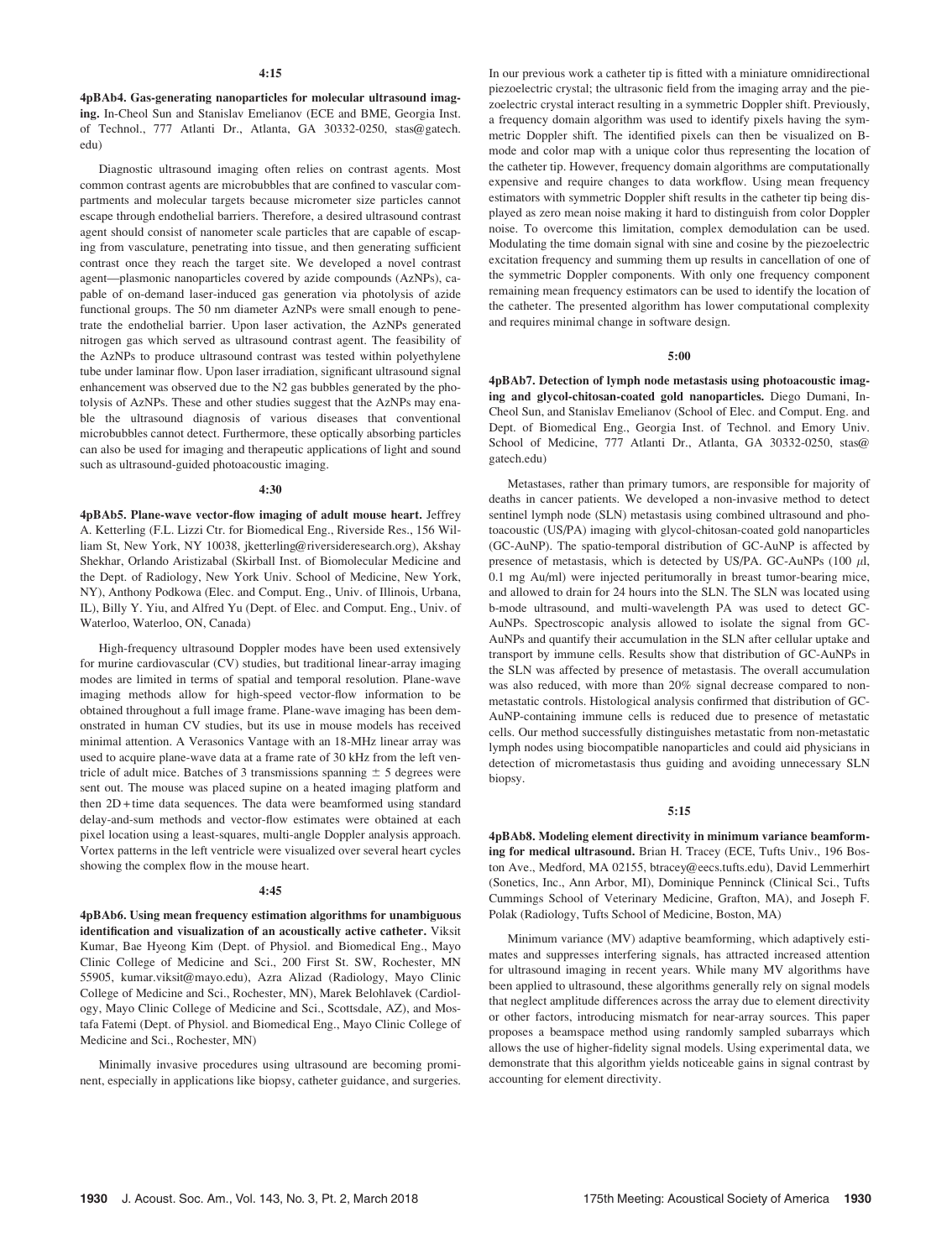# Session 4pMU

# Musical Acoustics, Psychological and Physiological Acoustics, and Signal Processing in Acoustics: Sound Effects and Perception

# Jonas Braasch, Chair

School of Architecture, Rensselaer Polytechnic Institute, 110 8th Street, Troy, NY 12180

Chair's Introduction—1:00

# Invited Papers

## 1:05

4pMU1. Travelling by microphone—The origami of time- and level-based effects. M. Torben Pastore (Speech and Hearing Sci., Arizona State Univ., 4 Irving Pl., Troy, New York 12180, m.torben.pastore@gmail.com)

The introduction of the microphone brought radical transformations to vocal technique—consider the transition from Bel Canto to crooning. This radically changed the relation between the singer and the backing band or orchestra. More importantly, the singer could now appeal intimately to the listener with all the directness and art of a whispering lover, but with the full backing of the band for sympathy, illustration, and reverie. With the introduction of mutitrack recording and sound reinforcement, artists could bring their listeners closer, even behind their eyes, or hold a space for listeners to relate to themselves, by presenting multiple spaces with multiple actors at multiple distances simultaneously. The simple use of microphones, delays, reverbs (modulated and not), compression, and other effects to say what cannot be said with time and space-bound forms where the relations between musicians, singers and listeners are defined and constrained by the single space they share will be considered. The manifestation of the psychedelic/deep listening experience as a transform, via simple time- and level-based effects, of music into experience grounded in actual, unknowable reality will be considered and auditioned.

# 1:25

4pMU2. Repurposing the algorithm: How digital signal processing brought on the re-use of reverb. Nikhil Deshpande and Jonas Braasch (Architecture, Rensselaer Polytechnic Inst., 220 3rd St., Troy, NY 12180, deshpn@rpi.edu)

The earliest digital reverberation algorithms were designed to provide sound with a wider and more immersive sense of physical time-based space. These algorithms successfully replicated the perceptual attributes of realistic rooms, but there was also an interesting and perhaps unforeseen secondary outcome. The ubiquity of digital reverberation made the creative misuse of these algorithms to construct physically impossible spaces readily accessible to musicians. By providing users with access to algorithm controls, reverb grew from a tool for constructing realistic perceptions of rooms into the creation of sound design—and often, the centerpiece of composition. Rather than provide a perceptually accurate presentation of sounds in a stereo field, artists instead began to approach reverb as a smaller part of larger timbral systems. Examples span from reverse reverb to the more complex Eno-based shimmer system, and reverb's place in production and perception will be considered and discussed.

# 1:45

4pMU3. Audio-haptic perception in immersive improvisational environments. Doug Van Nort (York Univ., 4700 Keele St, Toronto, ON M3J 1P3, Canada, dvnt.sea@gmail.com)

This presentation describes a recent study that explored audio-haptic perception in group performance contexts. Vocalizing and listening activities were structured using methods from the Deep Listening practice developed by Pauline Oliveros, with augmentations to the immersive environment made using a multi-channel audio system, in combination with under-floor and body-worn vibrotactile transducers. Bio-signals from participants were captured and qualitative feedback solicited in order to understand the perceptual and physiological effects of introducing signals to these structured performative activities that are dynamically spatialized in audio as well as haptic sense modalities. The study compares the differences in response when these signals are driven by an external source in comparison to being driven by the bio-signals of participants, including measures focused on convergence and divergence of bio-phyiscal activity. The presentation will compare these scenarios and discuss the larger implications for developing immersive interactive environments that contribute to a sense of connection, sociality and play.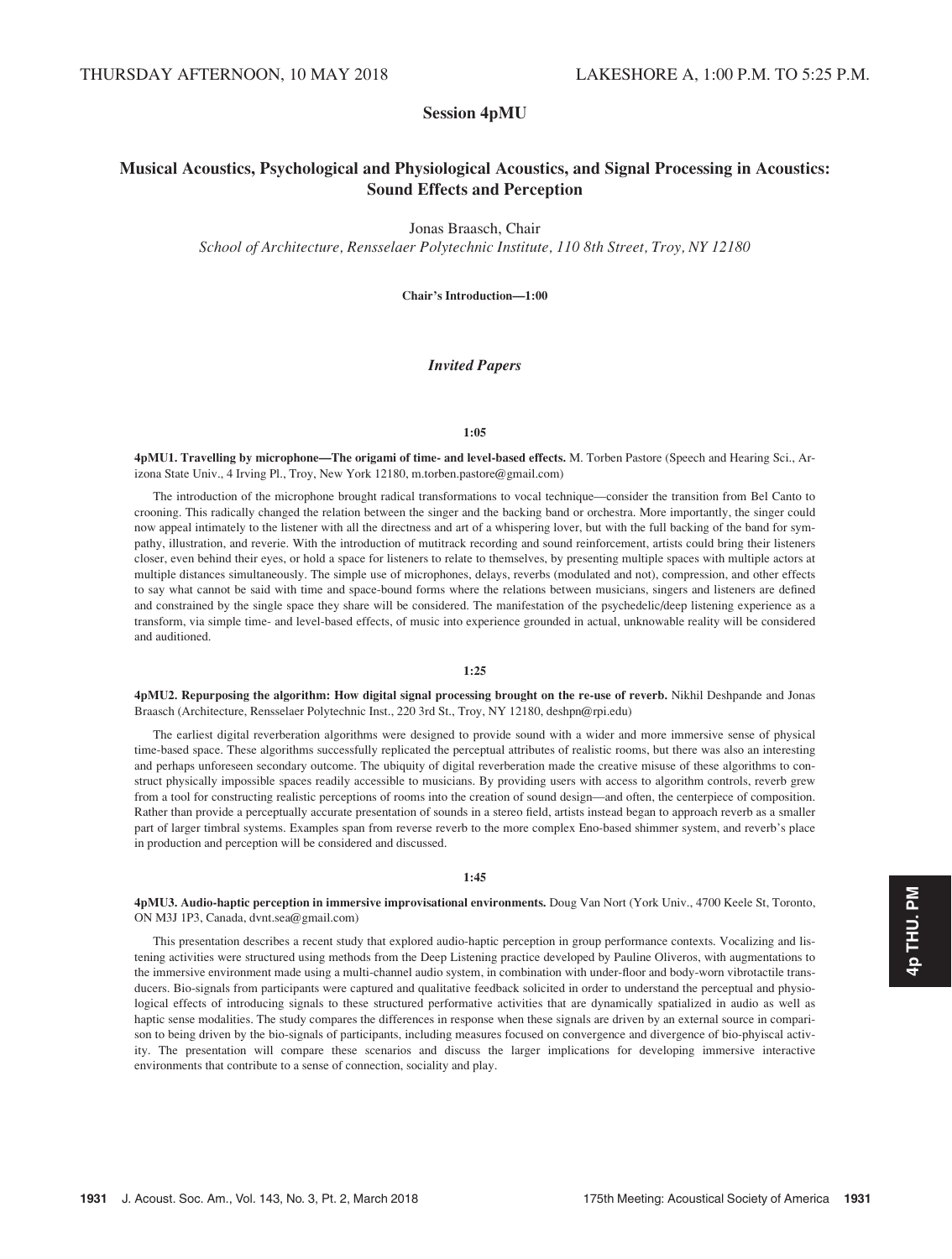4pMU4. Guitar amplifier modeling—Perceptual evaluation of audio similarity. Felix Eichas and Udo Zoelzer (Elec. Eng., Helmut Schmidt Univ., Holstenhofweg 85, Hamburg 22043, Germany, udo.zoelzer@hsu-hamburg.de)

Virtual analog modeling of guitar equipment, especially tube-based guitar amplifiers, is a hot topic in sound effect research. However, there are no established standards on the evaluation of the accuracy of such modeling processes. This work presents a first approach on finding a metric for evaluating the similarity between the output of an analog reference amplifier and a digitized version of the same device. A gray-box modeling procedure is used where only assumptions about the general structure of a guitar amplifier are made. The necessary information about the reference device is obtained by input and output measurements. First a digital model is constructed and the error between digital model and analog system is minimized by the Levenberg-Marquardt parameter optimization algorithm. The error is expressed as the result of a cost function. To be able to produce good results, this cost function needs to consider psycho-acoustic aspects like e.g. the perceived frequency resolution. The results of a spectrogram based cost function are compared to the results of a listening test, where the test subjects should rate the similarity of the two audio signals (reference and digital simulation) and the findings are discussed.

## 2:25

4pMU5. The use of physical and artificial room reverberation to create transparent or fused ensemble sounds. Jonas Braasch (School of Architecture, Rensselaer Polytechnic Inst., 110 8th St., Troy, NY 12180, braasj@rpi.edu)

Room Reverberation has shaped the sound of musical instruments from the beginning. The oldest known musical instrument, a 40,000-year-old bone flute has been found in a cave, the Hohle-Fels Hoehle. Impulse response measurements taken at this cave reveal that the cave had a reverberation time, T<sub>30</sub>, at mid frequencies of 1.8 seconds, a value within the range of that of a modern concert hall. Room reverberation has continued to play an important role in defining our cultural sonic environments. During the Reformation, for example, there was a clear call for transparency so that the words of the reverends could be understood by the people. This sound ideal also affected the music of protestant composers like Johann Sebastian Bach an ideal that culminated in the interpretations of Glenn Gould, who preferred the natural sound of the dry sound recording studio. While a concert hall is always bound to its sound, most modern recording studios offer a flexible design where the room can be created artificially around the artist to achieve a certain sound ideal. Unlike in a physical hall that embeds all musicians in a homogenous sound, artificial reverb is often used to provide a unique environment for each instrument to meet specific goals.

#### $2.45$

4pMU6. Correlation between perception and acoustical parameters in five musical genres. Rolf Bader (Inst. of Musicology, Univ. of Hamburg, Neue Rabenstr. 13, Hamburg 20354, Germany, R\_Bader@t-online.de)

To investigate the influence of sound effects on the perception of musical genres, excerpts from 150 musical pieces of Rock, Jazz, Classical, Ethnographic and Electronic music were compared. In a listening test subjects were asked to judge them in terms of 12 adjectives related to spaciousness, timbre and semantic attributes. Additionally the pieces were analyzed with three methods. To judge the spaciousness the Interaural Cross Correlation (IACC) was calculated. To estimate the audio effect strength an echodensity was defined as the amount of phase fluctuations. To estimate the density of tonal texture a fractal correlation dimension was used. The musical genres clearly sorted along their IACC values with Rock being most 'mono' and Classical music most spatial. The echodensity was about the same for all genres except for electronic music where it was considerably larger. The mean fractal correlation dimensions were about four with all genres pointing to a mean textual density for all genres. In terms of perception, the higher echodensity correlated positively with the adjective "artificial" for Electronic music. Additional findings were made.

## 3:05–3:20 Break

#### 3:20

4pMU7. Sound effects without side effects—Suppression of artifacts in audio signal processing. Alexander U. Case (Sound Recording Technol., Univ. of Massachusetts Lowell, 35 Wilder St, Ste. 3, Lowell, MA 01854, alex@fermata.biz)

Sound effects processes intending one production outcome can too often be accompanied by unwanted side effects. Signal processing strategies have evolved in popular music production that preserve a producer's sonic goals while suppressing these artifacts. The solutions found can be surprising and frequently have no analog in all-acoustic music creation and presentation. Sound effects with these built-in defense mechanisms become studio-only creations, effects for loudspeaker mediated art only.

#### 3:40

4pMU8. Preference, localization, attention, and the limit of localization distance (LLD). David H. Griesinger (Res., David Griesinger Acoust., 221 Mt Auburn St. #504, Cambridge, MA 02138, dgriesinger@verizon.net)

Recent work by Lokki et al. has found that a perception he calls "proximity" is a major component of preference in concert halls. In this talk we propose that proximity is perceived when sources are close enough or clear enough that they can be sharply localized and understood. In halls and rooms we find this ability abruptly disappears at a critical distance from the source, the Limit of Localization Distance, or LLD. We find that proximity attracts and holds attention, which is a major reason cinemas and drama theaters have dry acoustics and strong direct sound paths. In this talk we will describe the physics behind the perception of proximity, why it has not been previously recognized, how to predict where the LLD will occur from a binaural impulse response, and how to optimize proximity in halls, theaters, and classrooms.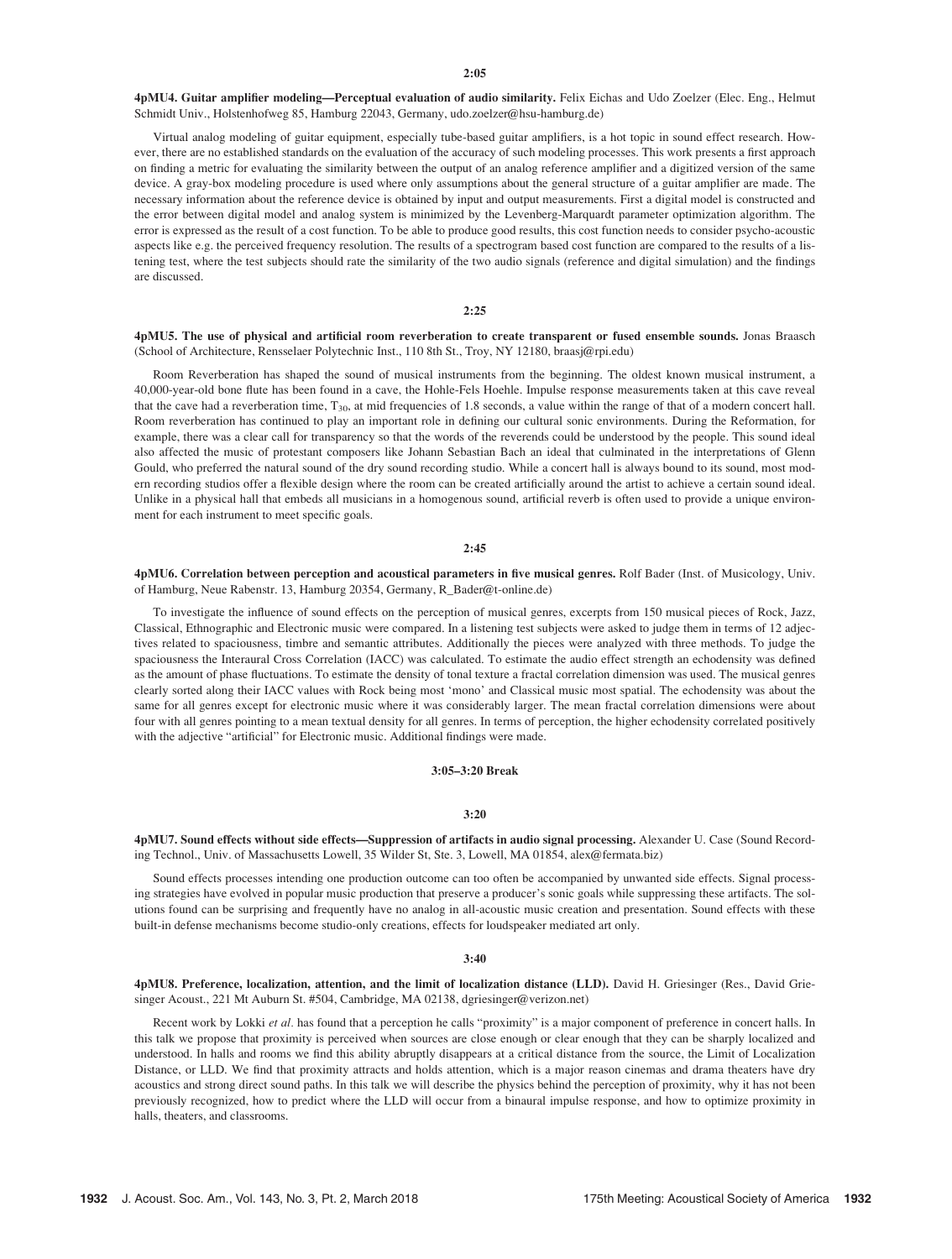4pMU9. Effects created by time-variant spectral processing of sounds. James W. Beauchamp (Elec. & Comput. Eng. and School of Music, Univ. of Illinois at Urbana-Champaign, 1002 Eliot Dr, Urbana, IL 61801-6824, jwbeauch@illinois.edu)

Various processes can be used to modify a sound to produce special effects. One approach is to first compute a time-frequency represention of a sound signal, follow that by altering the representation in various ways, and finally perform resynthesis to produce modified versions of the signal. Example modifications are (1) duration modification (time-scaling), (2) pitch change, (3) noise content manipulation, (4) spectral envelope modification, and (5) temporal envelope modification. The time-frequency representation can also be used to develop simplified synthesis models that depend on only a few time-varying parameters, such as overall amplitude, pitch, and spectral centroid and shape. In the special case of musical sounds with vibrato, spectral amplitudes and frequencies can be parameterized in terms of time-variant vibrato depth, rate, and mean envelope. These parameters can then be controlled independently of pitch and duration. Also, timbral parameters of instruments can be interchanged or blended to create hybrid instruments with novel timbral qualities. Several of these effects will be described and demonstrated.

## 4:20

4pMU10. Allpass decorrelating filter design and evaluation. Elliot K. Canfield-Dafilou and Jonathan S. Abel (Ctr. for Comput. Res. in Music and Acoust. (CCRMA), Stanford Univ., 660 Lomita Dr, Stanford, CA 94305, kermit@ccrma.stanford.edu)

By breaking up the phase coherence of a signal broadcast from multiple loudspeakers, it is possible to control the perceived spatial extent and location of a sound source. This so-called signal decorrelation process is commonly achieved using a set of linear filters, and finds applications in audio upmixing, spatialization, and auralization. It is important that any individual decorrelating filter does not perceivably alter the sound of its input, i.e., that it does not color the signal spectrum or smear transients over time. In that way, the process will only affect the spatial properties of the sound. Allpass filters make ideal decorrelation filters since they have unit magnitude spectra, and therefore can be perceptually transparent. By manipulating their phase, allpass filters can be leveraged to achieve a degree of decorrelation. Here, we present a method for designing allpass decorrelation filters by specifying group delay trajectories in a way that allows for control of the amount of correlation as a function of frequency. This design is efficiently implemented as a cascade of biquad allpass filters. We present statistical and perceptual methods for evaluating the amount of decorrelation and audible distortion.

# Contributed Papers

#### 4:40

4pMU11. Pitch and timbre discrimination at wave-to-spike transition in the cochlea. Rolf Bader (Inst. of Musicology, Univ. of Hamburg, Neue Rabenstr. 13, Hamburg 20354, Germany, R\_Bader@t-online.de)

A new definition of musical pitch is proposed. A Finite-Difference Time Domain (FDTM) model of the cochlea is used to calculate spike trains caused by tone complexes and by a recorded classical guitar tone. All harmonic tone complexes, musical notes, show a narrow-band Interspike Interval (ISI) pattern at the respective fundamental frequency of the tone complex. Still this fundamental frequency is not only present at the bark band holding the respective best frequency of this fundamental frequency, but rather at all bark bands driven by the tone complex partials. This is caused by drop-outs in the basically regular, periodic spike train in the respective bands. These drop-outs are caused by the energy distribution in the wave form, where time spans of low energy are not able to drive spikes. The presence of the fundamental periodicity in all bark bands can be interpreted as pitch. Contrary to pitch, timbre is represented as a wide distribution of different ISIs over bark bands. The definition of pitch is shown to also works with residue pitches. The spike drop-outs in times of low energy of the wave form also cause undertones, integer multiple subdivisions in periodicity, but in no case overtones can appear. This might explain the musical minor scale, which was proposed to be caused by undertones already in 1880 by Hugo Riemann, still until now without knowledge about any physical realization of such undertones.

#### 4:55

4pMU12. The time and place of cochlear implant pitch perception. Susan R. Bissmeyer (Biomedical Eng., Univ. of Southern California, 1042 Downey Way DRB 140, Los Angeles, CA 90089-1111, ssubrahm@usc. edu), Shaikat Hossain, and Raymond L. Goldsworthy (Otolaryngol., Univ. of Southern California, Los Angeles, CA)

It is well established that cochlear implant users can perceive pitch associated with pulse train stimulation rate, but that rate sensitivity diminishes above 300 pps. However, there have been multiple reported cases of individuals sensitive to stimulation rates well above 300 pps. Furthermore, Goldsworthy and Shannon (2014) demonstrated that sensitivity to stimulation rate could be improved through psychophysical training. The goal of the present study is to identify factors affecting rate sensitivity in cochlear implant users, including age, etiology, and duration of deafness, electrode location, stimulation mode, neural health as measured by multipulse integration, and spatial tuning as measured by forward masked thresholds. Adult cochlear implant users serve as subjects in a 3-week protocol that includes 4 hours per week of electrode psychophysics conducted in the laboratory and 30 minute daily auditory listening exercises conducted at home. Results indicate that cochlear implant users with minimal psychophysical training consistently discriminate rate differences at least as high as 800 pps. Emerging trends show a group effect with a monopolar stimulation mode and basal cochlear location benefit. We will report on the effect of the factors affecting rate sensitivity for this ongoing study.

#### 5:10

4pMU13. Examining the auditory cortex response to musical stimuli with differences in timbre and reverberation. Martin S. Lawless and Michelle C. Vigeant (Graduate Program in Acoust., The Penn State Univ., 201 Appl. Sci. Bldg., University Park, PA 16802, msl224@psu.edu)

In a previous functional magnetic resonance imaging (fMRI) study by the authors, the addition of reverberation was shown to degrade the cortical auditory response to musical stimuli. This degradation may occur since reverberation blurs the frequency content of the stimuli in time, making it more difficult for the brain to distinguish between distinct auditory objects. The current study aims to further establish the auditory response to reverberant stimuli by investigating if higher-order frequency content (timbre) affects the auditory cortex's sensitivity to reverberation. Using an anechoic solo-instrumental trumpet motif, a sine-trumpet musical stimulus was generated by removing the harmonic content from the played notes while maintaining the attack of the instrument and rhythm of the musical passage. Auralizations of both motifs were created from eight simulated room conditions with reverberation times ranging from 0.0-7.2 s. Participants were recruited to rate the auralizations in terms of overall preference, perceived reverberance, and perceived clarity. Subsequently, the participants listened to a subset of the solo-instrumental and sine-trumpet auralizations in an MRI machine. Contrasts between the motifs and room acoustic conditions were analyzed to confirm the sensitivity of the auditory cortex to reverberation, as well as investigate the possible interaction effect between reverberation and timbre.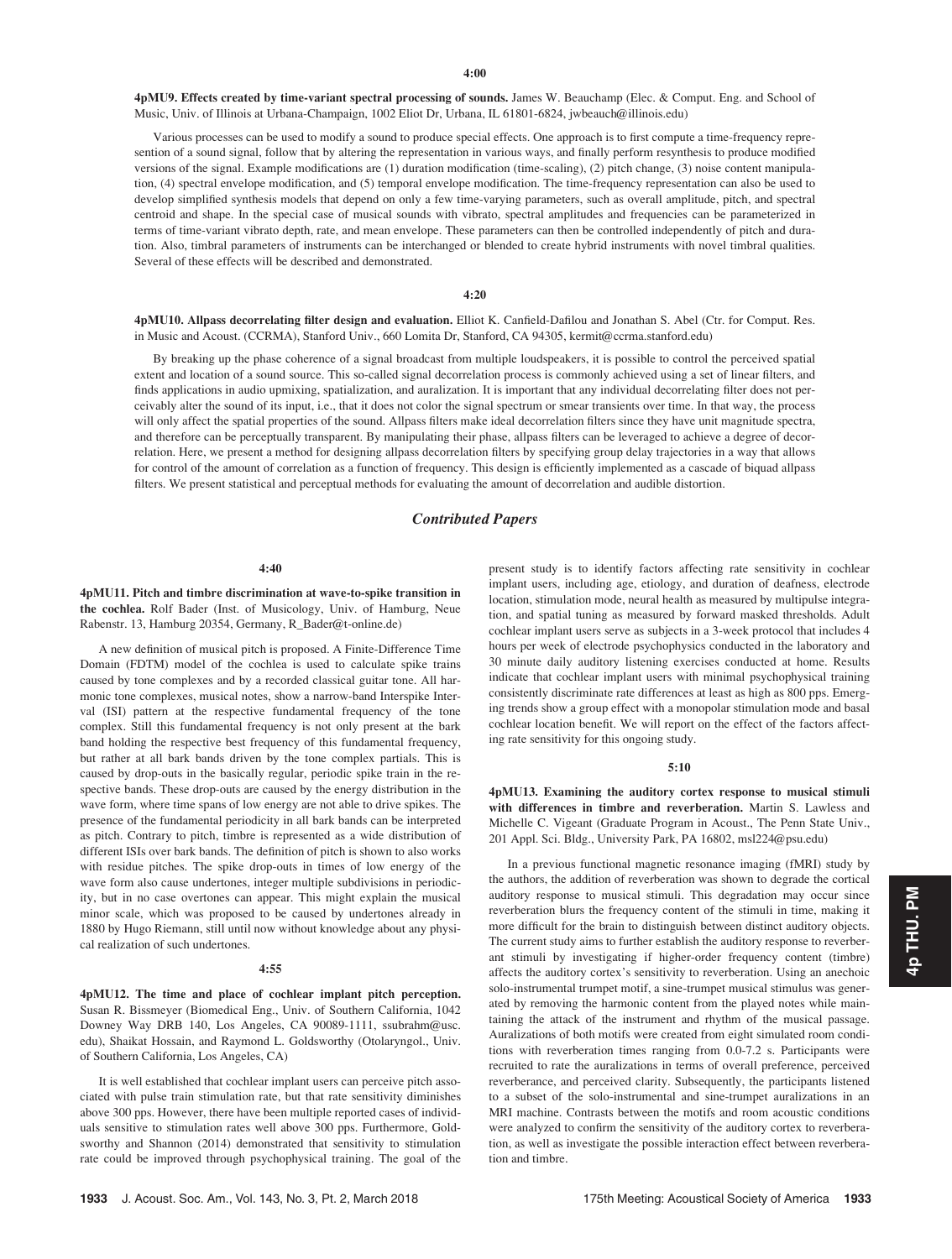# Session 4pNS

# Noise, Psychological and Physiological Acoustics, and ASA Committee on Standards: Hearing Protection: Impulse Peak Insertion Loss, Specialized Hearing Protection Devices II

Cameron J. Fackler, Cochair 3M Personal Safety Division, 7911 Zionsville Road, Indianapolis, IN 46268

Elliott H. Berger, Cochair Personal Safety Division, 3M, 7911, Zionsville Rd., Indianapolis, IN 46268-1650

William J. Murphy, Cochair

Hearing Loss Prevention Team, Centers for Disease Control and Prevention, National Institute for Occupational Safety and Health, 1090 Tusculum Ave., Mailstop C-27, Cincinnati, OH 45226-1998

# Invited Papers

#### 1:30

4pNS1. Observation on the variability of fitting by two experimenters at REAT and the agreement with objective measurement on three premolded earplugs. Yufei Liu (Person Safety Div., 3M, No.9, Nanxiang Er Rd., Sci. City, Guangzhou, Guangdong 510663, China, sliu9@mmm.com)

Real ear attenuation at threshold (REAT) has been recognized as the gold standard method to evaluate the attenuation of hearing protection devices (HPDs). It has been standardized in ANSI, ISO/EN and AS/NZS documents. The fitting of HPDs is one of the key factors of REAT measurement. The experimenter fit protocol of ANSI S3.19 is considered one precise approach to obtain the "best fit" of HPDs. A study of the attenuation obtained between the three fits for two experimenters on the same ten subjects on three premolded three-flange earplugs was conducted at 3M E-A-RCAL laboratory, including two models of Chinese brands earplugs and  $3M^{TM}$  E-A- $R^{TM}$  UltraFit earplug. Good agreement was shown between the REAT results that were obtained by the two experimenters. The REAT result of one Chinese brand earplug shows much higher variability within subjects. Comparing with the insertion loss (IL) measured by G.R.A.S 45CB, which has been corrected for bone conduction, occlusion effects and physiological noise, produced IL for two of the tested earplugs that did not showed good agreement with REAT results at most, but not frequencies. The discrepancies will be discussed.

#### 1:50

4pNS2. Quantifying the insertion loss of hearing protection using a compressed gas shock tube. Theodore F. Argo (Appl. Res. Assoc., Inc., 7921 Shaffer Parkway, Littleton, CO 80127, targo@ara.com), Nate Greene (Dept. of Otolaryngol., Univ. of Colorado Anschutz Medical Campus, Aurora, CO), James Easter (Cochlear Boulder LLC, Boulder, CO), Daniel J. Tollin (Dept. of Otolaryngol. and Dept. of Physiol. and Biophys., Univ. of Colorado Anschutz Medical Campus, Aurora, CO), and Timothy J. Walilko (Appl. Res. Assoc., Inc., Littleton, CO)

Compressed gas shock tubes provide a method of generating repeatable and consistent blast overpressure waves similar to those observed in combat and military training. Shock tubes of different diameters and lengths have been used to evaluate the level dependence of various types of hearing protection devices (HPDs) for sound pressure levels ranging from 132 to 192 dB. Insertion loss data was generated using mechanical test fixtures, post mortem human surrogates, and animal models in order to compare the respective auditory responses at these high pressures. The inclusion of animal models was possible since gas driven shock tubes can be housed in mobile laboratories and trailered to vivarium for physiological and behavioral observations. Measurements were conducted on a variety of HPDs and indicate that the responses of many advanced hearing protection devices are nonlinear at these sound pressure levels. Models of hearing protection and auditory injury have been updated and improved based upon quantification of HPD level-dependence. [Work supported by DOD grant W81XWH-15-2-0002.]

# 2:10

4pNS3. Occlusion effects of hearing protection device on ear canal transfer function and cochlear injury from impulse noise exposure. Brissi Zagadou (L3 Technologies, 10180 Barnes Canyon Rd, San Diego, CA 92121, Brissi.Zagadou@L3T.com)

The objective of this paper is to present a new finding on the effects of hearing protection devices (HPDs) on the ear canal (EC) transfer function (TF<sub>EC2ED</sub>). Specifically, we show that when an earmuff is worn, the TF<sub>EC2ED</sub> is not the same as that for the bare head, leading to a significant difference in cochlear injury prediction. We used shock tube blast with an acoustical test fixture (ATF) fitted with the recovered earmuffs from the historic blast overpressure project (BOP) to measure the TF<sub>EC2ED</sub>. A microphone was placed at the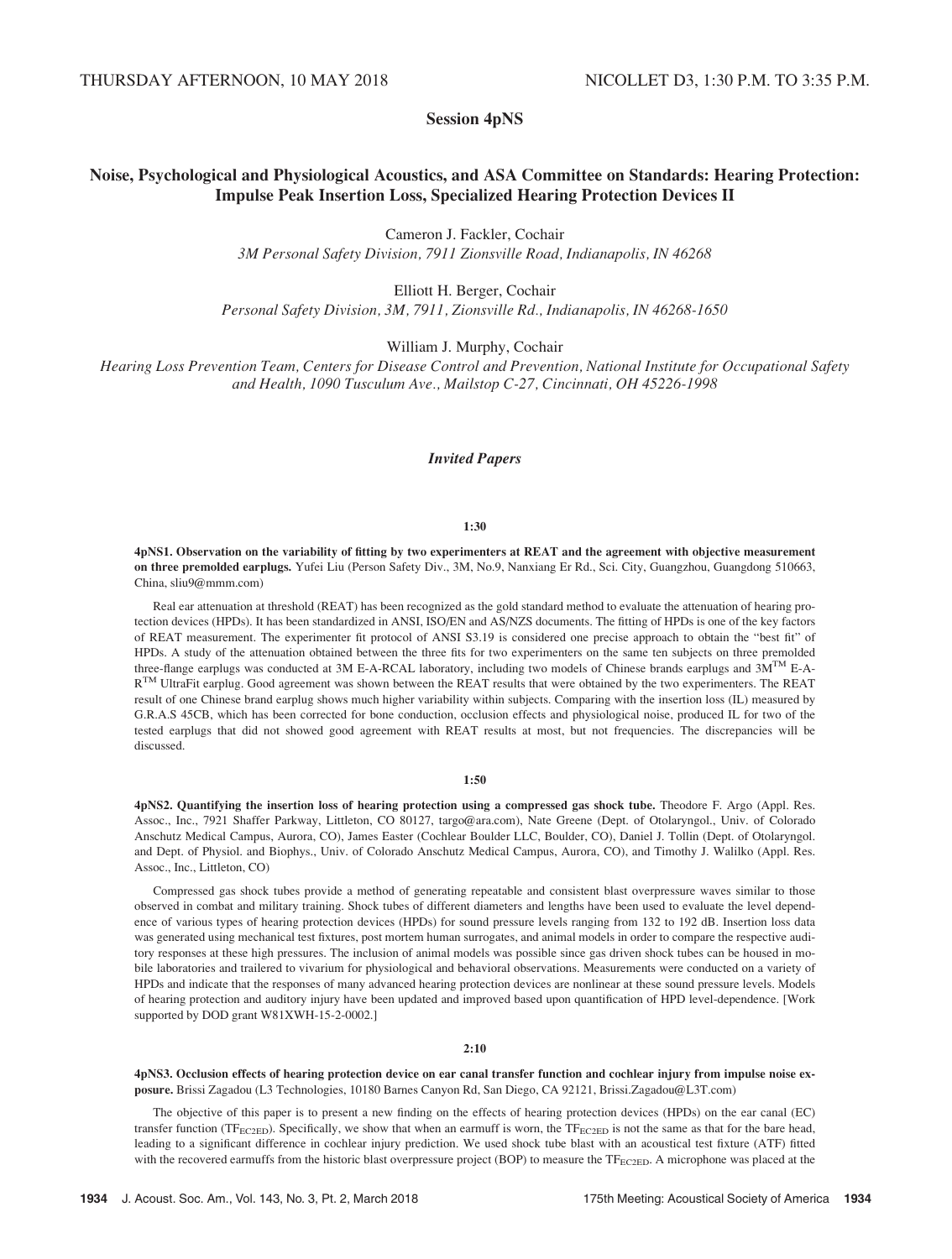EC entrance under the earmuff (undermuff) to measure the pressure at the EC entrance, while the built-in ATF's microphone was used to measure the eardrum (ED) pressure. The  $TF_{EC2ED}$  is defined as the ratio of the pressure at the ED to the pressure at the EC entrance. We compared the cochlear integrated energy (ICE) values, when the TF<sub>EC2ED</sub> obtained from bare head (Case-1) and that measured using the ATF fitted with an earmuff (Case-2), respectively are used in the ICE-model, to estimate the effects of the difference between the TFEC2EDs on injury. The human BOP undermuff pressure data were used as model input. For Case-1, the input was at the EC. The ED pressure, reconstructed using the undermuff pressure and the TF<sub>EC2ED</sub> measured using the ATF, was used for Case-2. We found significant differences in the ICE-values as the result of the difference between the TF<sub>EC2ED</sub>s. We conclude that hearing protector models must correctly model the occlusion effects of HPDs by incorporating the change in the  $TF_{EC2ED}$ .

2:30

4pNS4. Anticipatory middle ear muscle contractions in damage-risk criteria. Gregory Flamme (SASRAC, 2264 Heather Way, Forest Grove, OR 97116, gflamme@sasrac.com), Stephen M. Tasko (SASRAC, Kalamazoo, MI), Kristy Deiters (SASRAC, Portage, MI), William J. Murphy (National Inst. for Occupational Safety and Health, Cincinnati, OH), Heath Jones, William A. Ahroon (U.S. Army Aeromedical Res. Lab., Fort Rucker, AL), and Nate Greene (U.S. Army Aeromedical Res. Lab., Aurora, CO)

Anticipatory middle ear muscle contractions (MEMC) have been implemented as protective components of Damage-Risk Criteria (DRC) for impulsive noises. However, no studies have shown that anticipatory MEMC are pervasive among humans. This presentation describes a series of studies of the viability of assumed anticipatory MEMC obtained either through classical conditioning or while operating a model gun. Participants were adults with normal hearing, and the conditioning tasks varied on sensory modality and attention. Both between- and within-subjects designs were used. A conditioned response was defined as an MEMC occurring prior to the unconditioned stimulus and when only the conditioning stimulus was presented. These studies do not suggest that anticipatory MEMC should be included in DRC for impulsive noises.

# Contributed Papers

## 2:50

4pNS5. Developing a method to assess noise reduction of firearm suppressors for small-caliber weapons. William J. Murphy (Hearing Loss Prevention Team, Centers for Disease Control and Prevention, National Inst. for Occupational Safety and Health, 1090 Tusculum Ave., Mailstop C-27, Cincinnati, OH 45226-1998, wjm4@cdc.gov), Gregory Flamme (SAS-RAC, Forest Grove, OR), Adam R. Campbell, Edward L. Zechmann (Hearing Loss Prevention Team, Centers for Disease Control and Prevention, National Inst. for Occupational Safety and Health, Cincinnati, OH), Michael Stewart (Dept. Commun. Disord., Central Michigan Univ., Mount Pleasant, MI), Stephen M. Tasko (Dept of Speech, Lang. and Hearing Sci., Western Michigan Univ., Kalamazoo, MI), James E. Lankford (Allied Health and Commun. Disord., Northern Illinois Univ., Dekalb, IL), Deanna K. Meinke, and Donald Finan (Audiol. and Speech-Lang. Sci., Univ. of Northern Colorado, Greeley, CO)

Firearm suppressors have the potential to reduce the muzzle blast by diffusing the initial shock wave of a gunshot. Currently, the American National Standards Institute does not have any standards that specifically address suppressor measurements. A recent NATO standard, AEP 4875 has been proposed to characterize suppressor performance, but the scope of this standard does not include suppressor effects at the shooter's ear. Additionally, the standard requires firing the weapon from an elevated platform 4 meters above the ground with microphones positioned with regular spacing of about 18 degrees at 5 meters from the muzzle. This study evaluated fourteen different firearms with and without a suppressor. Different loads of ammunition were used to vary the speed of the projectile. For ten of the guns, both supersonic and subsonic conditions were measured. Twelve microphones were positioned at 30-degree spacing in 3-meter ring at 1.5 meters above the ground. One microphone was positioned at 1 meter to the left of the muzzle and two microphones were positioned at 15 centimeters from the right and left ears. The suppressors were effective in reducing the peak sound pressure levels between 3 and 28 dB and 8-hour equivalent energy (LAeq8) between 2 and 24 dB.

3:05

4pNS6. Impulse noise measurements of M16 rifles at Quantico Marine Base. Reese D. Rasband (Dept. of Phys. and Astronomy, Brigham Young Univ., BYU N283 ESC, Provo, UT 84602, r.rasband18@gmail.com), Alan T. Wall (Battlespace Acoust. Branch, Air Force Res. Lab., Wright-Patterson AFB, OH), Kent L. Gee, S. Hales Swift (Dept. of Phys. and Astronomy, Brigham Young Univ., Provo, UT), Caleb M. Wagner (Human Systems Program Office, Air Force Res. Lab., Dayton, OH), William J. Murphy, and Chucri A. Kardous (Hearing Loss Prevention Team, National Inst. for Occupational Safety and Health, Cincinnati, OH)

This paper describes a study conducted at U.S. Marine Corps Base Quantico to determine firing range impulse noise levels and assess noise exposures. Measurements were performed with M16 rifles at an outdoor firing range using a 113-channel array of 6.35 and 3.18 mm microphones that spanned potential locations for both shooters and instructors. Data were acquired using 24-bit cards at a sampling rate of 204.8 kHz. Single weapon measurements were made with and without an occupied range, with a shooter and with a remotely triggered gun stand. In addition, measurements were made with multiple shooters to simulate exposures for a realistic range environment. Results are shown for the various range configurations as a function of angle and distance. Analyses include waveforms, spectra, and peak levels, as well as the 100 ms A-weighted equivalent levels required by military standard MIL-STD-1474E. [Sponsored by US Office of Naval Research.]

# 3:20

4pNS7. Rating the perception of jet noise crackle. Paul B. Russavage, Tracianne B. Neilsen, Kent L. Gee, and S. Hales Swift (Dept. of Phys. & Astronomy, BYU, N283 ESC, Provo, UT 84602, pau616@gmail.com)

Crackle is a perceptual aspect of noise caused by impulsive acoustic shocks and observed in supersonic jets, including those from military aircraft and rockets. Overall and long-term spectral noise metrics do not account for the unique perception of crackle. Listening tests were designed to better understand perception of crackle and examine its relationship to physical noise metrics, such as skewness of the first time derivative of the pressure waveform, hereafter derivative skewness. It is hypothesized that as derivative skewness increases, the perception of crackle tends to increase. Two listening tests were conducted with 30 subjects to examine their perception of crackle. In the first test, subjects compared and ordered cracklecontaining sounds. In the second test, category scaling was employed with subjects rating the crackle content with category labels: (1) smooth noise with no crackle, (2) rough noise with no crackle, (3) sporadic crackle, (4)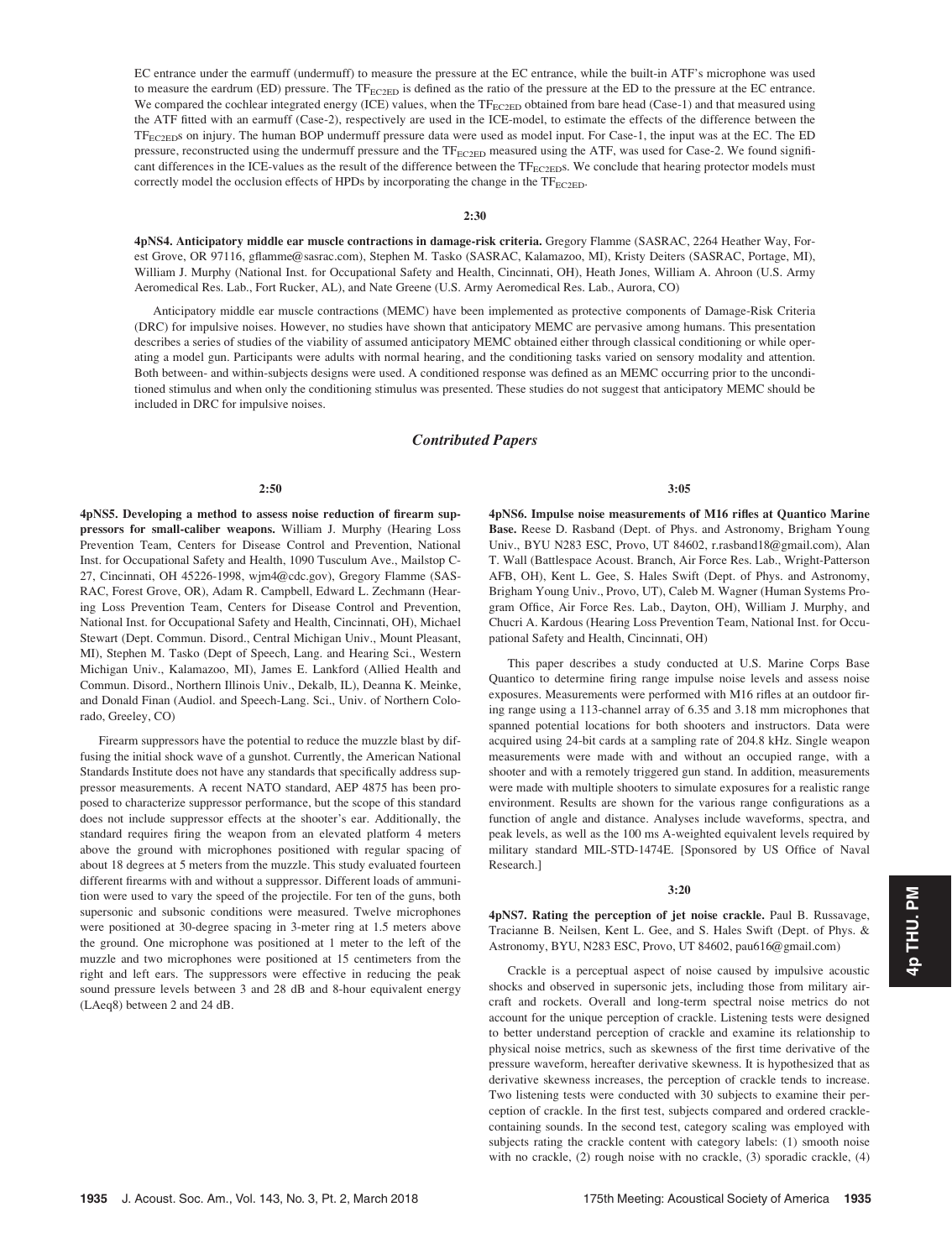continuous crackle, and (5) intense crackle. There is a high correlation between perception of crackle and derivative skewness. This five-point classification scheme appears to be an effective tool to measure crackle perception. These insights will help inform community noise models, allowing them to incorporate annoyance due to jet crackle. [Data courtesy of F-35 JPO.]

THURSDAY AFTERNOON, 10 MAY 2018 GREENWAY J, 1:40 P.M. TO 4:15 P.M.

# Session 4pPA

# Physical Acoustics, Noise and ASA Committee on Standards: Sonic Boom II

Alexandra Loubeau, Cochair

Structural Acoustics Branch, NASA Langley Research Center, MS 463, Hampton, VA 23681

Joel B. Lonzaga, Cochair

Structural Acoustics Branch, NASA Langley Research Center, 2 N. Dryden St., B1208 MS 463, Hampton, VA 23681

# Invited Papers

## 1:40

4pPA1. Sonic boom induced window rattle in indoor environments. Jacob Klos (Structural Acoust. Branch, NASA Langley Res. Ctr., 2 N. Dryden St., MS 463, Hampton, VA 23681, j.klos@nasa.gov)

The perceptual environment inside homes ensonified by sonic booms consists mainly of the transmitted indoor boom sound, rattle from items in loose contact with vibrating structures, and structural vibrations that may be felt or seen. In this presentation, measurements of window rattle from a recent laboratory study conducted inside the Interior Effects Room at NASA Langley Research Center will be summarized. Low amplitude sonic booms were reproduced at the facility exterior, which induced rattle in several distressed windows that were interchanged in the facility wall. The indoor sound field, the combined transmitted boom and window rattle sound, was measured at seven microphones placed inside the test room. The "rattle only" sound was recovered by subtracting the "boom only" sound, which was computed by convolving a measured room impulse response with the exterior excitation waveform, from each microphone measurement. In total, predicted low booms from fourteen different vehicles, each at three loudness levels, ensonified forty-two different window rattle conditions. Each measurement was repeated six times in both a lively and damped room configuration. This database of 148,176 rattle measurements enabled objective comparisons of rattle produced by different aircraft, at different booms levels and for different window rattle conditions.

## 2:00

4pPA2. Evaluation of the effect of aircraft size on indoor annoyance caused by sonic booms and rattle noise. Alexandra Loubeau (Structural Acoust. Branch, NASA Langley Res. Ctr., MS 463, Hampton, VA 23681, a.loubeau@nasa.gov)

NASA plans to use a low-boom flight demonstration supersonic aircraft for community annoyance studies of sonic booms. As previously reported, laboratory studies were conducted in NASA's Interior Effects Room (IER) to help determine the relevance of using a sub-scale aircraft. Indoor annoyance was evaluated for a variety of sonic booms predicted for several different sizes of vehicles, whose levels were adjusted to the same range of loudness levels. Although no significant effect of aircraft size was found for equivalent loudness levels, a new laboratory study was conducted in the IER to extend this investigation to include the effect of secondary rattle noises. The rattle noise playback was determined from window rattle measurements performed in the IER that resulted in a database of rattle noises matched with sonic booms predicted for different aircraft, at different boom levels. The main objective was to test whether aircraft size is still not significant when realistic window rattles are included in the simulated indoor sound field. The data have also been used to evaluate a variety of noise metrics. Results using metrics computed on exterior boom levels show greater variation in subjective annoyance than in previous studies conducted without rattle.

## 2:20

4pPA3. Perceptual characterization of Mach cut-off sonic booms. Nicholas D. Ortega, Michelle C. Vigeant, and Victor Sparrow (Acoust., The Penn State Univ., 201 Appl. Sci. Bldg., University Park, PA 16802, njo5068@psu.edu)

Mach cut-off refers to a set of flight conditions wherein the direct sound of a sonic boom does not reach the ground. This phenomenon occurs in the idealized lower atmosphere, which naturally refracts sound upwards. The current work, subdivided into two perceptual studies, investigates the perception of the evanescent sound field below the direct path of the boom. Both studies used Mach-cutoff ground signature recordings from NASA's "Farfield Investigation of No-boom Thresholds" (FaINT). In the first study, subjects provided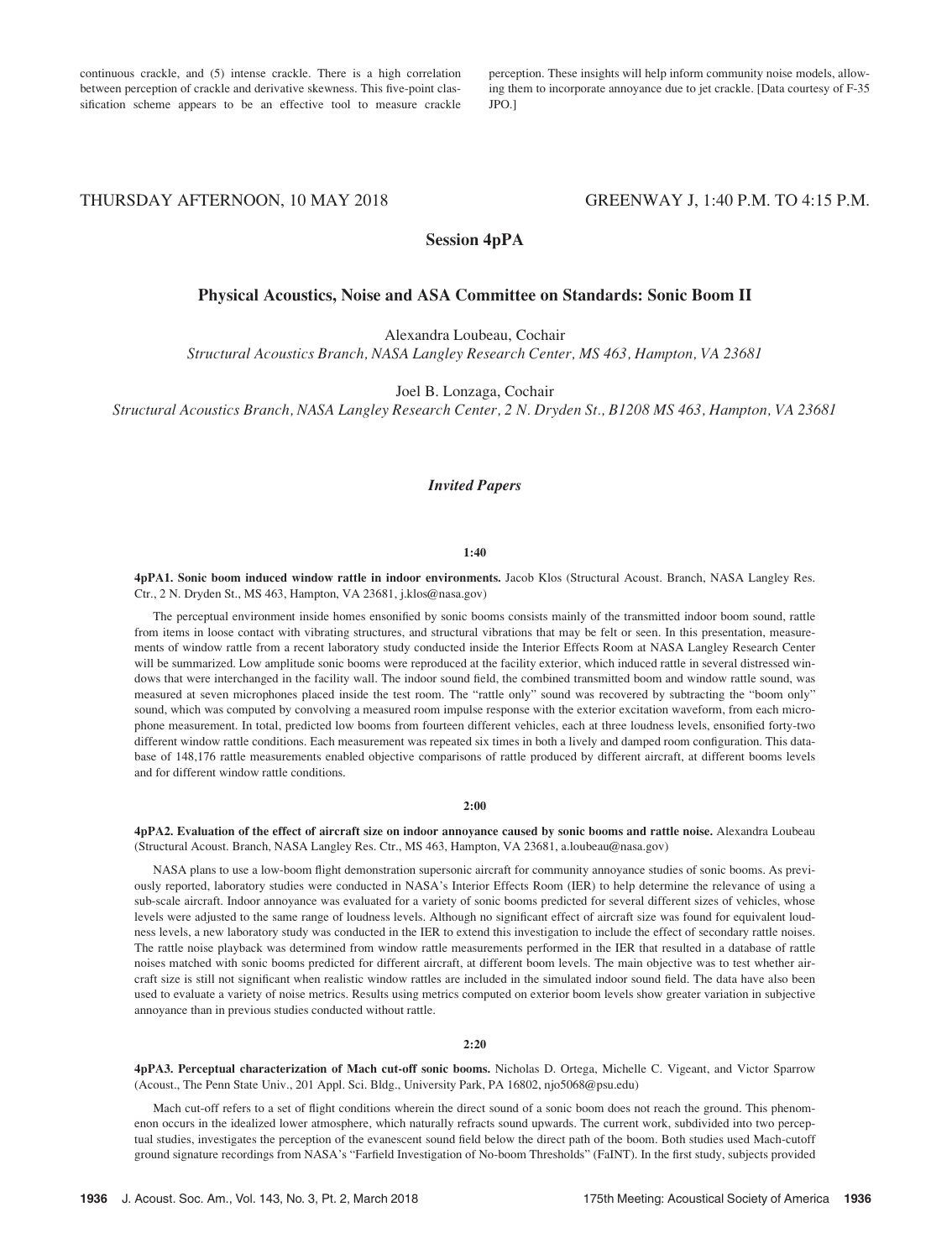descriptors for Mach-cutoff ground signatures in order to develop a vocabulary useful for describing these sounds. In the second study, subjects rated the stimuli on multiple scales, comprised of descriptors from the first task and annoyance, to identify which perceptual attributes factor into annoyance. These findings were used to obtain an overall perceptual characterization of the Mach-cutoff ground signatures, and these studies may inform metrics for use in predicting reactions to Mach-cutoff flyovers. [Work supported by the FAA. The opinions, findings, conclusions and recommendations expressed in this material are those of the authors and do not necessarily reflect the views of ASCENT FAA Center of Excellence sponsor organizations.]

# $2:40$

4pPA4. How ordering effects change with cursor placements on scales when evaluating annoyance levels of transient environmental sounds. Yiyun Zhang and Patricia Davies (Ray W. Herrick Labs., School of Mech. Eng., Purdue Univ., 177 South Russell St., West Lafayette, IN 47907, zhan1728@purdue.edu)

Sound ordering effects are the impacts of the last heard sound on the rating of the current sound when evaluating a group of signals in sequence. Previously, it was shown that such effects are more significant in evaluations of transient sounds than in evaluations of steady-state sounds. The goal of this study was to investigate whether initial cursor placement on the rating scale could strengthen or attenuate ordering effects. In the previous study, the cursor was placed in the middle for the first signal, and then was left at the place from the last rating. In this follow-up test with the transient sounds, the effect of three different cursor setting strategies was examined: (1) always at the left (indicating the least annoyance level), (2) at the place of the last rating (same as the previous test), and (3) randomly placed on the rating scale. Preliminary results show that the overall trends of sound annoyance ratings with the three cursor setting strategies are similar for most subjects, and results are similar to those in the previous test. However, for some subjects, left cursor placement tends to reduce those subjects' annoyance ratings.

#### 3:00–3:15 Break

#### 3:15

4pPA5. A wide-area system for tracking supersonic aircraft overflights and capturing their shock waves. Gonzalo Sanchez (Sanchez Industrial Design Inc., 4319 Twin Valley Rd., Ste. 3, Middleton, WI 53562, gsanchez@sid-inc.com), Richard Horonjeff (None, Boxborough, MA), Vincent Mestre (Landrum & Brown, Irvine, CA), and Sanford Fidell (Fidell Assoc. Inc, Woodland Hills, CA)

An Internet-based, geographically-distributed prototype system for capturing sonic booms produced by NASA's low boom flight demonstrator (LBFD) aircraft has been successfully field tested. The system is designed to track supersonic LBFD flights over distances of hundreds of miles so that interviewing of overflown populations can be synchronized with the time of arrival of their sonic booms in multiple, widely separated communities. A central server archives reports of reception of the demonstrator aircraft's ADS-B signals from multiple field receivers, calculates shock wave arrival times at interviewing sites, captures and stores the acoustic waveform produced at the predicted time of arrival of the boom, coordinates interview start and stop time with sonic boom arrival times, uploads the captured waveforms on demand, and provides multiple, geographically-distributed analysts with password protected, remote access to the flight tracking and acoustic information in near-real time.

## 3:35

4pPA6. Multilevel analysis of recent noise social survey data including noise sensitivity. Jonathan Rathsam (NASA Langley Res. Ctr., MS 463, Hampton, VA 23681, jonathan.rathsam@nasa.gov), Maurice E. Hayward (None, Newport News, VA), Laure-Anne Gille (None, Vaulx-en-Velin, France), Edward T. Nykaza (ERDC-CERL, Champaign, IL), and Nicole M. Wayant (ERDC-GRL, Alexandria, VA)

Noise social surveys are typified by large variation in annoyance ratings for equivalent noise exposure. Some of this variation has previously been linked to individual attitudes, including noise sensitivity. A framework provided by multilevel statistical analysis can be used to study the relationships between noise annoyance and individual attitudes. The current effort applies multilevel analysis to two recent community surveys of impulsive noise for which noise-sensitivity was assessed via a baseline survey. In the results, the sizable annoyance variation among respondents is quantified. Multilevel models with random effect terms for slope and or intercept describe more variation than multiple regression models with only fixed effects for noise exposure and noise sensitivity.

#### 3:55

4pPA7. Determining a sufficient range of sound levels for single event analysis in quiet sonic boom community surveys. Jasme Lee (Dept. of Statistics, North Carolina State Univ., NASA Langley Res. Ctr., MS 463, Hampton, VA 23681, jasme.lee@nasa.gov), Jonathan Rathsam (NASA Langley Res. Ctr., Hampton, VA), and Alyson G. Wilson (Dept. of Statistics, North Carolina State Univ., Raleigh, NC)

In order to enable quiet supersonic flight overland, NASA is establishing a quiet sonic boom database to present to national and international noise regulators. The database will contain dose-response models to provide evidence of a cause-and-effect relationship between boom sound levels and annoyance. In order to build the dose-response models, NASA is designing surveys for data collection. An important aspect in planning for future community surveys is the range of sound levels necessary for single event analysis. The doseresponse models must be characterized at sound levels both above and below a notional threshold. The trade-offs for testing at high sound levels are the increased risk of negative community reaction and misconception of quiet sonic booms. On the other hand, testing only at low sound levels will result in unstable estimates in the dose-response models. To find a compromise between the two, analysis of a pilot community survey from 2011 explores how excluding high level booms will affect the dose-response analysis since both low and high level booms were present in the study. The data analysis will also provide insight into the appropriate range of sound levels for single event analysis in future community surveys.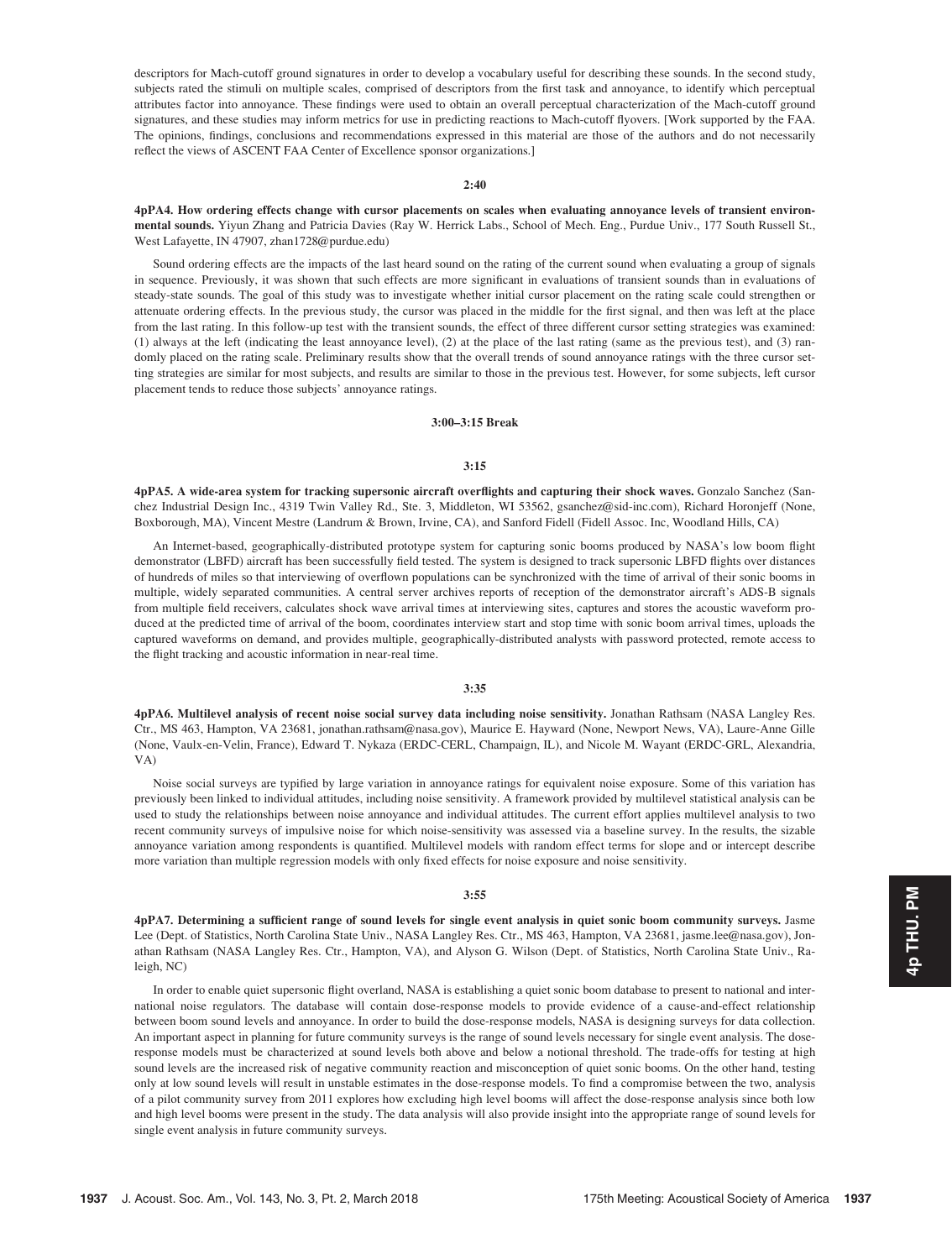**Session 4pPPa** 

# Psychological and Physiological Acoustics: Sound Localization, Spatial Release from Masking, and Binaural Hearing with Devices

Nirmal Kumar Srinivasan, Chair

Audiology, Speech-Language Pathology, and Deaf Studies, Towson University, 8000 York Road, Towson, MD 21252

# Contributed Papers

1:00

4pPPa1. Improvements in transaural synthesis with the Moore-Penrose pseudoinverse matrix. Aimee Shore and William M. Hartmann (Phys. and Astronomy, Michigan State Univ., 567 Wilson Rd, East Lansing, MI 48824, shoreaim@msu.edu)

Transaural synthesis using loudspeakers is a powerful technique for conducting binaural hearing experiments while avoiding myriad problems caused by headphones. It is the most promising method to test binaural hearing for listeners using cochlear implants. Transaural synthesis is typically implemented using crosstalk cancellation, a technique whereby the leftchannel signal and right-channel signal are adjusted so that reproduction by two synthesis loudspeakers results in near perfect transmission of the target left and right signals to the left and right ears (or processor microphones). Crosstalk cancellation has enabled precise experimental control over the stimulus delivered to each ear. Unfortunately, the  $2\times 2$  matrix inversion required for crosstalk cancellation can occasionally introduce spuriously large amplitudes for specific frequencies into the adjusted signals. These large amplitudes lead to perceptually salient tones. We demonstrate through simulation and experiment in a real room that adding a third loudspeaker and solving the resulting  $2\times3$  problem using the Moore-Penrose pseudoinverse matrix yields dramatically fewer large amplitudes in the resulting adjusted waveforms. We have also conducted experiments to investigate the  $2\times3$  system's robustness to inadvertent listener motions.

# 1:15

4pPPa2. Threshold interaural time differences under optimal conditions. Mathias Dietz and Sinthiya Thavam (National Ctr. for Audiol., Western Univ., 1201 Western Rd., London, ON N6G 1H1, Canada, mdietz@ uwo.ca)

Klumpp and Eady (1956, J Acoust Soc Am 28, p.859-860) reported preliminary data on human sensitivity to interaural time differences (ITD) with various stimuli. At 10  $\mu$ s ITD the best discrimination of 79% correct was reported for band-pass filtered (150-1700 Hz) noise. Despite the preliminary nature, and presentation methods different from todays, the above is still the best available reference for optimal ITD discrimination. The goal of the current study is to systematically determine the stimulus and the experimental paradigm that results in the smallest threshold ITD and to provide an accurate reference value. We varied seven stimulus and procedure parameters: stimulus waveform, stimulation level, stimulus duration, adaptive versus constant stimulus procedure, alternative-forced-choice (AFC) procedure, inter-stimulus pause duration, and complete waveform versus ongoing ITD. The condition yielding the lowest threshold ITD was Gaussian noise bandpass filtered from 20 to 1400 Hz, presented at 70 dB SPL, with a short interstimulus pause of 50 ms, and an interval duration of 0.5 s. Averaged across 8 trained subjects, the threshold ITD for this condition at the 79% correct level was  $7 \mu s$ . The influence of each parameter will be discussed together with the obstacles of accurately determining this value.

## 1:30

4pPPa3. Importance of low frequency hearing for spatial release from masking. Nirmal Kumar Srinivasan, Maxwell Schmidt, Alexis Staudenmeier, and Kelli Clark (Audiol., Speech-Lang. Pathol., and Deaf Studies, Towson Univ., 8000 York Rd., Towson, MD 21252, nsrinivasan@towson. edu)

Listeners tend to achieve better speech understanding when the masking talker(s) are spatially separated from the target talker; an effect known as spatial release from masking. Here, we present data on spatial release from masking experiment where the target and maskers are high pass filtered with a three frequency audiometric pure-tone threshold equal to 20 dB HL. Young normal hearing listeners were presented with CRM sentences in anechoic and reverberant listening environments. The target speech was presented simultaneously with two maskers that were either colocated  $(0^{\circ}$  azimuth) or symmetrically separated from the target in azimuth  $($   $\pm 15^{\circ}).$ Reverberant listening environments were simulated using techniques described in Zahorik (2009) and reverberation times (T60) of 1s and 2s were used. Preliminary results indicate that the amount of release from masking reduced for filtered speech and this reduction was greater for reverberant listening environments as compared to anechoic environment.

# 1:45

4pPPa4. Is there spatial release from listening effort in noise and reverberation? Jan Rennies and Gerald Kidd (Dept. of Speech, Lang. and Hearing Sci., Boston Univ., 635 Commonwealth Ave., Boston, MA 02215, jrennies@bu.edu)

Spatial unmasking of speech in the presence of interfering sounds has been investigated mostly by assessing speech recognition performance (e.g, SRTs or percent correct). Typically, these experiments measure recognition under very difficult listening conditions in which optimal performance (i.e., obtained in quiet) is reduced. For normal-hearing listeners this usually means presenting the signal at low/negative SNRs to avoid ceiling effects. However, such conditions may not be representative of everyday listening and hence the generalization of the results to real-world environments is limited. However, several recent studies have concluded that listening effort may be more meaningful than intelligibility because it can vary across a wider range of SNRs including positive SNRs where intelligibility is at ceiling. Despite this advantage, relatively few studies have examined listening effort in realistic listening conditions. In particular, binaural effects in listening effort have not been systematically investigated. The goal of this study is to measure listening effort in normal-hearing listeners in conditions with systematically varying binaural parameters, involving one or more interferers and different degrees of reverberation. Listening effort is assessed using categorical listening effort scaling, and experimental data are compared to predictions of a binaural listening effort model derived from a binaural speech intelligibility model.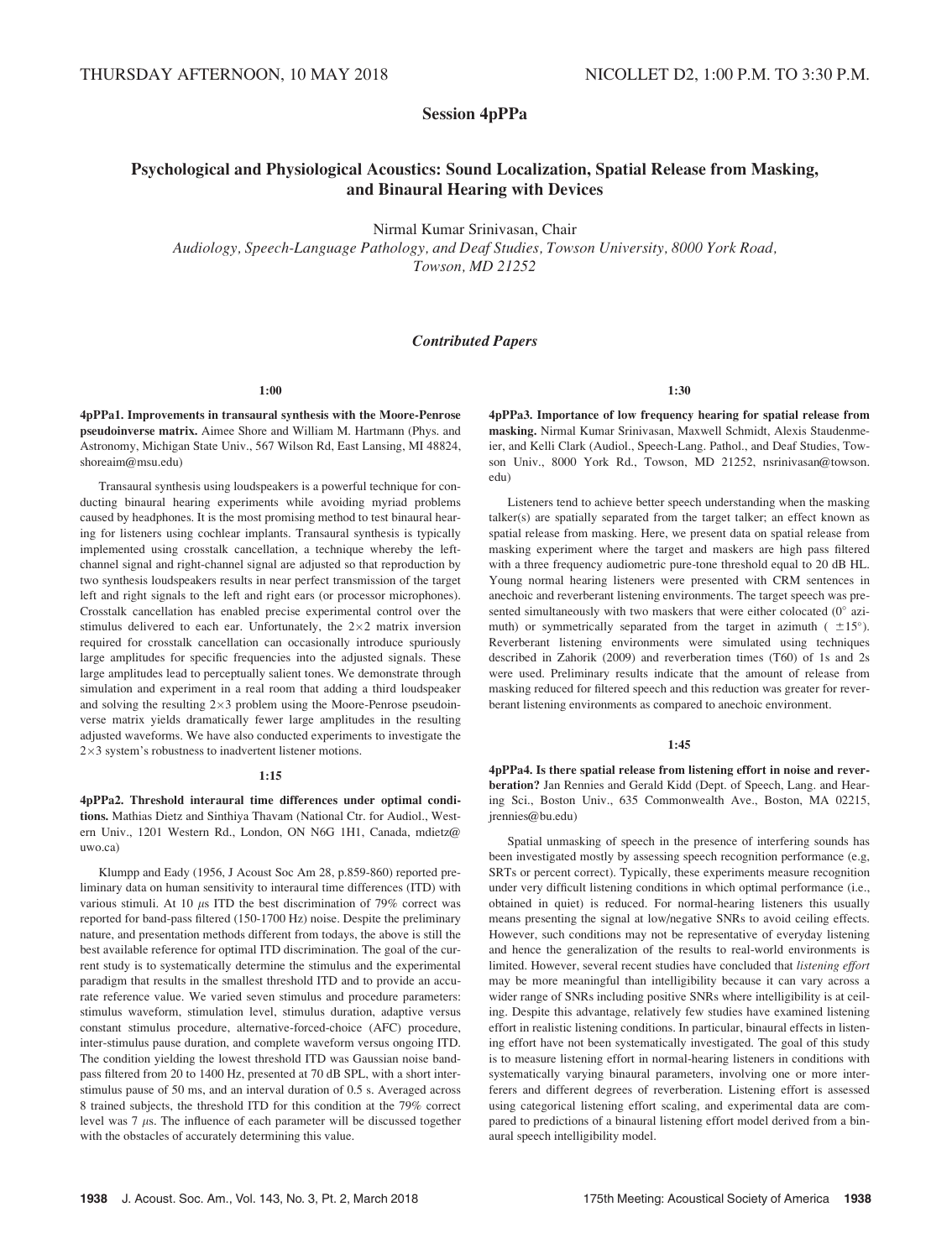4pPPa5. Binaural perceptual weighting of reverberation level in normal hearing listeners. Gregory M. Ellis (Dept. of Psychol. and Brain Sci., Univ. of Louisville, Louisville, KY 40292, g.ellis@louisville.edu) and Pavel Zahorik (Otolaryngol. and Communicative Disord., Univ. of Louisville and Heuser Hearing Inst., Louisville, KY)

In general, perceived reverberation strength is related to physical reverberation level present at the two ears; however, this relation depends on listening condition. Pervious work using virtual auditory space techniques has demonstrated that when physical reverberation is reduced in one ear while leaving the other ear unchanged, listeners do not report a change in reverberation strength. Reducing physical reverberation equally in both ears under binaural listening or in the signal ear under monaural listening elicits a decrease in perceived reverberation strength. To better understand the relation between physical and perceived reverberation in different listening conditions, a perceptual weighting experiment was performed. Listeners reported perceived reverberation strength in a test stimulus using a magnitude estimate paradigm relative to a standard while listening over headphones. Test stimuli were generated by jittering reverberation level independently in the two channels of a binaural room impulse response (BRIR) before convolution with a speech token. BRIRs with reverberation levels of -12, -6, and 0 dB at each ear relative to the standard were tested. Results of a perceptual weighting analysis suggest that listeners use different weighting strategies in different listening conditions, and are generally consistent with a "better ear" hypothesis for reverberation listening.

# 2:15–2:30 Break

## 2:30

4pPPa6. Using binaural beat sensitivity to explore mechanisms of bimodal temporal envelope beat sensitivity. Coral Dirks, Peggy Nelson, and Andrew J. Oxenham (Univ. of Minnesota, 164 Pillsbury Dr SE, Minneapolis, MN 55455, hans3675@umn.edu)

Current cochlear implant (CI) fitting strategies aim to maximize speech perception through the CI by allocating all spectral information across the electrode array without regard to tonotopic placement of each electrode along the basilar membrane. For patients with considerable residual hearing in the non-implanted ear, this approach may not be optimal for binaural hearing. This study aims to explore fitting procedures in which CI maps better complement information from the acoustic ear by reducing the frequency mismatch between them. We investigate the mechanisms of binaural temporal-envelope beat sensitivity in normal-hearing listeners using bandpass filtered pulse trains with parameters including stimulus level, filter bandwidth, filter slope, and spectral overlap using bandpass filtered pulse trains. We find the minimum baseline interaural timing difference and spectral mismatch that normal-hearing listeners can tolerate while maintaining their ability to detect interaural timing differences. Initial results consistently demonstrate maximum sensitivity to binaural beats when place of stimulation is matched across ears. The outcomes of this study will provide new information on binaural interactions in normal-hearing listeners and guide methodology for incoming single-sided-deafness patients as we adjust their CI maps in an effort to reduce the frequency-mismatch. [Work supported by NIH grant F32DC016815-01.]

## $2:45$

4pPPa7. Impact of the interaural stimulation timing mismatch on localization performance in bimodal HA/CI users. Stefan Zirn, Julian M. Angermeier (Elec. Eng. and Information Eng., Univ. of Appl. Sci. Offenburg, Badstraße 24, Offenburg 77652, Germany, stefan.zirn@hs-offenburg. de), and Thomas Wesarg (ENT, Medical Ctr. of the Univ., Freiburg, Germany)

The normal-hearing human auditory system is able to perceive interaural time differences (ITD) as small as  $10 \mu s$ . The largest ITD occurring physiologically is about 700  $\mu$ s. In bimodal users differences in processing latencies of digital hearing aids (HA) and cochlear implants (CI) up to 9 ms superpose these tiny ITD resulting in an interaural stimulation timing mismatch. Our hypothesis in the present study is that this interaural stimulation timing mismatch impairs sound localization in bimodal HA/CI users. To investigate, we conducted localization tests in bimodal users with and without differences in processing latencies. To compensate for individual processing latency differences we designed a wearable programmable delay line based on a circular buffer implemented on a microcontroller in order to delay the faster device (the CI system). In each subject, an initial localization test with the delay line deactivated was conducted. Afterwards the delay line was activated followed by a 1 hour familiarization period. Finally, the localization test was repeated. Results showed an improvement in sound localization in the horizontal plane of 10 % averaged across 8 bimodal users after compensation. The effect was significant  $(p<.05)$  using a Wilcoxon signed rank test.

# 3:00

4pPPa8. Binaural speech unmasking and interference in adult bilateral cochlear-implant users. Matthew Goupell, Olga Stakhovskaya (Hearing and Speech Sci., Univ. of Maryland, College Park, 0119E Lefrak Hall, College Park, MD 20742, goupell@umd.edu), and Joshua G. Bernstein (Walter Reed National Military Medical Ctr., Bethesda, MD)

Bilateral cochlear implants (BICIs) provide improved speech perception in noise, primarily derived from the head-shadow benefit. BICI listeners can also demonstrate binaural speech unmasking or squelch, particularly if the interferer is a single other speaker. However, under the same conditions, some BICI listeners can experience interference. This study tested 21 adult BICI listeners on speech understanding using a range of masker conditions (1, 2, 3, or 4 same-sex talkers, speech-modulated noise, or speech-shaped stationary noise). For listeners that showed binaural unmasking, the amount of unmasking was highest for the one-talker condition and least for the stationary noise, decreasing as the number of interfering talkers increased and the envelope modulation depth decreased. For listeners that showed interference, there were mainly two types of interference patterns: (1) where the amount of interference varied idiosyncratically across masker type, and (2) any stimulation in one ear essentially produced chance performance in the other ear for all masker conditions. The latter interference pattern occurred for the listeners with the largest asymmetries in speech understanding. This suggests, in these extreme cases, a possible central cortical processing bias for one ear and a more equal speech understanding between the ears may diminish interference.

## 3:15

4pPPa9. Evaluating sound localization cues for premium hearing aids across multiple manufacturers. Anna C. Diedesch (Commun. Sci. & Disord., Western Washington Univ., 516 High St., MS 9171, Bellingham, WA 98225, anna.diedesch@wwu.edu), G. Christopher Stecker (Vanderbilt Univ., Nashville, TN), and Frederick J. Gallun (VA RR&D National Ctr. for Rehabilitative Auditory Res., Portland VA Health Care System, Portland, OR)

Modern hearing aids employ complex signal processing to improve signal-to-noise ratios for people with impaired hearing. Some of this processing, however, can reduce interaural level differences (ILD), which could reduce sound localization abilities and thus interfere with communication in complex acoustic scenes. It has been speculated that interaural time differences (ITD) are also distorted by amplification, perhaps due to even very brief signal processing delays or multi-path acoustics. Previously we found little ITD distortion for a single set of hearing aids, except when "strong" directional microphones were enabled. To extend and replicate these results, premium hearing aids from four major manufacturers were compared. Aids were set to low-gain amplification and a range of different signal processing algorithms were systematically activated in a manner consistent with clinical practice. Binaural acoustical recordings were measured using an acoustic manikin on which the hearing aids were attached as would be the case for a typical patient. This presentation will describe recordings collected in anechoic and simulated rooms for which frequency-specific ITD and ILD have been extracted and compared to unaided recordings. [Work supported by the F.V. Hunt Postdoctoral Research Fellowship, NIH R01-DC011548 (GCS), R01-DC011828 (FJG), and the VA RR&D NCRAR.]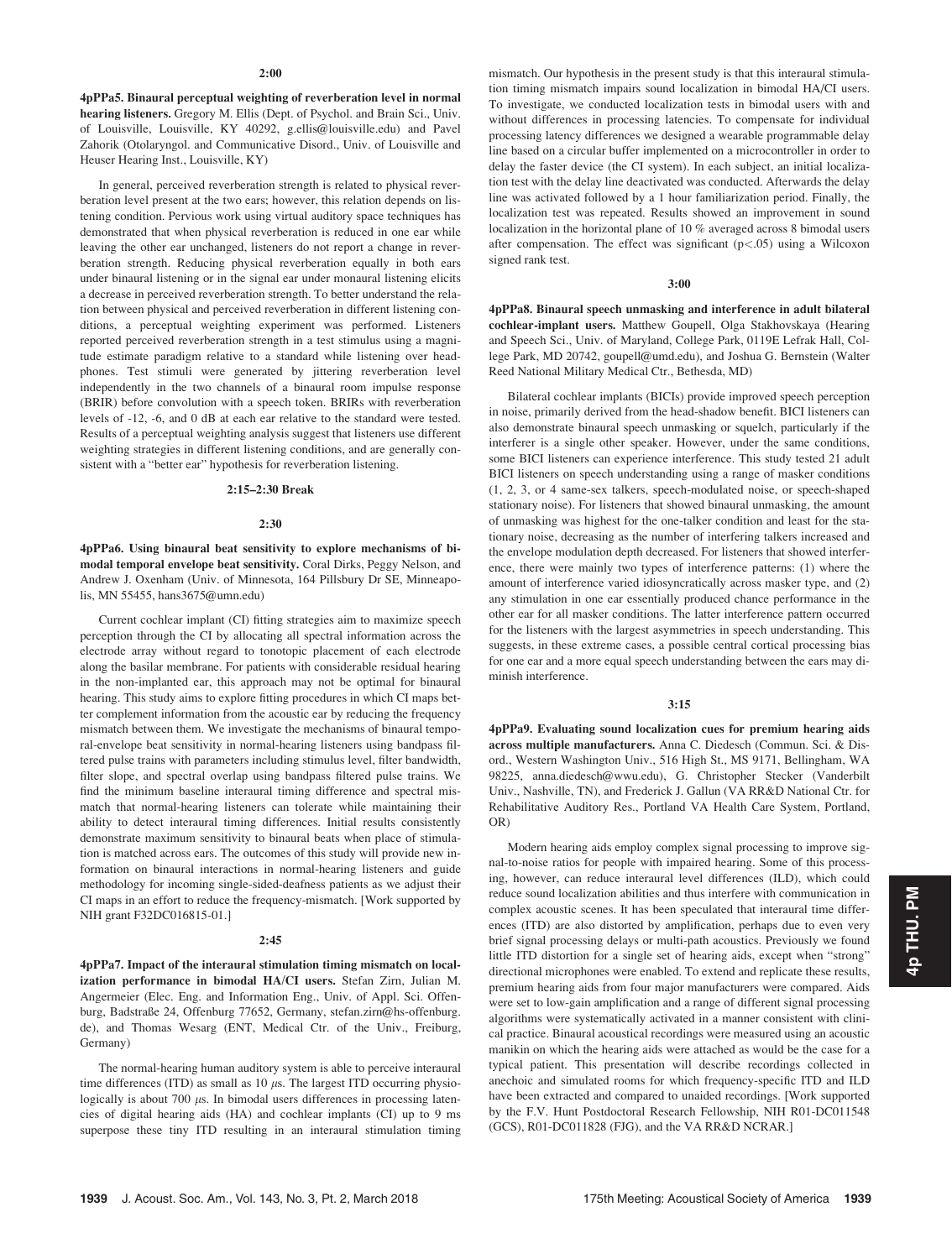# Session 4pPPb

# Psychological and Physiological Acoustics: Clinical Topics and Devices (Poster Session)

Tanvi D. Thakkar, Chair

Communication Sciences and Disorders, University of Wisconsin-Madison, 934B Eagle Heights Dr., Madison, WI 53705

All posters will be on display from 1:00 p.m. to 5:00 p.m. To allow contributors in this session an opportunity to see other posters, contributors of odd-numbered papers will be at their posters from 1:00 p.m. to 3:00 p.m. and authors of even-numbered papers will be at their posters from 3:00 p.m. to 5:00 p.m.

# Contributed Papers

4pPPb1. The optimal noise-rejection threshold for normal and impaired hearing. Jordan Vasko, Eric Healy (Speech & Hearing Sci., The Ohio State Univ., Pressey Hall Rm 110, 1070 Carmack Rd, Columbus, OH 43210, healy.66@osu.edu), and DeLiang Wang (Comput. Sci. and Eng., The Ohio State Univ., Columbus, OH)

Binary masking represents a powerful tool for increasing speech intelligibility in noise. An essential aspect involves the local criterion (LC), which defines the signal-to-noise ratio below which time-frequency units are discarded. But binary masking is a victim of its own success in one regard—it produces ceiling sentence intelligibility across a broad range of LC values, making the exact optimal LC value difficult to determine. Further, the optimal value for hearing-impaired (HI) listeners is largely unknown. In the current study, the optimal LC was determined in normal-hearing (NH) and HI listeners using speech materials less likely to produce ceiling effects. The CID W22 words were mixed with noise consisting of recordings from a busy hospital cafeteria, then subjected to ideal binary masking. LC values ranged from  $-20$  to  $+5$  dB relative to the overall SNR of  $-8$  dB. NH subjects were tested at 65 dBA and HI subjects were tested at 65 dBA plus NAL-RP hearing-aid gains. Preliminary results suggest that the optimal LC is similar for NH and HI listeners. Additional conditions involving different speech materials and noise types suggest that the optimal LC can vary as a function of speech and/or noise type. [Work supported by NIH.]

4pPPb2. Effects of self-generated noise on quiet threshold by transducer type in school-age children and adults. Heather Porter, Lori Leibold (Boys Town National Res. Hospital, 555 N. 30th St., Omaha, NE 68131, heather.porter@boystown.org), and Emily Buss (Univ. of North Carolina at Chapel Hill, Chapel HIll, NC)

This study tested the hypothesis that higher levels of self-generated noise in children results in larger child-adult differences for the detection of low-frequency sounds when testing is conducted using transducers associated with a pronounced occlusion effect. Detection thresholds were measured at 125, 250, 500, and 1000 Hz using standard clinical procedures with supra-aural headphones, insert earphones, or a loudspeaker. Probe microphone recordings were made during testing with each transducer. Listeners were 4.5- to 11-year-olds, and adults. Preliminary results are consistent with the a priori hypothesis. For all listeners, thresholds at 125 and 250 Hz were highest with supra-aural headphones and lowest with free-field presentation. This transducer effect was most pronounced for younger children. Childadult differences were smaller at 500 and 1000 Hz, an observation consistent with reduced effects of self-generated noise with increasing frequency. Trial-by-trial analysis of probe microphone recordings will be presented.

4pPPb3. Integrating remote microphone signals with hearing-aid processing. James Kates and Kathryn Arehart (Speech Lang. Hearing Sci., Univ. of Colorado, 409 UCB, Boulder, CO 80309, James.Kates@colorado. edu)

Remote microphones (RM) are used with hearing aids to provide speech signals free from noise and room reverberation. However, because the RM signal bypasses the acoustics of the head and pinna, it can provide an unnatural signal that is lateralized at the center of the head rather than localized at the talker. A structural binaural model is combined with synthesized early room reflections to provide the missing externalization cues. The effectiveness of this simulation has been demonstrated over headphones using linear amplification to compensate for the hearing loss. In a hearing aid, however, the RM processed signal is combined with the acoustic inputs at the hearing-aid microphones, and the processed hearing-aid output is combined with the reverberated speech that is transmitted through the vent or open fitting. The hearing-aid processing implemented in the experiments described in this presentation includes both linear amplification and wide dynamic-range compression. The externalization, spatial soundfield characteristics, and sound quality provided by the entire signal-processing system are evaluated for normal-hearing and hearing-impaired listeners.

4pPPb4. Assessing perceived listening difficulty using behavioral gaze patterns for audiovisual speech. Sterling W. Sheffield and Joshua G. Bernstein (Walter Reed National Military Medical Ctr., 4954 North Palmer Rd, Bethesda, MD 20889, sterling.sheffield.ctr@mail.mil)

Listeners alternate their gaze between the talker's eyes, nose, and mouth during conversation, spending more time gazing directly at the mouth in more difficult listening conditions. Perceived listening difficulty and speech perception performance vary independently, demonstrated with indirect measures of perceived listening difficulty/effort such as pupil dilation and dual task paradigms. This study took a more direct approach, evaluating whether perceived listening difficulty could be assessed by observing a listener's natural gaze pattern in a challenging speech-perception task. The proportion of time spent gazing at the talker's mouth was measured for auditory-visual speech perception in conditions that produced equal percentagecorrect scores, but where one condition was designed to produce greater perceived difficulty. Experiment 1 compared gaze proportion for a speechshaped noise versus two same-gender interfering talkers. Experiment 2 examined the effect of sentence context using low and high-probability sentences. The results are discussed in terms of the potential application of the eye-gaze metric to evaluate rehabilitative interventions in cases where subjectively reported benefits do not manifest in improved speech-understanding scores. [The views expressed in this abstract are those of the authors and do not reflect the official policy of the Department of Army/Navy/Air Force, Department of Defense, or U.S. Government.]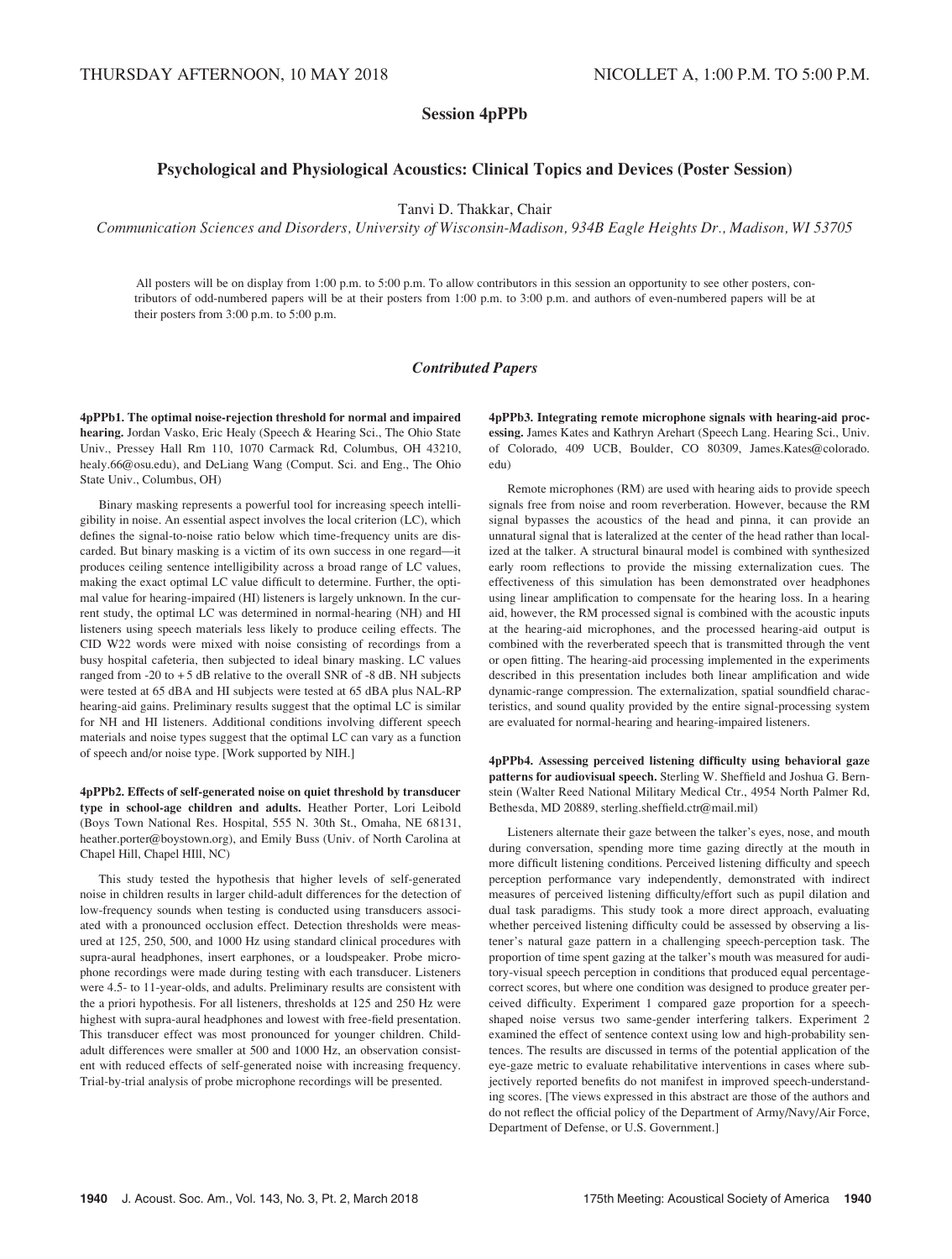4pPPb5. Alternative methods for faster and more accurate estimation of hearing threshold. Amitava Biswas and Jennifer Goshorn (Speech and Hearing Sci., Univ. of Southern MS, 118 College Dr. #5092, USM-CHS-SHS, Hattiesburg, MS 39406-0001, Amitava.Biswas@usm.edu)

Determination of audiologic threshold is often necessary for variety of diagnoses and treatments. The usual method involves "10 dB down for response and 5 dB up for miss". This common procedure lacks sufficient accuracy to identify smaller changes due to temporary threshold shift and for early diagnosis of degradation of hearing threshold due to ototoxicity or chemotherapy etc. This presentation will explore several alternative methods for faster and more accurate estimation of the threshold.

4pPPb6. Exploring some questions on occlusion or the Bing effect during speech production with a microphone coupled to the speaker's external ear canal. Amitava Biswas (Speech and Hearing Sci., Univ. of Southern MS, 118 College Dr. #5092, USM-CHS-SHS, Hattiesburg, MS 39406-0001, Amitava.Biswas@usm.edu)

Sometimes some speakers prefer to use their palm or other objects to cover or occlude at least one ear during public address. This practice may be helpful to enhance their self monitoring of the sound production using the occlusion effect. The basic occlusion effect in the human auditory system has been explored and reported in the literature by several individuals. According to those reports, the speaker can hear his or her own voice significantly louder when the ear canal is blocked at the outer end. Many clinicians routinely utilize detectability of vibrations from a tuning fork when placed on the mastoid process and the ear canal is occluded. This is popularly known as the Bing effect. These empirical data suggest existence of an efficient acoustic connectivity from the vocal tract to the ear canal for healthy individuals. Therefore, this study will explore quantified effects of the classic Bing effect for several speakers across the audio spectrum with a microphone coupled to the speaker's external ear canal.

4pPPb7. Online training for perceptual rehabilitation in cochlear implant users. Damian Almaraz, Elizabeth Een, Elaine Grafelman (Psych., St. Olaf College, Northfield, MN), Justin Pacholec (Comput. Sci., St. Olaf College, Northfield, MN), Yadi Quintanilla, Paula Rodriguez, and Jeremy Loebach (Psych., St. Olaf College, 1520 St. Olaf Ave., Northfield, MN 55057, loebach@stolaf.edu)

Although cochlear implants have been demonstrated to be effective surgical treatments for deafness, new implant users must undergo an intense period of perceptual learning and adaptation to learn to hear with their prosthesis. Few adult cochlear implant users receive any formal training following implantation, and as a result, the perceptual skills that they develop are highly variable. This study assessed the efficacy of the high variability online training program for adult cochlear implant users dubbed the HiVOlT-CI in 31 normal hearing individuals listening to cochlear implant simulations and three adult cochlear implant users. The goal of our interactive, adaptive, high-variability training program is to provide empiricallybased, adaptive and interactive perceptual training to new cochlear implant users to help them adjust to their prosthesis. We also aim to develop a common set of robust and adaptive cognitive auditory skills in cochlear implant users that will help them to hear in real world situations. We also hope to establish baseline levels of performance for experienced cochlear implant users to evaluate successful implant use by new users.

4pPPb8. The development of sentence recognition in noise by cochlear implant users. Chris J. James, Chadlia Karoui, Mathieu Marx, Marie-Laurence Laborde, Marjorie Tartayre, Olivier Deguine, and Bernard Fraysse (ORL, Hôpital Purpan, Pl. du Dr Baylac, Toulouse 31300, France, chris.j. james@wanadoo.fr)

We previously established that under certain physiological conditions the sentence recognition scores in noise of cochlear implant (CI) users one month after activation are similar to those for normal listeners listening to 10–12 channel acoustic (vocoder) simulations (James et al., CIAP, Lake Tahoe, July 2017). We further analysed sentence recognition scores in noise over time in order to determine whether short term, 1-month scores predict long-term outcomes for sentence recognition in noise. Long-term sentencein-noise data for fixed-SNR-level testing (10, 5, 2.5, 0 dB) were reduced to SNR50 values using a validated analytic sigmoid fit. Data were analysed for 106 adult CI users. 12-month SNR50s were highly correlated with 1-month sentence recognition scores in quiet and 10 dB SNR ( $r^2$  = 0.29 and  $r^2$  = 0.22, both p<0.001): CI users with initially poorer scores could catch up to some extent with early, better performers. However, early high performance (>80% correct score in quiet) was generally associated with 12-months  $SNR50s \leq 2$  dB. Early sentence recognition scores for CI users may predict their long-term recognition of speech in noise. The number of effective channels available to CI users may evolve to greater than 10-12 in the long term. Disclosure: C.J. is also an employee of Cochlear France. C.K. received partial doctoral funding from Cochlear France as part of the program "Conventions industrielles de formation par la recherche" (CIFRE).

4pPPb9. Binaural intelligibility level difference with a mixed-rate strategy simulation. Thibaud Leclère, Alan Kan, and Ruth Litovsky (Waisman Ctr., Univ. of Wisconsin-Madison, 1500 Highland Ave., Waisman Ctr., Madison, WI 53705, leclere2@wisc.edu)

In noisy situations, bilateral cochlear implant (BiCI) listeners demonstrate poorer spatial release from masking compared to normal hearing (NH) listeners. One reason for this difference could be the limited access for BiCI listeners to fine structure interaural time differences (ITDs) which are crucial for binaural unmasking. Clinical processors convey speech envelopes using pulsatile high-rate (~1000 Hz) carriers, and discard the original temporal fine structure. At high rates, BiCI listeners are not sensitive to ITDs, whereas low rates (< 300 Hz) result in better ITD sensitivity. To preserve both ITD sensitivity and well-sampled speech envelopes, high and low rates are needed. The present study examines whether a mixed rate strategy will enable binaural unmasking in NH listeners using a 16-channel mixed-rate vocoder. Binaural intelligibility level differences were calculated from speech reception thresholds measurements in five mixed-rate configurations. Targets had a  $0$ - $\mu$ s ITD and masking speech-shaped noises were colocated or separated by applying a  $400-\mu s$  ITD to the low-rate channels. Results from this experiment will help determine the potential benefits of a mixed-rate strategy to restore spatial unmasking abilities of CI listeners in noisy situations.

4pPPb10. The role of onset cues for lateralization of an auditory object in bilateral cochlear implant listeners. Tanvi D. Thakkar, Alan Kan, and Ruth Litovsky (Commun. Sci. and Disord., Univ. of Wisconsin-Madison, 934B Eagle Heights Dr., Madison, WI 53705, tthakkar@wisc.edu)

In bilateral cochlear implant (BiCI) listeners, a common strategy for improving sensitivity to interaural timing differences (ITDs) is to introduce low rate stimulation in some channels. Previous work showed that BiCI listeners can lateralize a single sound with a constant ITD at every pulse of a low rate stimulus. However, in reverberant environments, ITDs for a target sound can change over a short period of time. Previously we have shown that BiCI listeners had difficulty using the ITD in the first pulse of a lowrate pulse train to lateralize a stimulus when the subsequent pulses had ITDs that varied over time. Hence, we hypothesized that a more salient onset is needed in order to restore ITD sensitivity in BiCI listeners when using low rate stimulation. In this study, we measured the number of pulses with a consistent ITD that is needed at the onset in order for BiCI listeners to reliably perceive one sound in the correct location. Results suggest that BiCI listeners need at least five pulses with consistent ITDs in order to report a single auditory object that is correctly lateralized. These results have important implications for low rate strategies aimed at restoring ITD sensitivity to BiCI listeners.

4pPPb11. The effect of movement, compression, and cochlear-implant processing on the output of cochlear implants. Alan Archer-Boyd and Robert P. Carlyon (Univ. of Cambridge, 15 Chaucer Rd., Cambridge CB2 7EF, United Kingdom, alan.archer-boyd@mrc-cbu.cam.ac.uk)

Dynamic-range compression is used in cochlear implants (CIs) to compensate for the greatly reduced dynamic range of CI listeners. It has been found that unlinked bilateral compression in hearing aids (HAs) can affect the spatial location of sounds, reducing interaural level differences (ILDs)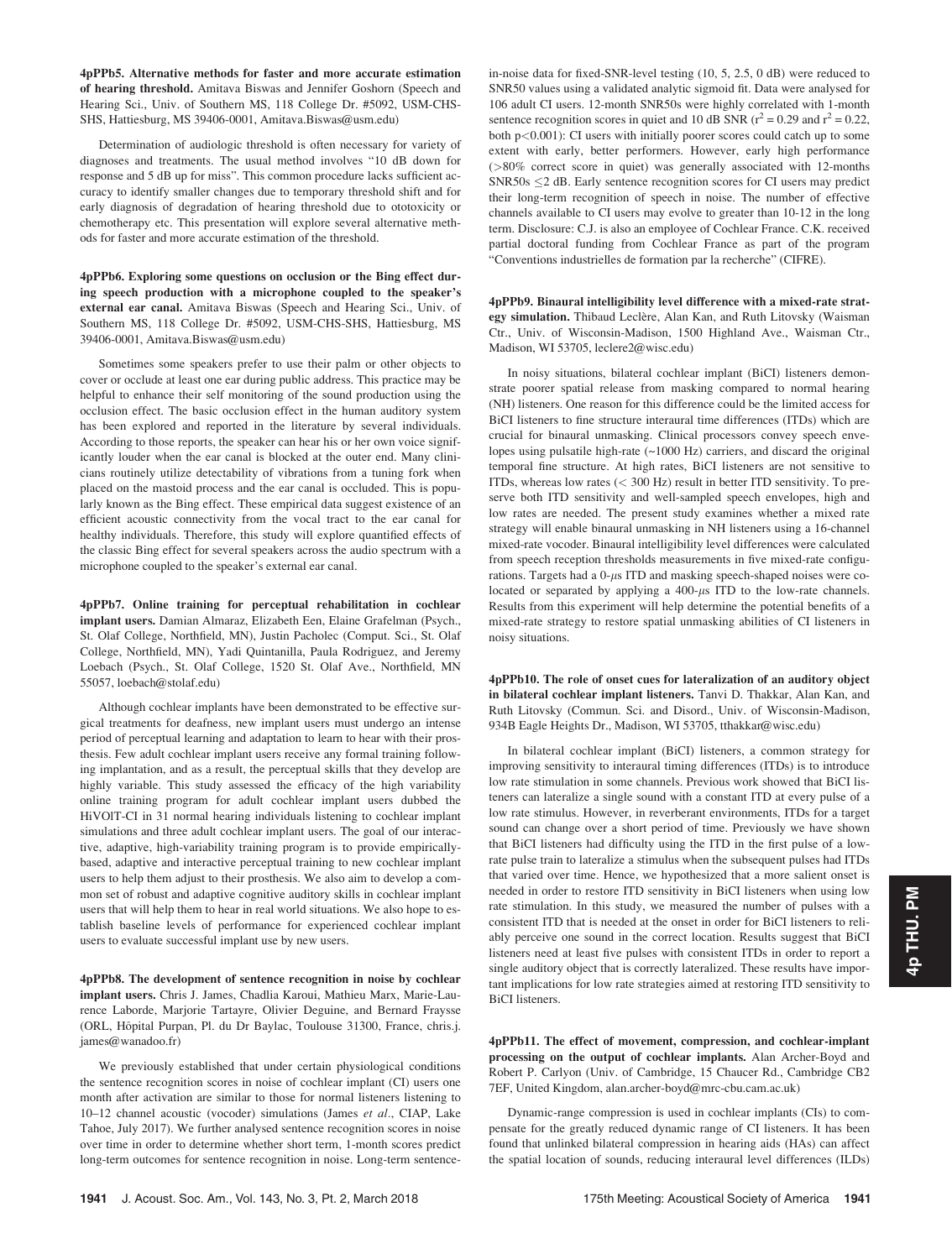and causing sound sources to appear closer to  $0^{\circ}$  azimuth and/or more diffuse (Wiggins and Seeber, 2011). The compressors in CI processors are often much stronger than hearing aids (e.g., CI compression ratios of 12:1 vs.  $\leq$ 3:1 in HAs). We investigated the effect of compression on monaural and binaural level cues during simulated rotational movements in the horizontal plane. Moving signals were created by combining static behind-the-ear hearing aid microphone impulse responses at successive angles. For sound levels above the compressor threshold, fast movements over wide angles (120°/s) altered the size and extent of monaural level changes and ILDs considerably, relative to those from those that would occur naturally and without compression. The relatively slow attack and release times of the compressor also had the effect of producing a "lag" in the level changes after the movement had stopped. Microphone directionality was also found to have an effect on the output of the compressor during movement.

4pPPb12. The segregation of sequentially interleaved sentences by normal-hearing and cochlear-implant listeners using monaural level cues and the effect of dynamic-range compression. Alan Archer-Boyd and Robert P. Carlyon (Univ. of Cambridge, 15 Chaucer Rd., Cambridge CB2 7EF, United Kingdom, alan.archer-boyd@mrc-cbu.cam.ac.uk)

Normal-hearing (NH) listeners can use level differences to segregate pairs of vocoded sentences that are presented to interleaved frequency channels; performance is better at both positive and negative target-to-masker ratios (TMRs) compared to a TMR of 0 dB (Ihlefeld and Shinn-Cunningham, 2008). The present study investigated whether unilateral cochlearimplant (CI) users could also use level differences alone to segregate two sentences. Due to the greatly reduced frequency resolution and increased TMR thresholds of CI users, the sentences were interleaved in time and presented sequentially. The Boston University (Kidd et al., 2008) corpus was used to construct interleaved, five-word sentences, consisting of name, verb, number, adjective, and object. The presentation order of the words alternated randomly for each word type. Each sentence began with the same two words and listeners were required to select the last three words in the target sentence. The level differences ranged from -12 to 12 dB. A monaural vocoder study showed that the task was possible for both with younger and older NH listeners, with performance increasing as level difference increased. The results of the CI user study will be presented, and the effects of dynamic-range compression on their performance discussed.

4pPPb13. Effects of broad binaural fusion and hearing loss ondichotic concurrent vowel identification. Lina Reiss (Otolaryngol., Oregon Health & Sci. Univ., 3181 SW Sam Jackson Park Rd., Mailcode NRC04, Portland, OR 97239, reiss@ohsu.edu), Sara Simmons, Larissa Anderson (School of Audiol., Pacific Univ., Portland, OR), and Michelle R. Molis (National Ctr. for Rehabilitative Auditory Res., Portland Veterans Administration, Portland, OR)

Many hearing-impaired (HI) individuals have abnormally broad binaural pitch fusion, such that tones differing in pitch by up to 3-4 octaves are fused between ears (Reiss et al., 2017). Broad binaural fusion leads to averaging of the monaural pitches (Oh and Reiss, 2017), and may similarly lead to fusion and averaging of speech streams across ears. In this study, we examined the relationship between binaural fusion range and dichotic vowel identification in normal-hearing (NH) and HI listeners. Synthetic vowels /i/,/u/,/ a/, and /ae/ were generated with three fundamental frequencies  $(F_0)$  of 106.9, 151.2, and 201.8 Hz, and presented dichotically through headphones. For HI listeners, stimuli were shaped according to NAL-NL2 prescriptive targets. Listeners identified 1 vowel or 2 different vowels on each trial. Preliminary results indicate that NH listeners improved their percentage of both vowels identified as the  $\Delta F_0$  increased, but HI listeners did not. HI listeners were more likely to fuse two vowels together even with large  $\Delta F_0$ . NH listeners with broad fusion also had poorer overall performance than those with sharp fusion. The findings suggest that broad binaural fusion can impede separation of voices and speech streams in both NH and HI listeners. [Work supported by NIH-NIDCD grant R01 DC013307.]

4pPPb14. Mechanisms underlying speech masking release in hybrid cochlear implant users. Viral Tejani (Dept. of Otolaryngology-Head & Neck Surgery, Univ. of Iowa Hospitals and Clinics, 200 Hawkins Dr., 21003 PFP, Iowa City, IA 52242, viral-tejani@uiowa.edu) and Carolyn Brown (Commun. Sci. & Disord., Univ. of Iowa, Iowa City, IA)

Hybrid cochlear implant (CI) users utilize low-frequency acoustic and high-frequency electric stimulation in the implanted ear, outperform traditional CI users in speech perception in noise (Gantz et al., 2017), and show "masking release," an improvement in speech recognition in fluctuating noise relative to steady noise (Turner et al., 2004). Improved performance in noise has been attributed (but not proven) to the spectral resolution and temporal fine structure (TFS) provided by acoustic hearing. Spondee recognition in two-talker and ten-talker babble was assessed in Hybrid CI users, and masking release was calculated as the percent difference in performance in two-talker (easy condition) and ten-talker (hard condition) babble. Spectral ripple density discrimination thresholds and fundamental frequency discrimination limens was also assessed, as these psychophysical measures reflect underlying spectral resolution and TFS and correlate with speech perception in noise in traditional CI users (Won et al., 2007; Goldsworthy et al., 2013; Goldsworthy, 2015; Jeon et al., 2015). Preliminary data suggest masking release is possible in Hybrid CI users, and that psychophysical measures and masking release may be correlated, suggesting a role of spectral resolution and TFS in masking release. The extent of residual hearing also appears to correlate with psychophysical and masking release performance.

4pPPb15. Modulation interference in cochlear implants. Monita Chatterjee and Aditya M. Kulkarni (Boys Town National Res. Hospital, 555 N 30th St, Omaha, NE 68131, monita.chatterjee@boystown.org)

Modulation interference, in which the temporal envelope of a signal is rendered less salient due to the presence of a competing temporal envelope of a masker, has been modeled as the result of modulation-tuned filters operating in the midbrain. In listeners with cochlear implants (CIs) who rely more heavily on the speech temporal envelope, such interference may be particularly problematic for speech perception in competing, fluctuating backgrounds. Here, we present evidence for modulation interference in CI users from our laboratory, using both non-speech and speech targets. Maskers were presented either in the same ear or in the contralateral ear relative to the target, and either concurrently with the target or preceding the target (forward masking). Tasks include the detection of the temporal envelope on the target as well as the discrimination of temporal envelopes between targets. Results suggest that modulation interference plays an important role in CI users, reducing the salience of the speech temporal envelope under a variety of masking conditions.

4pPPb16. Improving temporal modulation sensitivity in cochlear implant users. Shaikat Hossain (Otolaryngol., Univ. of Southern California, 7220 Mccallum Blvd #307, #307, Dallas, TX 75252, shossa3@gmail.com), Susan R. Bissmeyer (Biomedical Eng., Univ. of Southern California, Newhall, CA), and Raymond L. Goldsworthy (Otolaryngol., Univ. of Southern California, Los Angeles, CA)

The present study investigated the limitations of temporal modulation sensitivity in cochlear implant (CI) users. Adult users of Cochlear Nucleus devices were tested by presenting sounds through their clinical processors using an auxiliary cable and using direct electrical stimulation provided through a custom research processor. Threshold and comfort current levels were determined by adjusting the phase duration of 10 Hz amplitude modulated pulse trains of 400 ms duration at a given stimulation rate. After mapping the participants, modulation detection thresholds were measured by means of a 3 alternative forced choice procedure which adaptively adjusted the modulation depth to determine the threshold in dB relative to full modulation. Participants completed the task using a graphical user interface to indicate which interval was different. Modulation frequencies from 10 to 800 Hz were tested at various stimulation rates on basal and apical electrodes in both psuedomonopolar and bipolar modes of stimulation. Preliminary findings indicate that modulation sensitivity drops off with increases in modulation frequency. Performance was significantly better with direct stimulation as compared to through the clinical processor and better at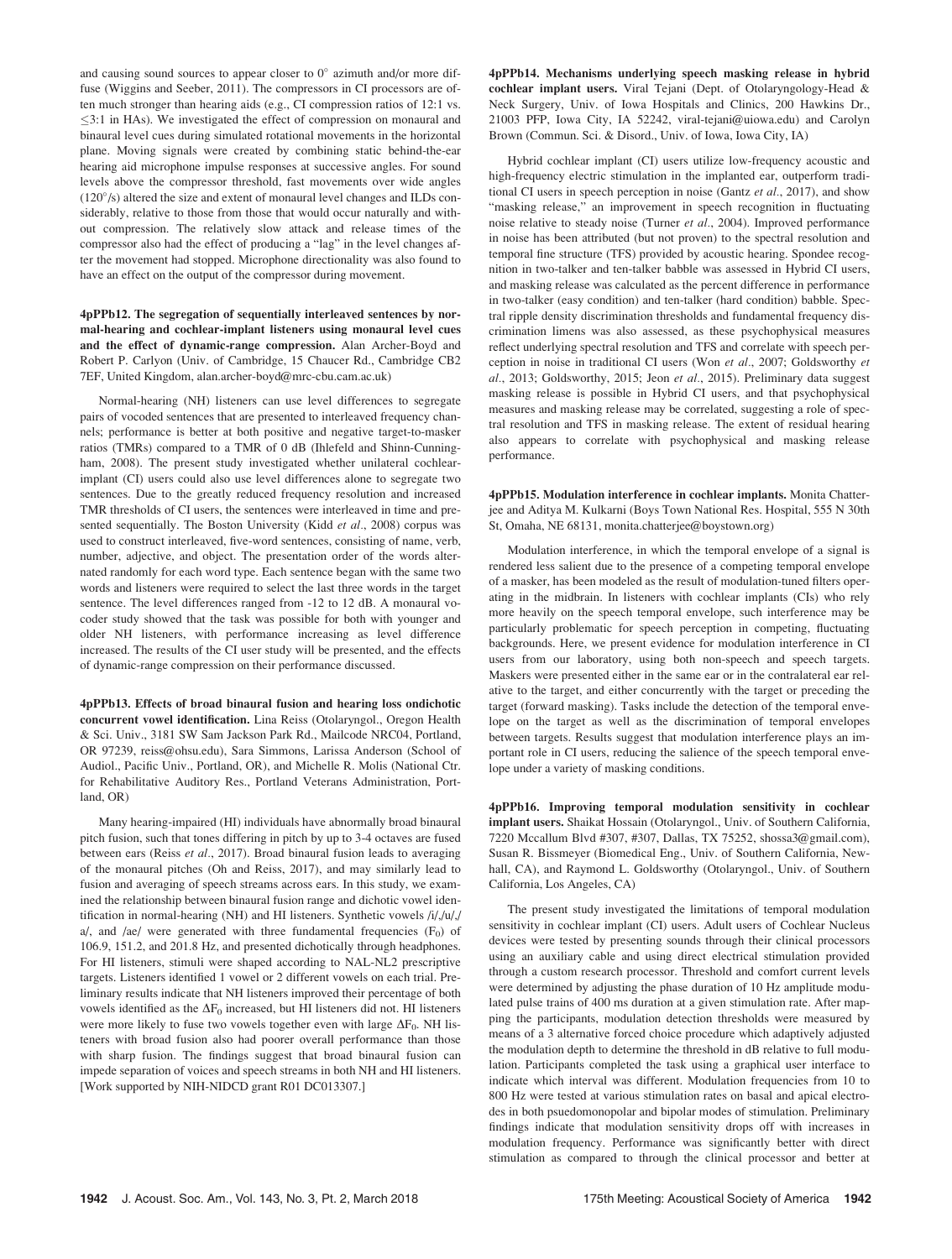higher modulation frequencies than previous findings from CI users. Outcomes will have implications for the development of next generation CI devices.

4pPPb17. Comparison of different implementations of the ACE cochlear implant signal processing strategy with an objective metric. Bernardo Murta (Federal Univ. of Santa Catarina, Rua da Passagem, 111, Belo Horizonte, Minas Gerais 30220-390, Brazil, be.murta@gmail.com), Rafael Chiea, Gustavo Mourão (Federal Univ. of Santa Catarina, Florianopolis, Brazil), Stephan Paul (Federal Univ. of Santa Catarina, Joinville, Brazil), and Julio A. Cordioli (Federal Univ. of Santa Catarina, Florianópolis, SC, Brazil)

Research that seeks to compare outcomes of Cochlear Implant (CI) processing strategies must ensure that different implementations of a given strategy are safe, and means for their comparison are required. This work aims to analyze the sensitivity of an objective metric to the effects introduced by different sets of filter bank models, compressing functions, envelope detectors and other aspects in implementations of the same CI signal processing strategy. To this end a subset of signals containing pure tones, complex harmonics, exponential sweeps and speech signals is defined and processed by means of the same CI strategy (ACE) in two different implementations: a standard version from the Cochlear Nucleus Toolbox and another version implemented by the authors using published data (FSC). As expected, variations in the output are due to different aspects in the signal processing chain of each implementation. While the proposed metric is sensitive to this differences, its magnitude also depends heavily on the test signals used and specificity is very low. Therefore a more accurate, specific and sensitive protocol was developed using UTD's CCi-Mobile Research Interface to analyze the root of the differences. This includes a metric and performance criteria that are specific for certain signal processing parameters.

4pPPb18. Mitigating the effects of reverberation and noise in cochlear implants. Kevin M. Chu (Biomedical Eng., Duke Univ., 101 Sci. Dr., Durham, NC 27708, kmc100@duke.edu), Chandra S. Throckmorton, Leslie M. Collins, and Boyla O. Mainsah (Elec. and Comput. Eng., Duke Univ., Durham, NC)

In listening environments with room reverberation and background noise, cochlear implant (CI) users experience substantial difficulties in understanding speech. Because everyday environments have different combinations of reverberation and noise, there is a need to develop algorithms that can mitigate both effects to improve speech intelligibility. Desmond et al. (2014) developed a machine learning approach to mitigate the adverse effects of late reverberant reflections of speech signals by using a classifier to detect and remove affected segments in CI pulse trains. In this study, we investigate the robustness of the reverberation mitigation algorithm in environments with both reverberation and noise. We conducted sentence recognition tests in normal hearing listeners using vocoded speech with unmitigated and mitigated reverberant-only or noisy reverberant speech signals, across different reverberation times and noise types. Improvements in speech intelligibility were observed in mitigated reverberant-only conditions. However, mixed results were obtained in the mitigated noisy reverberant conditions as a reduction in speech intelligibility was observed for noise types whose spectra were similar to that of anechoic speech. Based on these results, the focus of future work will be to develop a context-dependent approach that activates different mitigation strategies for different acoustic environments. [Research supported by NIH grant R01DC014290-03.]

4pPPb19. Band importance functions of listeners with sensorineural hearing impairment. Sarah E. Yoho (Communicative Disord. and Deaf Education, Utah State Univ., 1000 Old Main Hill, Logan, UT 84321-6746, sarah.leopold@usu.edu) and Adam K. Bosen (Boys Town National Res. Hospital, Omaha, NE)

The Speech Intelligibility Index (SII) includes a series of band importance functions for calculating the estimated intelligibility of speech under various conditions. Band importance functions describe the relative contribution of discrete spectral regions of speech to overall speech intelligibility. They are generally measured by filtering the spectrum into a series of frequency bands and determining intelligibility when each band is present, relative to intelligibility when other bands are present. The functions found in the SII are commonly used to provide estimations of intelligibility for listeners with hearing loss, even though they were developed with the use of normal-hearing listeners. In the current study, band importance functions were derived for individual listeners with sensorineural hearing impairment and a group of normal-hearing control participants. Functions were measured by filtering sentences to contain only random subsets of bands on each trial, and regressing speech recognition against the presence or absence of each band across trials. Preliminary results indicate that the shape of hearing loss plays an important role in the shape of band importance functions, with some listeners who have high-frequency sloping losses displaying decreased and even negative importance of high-frequency speech bands.

4pPPb20. Utilizing cross-channel features for reverberation mitigation in cochlear implants. Lidea K. Shahidi, Chandra S. Throckmorton, Leslie M. Collins, and Boyla O. Mainsah (Elec. and Comput. Eng., Duke Univ., 100 Sci. Dr., Durham, NC 27710, lidea.shahidi@duke.edu)

Cochlear implant (CI) users experience difficulties in understanding speech in reverberant environments as both active speech and non-informative speech segments of the reverberant signal are incorporated into the CI stimulus pattern. The non-informative speech segments are due to late reverberant signal reflections and are referred to here as overlap-masking segments. Desmond et al. (JASA, 2014) showed that removal of all overlapmasking segments from the CI stimulus pattern significantly improved the intelligibility of reverberant speech in CI users. Desmond (2014, Ph.D. dissertation) proposed a reverberation mitigation strategy based on training a machine learning classifier to identify and delete overlap-masking segments in CI pulse trains. The mitigation strategy employed within-channel features to mitigate overlap-masking effects in a given electrode channel. However, since adjacent electrode channels tend to enter the overlap-masking state concurrently, additional information about the state of other channels might provide useful information for classification. In this work, we explore the use of cross-channel features to improve classification performance. We find significant improvements in classification performance in low-frequency electrode channels after the addition of cross-channel features. Preliminary results from normal-hearing listeners performing speech recognition tests using vocoded speech under simulated reverberation will be reported. [Research supported by NIH grant R01DC014290-03.]

4pPPb21. Estimating the relative interaural place mismatch for bilateral cochlear-implant listeners. Olga A. Stakhovskaya (Hearing and Speech Sci., Univ. of Maryland, College Park, 4954 North Palmer Rd., Bldg. 19, R. 5607, Bethesda, MD 20889, olga.stakhovskaya.ctr@mail.mil), Joshua G. Bernstein (Audiol. and Speech Ctr., Walter Reed National Military Medical Ctr., Bethesda, MD), Kenneth K. Jensen (Audiol. and Speech Ctr., Walter Reed National Military Medical Ctr., Eden Prairie, MN), and Matthew Goupell (Hearing and Speech Sci., Univ. of Maryland, College Park, College Park, MD)

Frequency-matched bilateral input is important for the optimum encoding of binaural cues to facilitate sound localization, auditory scene analysis, and speech understanding in noise. Current bilateral cochlear-implant (CI) programming procedures do not account for potential interaural place-ofstimulation mismatch. This study investigated whether a perceptual test of interaural-time-difference (ITD) sensitivity can effectively estimate relative interaural mismatch for bilateral CI listeners. Ten bilateral CI listeners were tested on a two-interval left-right ITD discrimination task. Loudness balanced 300-ms, 100 pulse-per-second constant-amplitude pulse trains were delivered to single-electrode pairs using direct stimulation. Measurements were made for five reference electrodes evenly distributed along the array in one ear, and for at least five closely spaced comparison electrodes in the other ear for each reference electrode. The pair with the smallest thresholds was assumed to be the most closely place matched. ITD sensitivity was variable across listeners, with thresholds ranging from 80-2000  $\mu$ s. ITD tuning curves varied across and within listeners, ranging from widths of approximately one (sharp tuning) to eight electrodes (broad tuning). While cases with narrower tuning provide clear suggestions for frequency programming to minimize interaural mismatch, estimates of mismatch were difficult to ascertain for cases with broad tuning.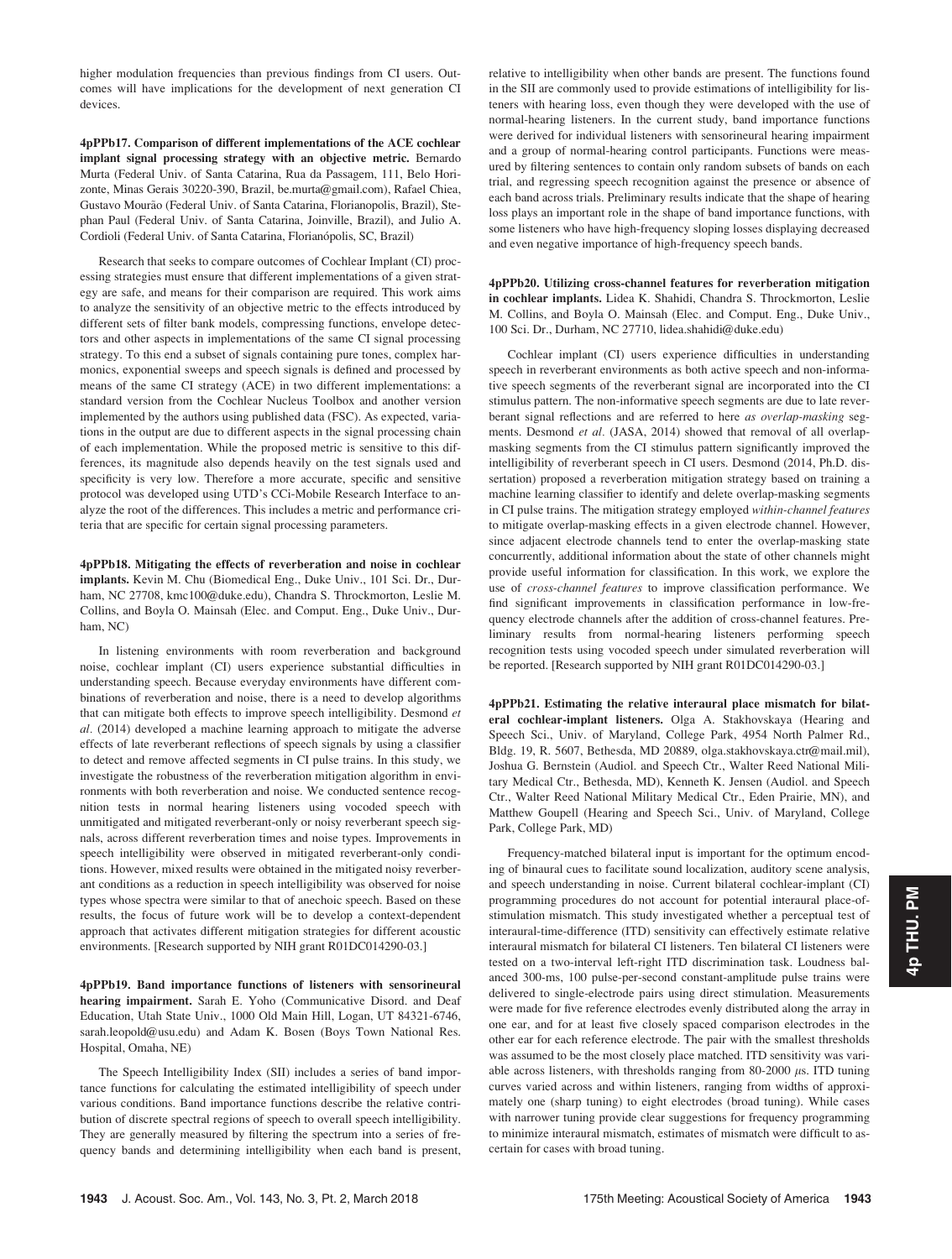Session 4pPPc

# Psychological and Physiological Acoustics: Sensitivity to Spectral and Temporal Information

Christian Stilp, Chair

Psychological and Brain Sciences, University of Louisville, 308 Life Sciences Building, Louisville, KY 40292

## Contributed Papers

#### 3:45

4pPPc1. Infants' use of amplitude modulation cues in the segregation of concurrent vowels. Monika-Maria Oster and Lynne A. Werner (Speech and Hearing Sci., Univ. of Washington, 1417 North East 42nd St, Seattle, WA 98105, mmoster@uw.edu)

Infants have difficulties separating speech from competing sounds. One explanation is that infants do not use acoustic cues to sound source segregation as adults do. This study investigated 3- and 7-month-old infants' and adults' ability to use AM cues in concurrent vowel segregation. Seven American-English vowels were produced by a male and by a female talker. One male and one female vowel were randomly chosen and superimposed. A train of such vowel pairs was presented to listeners, who were trained to respond to the male target vowel /i:/ or /u:/. Target-to-nontarget ratios were chosen to equate performance across age groups. In the baseline condition, all vowels had flat envelopes. In the cue condition, male vowels were modulated with three envelopes from infant-directed vowels. The proportion of 3 month-old infants achieving an 80% correct criterion at a ratio of + 15dB was higher in the cue than in the baseline condition. For 7-month olds and adults d' could be estimated based on 15 target and 15 nontarget trials in each condition. Preliminary results indicate that both 7-month-old infants and adults have a higher d' in the cue than in the baseline condition. Thus, infants appear to use AM to segregate concurrent vowels.

#### 4:00

4pPPc2. Effects of age on the discrimination of modulation type for 2 and 10-Hz rates. Brian C. Moore, Sashi Mariathasan (Experimental Psych., Univ. of Cambridge, Downing St., Cambridge CB3 9LG, United Kingdom, bcjm@cam.ac.uk), and Aleksander Sek (Inst. of Acoust., Adam Mickiewicz Univ., Poznan, Poland)

Frequency modulation (FM) at a rate of 10 Hz may be detected via conversion of FM to amplitude modulation (AM) in the cochlea, while 2-Hz FM may be detected partly using temporal fine structure (TFS) information. Greater age may impair the processing of TFS information while sparing the processing of AM information. To test these ideas, while controlling for the effects of detection efficiency, a two-stage experiment was conducted. In stage 1, psychometric functions were measured for the detection of AM alone and FM alone imposed on a 1000-Hz carrier, using 2- and 10-Hz rates. In stage two, the task was to discriminate AM from FM at the same modulation rate when the detectability of the AM alone and FM alone was equated. For young normal-hearing subjects, discrimination was markedly better for the 2-Hz than for the 10-Hz rate, consistent with the idea that FM is coded in a different way from AM at 2 Hz. For older subjects with normal hearing at 1000 Hz, a similar pattern was obtained, but discrimination of AM from FM at 2 Hz was somewhat poorer than for the young normal-hearing subjects, consistent with an age-related reduction in ability to use TFS cues.

4:15

4pPPc3. Natural signal statistics and the timecourse of spectral context effects in consonant categorization. Christian Stilp and Ashley Assgari (Psychol. and Brain Sci., Univ. of Louisville, 308 Life Sci. Bldg., Louisville, KY 40292, christian.stilp@louisville.edu)

Speech perception is heavily influenced by surrounding sounds. When spectral properties differ between earlier (context) and later (target) sounds, this can produce spectral contrast effects (SCEs) that bias categorization of later sounds. For example, when context sounds have a low-F3 bias, listeners report more high-F3 responses to the target consonant (/d/); conversely, a high-F3 bias in context sounds produces more low-F3 responses (/g/). SCEs have been demonstrated using a variety of approaches, but most often, the context was a single sentence filtered two ways (e.g., low-F3 bias, high-F3 bias) to introduce long-term spectral properties that biased speech categorization. Here, consonant categorization (/d/-/g/) was examined following context sentences that naturally possessed desired long-term spectral properties without any filtering. Filtered sentences with equivalent spectral peaks were included as controls. For filtered context sentences, as average spectral peak magnitudes (i.e., filter gain) increased, SCE magnitudes (i.e., category boundary shifts) increased linearly. However, unfiltered context sentences showed no relationship between long-term average spectral energy and subsequent SCEs. Instead, spectral energy in the last 500 ms of unfiltered sentences predicted SCE magnitudes. Results highlight important considerations about how long-term versus short-term spectral energy in preceding sounds affects categorization of later sounds.

# 4:30

4pPPc4. Complex frequency modulation detection and discrimination at low and high frequencies. Kelly L. Whiteford and Andrew J. Oxenham (Psych., Univ. of Minnesota, 75 East River Parkway, Minneapolis, MN 55455, whit1945@umn.edu)

Whether frequency modulation (FM) is represented by place (tonotopic) or temporal (phase-locking) information in the peripheral system may depend on the carrier frequency  $(f_c)$  and the modulation rate  $(f_m)$ , with only  $f_c$ s below 4 kHz and  $f_m$ s below 10 Hz thought to involve temporal coding. This study tested the role of temporal coding in harmonic complexes by measuring FM detection and discrimination for two F0s (200 Hz and 1400 Hz), modulated at slow (1 Hz) and fast (20 Hz) rates, for tones with lower (2-5) or upper (6-9) harmonics embedded in threshold equalizing noise. Pure-tone FM detection was measured for  $f_c$ s between 200 and 12000 Hz at the same  $f_m$ s. In detection tasks, participants selected which of two intervals contained FM. In discrimination tasks, participants selected which of three FM complex tones was incoherently modulated. Preliminary results suggest better FM detection for slow than fast rates, even when all tones are above 4 kHz. However, this effect was stronger at lower frequencies, where phase-locking cues may be viable. Most participants were only able to discriminate inharmonicity for slow  $f_m$ s in conditions with components below 8000 Hz. [Work supped by NIH grant R01DC005216 and an Eva O. Miller Fellowship.]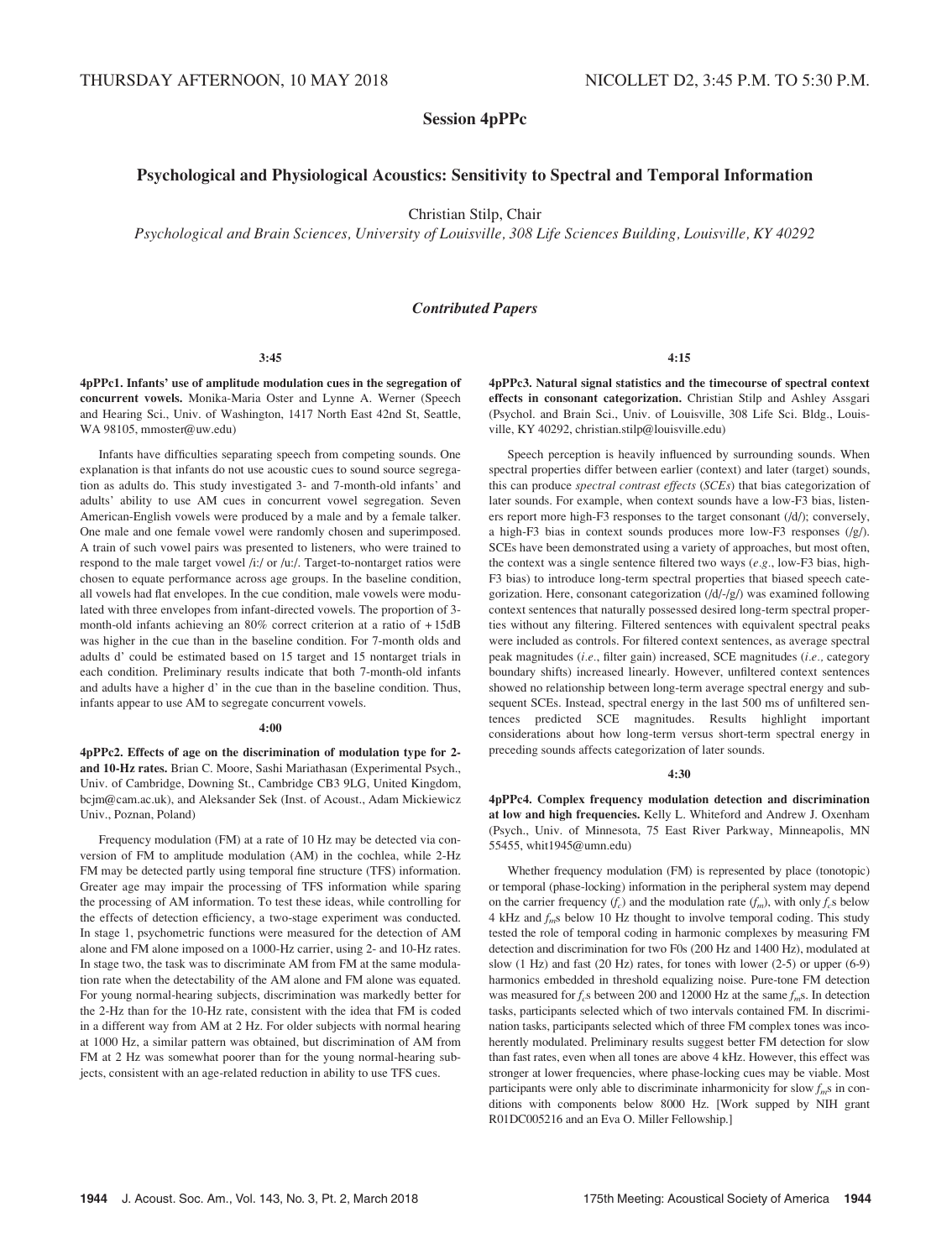4pPPc5. Frequency modulation improves sensitivity to interaural timing differences at high frequencies in the presence of noise. Alan Kan (Univ. of Wisconsin-Madison, 1500 Highland Ave, Madison, WI 53705, ahkan@waisman.wisc.edu)

Sensitivity to interaural timing differences (ITDs) at high frequencies has largely been attributed to slow amplitude modulations (AM) in the envelope. However, in noisy situations, high-frequency signal envelopes can easily be corrupted making AM less useful for sound localization. Previous work has shown that frequency modulation (FM) introduced into a high frequency pure tone can also yield sensitivity to ITDs. This suggests that FM may be an additional cue used by the auditory system to resolve high-frequency ITDs, which may be useful in noisy situations. This experiment tests the hypothesis that in-phase AM and FM are complementary cues that improve ITD sensitivity at high frequencies in the presence of noise. A 4 kHz tone stimulus with a fixed ITD of 500  $\mu$ s was used, and had either 200 Hz AM, FM or in-phase AM + FM imposed. The signal-to-noise ratio (SNR) needed to achieve 70.7% correct in a left-right discrimination task was measured. Results showed that the SNR needed for FM was typically lower than AM, and AM + FM was significantly lower than either AM or FM alone. The results suggest that in-phase AM and FM may provide complementary cues that aid in discriminating ITDs at high frequencies in the presence of noise.

#### 5:00

4pPPc6. The gammawarp filterbank: A frequency-warped implementation of the dynamic compressive gammachirp filter. James Kates (Speech Lang. Hearing Sci., Univ. of Colorado, 409 UCB, Boulder, CO 80309, James.Kates@colorado.edu)

This paper presents an alternative method for implementing a dynamic compressive gammachirp (dcGC) auditory filterbank. Instead of using a cascade of second-order sections, the new approach uses digital frequency warping to give the gammawarp filterbank. In the warped implementation, the unit delays in a conventional finite impulse-response (FIR) filter are replaced by first-order allpass filters. The set of warped FIR filter coefficients is constrained to be symmetrical, which results in a filter phase response that is identical for all filters in the filterbank. The dynamic variation in filter response is provided by interpolating the outputs of three linear filters adjusted for low-, medium-, and high-input signal levels. The gammawarp filterbank offers a substantial improvement in execution speed compared to previous dynamic gammachirp filter implementations. For a linear filterbank, the gammawarp execution time is comparable to that of a gammatone or linear second-order section gammachirp implementation for 32 bands, but there is a processing time advantage that increases as the number of bands is increased. For a dynamic compressive gammachirp filterbank, the gammawarp implementation is 27 to 47 times faster than the dcGC MATLAB code of Irino.

# 5:15

4pPPc7. Musical instrument categorization is highly sensitive to spectral properties of earlier sounds. Ashley Assgari, Jonathan Frazier, and Christian Stilp (Psychol. and Brain Sci., Univ. of Louisville, 317 Life Sci. Bldg., Louisville, KY 40292, ashley.assgari@louisville.edu)

Auditory perception is shaped by spectral properties of surrounding sounds. For example, when spectral properties differ between earlier (context) and later (target) sounds, this can produce spectral contrast effects (SCEs; i.e., categorization boundary shifts) that bias perception of later sounds. SCEs influence perception of speech and nonspeech sounds alike. When categorizing vowels or consonants, SCE magnitudes increased linearly with greater spectral differences between contexts and target speech sounds [Stilp et al. (2015) JASA; Stilp & Alexander (2016) POMA; Stilp & Assgari (2017) JASA]. Here, we tested whether this linear relationship between context spectra and SCEs generalizes to nonspeech categorization. Listeners categorized musical instrument targets that varied from French horn to tenor saxophone. Before each target, listeners heard a one-second music sample processed by spectral envelope difference filters that amplified / attenuated frequencies to reflect the difference between horn and saxophone spectra. By varying filter gain, filters reflected part of (25%, 50%, 75%) or the full (100%) difference between instrument spectra. As filter gains increased to reflect more of the difference between instrument spectra, SCE magnitudes increased linearly, parallel to speech categorization. Thus, a close relationship between context spectra and biases in target categorization appears to be fundamental to auditory perception.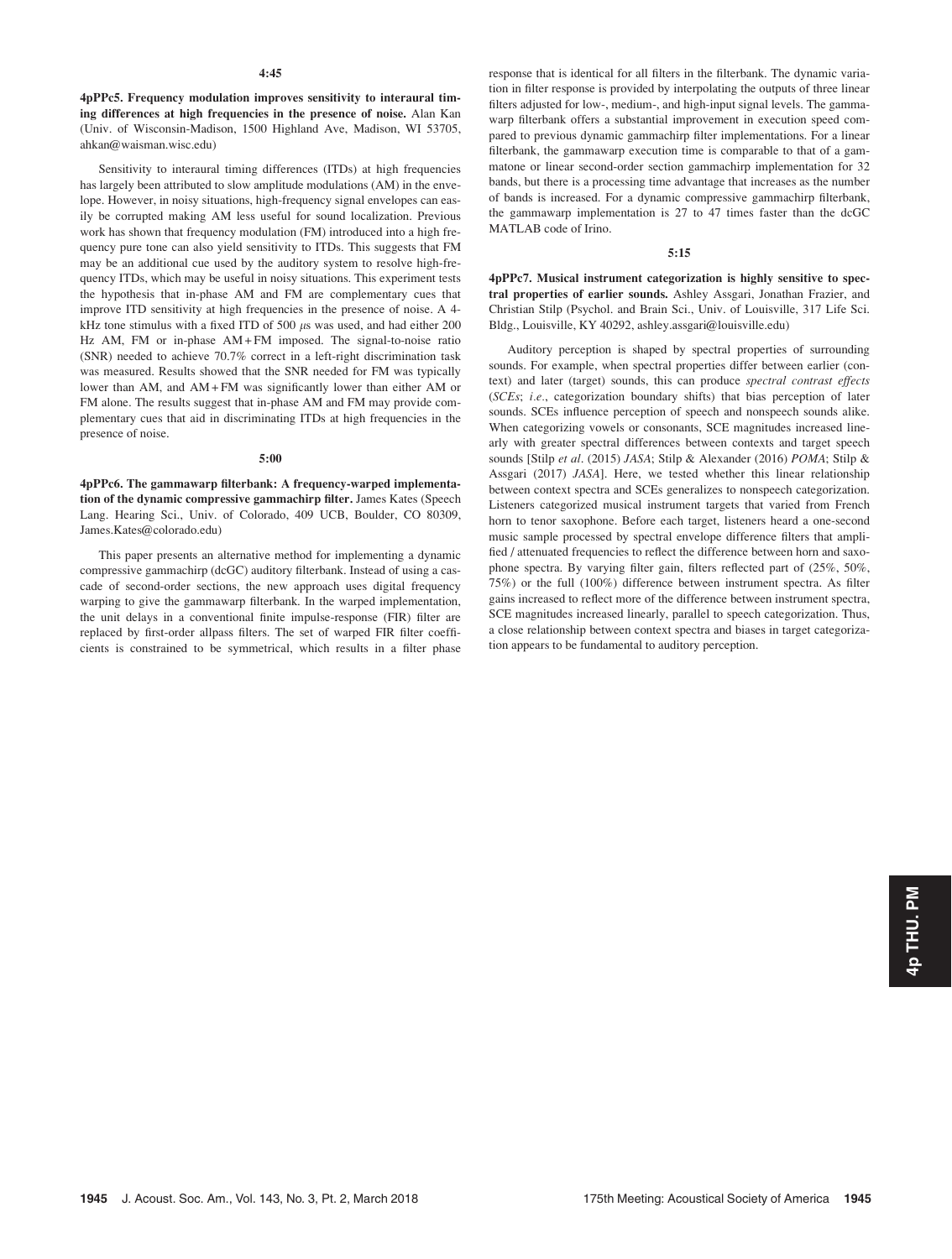# Session 4pSA

# Structural Acoustics and Vibration, Physical Acoustics, and Engineering Acoustics: Acoustic Metamaterials II

Christina J. Naify, Cochair Acoustics, Jet Propulsion Lab, 4800 Oak Grove Dr, Pasadena, CA 91109

Alexey S. Titovich, Cochair

Naval Surface Warfare Center, Carderock Division, 9500 MacArthur Blvd, West Bethesda, MD 20817

# Invited Papers

## 1:30

4pSA1. Bianisotropic acoustic metasurfaces for wavefront manipulation. Benjamin M. Goldsberry, Andrew J. Lawrence, and Michael R. Haberman (Dept. of Mech. Eng. and Appl. Res. Labs., The Univ. of Texas at Austin, 10000 Burnet Rd, Austin, TX 78758, haberman@arlut.utexas.edu)

Materials with sub-wavelength asymmetry and long-range order have recently been shown to respond to acoustic waves in a manner that is analogous to electromagnetic biansiotropy [Sieck *et al.* Phys. Rev. B  $96$ , 104303, (2017)]. A characteristic of these materials is the generation of dipolar scattering when subjected to a uniform time-varying pressure field. This behavior leads to a characteristic acoustic plane-wave impedance that has a preferential direction, known as a polarization, which results in direction-dependent magnitude and phase of an acoustic field scattered from bianisotropic acoustic media. These materials can therefore be used as acoustic metasurfaces to control the reflected or transmitted acoustic fields. This work presents the use of bianisotropic acoustic media for wavefront manipulation through analytical and finite element modeling and discusses potential acoustic analogues to existing bianisotropic electromagnetic metasurfaces. [This work was supported by ONR and the National Science Foundation.]

# 1:50

4pSA2. Wave control with "Time Materials". Mathias Fink (Langevin Inst., 1 rue Jussieu, Paris 75005, France, mathias.fink@espci.fr)

Phononic crystals and Metamaterials are made from assemblies of multiple elements usually arranged in repeating patterns at scales of the order or smaller than the wavelengths of the phenomena they influence. Because time and space play a similar role in wave propagation, wave propagation is affected by spatial modulation or by time modulation of the refractive index. Here we emphasize the role of time modulation. We show that sudden changes of the medium properties generate instant wave sources that emerge instantaneously from the entire wavefield and can be used to control wavefield and to revisit the way to create time-reversed waves. Experimental demonstrations of this approach will be presented More sophisticated time manipulations can also be studied in order to extend the concept of phononic crystals in the time domain.

# Contributed Papers

## 2:10

4pSA3. Reciprocity theorems and perception of non-reciprocal behavior in vibrating systems, imetamaterials, acoustic devices, and electroacoustic devices. Allan D. Pierce (Cape Cod Inst. for Sci. and Eng., PO Box 339, 399 Quaker Meeting House Rd., East Sandwich, MA 02537, allanpierce@verizon.net)

Equations governing physical systems often admit a reciprocity corollary. Such systems include mechanical, acoustical, vibrational, and electroacoustic systems. There is no universally applicable succinct definition of reciprocity, although it is sometimes loosely stated that reciprocity means that, "if you see it, then it can see you." There have been a considerable number of derivations of reciprocity theorems for different types of acoustical and mechanical systems published over the years — notable names are Helmholtz, Rayleigh, Lamb, Lyamshev, Schottky, Foldy, Primakoff, Payton, de Hoop, Knopoff, Gangi, Arntsen, Carcione, and Fokkema. There appears to be no universally applicable derivation, and no universally applicable reciprocity principle. The emergence of metamaterial systems poses new challenges and opportunities in regard to reciprocity. Given one such system, one naturally asks if there is some reciprocity theorem that applies. If one perceives that there is no such theorem, then one might naturally ask whether the perception is wrong, and if it is simply the case that no one has yet bothered to try to derive one or that one is not sufficiently clever to find one. It may also be that there is an analogous system for which there is a theorem, and that the theorem applies for the present system in some approximate sense. If so, how well? Present paper examines several metamaterial systems introduced in the recent literature from the viewpoint point of reciprocity theorems.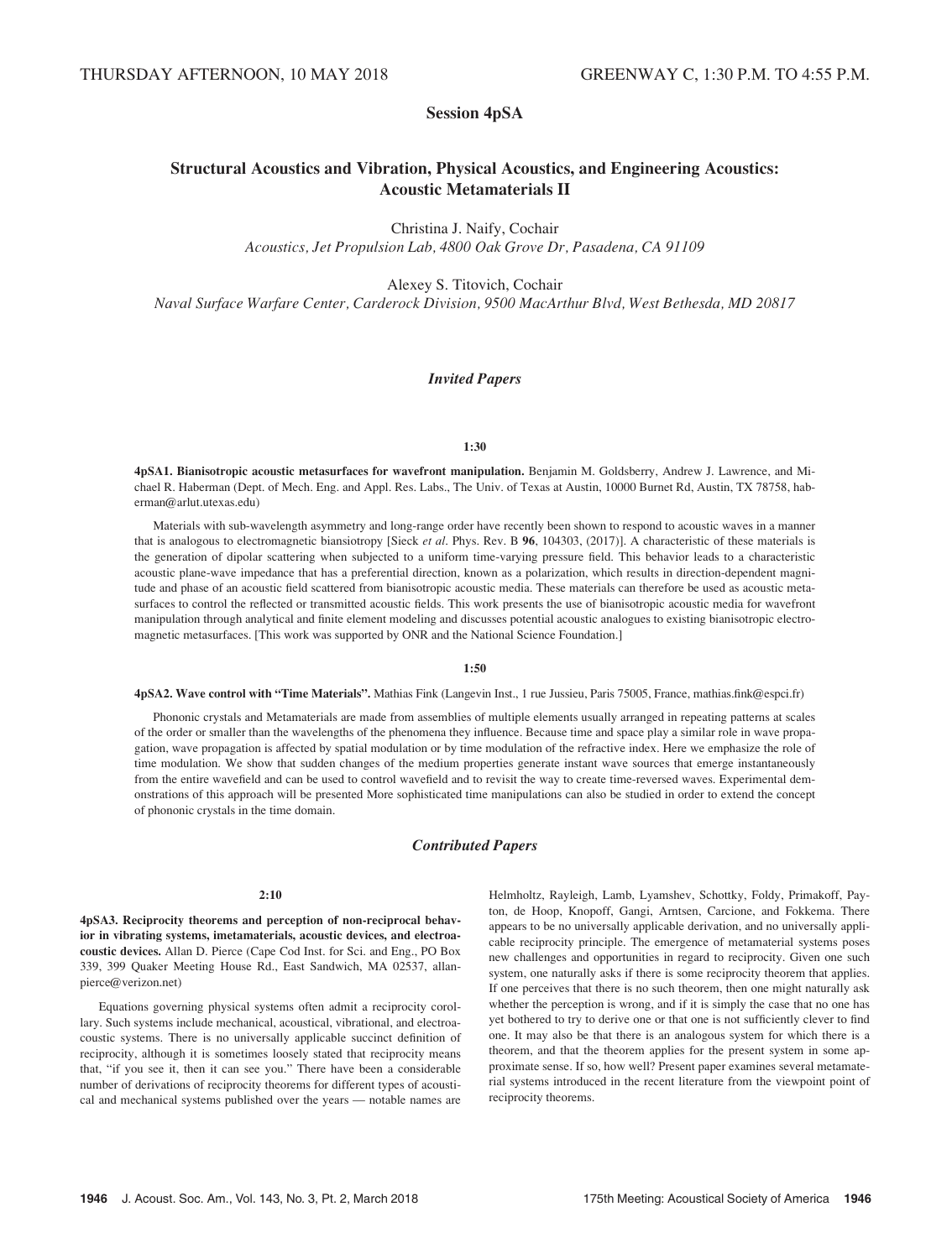4pSA4. Nonlinear properties of an electrically coupled acoustic metamaterial. Jason J. Smoker and Alexey S. Titovich (Naval Surface Warfare Ctr., Carderock Div., 9500 MacArthur Blvd, West Bethesda, MD 20817, jason.smoker@navy.mil)

Efforts in the field of acoustic metamaterials have often remained in the material design and property identification domain due to difficulty in realizing physical manifestations of necessary material properties. This is especially true in the domain of transformation acoustics. In a number of classical approaches, research has relied on physical dynamics in the linear region to design an effective density or bulk modulus. Such work has limited achievable designs. This work aims to demonstrate the use of electrically coupled non-linear dynamics to increase the design space of acoustic metamaterials. Numerical models are leveraged for analysis and utilized to demonstrate efficiencies in real world configurations.

#### $2:40$

4pSA5. Extreme anisotropy over an acoustic hyperbolic metasurface. Li Quan and Andrea Alu (Dept. of Elec. and Comput. Eng., The Univ. of Texas at Austin, 1616 Guadalupe St., UTA 7.215, Austin, TX 78712, liquan@ utexas.edu)

The emergence of optical hyperbolic metamaterials has attracted significant attention in the last decade due to its extreme anisotropy, linked to largely enhanced local density of states. This concept has been also extended to acoustics, and acoustic hyperbolic metamaterials have been realized. However, the fabrication complexity of these metamaterials, their inherent sensitivity to loss and disorder, and the fact that the hyperbolic modes are not easily accessible, as they are trapped in the bulk of the material prevent the wide use of hyperbolic metamaterials for sound. Our research group has recently proposed the idea of hyperbolic metasurfaces, for which extreme anisotropy over a surface enables plasmons that propagate with similar unbounded local density of states, but restricted to surface propagation. In this work, we extend these findings to acoustics, simplifying the realization of hyperbolic propagation and observation, and at the same time preserving the exciting properties of hyperbolic metamaterials. By carefully designing the acoustic microstructure decorating a metasurface, we successfully confine acoustic waves traveling along the interface with air and observe hyperbolic dispersion and in principle unbounded local density of states. These properties may open exciting opportunities for acoustic and surface acoustic wave devices.

# 2:55

4pSA6. Non-reciprocal bilinear structures. Andrew Norris, Zhaocheng Lu (Mech. and Aerosp. Eng., Rutgers Univ., 98 Brett Rd., Piscataway, NJ 08854, norris@rutgers.edu), Samuel P. Wallen, Benjamin M. Goldsberry, Michael R. Haberman (Appl. Res. Labs., Univ. of Texas at Austin, Austin, TX), Tyler J. Wiest, and Carolyn C. Seepersad (Mech. Eng., Univ. of Texas, Austin, TX)

Structures that display non-reciprocal behavior resulting from nonlinear effects are presented. The nonlinear mechanism is bilinear stiffness, also known as bimodular elastic response. Specific realizations considered are in the form of bilinear springs in series making a finite degree of freedom unidimensional nonlinear structure. Recall that a system is reciprocal if  $F_B$  $u_{B,A} = F_A u_{A,B}$  where is  $u_{B,A}$ (respectively  $u_{A,B}$ ) is the displacement at point B (A) resulting from a force  $F_A$  applied at A ( $F_B$  applied at B). We say the system is fully non-reciprocal if the reciprocity relationship is violated for any sign of the applied forcing, positive or negative, compressive or tensile. Perhaps the simplest system displaying full non-reciprocity is a two degreeof-freedom spring-mass-spring-mass-spring structure, fixed at both ends. We first describe the static and low frequency behavior, illustrating full nonreciprocity. Similar systems with many bilinear springs and masses display nonlinear traveling wave effects, including pulse spreading and shock formation depending on whether the leading edge of the incident pulse is compressive or tensile, respectively. The talk will also discuss fabrication and optimization of the bilinear springs using additive manufacturing. Work supported by NSF-EFRI.

## 3:10–3:25 Break

4pSA7. Linear nonreciprocal transmission of sound in a viscous fluid with asymmetric scattteres. Arkadii Krokhin (Phys., Univ. of North Texas, 1155 Union Circle # 311427, Denton, TX 76203, arkady@unt.edu), Ezekiel Walker (Echonovus Inc, Denton, TX), Andrii Bozhko, and Arup Neogi (Phys., Univ. of North Texas, Denton, TX)

Reciprocity theorem is hold for wave equation due to time-reversal symmetry. Dissipative losses introduced by adding imaginary part to elastic modulus make sound propagation irreversible but the reciprocity theorem remains valid. In viscous fluid acoustic oscillations of local velocity follow the Navier-Stokes equation, which is not time-reversible. However, broken T-symmetry does not necessarily lead to nonreciprocity. Here we demonstrate that the necessary condition for nonreciprocal propagation in a viscous fluid is broken P-symmetry, which can be achieved by introducing asymmetric scatterers in a viscous environment. The experiment was done with a phononic crystal of Al rods in water. The rods have asymmetric cross-section in a form of a circular sector with an arc of 120 degrees. The measured transmission spectrum exhibits signatures of nonreciprocity within a range of frequencies from 300 to 450 kHz. The experimental results are in agreement with numerical simulations based on the linearized Navier-Stokes equation. The nonrecipocity is due to different viscous losses accumulated along sound propagation in two opposite directions with broken P-symmetry. Nonreciprocity increases for the rods with more rough surfaces since dissipation occurs mainly in a viscous boundary layer of thickness of few microns. Unlike previously proposed nonreciprocal devices based on nonlinearity or local spinning of fluid, our passive device is small, cheap, and does not require energy source. [Work supported by the NSF under Grant No. 1741677.]

## 3:40

4pSA8. Optimal absorption associated with wall impedance in acoustic waveguides. Matthew Kelsten and Andrew Norris (Mech. and Aerosp. Eng., Rutgers Univ., 98 Brett Rd., Piscataway, NJ 08854, mjk308@scarletmail.rutgers.edu)

In a previous talk at ASA it was shown that the double root for modal frequencies in a 2D waveguide can exhibit almost perfect absorption over a relative broad frequency range. The key to the phenomenon is that the wall impedance is such that modes coalesce at a complex-valued frequency. In this talk we consider the more realistic case of circularly symmetric waveguides. Numerical simulations are shown for reflection and transmission from a waveguide with impedance boundary conditions associated with double roots. The results again show large and almost perfect absorption at frequencies near the real part of the complex root. The model is linked to realistic passive impedance values based on various models for boundary impedance, including perforated and porous panels. These comparisons are discussed to illustrate the feasibility of optimized wall impedances in absorbing sound passing through ducts. Preliminary experimental data will be presented. Work supported by NSF.

## 3:55

4pSA9. Tunable acoustic energy dissipation by fluid-structure interaction in elastomeric, resonant metamaterials. Shichao Cui and Ryan L. Harne (Mech. and Aerosp. Eng., The Ohio State Univ., 201 W 19th Ave, Columbus, OH 43210, cui.408@osu.edu)

Helmholtz resonators are a classic means to absorb low frequency acoustic waves with great effectiveness and straightforward implementation. Yet, traditional Helmholtz resonators are tuned to absorb a specific frequency of wave energy and are unable to adaptively tailor damping capability. On the other hand, recent research on elastomeric metamaterials offers concepts for large and tunable damping properties using internal constituents that buckle to trap large elastic energy when subjected to geometric or load constraints. The research reported here draws from the principles of Helmholtz resonance and constrained metamaterials to device a resonant metamaterial with tunable acoustic energy dissipation. Using the fluid-structure interaction of an internal beam-like member with the resonator chamber, the metamaterial absorbs acoustic waves at a target frequency and tailors energy dissipation by changing external constraints that relatively magnify or suppress the interaction between acoustic pressure and damped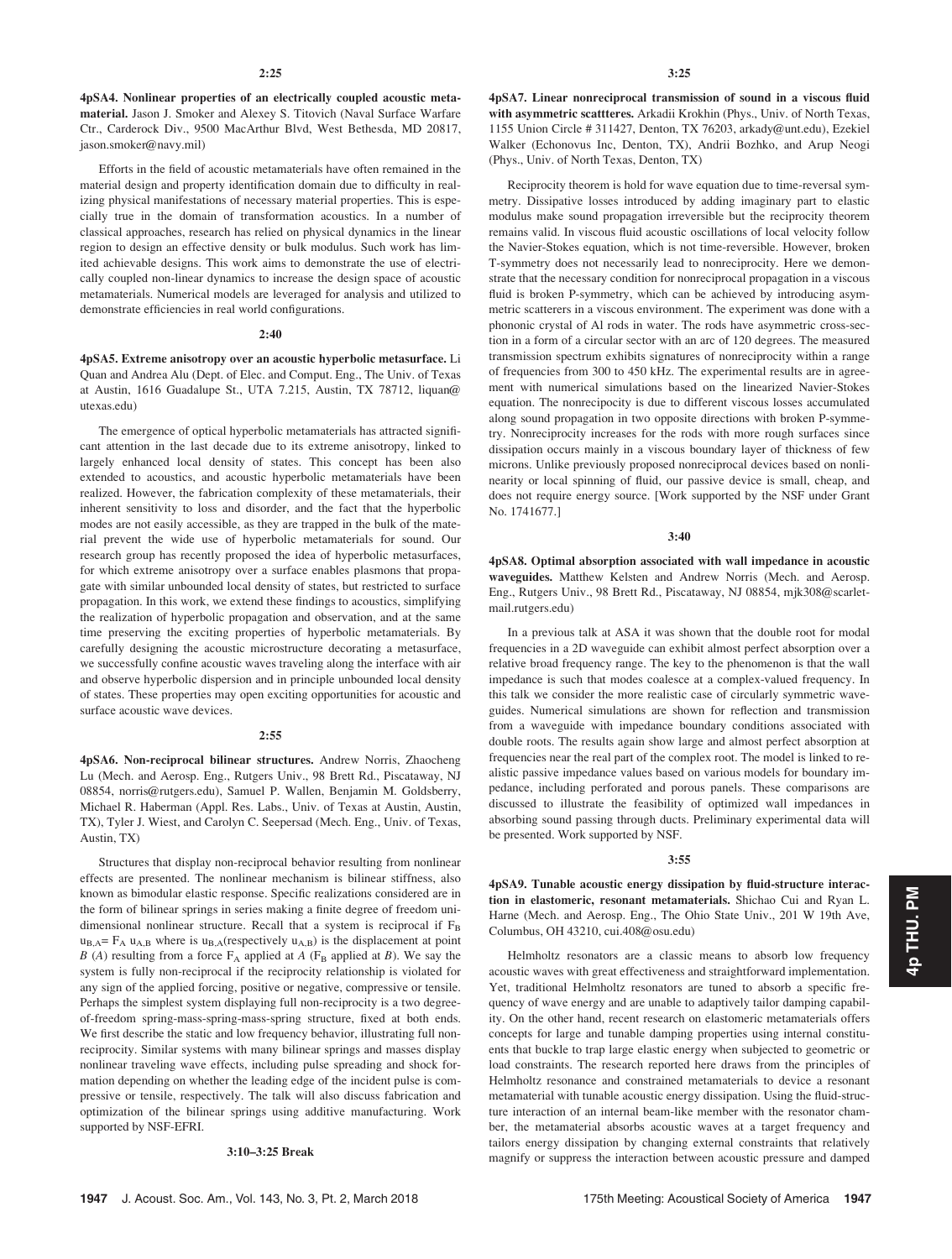beam member. An analytical model is developed to qualitatively characterize the behavior of the metamaterial observed in the laboratory. From the combined experimental and analytical studies, it is found that the metamaterial may significantly reduce the sound pressure level at the targeted frequency range while modulating the broadness of the absorption effect by way of external load control.

## 4:10

4pSA10. Acoustic gradient index lens design using gradient based optimization. Feruza Amirkulova, Samuel T. Caton, Morgan Schrader, Trenton J. Gobel (Mech. Eng., Western New England Univ., 1215 Wilbraham Rd., Springfield, MA 01119, feruza.amirkulova@wne.edu), and Andrew Norris (Mech. engineeringand Aerosp., Rutgers Univ., Piscataway, NJ)

We demonstrate a gradient based optimization of the absolute acoustic pressure at a focal point by incrementally repositioning a set of cylindrical obstacles so that they eventually act as an effective gradient index (GRIN) lens. The gradient-based optimization algorithm maximizes the absolute pressure at the focal point by analytically evaluating its derivative with respect to the cylinder positions and then perturbatively optimizing the position of each cylinder in the GRIN lens device while taking into account acoustic multiple scattering between the cylinders. The method is presented by examples of sets of hard cylinders and sets of elastic cylindrical shells of uniform size. Designs using available cylindrical shells enable easy and realistic fabrication of acoustic GRIN lenses. Computations are performed on MATLAB using parallel optimization algorithms and a multistart optimization solver, and supplying the gradients of absolute pressure at the focal point with respect to position vectors. Providing the analytic form of the gradients enhances modeling by allowing the use of exact gradients with optimization algorithms and parallel computing. This results in reducing number of function calls and time needed to converge, and improving solution accuracy for large scale optimization problems especially at high frequencies and with a large number of scatterers.

#### 4:25

4pSA11. Distorting an impulse wave with phononic metamaterials– A numerical study. Jason R. Dorvee (US Army ERDC, US Army Corps of Engineers, ERDC, 72 Lyme Rd, Hanover, NH 03755, Jason.R.Dorvee@ usace.army.mil), Michelle E. Swearingen (US Army ERDC, Champaign, IL), Donald G. Albert, Michael Muhlestein (US Army ERDC, Hanover, NH), Megan A. Krieger (US Army ERDC, Champaign, IL), and James L. O'Daniel (US Army ERDC, Vicksburg, MS)

This numerical study is focused on the effects of disordered arrays as phononic metamaterials on the distortion of low-frequency impulses. Through numerical simulations we have been able to determine the characteristic properties of such phononic metamaterials as they correlate to the disruption a propagating impulsive wave. The fast 2-D FDTD model used allows for rapid reconfiguration of theoretical designs of: arrangements, geometries, and materials for the meta-atom; the results are informing evolving theory of the disruption of impulsive waves using metamaterials. With the ability to share CAD designs with the computational model, the layouts of arrangements from the numerical simulations can be ported to a 3D printer for the fabrication of physical models, for validation of the numerical model. These simulations serve as a planning tool for the configuration of sensors for both bench-scale and field testing. The model used and results of the numerical study are presented. [The work described in this document was funded under the US Army Basic Research Program under PE 61102, Project T22, Task 01 "Military Engineering Basic Research"; Task 02 "Material Modeling for Force Protection;" Project T25, Task 01 "Environmental Science Basic Research" and was managed and executed at the US Army ERDC.]

#### 4:40

4pSA12. Distorting an impulse wave with phononic metamaterials—An experimental study. Michelle E. Swearingen (US Army ERDC, Construction Eng. Res. Laborartory, P.O. Box 9005, Champaign, IL 61826, michelle. e.swearingen@usace.army.mil), Jason R. Dorvee, Donald G. Albert, Michael Muhlestein (US Army ERDC, Hanover, NH), Megan A. Krieger (US Army ERDC, Champaign, IL), and James L. O'Daniel (US Army ERDC, Vicksburg, MS)

Bench-scale experiments were performed to characterize impulsive signal distortion with metamaterial arrays. As physical models, the composition of these systems rely on acoustically rigid materials in order to be examined at these small scales. In the final design the propagation of the pulse was evaluated using an array of receivers. Unique elements of this experimental methodology include: the design and refinement of an anechoic chamber for high frequencies, an in-lab tunable impulse source for both high frequencies and high amplitude, bench scale experimental designs achieved through the 3-D printed configurations of computer aided designs (CAD) extracted directly from a numerical model for exacting representations of configurations, and a measurement scheme designed to map the 3-D distortion of the impulse wave. Data and a description of the experiment and results are presented. [The work described in this document was funded under the US Army Basic Research Program under PE 61102, Project T22, Task 01 "Military Engineering Basic Research"; Task 02 "Material Modeling for Force Protection;" Project T25, Task 01 "Environmental Science Basic Research" and was managed and executed at the US Army ERDC.]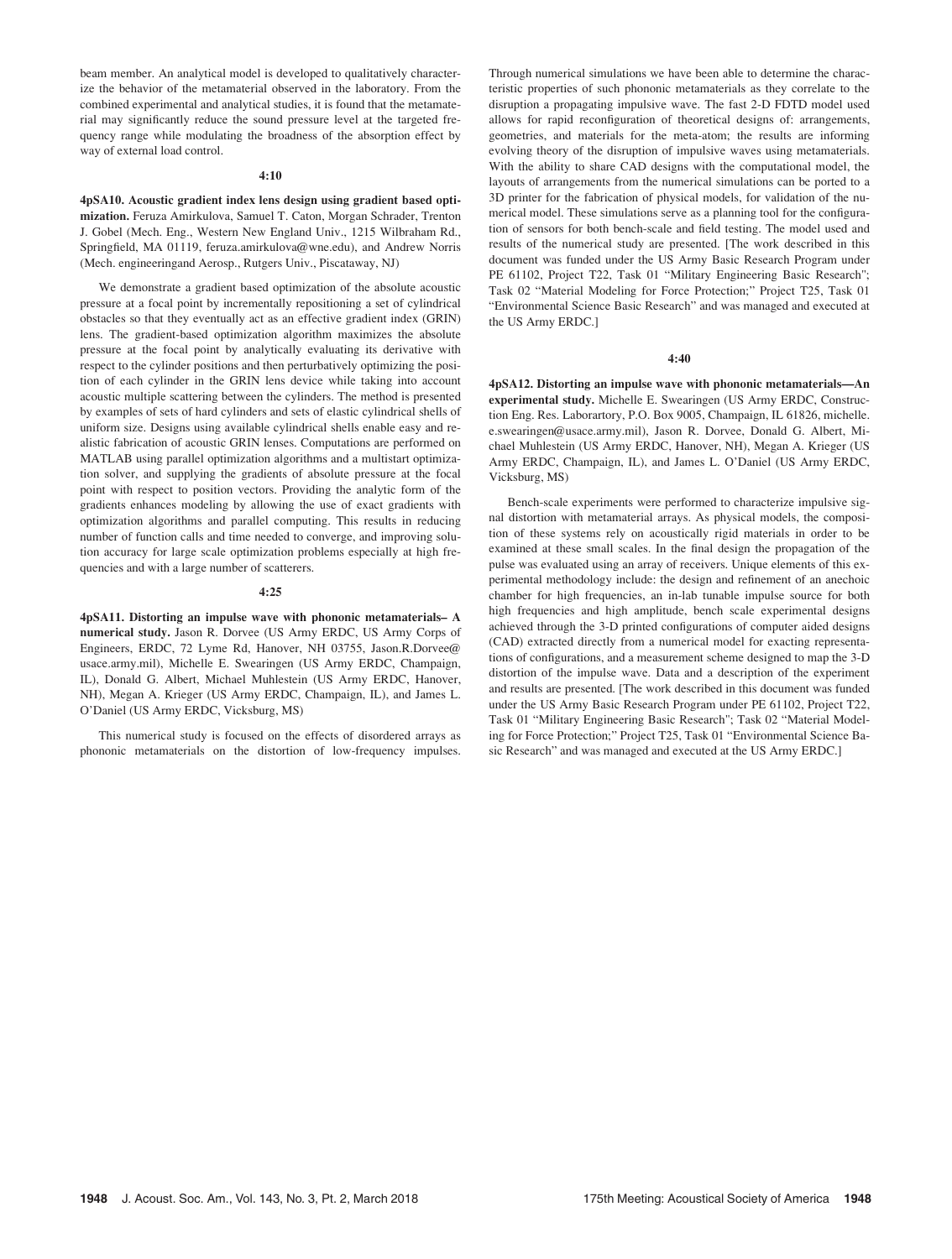Session 4pSC

# Speech Communication: Non-Native Speech Perception and Production (Poster Session)

Jessamyn L. Schertz, Chair

Centre for French and Linguistics, Dept. of Lang. Studies, University of Toronto Scarborough, Suite 301, Erindale Hall, 3359 Mississauga Rd., Mississauga, ON L5L1C6, Canada

All posters will be on display from 1:00 p.m. to 5:00 p.m. To allow contributors in this session an opportunity to see other posters, contributors of odd-numbered papers will be at their posters from 1:00 p.m. to 3:00 p.m. and authors of even-numbered papers will be at their posters from 3:00 p.m. to 5:00 p.m.

# Contributed Papers

4pSC1. The influence of talker accent strength on accent categorization. Taylor Federspill and Tessa Bent (Speech and Hearing Sci., Indiana Univ., 200 South Jordan Ave., Bloomington, IN 47405, tfedersp@indiana.edu)

Listeners' identification accuracy for nonnative-accented words tends to decrease as the talker's accent strength increases. However, the influence of accent strength on accent categorization has not been investigated. We hypothesized that nonnative talkers with stronger accents would have more salient cues to their native languages and thus, listeners would show increased accent categorization accuracy. To test this hypothesis, monolingual American English listeners categorized sentences produced by 12 native and 24 nonnative talkers in a 12-alternative forced-choice task with 8 nonnative accent categories and 4 regional dialect categories. Three talkers from each language/dialect background with different accent strengths (i.e., mild, moderate, strong) were included. The talkers' accent/dialect strengths were determined by 20 listeners' ratings on a 9-point scale (nonnative talkers:  $1 = no$  foreign accent and  $9 = very$  strong foreign accent; native talkers:  $1 =$  Standard American English and  $9 =$  very strong regional dialect). For the nonnative talkers, preliminary results show a moderate correlation between accent categorization accuracy and accent strength. However, within specific language backgrounds, adherence to the expected accuracy pattern varied substantially. Future analyses will investigate how accent strength influences confusion patterns across accents and dialects. [Work supported by an Indiana University Hutton Honors College grant.]

4pSC2. Acoustic correlates of L2 Spanish judgments of accentedness and comprehensibility: A mixed-effects modeling approach. Ziwei Zhou and Charles Nagle (Iowa State Univ., 2603 Kent Ave. # 209, Ames, IA 50010, ziweizh@iastate.edu)

Two constructs—comprehensibility and accentedness—figure themselves prominently in listeners' judgments of L2 (second language) speech. Correlational analyses have shown that they make separate contributions to such judgments (Derwing and Munro, 1995, 1997, 2005). As it is important to set realistic goals for adult L2 learners by prioritizing understanding over nativelikeness (Levis, 2005), recent studies began to examine the relative contribution of linguistic aspects, especially acoustic features, to comprehensibility and accentedness (Munro & Derwing, 1999; Kang, Rubin, & Pickering, 2010; Trofimovich & Issac, 2012). Consistent with this agenda, this study first examines the reliability of scores (produced by the 9-point Lickert scale) under modern measurement framework (e.g. multi-facet Rasch measurement model). Then, the relationship between acoustic features, including the confidence values (for each utterance) obtained using Google Cloud Platform speech recognition engine as well as suprasegmental features extracted using Prosogram (Mertens, 2014), and ratings are established using mixed-effects modeling techniques. Results indicate that, even though it can be shown that comprehensibility and accentedness are statistically distinct constructs, both ratings share a set of common acoustic correlates—speech time, standard deviation of pitch values, and normalized pairwise variability index (nPVI).

4pSC3. Word recognition for regional dialects and nonnative accents in children and adults: Influence of psycholinguistic distance. Rachael F. Holt (Speech and Hearing Sci., Ohio State Univ., 110 Pressey Hall, 1070 Carmack Rd., Columbus, OH 43210, holt.339@osu.edu), Tessa Bent (Speech and Hearing Sci., Indiana Univ., Bloomington, IN), Miller E. Katherine, Mone Skratt Henry, Melissa M. Martin, Izabela A. Jamsek, and Donna E. Green (Speech and Hearing Sci., Ohio State Univ., Columbus, OH)

Few studies have directly compared adults' or children's perception of nonnative accents and unfamiliar regional dialects. However, some evidence suggests that nonnative varieties cause greater decrements in intelligibility and processing than unfamiliar native dialects, while metalinguistic awareness for nonnative varieties develops earlier than awareness for regional variants. To directly examine regional and nonnative accent perception, we tested sentence recognition in American-English monolingual 5- to 7-yearold children and adults for three accents: Central Midland (familiar native), Scottish (unfamiliar native), and German (detectable but mild nonnative accent) in quiet and multitalker babble. In quiet, both children and adults showed highly accurate word recognition for all accents. Although children's performance was lower than adults' in noise, overall word recognition accuracy patterns across accents were similar: accuracy was highest for the Midland talker, followed by the German-accented talker, and poorest for the Scottish talker. These data suggest that the greater decrements for nonnative accents compared to unfamiliar regional dialects previously reported may have arisen from the specific varieties or talkers selected. Although both types of unfamiliar speech can cause listening difficulty in noisy environments, the acoustic-phonetic distance from the home dialect may predict both adults' and children's performance better than native vs. nonnative status.

4pSC4. The effect of clear speech on listener perception of nonnative speech. Sarah H. Ferguson (Dept. of Commun. Sci. and Disord., Univ. of Utah, 390 South 1530 East, Rm. 1201, Salt Lake City, UT 84112, sarah.ferguson@hsc.utah.edu), Alison Behrman (Speech-Language-Hearing Sci., Lehman College/City Univ. of New York, New Rochelle, NY), Jessica J. Staples, Stephanie M. Williams, and Paige E. Ihrig (Commun. Sci. and Disord., Univ. of Utah, Salt Lake City, UT)

Listener perception of nonnative speech may be measured as intelligibility, ease of understanding, or accentedness. The relationship among these variables is complex, as is the influence of clear speech on these measures. The purpose of this study was to explore the effect on listener perception of clear speech produced by Spanish-accented talkers of American English.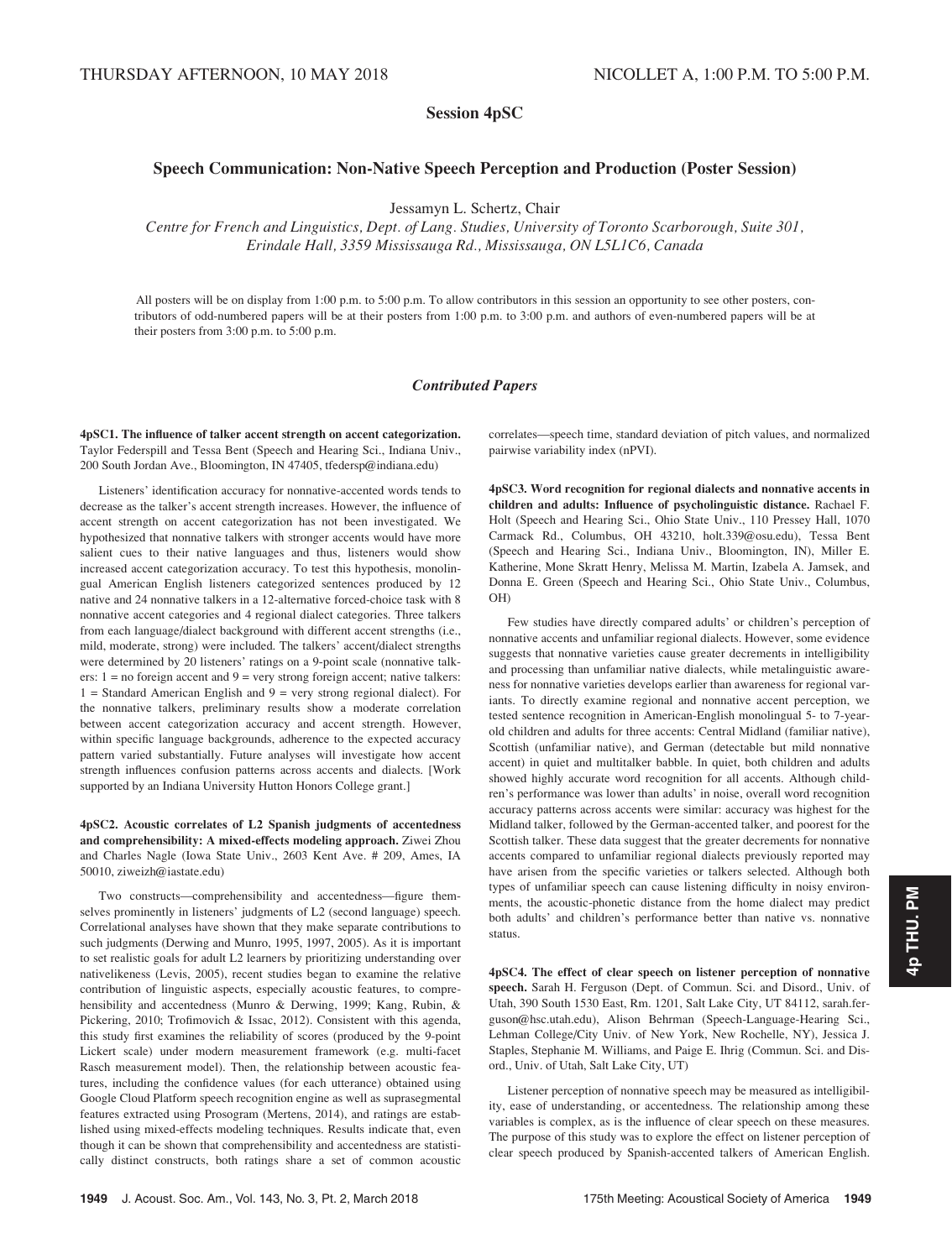Specifically, four questions guided this study: Does clear speech enhance intelligibility and ease of understanding? What is the effect of clear speech on accentedness? How does speaking style (conversational versus clear) influence the relationship among these perceptual variables? Does the presence or absence of supporting contextual information modify the relationship among intelligibility, ease of understanding, and accentedness? Twenty-eight female talkers of American English (half native Englishspeaking and half Spanish-accented) read aloud 56 short sentences using conversational and clear speech. The 56 sentences were comprised of 28 pairs, each containing a high- or low-probability final word. Young, normalhearing, monolingual English listeners transcribed and rated ease of understanding for sentences presented in 12-talker babble, and then rated accentedness for sentences presented in quiet. Listeners assigned ratings using visual analog scales. Results and their implications for models of listener perception and clinical management of accentedness will be discussed.

4pSC5. Sentence recognition in noise: The interplay between talker intelligibility, familiarity, and linguistic complexity. Dorina Strori (Commun. Sci. and Disord., Northwestern Univ., 2240 Campus Dr., Evanston, IL 60208, dorina.strori@northwestern.edu), Ann Bradlow (Linguist, Northwestern Univ., Evanston, IL), and Pamela Souza (Commun. Sci. and Disord., Northwestern Univ., Evanston, IL)

Foreign-accented speech recognition is typically tested with linguistically simple sentences, which offer a limited window into speech processing. In this study, participants transcribed simple (i.e. mono-clausal, canonical declarative syntax) and complex (i.e. multi-clausal, non-canonical syntax, and/or passive voice) sentences in noise at two signal-to-noise ratios. The sentences were spoken by three talkers: one native, one high and one low intelligibility L2 English speaker. Unsurprisingly, recognition accuracy dropped with decreasing intelligibility and signal-to-noise ratio. Interestingly, accuracy dropped with increasing linguistic complexity only for the native and high intelligibility talkers. For the low intelligibility talker, sentence complexity did not affect recognition accuracy. This pattern of findings was present in mixed and blocked experimental designs, indicating no effect of familiarity with the talker. We argue that listeners employ qualitatively different speech processing strategies for low versus high intelligibility talkers, and suggest that this difference may be driven by the talker's realization of prosodic structure. While native and high intelligibility talkers effectively encode the contrast between complex and simple sentences, low intelligibility talkers may not convey sufficient prosodic information, resulting in the recognition of both sentence types as non-hierarchically organized word sequences. [Work supported by Knowles Hearing Center, NIH grants R01-DC012289 and R01-DC005794.]

# 4pSC6. Interference of adaptation to foreign-accented speech from consecutive but not interleaved training of two accents. Kali Woodruff Carr and Beverly Wright (Commun. Sci. & Disord., Northwestern Univ., 2240 Campus Dr., Evanston, IL 60201, KALI@U.NORTHWESTERN.EDU)

For perceptual learning on fine-grained discrimination tasks, improvement can be enhanced or disrupted when two tasks are trained, depending on how the training on those tasks is distributed. To investigate if this phenomenon extends to speech learning, we trained native-English speakers to transcribe both Mandarin- and Turkish-accented English sentences using one of three different configurations of the same training stimuli. After training, all trained groups performed better than untrained controls, and similarly to each other, on a novel talker of a trained accent (Mandarin). However, for a novel accent (Slovakian), performance was better than untrained controls when training alternated between the two accents, but not when the two accents were trained consecutively. Performance for the novel accent decreased as the number of contiguous sentences per accent during training increased. One interpretation of these results is that accent information is integrated during a restricted time window. If two accents are encountered within this window, information from both accents is integrated, yielding accent-general learning. If two accents are encountered in separate consecutive windows, accent-specific learning occurs for each accent and accent-general learning is prevented. These results mirror patterns for fine-grained discrimination learning, and illuminate the processes underlying the success of high-variability training.

4pSC7. The influence of lexical characteristics and talker accent on the recognition of English words by speakers of Korean. Minkyoung Choi (Speech-Language-Hearing Sci., Univ. of Minnesota, Minneapolis, MN), Jeffrey J. Holliday (Dept. of Korean Lang. and Lit., Korea Univ., Bloomington, IN), and Benjamin Munson (Speech-Language-Hearing Sci., Univ. of Minnesota, 115 Shevlin Hall, Minneapolis, MN, munso005@umn.edu)

A growing body of evidence that the influence of phonological neighborhood density (PND) on speech perception increases over the course of second language (L2) learning (e.g., Bradlow et al., 1999; Imai et al., 2005; Yoneyama & Munson 2017). This was first shown by Imai et al. (2005), who found that only high-proficiency Spanish-speaking L2 English-language learners (ELL) showed an influence of English PND on speech perception; low-proficiency ELLs did not. More recently, Yoneyama and Munson (2017) examined whether Imai et al.'s findings could be replicated with ELLs whose L1 was Japanese. In contrast to Imai et al., Yoneyama and Munson found that there were strong effects of PND on word recognition for all three groups of subjects: low-proficiency ELLs (tested in Japan), high-proficiency ELLs (tested in the US), and native speakers of English. The contrast between Imai et al. and Yoneyama and Munson's findings suggests that a wider set of studies using many different L1-L2 mismatches are needed to understand the range of PND effects in L2 learning. The current study examines Korean-speaking L2 learners of English using the same methods as Imai et al. and Yoneyama and Munson. Testing is ongoing in the US and Korea.

4pSC8. Generalization in foreign accent adaptation is predicted by similarity of segmental errors across talkers. Jordan Hosier (Northwestern Univ., 2016 Sheridan Rd, Evanston, IL 60208, jhosier@u.northwestern. edu), Bozena Pajak (Duolingo, Inc., Pittsburgh, PA), Ann Bradlow, and Klinton Bicknell (Northwestern Univ., Evanston, IL)

Comprehension of foreign-accented speech improves with exposure. Previous work demonstrates that listeners who adapt to accented talkers generalize that adaptation to other accented talkers—exposure to multiple talkers of the same accent facilitates comprehension of a novel talker of that accent (e.g. Bradlow and Bent, 2008) and exposure to multiple novel accents facilitates comprehension of yet another novel accent (Baese-Berk et al., 2013). To examine possible theories of accent adaptation and generalization, we created a new dataset of phonetically transcribed accented speech produced by the training and test talkers used as stimuli in studies of accented speech generalization (Bradlow and Bent, 2008; Baese-Berk et al., 2013). Using this dataset, we computed the (cosine) similarities between accented talkers in a multidimensional accent space defined by the rates at which talkers made different segment-level phonetic errors. Results show that similarity in this space accounts for all significant differences between training conditions in Bradlow and Bent (2008) and Baese-Berk et al. (2013): training conditions including more of the same types of phonetic errors as those of the test talkers led to better test talker comprehension. These results suggest that prior accent generalization results are compatible with simple, segment-error driven theories of adaptation.

4pSC9. Perception of non-native clear speech: The gap between speakers' effort and actual increase in intelligibility. Misaki Kato and Melissa M. Baese-Berk (Linguist, Univ. of Oregon, 161 Straub Hall, 1290 University of Oregon, Eugene, OR 97403, misaki@uoregon.edu)

Non-native speakers are less effective at increasing intelligibility in clear speech than native speakers. However, examining only intelligibility may not fully address how non-native clear speech is perceived by listeners. We examined native English listeners' perception of non-native English speakers' clear speech in terms of intelligibility, comprehensibility, and speakers' effort. Non-native English speakers produced English sentences in conversational and clear speaking styles. These productions were evaluated by 117 native English listeners. In an intelligibility task, listeners typed what they heard. In two rating tasks, listeners heard the same sentence produced by the same speaker in both a conversational and a clear speaking style. One group of listeners were asked to choose the sentence that was easier to understand (comprehensibility). Another group of listeners were asked to choose the sentence that the speaker was trying to say more clearly (speakers' effort). The results showed that conversational-clear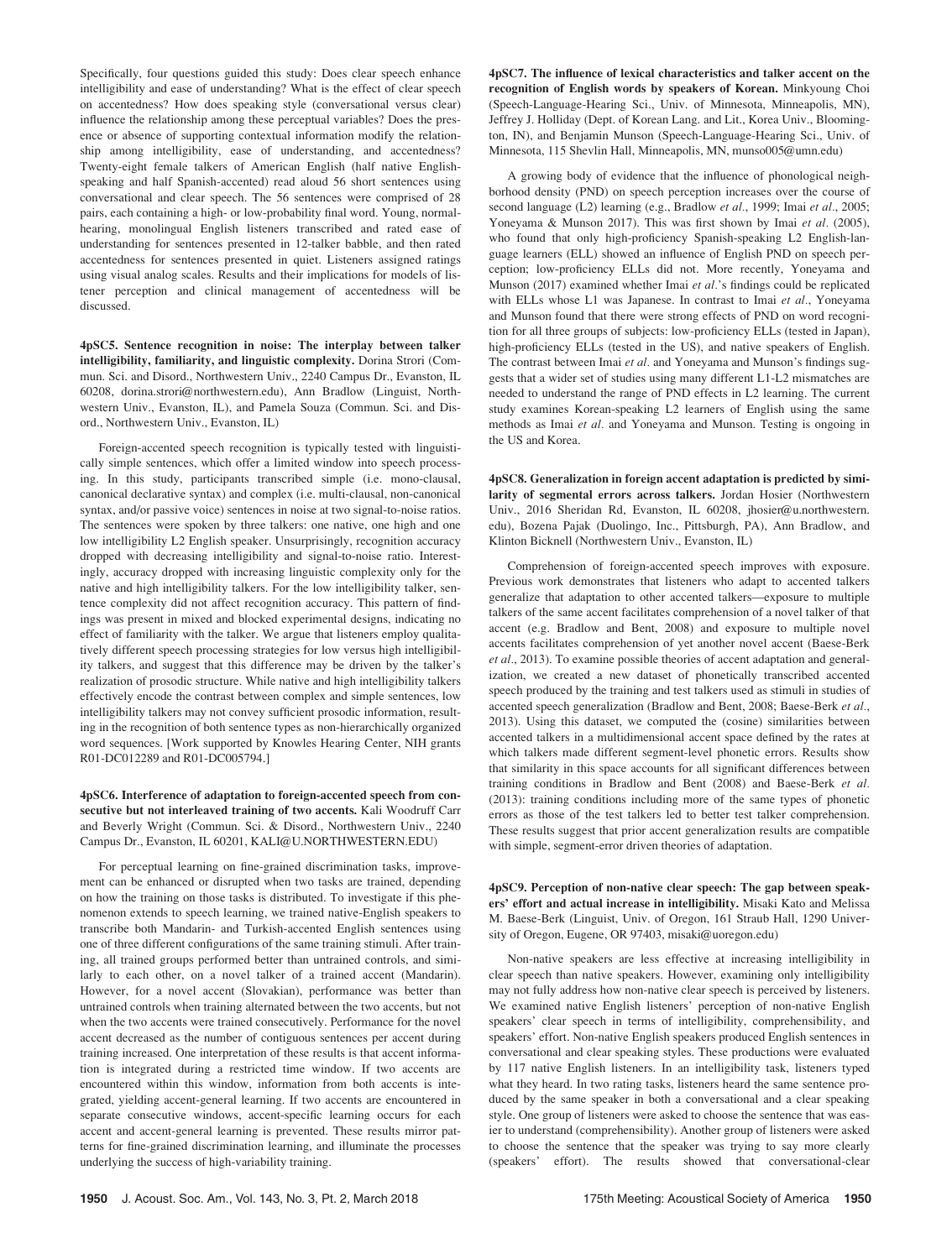modifications did not result in increased intelligibility or comprehensibility. However, the rating task showed that listeners were sensitive to the speakers' effort in the clear speaking style. These results suggest that non-native speakers' effort to speak clearly may not necessarily result in intelligibility gains, but listeners may still be sensitive to this effort.

# 4pSC10. Cognitive effort in comprehending non-native speech decreases with listening experience. Dave C. Ogden (Linguist, Univ. of Michigan, 440 Lorch Hall, 611 Tappan Ave., Ann Arbor, MI 48109, ogdend@umich. edu)

Listeners adapt to non-native accents, as shown by improved accuracy transcribing a speaker's intended utterance during testing (Baese-Berk et al., 2013; Bradlow & Bent, 2008; Sidaras et al., 2009). However, this improvement does not address whether cognitive effort decreases with accent experience, or whether accented speech continues to require effort to compensate for atypical features. The present study addresses this question using pupil dilation, a physiological measure indexing cognitive effort (Sirois & Brisson, 2014). In a matched-guise experiment, 48 participants heard 90 sentences spoken in either a General American Accent (GAA) or a non-native accent (NNA) while an eye tracker measured pupil diameter. An equal number of sentences with words predictable from context (e.g., "Sugar tastes very sweet.") and without (e.g., "It can't be brown.") were included. Participants transcribed (typed) each sentence. Pupil dilation while participants listened to each sentence was measured as the difference between average diameter for 100 ms immediately before and after the sentence played. Dilation decreased significantly more in the NNA than in the GAA condition, indicating that perception of accented speech becomes less effortful with experience. No effects of semantic predictability were observed. The relationship between effort and transcription accuracy will be discussed.

4pSC11. Vowel perception in quiet and noise for native and non-native listeners: Analysis of vowel identifiability. Chang Liu (Commun. Sci. and Disord., The Univ. of Texas at Austin, 1 University Station A1100, Austin, TX 78712, changliu@utexas.edu), Su-Hyun Jin (California State Univ. at Northridge, Northridge, CA), and Sha Tao (Beijing Normal Univ., Beijing, China)

For a number of years, research on phonetic perception has been primarily focused on the percentage correct of phonetic identification (e.g., hit rate) without considering listeners' response (e.g., false alarm). The purpose of this study was to compute d' of English vowel identification in quiet and noise including both hit rate and false alarm for native and non-native listeners. Both data analyses showed native listeners outperformed non-native listeners for vowel identification in quiet and noise. However, the d' data showed that the non-naïve disadvantage became larger in long-term speech shaped (LTSS) noise than in quiet, while the percentage correct data showed an oppositely finding that the non-native disadvantage was smaller in LTSS noise than in quiet. These preliminary results suggest that false alarms should be included in the data analysis of phonetic perception and the idenitificability (e.g., d') based on the signal detection theory may be more appropriate to evaluate listeners' capacity to identify phonemes. [Work supported by China Natural Science Foundation 31628009 and University of Texas at Austin Research Grant].

4pSC12. Speech perception for native and non-native English speakers: Effects of contextual cues. Ling Zhong, Chang Liu (Commun. Sci. and Disorder, Univ. of Texas at Austin, 2504A Whitis Ave. Stop A1100 Austin, TX 78712, Austin, TX 78712, ling.zhong@utexas.edu), Cuicui Wang, and Sha Tao (Beijing Normal Univ., Beijing, China)

Previous studies have shown that native English speakers outperformed non-native English speakers in perceiving English speech under quiet and noisy listening conditions. The purpose of this study is to investigate the difference between native English speakers and native Chinese speakers on using contextual cues to perceive speech in quiet and multi-talker babble. Three types of sentences served as the speech stimuli in this study: sentences with high predictability (including both semantic cues and syntactic cues), sentences with low predictability (including syntactic cues), and sentences with zero predictability (consisting random sequences of words). These sentences were presented to native-English and native-Chinese listeners in quiet and four-talker babble with the signal-to-noise ratio at 0 and -5 dB. Preliminary results suggested that native Chinese speakers primarily rely on semantic information when perceiving speech in quiet, whereas native English speakers showed greater reliance on syntactic cues when perceiving speech in noisy situations. The difference between native English speaker and native Chinese speakers on syntactic, and semantic information utilization in various listening conditions will be discussed. [Work supported by The University of Texas at Austin, Undergraduate Research Fellowship and China National Natural Science Foundation 31628009]

# 4pSC13. Identifying /l/ and /n/ in English by multi-dialectal speakers of Mandarin. Bin Li (Linguist and Translation, City Univ. of Hong Kong, 83 Tat Chee Ave., Kowloon Tong 000, Hong Kong, binli2@cityu.edu.hk)

Native speakers of Standard Mandarin are mostly proficient in their local dialects which were acquired at home before or parallel to the Standard Mandarin. The Mandarin dialects that share general grammar mainly differ in their phonological features. A well-known example is the contrast of /l/ and /n/, which is not fully maintained or completely absent in many southern Mandarin dialects. This study investigated how perception of the English consonantal contrast may be influenced by experience in Mandarin dialects with varying phonemic status and distribution of the sounds. We examined the identification of the two consonants in various phonetic environments by Chinese bi-dialectal speakers who were all advanced learners of English-as-a-foreign-language. Results confirmed predicted perceptual difficulties across dialect groups as well as revealed other phonetic factors affecting the perceptual accuracy.

4pSC14. Speaker variability in spoken word recognition: Evidence from non-native listeners. Yu Zhang (Commun. Sci. and Disord., Oklahoma State Univ., 48 E Stimson Ave Apt 2, Athens, OH 45701, yu. zhang10@okstate.edu)

Non-native listeners face many challenges during spoken word recognition. On the lexical level, the vocabulary size of non-native listeners is usually reduced relative to native listeners. Lexical competition can arise from the lexicon in both the native and the non-native language during speech perception. How do non-native listeners resolve speaker variability, a challenge that is presumably non-lexical in spoken word recognition? This study aims to explore non-native spoken word recognition in the face of speaker variability. Mandarin speakers using English as a second or foreign language are recruited to listen to pairs of English words (e.g., cat—dog). Lexical decision time and accuracy on the second item in a pair (e.g., dog) are measured. The pairs are either spoken by the same or different native speakers of American English to examine the effect of speaker change on reaction time and accuracy in a short-term priming paradigm. Non-native listeners' pattern of response is explored as a function of the amount of priming received against speaker variability.

4pSC15. Speech learning in noise or quiet. Lin Mi (State Key Lab. of Cognit. Neurosci. and Learning and IDG/McGovern Inst. for Brain Res., Beijing Normal Univ., Dept. of Psychiatry, The Affiliated Brain Hospital of Guangzhou Medical University (Guangzhou Huiai Hospital), 36 Mingxin Rd., Liwan District, Guangzhou The Affiliated Brain Hospital of Guangzhou Medical University (Guangzhou Huiai, China, linmi83@hotmail.com), Sha Tao, Wenjing Wang, Qi Dong (State Key Lab. of Cognit. Neurosci. and Learning and IDG/McGovern Inst. for Brain Res., Beijing Normal Univ., Beijing, China), and Chang Liu (Dept. of Commun. Sci. and Disord., the Univ. of Texas at Austin, Austin, TX)

Noise made speech perception much more challenging for non-native listeners than for native listeners. We proposed that speech training in noise may better improve non-native listeners'speech perception. In the present study, three groups of native Chinese listeners were trained on English vowel perception under three conditions including quiet (TIQ), noise (TIN), and watching videos in English as an active control (C). Vowel identification in quiet and noise was assessed before, right after training, and three months later after training. Results showed that all listeners significantly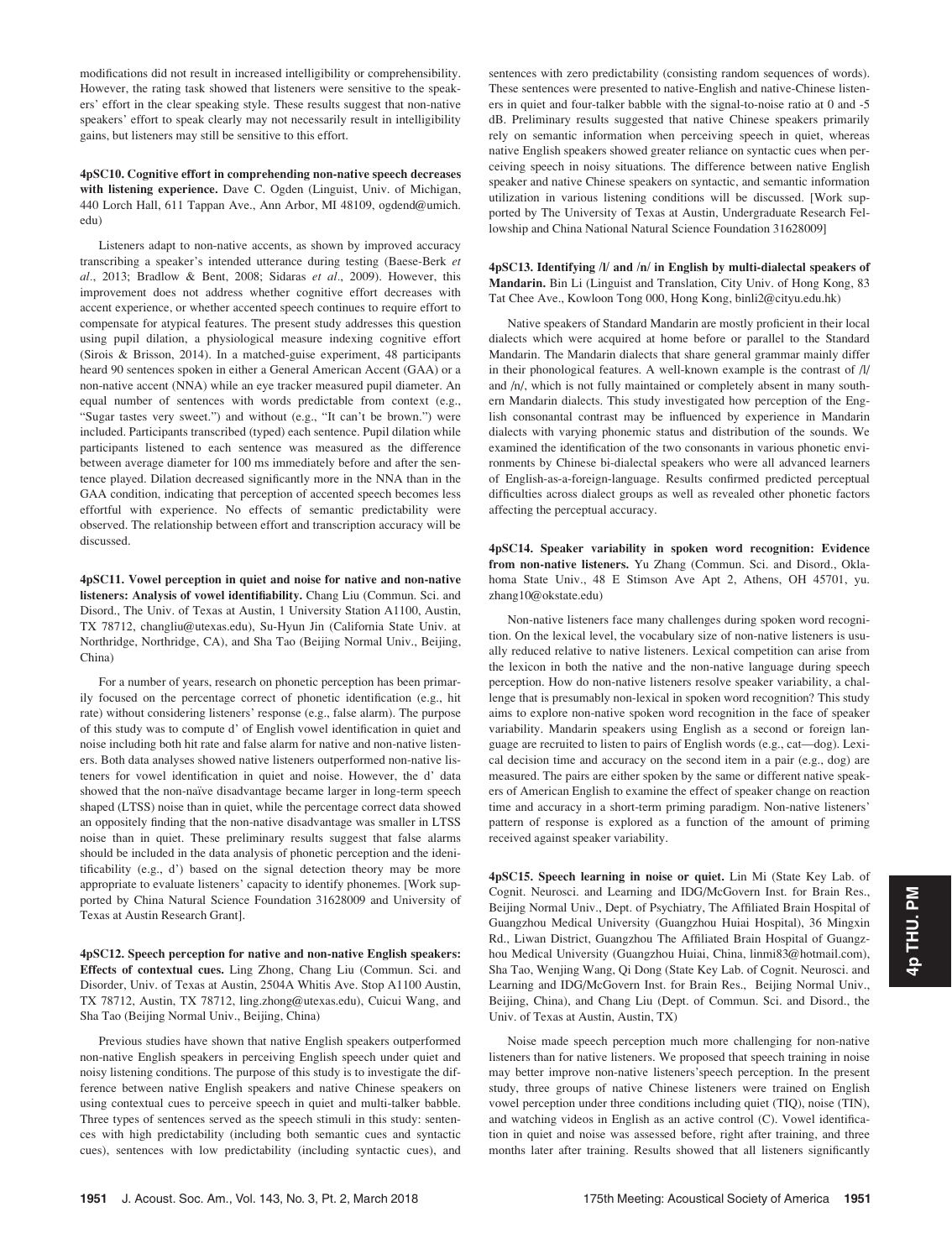improved their vowel identification after training, and the training effect was retained three months later. Compared with the control group, the TIQ group improved more for vowel identification in quiet condition, but not for that in noise conditions. The TIN group improved vowel identification in noise significantly more than the TIQ and control groups. Compared with the TIQ, less informational masking and energetic masking was also found in the post-training test for the TIN than that for the TIQ. These results suggested that vowel perceptual training in noise may better improve L2 vowel perception in adverse acoustic environments than training in quiet. Implications for second language speech perception training were discussed.

# 4pSC16. Voice onset time and onset f0 as correlates of voicing in American learners of French. Amy Hutchinson and Olga Dmitrieva (Purdue Univ., 100 N. University St., West Lafayette, IN, hutchi25@purdue.edu)

Voice Onset Time (VOT) and onset f0 are known correlates of voicing distinctions in stops and both contribute to the perception of voicing (House & Fairbanks, 1953; Abramson & Lisker, 1965). The values of VOT and onset f0 which correspond to voicing categories vary cross-linguistically. Second language (L2) learners often have to acquire a novel use of these acoustic cues to produce and perceive L2 voicing. The acquisition of primary voicing cue, VOT, has been studied extensively in L2 research (Flege & Eefting, 1988; Flege 1991; Birdsong et al. 2007) but less is known about the acquisition of secondary cues. The present study compares the use of VOT and onset f0 in French and English speech produced by American learners of French (22). The study also examines the role of back transfer in L2 learners by comparing their English productions to a monolingual control group (33). The results demonstrate that although learners' VOT values in French were heavily influenced by English, their onset f0 production in both English and French was on target. Little evidence of learners' second language affecting their first language was found. Individual trends, including the effect of L2 proficiency level will also be explored.

# 4pSC17. First language phonetic drift in second language instructional environment. Olga Dmitrieva and Alexis N. Tews (Purdue Univ., 640 Oval Dr., Stanley Coulter 166, West Lafayette, IN 47907, odmitrie@purdue. edu)

Recent research demonstrates that second language learning can affect first language speech production. This has been shown for proficient longterm second language learners in immigration settings (Flege, 1987) as well as novice learners in the study abroad setting (Chang, 2013). The question addressed in the present study is whether learners acquiring a second language in a classroom setting in the first language-dominant environment are also subject to L1 phonetic drift. A group of American students enrolled in intermediate-level Russian language courses at a major Mid-Western university were recorded reading a list of Russian and English words designed to investigate the acoustic realization if word-initial and word-final stop voicing. Several acoustic correlates of initial and final voicing were measured (VOT, onset f0, preceding vowel duration, glottal pulsing, etc.) and compared to data from monolingual speakers of American English from the same geographic region. Results demonstrate that learners' realization of both initial and final voicing in English are affected by exposure to Russian. In the majority of measures, the drift occurred in the direction of norms characteristic of Russian voicing. Divergence from Russian was detected in the use of negative VOT for initial voiced stops.

4pSC18. The effect of distributional training on the production of nonnative vowel contrasts. Grechen Go, Heather Campbell, and Susannah V. Levi (Communicative Sci. and Disord., New York Univ., 665 Broadway, 9th Fl., New York, NY 10012, gretchen.go@nyu.edu)

The current study tests production accuracy of a non-native vowel contrast following a modified perceptual learning paradigm. Previous research has found that adults can learn non-native sound categories with sensitivity to distributional properties of their input. In the current study, 34 native-English adults heard stimuli from /o/-/oe/ continuum. Half of the participants heard stimuli drawn from a bimodal distribution and half from a unimodal distribution. To support learning, we incorporated active learning with feedback, lexical support in the form of two images, and overnight consolidation. Production of this contrast was assessed through a repetition task at baseline and at the end of the experiment. Production accuracy is measured as the Euclidean distance between /o/ and /oe/ at baseline and post-training. Preliminary analyses suggest that the distance between these two vowels increased for both groups, indicating that listeners in both conditions were able to transfer perceptual learning to production. These results suggest a way to mitigate the disadvantages previously found for participants in the unimodal condition, by incorporating active engagement with the target stimuli using lexical support, accuracy feedback, and overnight consolidation.

4pSC19. Disruption of learning on a non-native phonetic contrast by a brief practice break. David F. Little (Elec. and Comput. Eng., Johns Hopkins Univ., 1316 Eutaw Pl., #31, Baltimore, MD 21217, david.frank.little@ gmail.com) and Beverly Wright (Commun. Sci. and Disord., Northwestern Univ., Evanston, IL)

What is required for long-lasting learning of a non-native phonetic contrast? Do principles from fine-grained discrimination learning apply? Discrimination learning often requires extensive practice within a day for performance to improve across days, and a 30-minute break midway through practice can disrupt that learning. Thus it appears that trials must integrate to a learning threshold in a transient memory store in order for durable discrimination learning to occur. We asked whether this same principle applies in phonetic-contrast learning. To do so, we trained monolingual speakers on a non-native phonetic contrast along a voice-onset-time (VOT) continuum. Those who engaged in a single continuous practice session on day 1 reached above chance accuracy on day 2 while classifying the non-native phoneme. In contrast, when day-1 practice included a 30-minute break halfway through training, day-2 performance was at chance. These results suggest that for phoneme learning, as for discrimination learning, long-lasting learning requires that practice trials be integrated up to a learning threshold within a transient memory store before they are sent en masse into a memory that lasts across days.

4pSC20. Effect of L1 phonation contrast on production of L2 English stops. Jessamyn L. Schertz (Dept. of Lang. Studies, Univ. of Toronto Mississauga, Ste. 301, Erindale Hall, 3359 Mississauga Rd., Mississauga, ON L5L1C6, Canada, jessamyn.schertz@utoronto.ca)

This work examines the influence of native phonation contrast type on the production of English stops in different phonetic contexts/reading styles. Proficient English speakers from four different L1 language backgrounds produced words in three different contexts: words in isolation, phrase-final in a carrier sentence, and in a reading passage. Language backgrounds were representative of three types of phonation contrasts: Mandarin (aspiration contrast:  $[p^h \sim p]$ ), Tagalog (voicing contrast:  $[p \sim b]$ ), and Urdu (4-way phonation contrast  $[p^h \sim p \sim b^h \sim b]$ ). 11 participants from each group were compared with a control group of L1 English speakers. Aspiration and closure voicing were measured. All groups produced English voiceless stops as aspirated; however, there was considerable variation in the voiced stops, with Mandarin speakers producing less voicing, and Urdu and Tagalog speakers producing more voicing, than English speakers across speech styles, showing an asymmetrical influence of L1 phonation on production of the English contrast, in line with other recent work.

4pSC21. The production of American English vowels by native Japanese speakers in two different conditions. Takeshi Nozawa (Lang. Education Ctr., Ritsumeikan Univ., 1-1-1 Nojihigashi, Kusatsu 525-8577, Japan, t-nozawa@ec.ritsumei.ac.jp)

Native Japanese speakers produced American English vowels /i, I, E, æ,  $\alpha$ ,  $\Delta$  in two different conditions. First they read aloud one syllable words and non-words that contain these vowels on the word list. The vowels produced in this condition are believed to be what Japanese speakers believe typical of each English vowel. The Japanese speakers also reproduced English vowels uttered by native speakers. They were not told what vowel they would hear in each trial. The vowels produced in this way should be close to how each vowel sounds to the Japanese speakers, regardless of whether they correctly identify each vowel. The results revealed that in the "read aloud" conditions, /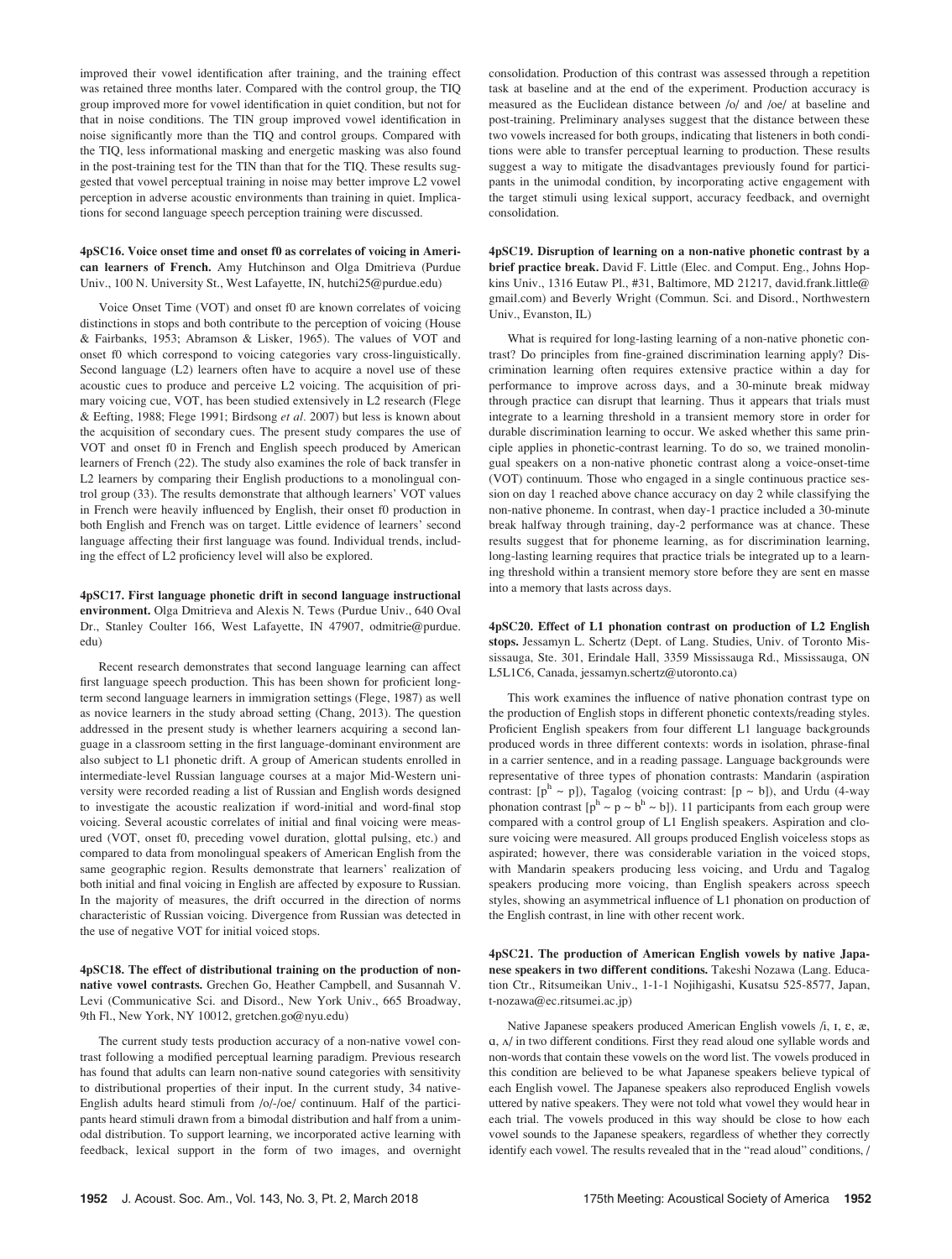i/ and  $\frac{1}{4}$  are spectrally close, and so are  $\frac{1}{2}$  and  $\frac{1}{4}$  and in low central position.  $\alpha$  is higher than /æ/ and  $\alpha$ . In "reproduction" condition, on the other hand,  $/i$  and  $/I$  are spectrally more distant, and  $\frac{z}{i}$  is fronted.  $\frac{a}{i}$  and  $\frac{A}{i}$ spectrally closer than in "read aloud" condition. Taken together, it can be assumed that there is a discrepancy between how Japanese speakers believe English vowels sound and how English vowels actually sound to them.

4pSC22. Cross-modality interference effects of phonetic and prosodic information in second language learners. Chieh Kao and Yang Zhang (Speech-Language-Hearing Sci., Univ. of Minnesota, 164 Pillsbury Dr SE, Minneapolis, MN 55455, kaoxx096@umn.edu)

Successful communication relies on efficient use of information from multiple modalities and dimensions. Our previous research using a crossmodal priming paradigm showed that congruent visual primes facilitate faster recognition of phonetic and emotional prosodic information in speech. Event-related potential (ERP) data further revealed distinct brain mechanisms in the N400 and late positive response (LPR) components for processing linguistic and paralinguistic congruency. The current study extended the same paradigm to English-as-a-second-language (ESL) learners to examine possible interference between the two informational dimensions as a function of language experience. Participants were sixteen normal adult ESL learners. Monosyllables /bab/ and /bib/ in a happy or angry tone were used as the auditory stimuli, and pictures of the speaker articulating vowel /a/ and /i/ with a happy or angry facial expression were used as the visual primes. Compared to native English speakers, ESL learners showed significantly longer reaction time with inconsistent congruency effects in both conditions. But their behavioral accuracy data mirrored those of the native speakers, and native-like N400 and LPR components were also reliably elicited in the ESL group in both conditions. Together, these results indicate stronger cross-modal interference between phonetic and emotional prosodic information in speech for second language learners.

4pSC23. Second-language learning in adolescents with cochlear implants. Deniz Baskent, Dorit Enja Jung (Dept. of Otorhinolaryngology, Univ. Medical Ctr. Groningen, Univ. of Groningen, PO Box 30.001, Groningen 9700RB, Netherlands, d.baskent@umcg.nl), Wander Lowie (Appl. Linguist, Ctr. for Lang. and Cognition, Univ. of Groningen, Groningen, Netherlands), and Anastasios Sarampalis (Psych., Univ. of Groningen, Faculty of Behavioural and Social Sci., Groningen, Netherlands)

Speech signals delivered via cochlear implants (CIs) lack spectro-temporal details, yet, young-implanted children can develop good native language skills (L1). This study explores three research questions: 1. Can adolescents with CIs learn a second language (L2)? 2. Is there a difference in spoken (auditory-A) vs. written (visual-V) L2 skills? 3. Which perceptual and cognitive factors influence L2 learning? Two groups  $(L1 = Dutch, age 12-17 years)$ , one with normal hearing (NH) and one with CIs, and both learning English (L2) at school, participated. L1 and L2 proficiency was measured in receptive vocabulary (A), comprehension (A, V), and general proficiency (V). Further, basic auditory functioning, in temporal (gap detection) and spectral (spectral ripple detection) resolution, and cognitive functioning, in IQ, working memory, and attention, were measured. Preliminary data  $(n=7$  per group) indicated comparable L1 proficiency between NH and CI groups. While some CI users showed L2 proficiency within the NH range, on average, L2 proficiency was lower for the CI group. This effect was more pronounced for auditory tests. Reduced temporal and spectral resolution, but no difference in cognitive tests, were observed in CI group compared to NH, emphasizing the importance of auditory factors in L2 learning.

4pSC24. Production and perception of phonetically "non-native" clusters by Georgian native speakers. Harim Kwon (George Mason Univ., 5 rue Thomas Mann, CEDEX 13, Paris 75205, France, harim.kwon@univparis-diderot.fr) and Ioana Chitoran (Université Paris Diderot, Paris, France)

This study examines the role of native inter-consonant timing patterns in perception and production of word-initial consonant clusters, asking how phonotactically native clusters with non-native timing patterns are perceived and produced by speakers of a cluster-heavy language. We tested Georgian speakers in two experiments using CCV/CVCV stimuli produced by a French talker. Georgian is a cluster-heavy language with a relatively long inter-consonant lag, often resulting in transitional vowels between two consonants within a cluster. French onset clusters have shorter inter-consonant lag than Georgian ones. In Experiment 1 (shadowing), Georgian participants  $(n = 14)$  were exposed to French CCV/CVCV stimuli and asked to produce what they heard. In Experiment 2 (discrimination), the same Georgian participants heard the same French stimuli in AX pairs and determined whether the two sequences (A and X) were the same or different. The results from the two experiments suggest that Georgian participants often confused French CCV (without any vocalic transition) with French CVCV. The confusion occurred almost exclusively when the first vowel of CVCV was /ø/, which is acoustically similar to the transitional vowel in Georgian, but did not seem to stem from Georgian speakers' incapability of producing French short-lag CCV. We claim that native inter-consonant timing patterns influence perception and production of consonant clusters even when the clusters are phonotactically licit in one's native language.

4pSC25. Does it have to be correct?: The effect of uninformative feedback on non-native phone discrimination. Annie J. Olmstead and Navin Viswanathan (Speech, Lang., Hearing, Univ. of Kansas, 1000 Sunnyside Ave, Lawrences, KS 66045, annie.j.olmstead@ku.edu)

Learning the phonetic inventory of a non-native language requires perceptual adjustment to non-native phones that sometimes belong to a single category in the learner's native language. For example, English native speakers often struggle to learn the distinction between the Hindi phonemes  $[t]$  and  $[t]$  that are both categorized as  $[t]$  in American English (AE). Olmstead and Viswanathan (2017) showed that AE listener's discrimination of these non-native phones could be improved using short exposure to naturally produced Indian English (IE) words that contained the target contrast. In the current study, we examine how feedback affects this lexical retuning effect. Specifically, we set up feedback schedules that either reinforce the consistent mapping of these consonants onto the AE speaker's existing [t] and  $[\theta]$ , or that reinforce an inconsistent mapping. If the consistency of this mapping in IE is paramount to improving phonetic discrimination, then reinforcing it should strengthen the effect and providing a variable mapping should weaken it. Results suggest that the feedback given to participants did not change the effect on discrimination—discrimination improved whether or not the feedback was consistent. Implications of these findings are discussed.

4pSC26. Using high variability phonetic training to train non-tonal listeners with no musical background to perceive lexical tones. Alif Silpachai (Appl. Linguist and Technol., Iowa State Univ., 527 Farmhouse Ln., Ames, IA 50011, alif@iastate.edu)

Previous research has not extensively investigated whether High Variability Phonetic Training (HVPT) is effective in training listeners with no musical background and no prior experience with a tone language in their identification of non-native lexical tones. In this study, it was investigated whether HVPT is applicable to the acquisition of non-native tones by such listeners. Twenty-one speakers of American English were trained in eight sessions using the HVPT approach to identify Mandarin tones in monosyllabic words. Ten of the participants were exposed to words produced by multiple talkers (MT condition), and eleven participants were exposed to words produced by a single talker (ST condition). The listeners' identification accuracy revealed an average 44% increase from the pretest to the posttest for the MT condition and an average 30% increase for the ST condition. The improvement also generalized to new monosyllabic words produced by a familiar talker and those produced by two unfamiliar talkers. The learning however did not generalize to novel disyllabic words produced either by a familiar talker or an unfamiliar talker. Comparisons between two groups further revealed that the improvement of the listeners in the MT condition was significantly higher than that of the listeners in the ST condition.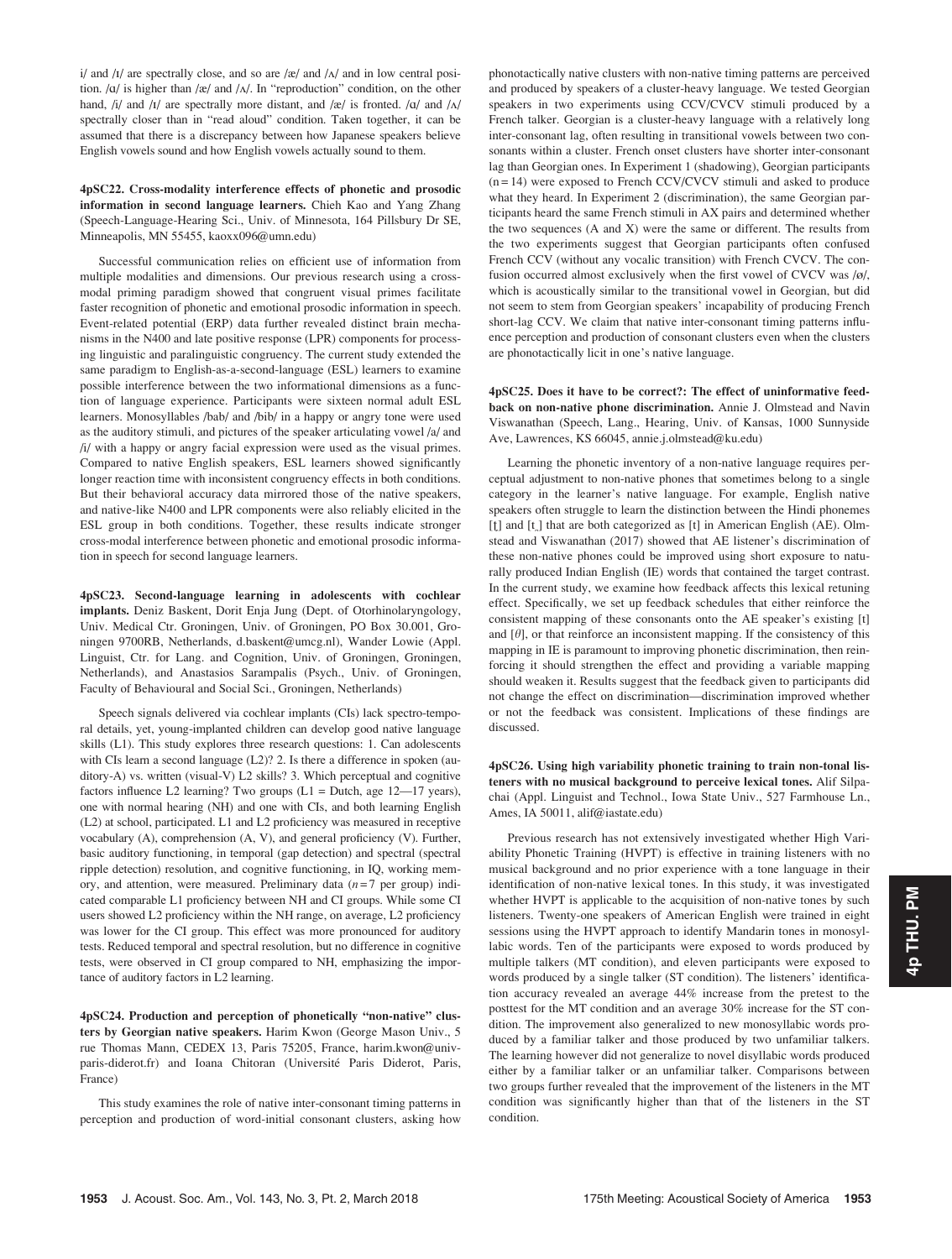4pSC27. Perceiving allophonic alternations in an immersion setting: The case of alveolars and rhotics in Spanish and English. Farrah A. Neumann (Linguist, Univ. of Pittsburgh, 4200 5th Ave, Pittsburgh, PA 15260, fan9@pitt.edu)

Recent research indicates that second language (L2) immersion influences the phonetic production not only of the L2 (Jacobs, Fricke, & Kroll, 2016), but also of the first language (L1) (Chang, 2012). However, less understood is the immediate impact of L2 immersion on cross-language influence in phonetic perception. This study tracked L2 Spanish study abroad learners' perceptual shifts due to immersion using auditory-visual cross-modal priming experiments in both Spanish and English. The target phones, [r, r, t, d,  $\delta$ , *i*], were chosen for their differing phonemic and allophonic statuses in Spanish and English. For example, Spanish rhotics include the phonemic trilled  $/r/$  and tapped  $/r/$ , whereas the tapped  $/r/$  exists phonetically in English, but as an allophone of the alveolar stops /t d/. Because learners must adjust their phonological inventories to accommodate the L2 statuses of these phones, we expect their L1 inventories to also reflect these changes, as evidenced by slower RTs for the prime-target pairs that do not correspond to the L2. This study provides a fuller perspective on how immersion mediates L1-L2 interference, and offers insight as to whether perceptual changes in the two languages are necessarily related. Data analyses are currently underway.

4pSC28. Language experience outweighs perceptual enhancement in category learning. Meng Yang (Linguist, Univ. of California, Los Angeles, 3125 Campbell Hall, Los Angeles, CA 90095, mengyang@ucla.edu)

Some theorists claim that cues that contribute to the same acoustic percept are naturally coupled in category learning. In contrast, others claim that no pairs of cues are privileged in this way, and listeners simply learn cue correlations from language input. We compared the cue weighting and cueshifting between pitch and breathiness, which are enhancing but do not signal a phonemic contrast in English (Experiment I), and pitch and closure duration, which are not enhancing but are correlated in signaling the English voicing contrast (Experiment II). When the cues were enhancing but not contrastive, English listeners successfully learned to weight the more informative cue higher. In contrast, preliminary results show that listeners have difficulty weighting the informative cue higher when the two cues are not enhancing but only contrastive. Results suggest that language experience outweighs auditory enhancement relationships in the perceptual coupling of cues.

# THURSDAY AFTERNOON, 10 MAY 2018 GREENWAY H/I, 1:00 P.M. TO 4:30 P.M.

# Session 4pSP

# Signal Processing in Acoustics: Topics in Signal Processing in Acoustics

Ryan L. Harne, Cochair

Mechanical and Aerospace Engineering, The Ohio State University, 201 W 19th Ave, E540 Scott Lab, Columbus, OH 43210

Buye Xue, Cochair Starkey, 6600 Washington Avenue S., Eden Prairie, MN 55344

# Contributed Papers

# 1:00

4pSP1. Analysis of foldable acoustic arrays from piecewise linear, conformal, and tessellated topologies. Chengzhe Zou and Ryan L. Harne (Mech. and Aerosp. Eng., The Ohio State Univ., 201 W 19th Ave, Columbus, OH 43210, zou.258@osu.edu)

Arrays of acoustic sources distributed over the tessellated frameworks of origami-inspired folding patterns demonstrate exceptional and straightforward adaptivity of acoustic wave guiding architecture to contrast to the challenges manifest in digital wave guiding control methods. Yet, when the concept of folding arrays is applied to tessellations formed by single patterns, acoustic fields with distinct distributions of energy delivery cannot be realized. To overcome this limitation, here multiple folding patterns are assembled by piecewise geometries that permit the array to conform to unique topologies when reconfigured by physical folding actions. An analytical model is developed to predict the acoustic pressure radiated from the acoustic sources arranged on piecewise-continuous surfaces, while experiments are conducted to demonstrate the concept and validate the model. Parametric investigations are then undertaken to uncover the relations of modularity and folding of the acoustic array and the resulting acoustic energy delivery and distributions. The results find that the assembly of tessellated arrays from multiple distinct folding pattern sub-elements may replicate the acoustic wave guiding of complex acoustic sources that traditionally do not enable adaptive wave radiation properties.

1:15

4pSP2. Cross-correlation method for acoustic detection of small unmanned aerial vehicles. Alexander Sedunov, Hady Salloum, Alexander Sutin, and Nikolay Sedunov (Maritime Security Ctr., Stevens Inst. of Technol., One Castle Point on Hudson, Stevens Inst. of Technol., Hoboken, NJ 07030, asedunov@stevens.edu)

The availability of Unmanned Aerial System (UAS) to consumers has increased in the recent years, with it came the potential for negligent or nefarious misuse of them. Stevens Institute of Technology has built a passive acoustic system for low flying aircraft detection, the application of the developed principles and algorithms for UAS acoustic detection and tracking is presented in this paper. The application of the developed principles and algorithms for UAS acoustic detection and tracking is presented in this paper. Several experiments were conducted aiming to establish the characteristics of the emitted noise of UAVs of various sizes while airborne and demonstrate the processing required to detect and find the direction toward the source. The vehicles tested included popular quadrotors: DJI Phantom 2 Vision +, 3DR Solo, DJI Inspire 1 as well as larger semi-professional vehicles: Freefly Alta 6, DJI S1000. The small array of 16 microphones was used for data collection in the tests near local NJ airport. Acoustic signatures of the tested UAS were collected for stationary and flying UAS. We applied the algorithm for detection and direction finding based on fusing time difference of arrival (TDOA) estimates computed by finding peaks in the output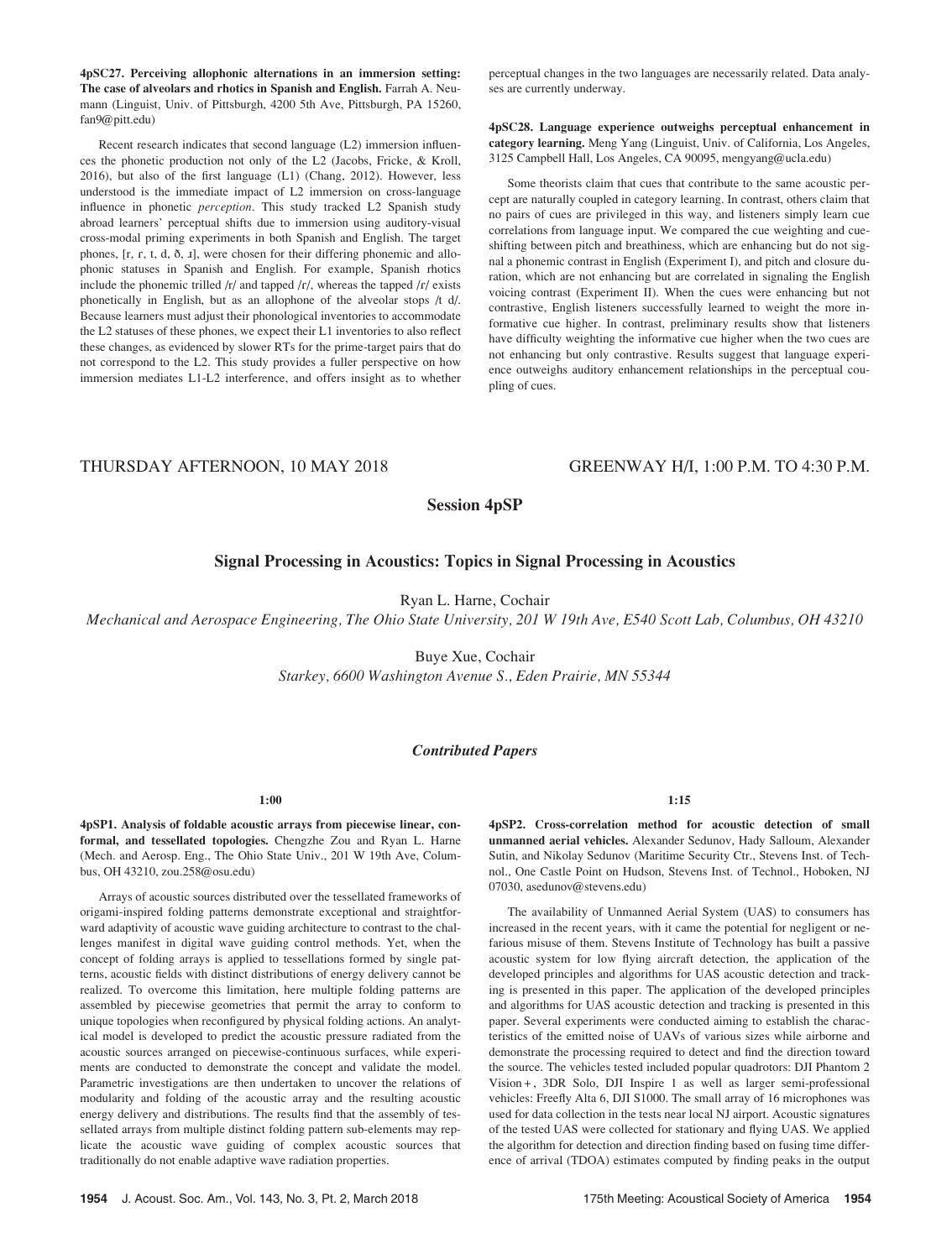Generalized Cross-Correlation (GCC) function. The cross-correlation signal process provided UAS detection and bearing for distances up to 250m while the spectrograms did not reveal acoustic UAS signatures at that distance. This work is being supported by DHS's S&T Directorate.

## 1:30

4pSP3. Cross-term analysis in frequency-difference-based source localization methods. Brian M. Worthmann (Appl. Phys., Univ. of Michigan, 1231 Beal Ave, 2010 Automotive Lab, Ann Arbor, MI 48104, bworthma@ umich.edu) and David R. Dowling (Mech. Eng., Univ. of Michigan, Ann Arbor, MI)

In previous work, it has been shown that a quadratic product of frequency-domain acoustic fields at different frequencies but the same spatial location leads to an auxiliary field which may contain field information at frequencies below the original signal's bandwidth (Worthmann, Song and Dowling, 2015, JASA 138, 3549-3562). This quadratic product, termed the frequency-difference autoproduct, has been shown to be valuable for beamforming and source localization in the presence of environmental mismatch and/or array sparseness. However, in a multipath environment, this quadratic product leads to undesired cross-terms. Bandwidth averaging procedures have been found to suppress some of their detrimental influences in some cases, but not all. Additionally, the poor dynamic range observed in frequency-difference beamforming and frequency-difference matched field processing are associated with the imperfect mitigation of these cross-terms. In this presentation, the nature of these cross-terms is analyzed, and signal processing tools are developed which attempt to robustly mitigate the detrimental effects of these cross terms. These signal processing tools can be used to potentially improve localization performance when using frequencydifference autoproduct-based source localization schemes. [Sponsored by ONR and NSF]

#### 1:45

4pSP4. Investigation of reconfigurable antennas by foldable, e-textile tessellations: Modeling and experimentation. Chengzhe Zou (Mech. and Aerosp. Eng., The Ohio State Univ., Columbus, OH), Shreyas Chaudhari, Saad Alharbi, Hamil Shah, Asimina Kiourti (Elec. and Comput. Eng., The Ohio State Univ., Columbus, OH), and Ryan L. Harne (Mech. and Aerosp. Eng., The Ohio State Univ., 201 W 19th Ave, E540 Scott Lab, Columbus, OH 43210, harne.3@osu.edu)

Physical deformation mechanisms are emerging as compelling and simple ways to adapt wave propagation properties of antenna arrays in contrast to digital steering approaches acting on topologically fixed antennas. Concepts of physical reconfigurability also enable exceptional capabilities such as deployable and morphing antenna arrays that serve multiple functions and permit compact transport with ease. Yet, the emergent concepts lack broad understanding of effective approaches to integrate conformal, electrically conductive architectures with high-compliance foldable frameworks. To explore this essential interface where electrical demands and mechanical requirements may conflict, this research studies e-textile-based reconfigurable antenna arrays that conform to adaptable topologies by origami-inspired tessellations. The e-textiles leverage embroidered conductive threads along frameworks established on origami tessellations to permit large compliance at folding edges as needed while retaining the desired electromagnetic wave propagation characteristics. Computational modeling is used to guide experimental fabrications and validations. It is found that e-textile origami antenna arrays permit significant adaptation of wave radiation while maintaining the required mechanical robustness under folding sequences. These findings may motivate future concepts for reconfigurable antennas established upon physical deformation processes.

# 2:00

4pSP5. Mathematical properties of generalized Bessel functions and application to multi-tone sinusoidal frequency modulation. Parker Kuklinski (Naval Undersea Warfare Ctr., 1176 Howell St, Newport, RI 02841, parker.s.kuklinski1@navy.mil) and David A. Hague (Naval Undersea Warfare Ctr., North Dartmouth, Massachusetts)

The generalized Bessel function (GBF) is a multi-dimensional extension of the standard Bessel function. Two dimensional GBFs have been studied

# 2:15

4pSP6. Consensus detection of a Gaussian underwater acoustic source by a distributed sensor network. Thomas J. Hayward and Steven I. Finette (Naval Res. Lab., 4555 Overlook Ave SW, Washington, DC 20375, thomas. hayward@nrl.navy.mil)

Probabilistic data fusion is a well-established algorithmic approach to the detection of underwater acoustic sources by a distributed sensor network. Direct communication of all of the network nodes with a fusion center would provide optimal joint detection via summation of log-likelihood ratios (LLR's) across the nodes. However, a network that relies on a single fusion center for data exfiltration is not robust to the loss of the fusion center. Distributed detection mediated by dynamic consensus algorithms, which have their roots in the broader system-theoretic discipline of dynamic state estimation, offers an alternative that is robust to node loss. The present work illustrates the application of dynamic consensus algorithms to the distributed detection of underwater acoustic sources, taking as an example the detection of a stationary, ergodic Gaussian source in a shallow-water waveguide by a network of vertical-array nodes. A general definition of consensus algorithms is followed by the construction of particular linear consensus dynamical systems that (1) provide asymptotic agreement of the time-averaged consensus LLR with the optimal central-fusion LLR; and (2) equalize the mean cross-node disagreements of the consensus LLR's. Performance of centralized and consensus detection is compared in simulations. [Work supported by ONR.]

## 2:30–2:45 Break

# 2:45

4pSP7. Integration of signal processing modules of hearing aids as realtime smartphone apps. Nasser Kehtarnavaz and Linda Thibodeau (Univ. of Texas at Dallas, 800 West Campbell Rd., Richardson, TX 75080, kehtar@utdallas.edu)

Our research group has been working on developing an open source research platform for hearing improvement studies based on smartphones noting that currently no open source, programmable, and mobile research platform exists in the public domain for carrying out hearing improvement studies. Such a platform allows smartphones, which are already widely possessed and carried by people, to be used for the development and field testing of existing or new hearing improvement signal processing algorithms. A number of smartphones apps have already been developed by our research group for specific or individual modules of the speech processing pipeline of a typical digital hearing aid. This work covers the integration of several individual signal processing modules into an integrated smartphone app. The steps taken in order to enable the individual modules to run together in real-time and with low audio latency will be presented and a demo of the integrated app running on both iOS and Android smartphones will be shown.

#### 3:00

4pSP8. Stereo I/O framework for audio signal processing on android platforms. Abdullah Küçük, Yiya Hao (Elec. and Comput. Eng., The Univ. of Texas at Dallas, 17878 Preston Rd, APT 369, Dallas, TX 75252, axk166230@utdallas.edu), Anshuman Ganguly, and Issa M. Panahi (Elec. and Comput. Eng., The Univ. of Texas at Dallas, Richardson, TX)

Smartphones and tablets are attractive cost-effective solutions for implementing multi-channel audio signal processing algorithms. Modern smartphones and tablets have at least two microphones and requisite processing capabilities to perform real-time audio signal processing. However, it is still challenging to integrate the dual-microphone audio capture and the audio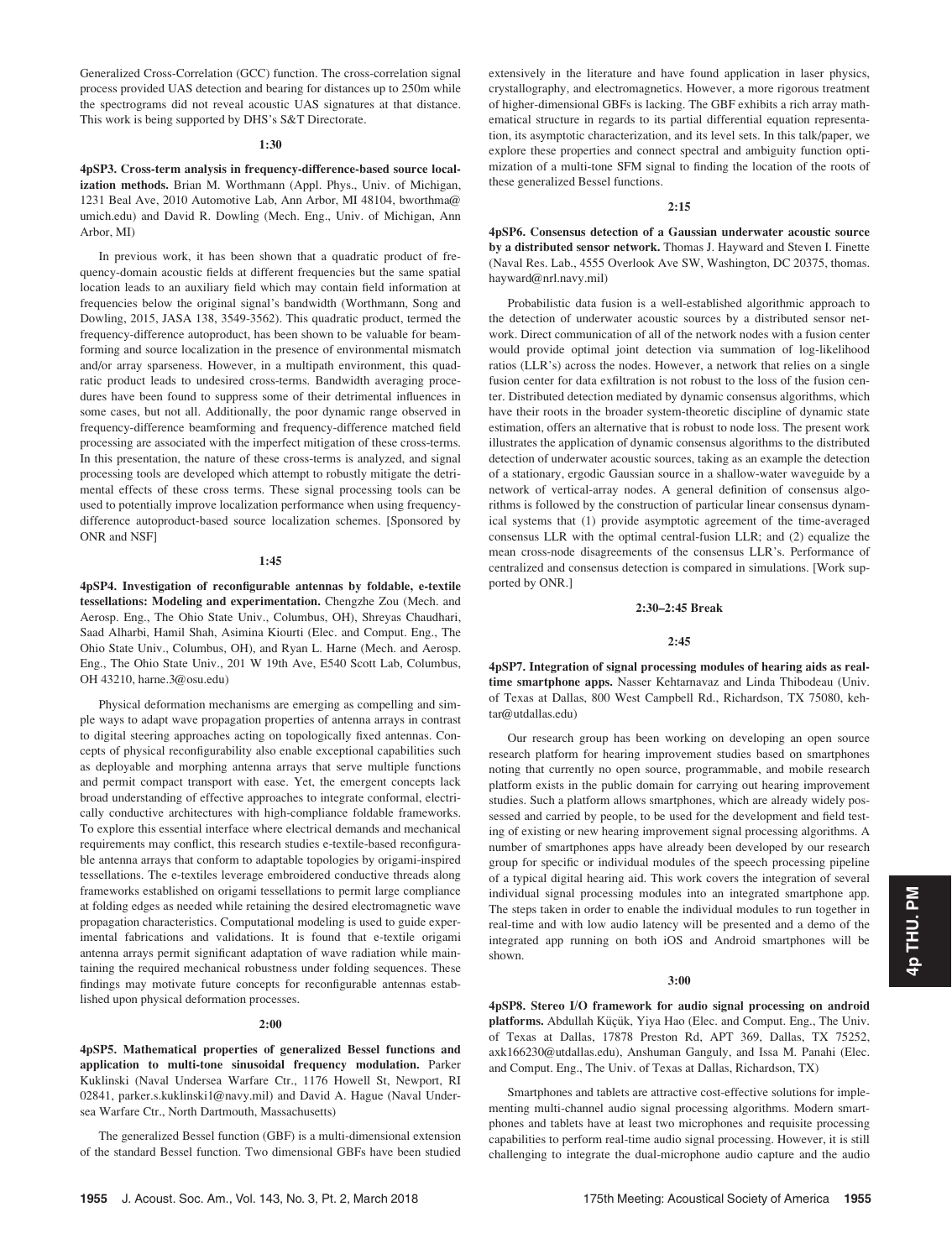processing pipeline in real-time for efficient operation. In this paper, we propose an efficient stereo input/output framework for real-time audio signal processing on Android smartphones/tablets. This framework enables us to perform a large variety of real-time signal-processing applications on Android platform such as Direction of Arrival (DOA) estimation, Audio Compression, and Multi-Channel Speech Enhancement. The implementations and demos of Direction of Arrival (DOA), Audio Compression, and Multi-Channel Speech Enhancement algorithms are also presented to show the effectiveness of proposed framework.

#### 3:15

4pSP9. Robust real-time implementation of adaptive feedback cancellation using noise injection algorithm on smartphone. Parth Mishra (Elec. and Comput. Eng., Univ. of Texas at Dallas, 7740 mccallum blvd, apt#315, DALLAS, TX 75252, pxm161830@utdallas.edu), Serkan Tokgoz, and Issa M. Panahi (Elec. and Comput. Eng., Univ. of Texas at Dallas, Richardson, TX)

We propose a novel low latency smartphone-based application that demonstrates the real-time operation to cancel the negative effects of acoustic feedback arising from the coupling between the speaker and the microphone of the smartphone or similar device utilizing the robust Noise Injection (NI) method. We make use of multiple noise injections of short durations to estimate the filter coefficients of an appropriate order between the speaker and the microphone, in order to perform the feedback cancellation effectively in real-time. Our motive behind the development of this application is to perform an effective acoustic feedback cancellation irrespective of the position of speaker and the microphone on the platform under consideration. With the proposed application, we can estimate the transfer function between speaker and microphone in the changing room acoustics making the feedback cancellation very effective. Objective and subjective tests were conducted and results of the proposed real-time application indicate significant acoustic feedback suppression in the presence of varying environmental conditions.

#### 3:30

4pSP10. Comparison of processing speed between Arduino Due and Teensy 3.6 boards in a system identification application. Artur Zorzo (Acoust., UFSM, SQN 315 BLG APTO 205, ASA NORTE, BRASILIA 70774070, Brazil, arturzorzo@hotmail.com), William D. Fonseca, Paulo Mareze, and Eric Brandao (Acoust., UFSM, Santa Maria, RS, Brazil)

The system identification technique is a powerful real-time signal processing tool when dealing with the characterization of dynamic systems. This approach uses adaptive filtering techniques and the least mean square (LMS) algorithm to estimate the impulse response of a system in a finite impulse response (FIR) filter format. The main purpose of this paper is to compare the results and processing speed of two ARM-based microcontrollers as well as to give a theoretical background and an implementation procedure of the technique. ARM (Advanced RISC Machine) is an architecture of 32-bit processors usually applied in embedded systems due to its processing power, relatively low consumption, cost and small size. The impulse responses obtained by the method for several passive electronic filters were transformed to the frequency domain and compared with simulations of the circuits' frequency responses. This practice was repeated for both boards and for different parameters of the algorithm. The results have shown that the Arduino Due was unable to deal with higher sampling frequencies due to its processor limitations. On the other hand, the Teensy 3.6, a more powerful controller, yields great results even for higher frequencies.

4pSP11. Calibration of low-cost sound level meters using machine learning techniques. Jose Giraldo (AAC centro de acústica aplicada, circular 74b 39b-71, Medellin 050031, Colombia, jose091@gmail.com) and Alberto Bañuelos Irusta (AAC centro de acústica aplicada, Vitoria, Spain)

The assessment of environmental noise pollution from complex sources that are not represented in traditional noise maps requires a long term monitoring network to manage citizen complaints, a network of low-cost sound level meters is a practical option to analyze real-world cases, however the accuracy of the measurements is a concern when this information is used to evaluate regulation accomplishment. Previous work on low-cost monitoring devices has been carried out in microphone comparison, processing board selection and recently in MEMS microphone use. In the present work the use of reinforcement learning techniques is explored to calibrate the sound pressure levels generated by a low-cost monitoring device using a class one sound level meter as reference in a continuous measurement setup. Machine learning based models are known to take into account strong non-linearities which are effective to get an alternative calibration method for low-cost sensors.

#### $4:00$

4pSP12. Improved pre-filtering stages for GCC-based direction of arrival estimation using smartphone. Abdullah Küçük (Elec. and Comput. Eng., The Univ. of Texas at Dallas, 17878 Preston Rd, APT 369, Dallas, TX 75252, axk166230@utdallas.edu), Anshuman Ganguly, and Issa M. Panahi (Elec. and Comput. Eng., The Univ. of Texas at Dallas, Richardson, TX)

Sound source localization (SSL) is one of the important areas in signal processing especially for hearing aid applications. Having at least two microphones and powerful processing capability makes smartphone as a good sound source locator for people who have hearing impairment. In our previous work, we showed that traditional Generalized Cross Correlation (GCC) method with spatial post-filtering stage would increase the performance of instantaneous estimation of direction of arrival (DOA). In this paper, we combine a spectral pre-filtering stage with our previous work to improve the noise robustness of the earlier method. By combining pre-filtering stage with GCC and post-filtering stage, we obtain robust DOA estimation under various realistic noise types. We experiment with several pre-filtering stages and study their impact on reducing root mean square error (RMSE) and mean absolute error (MAE) for DOA estimation. The real-time implementation of some of the proposed algorithms on smartphone is also presented.

## 4:15

4pSP13. Speech enhancement and speaker verification with convolutional neural networks. Peter Guzewich and Stephen Zahorian (Binghamton Univ., PO Box 6000, Binghamton, NY 13902, zahorian@binghamton.edu)

Convolutional neural networks have been used with great success for image processing tasks. The convolution filters can act as powerful feature detectors in images to find edges and shapes. Time domain speech signals are one dimensional, but frequency domain information can be viewed in the same way as an image, allowing one to use two-dimensional convolutional networks for tasks such as speech enhancement. In this paper, recently reported deep neural network preprocessing methods used for dereverberation are examined to explore their ability to remove noise and or reverberation. A convolutional network is then introduced and compared to the previous methods to explore the relative strengths and weaknesses of each approach. Comparisons are made through experimentation in the context of speech quality and speaker identification tasks.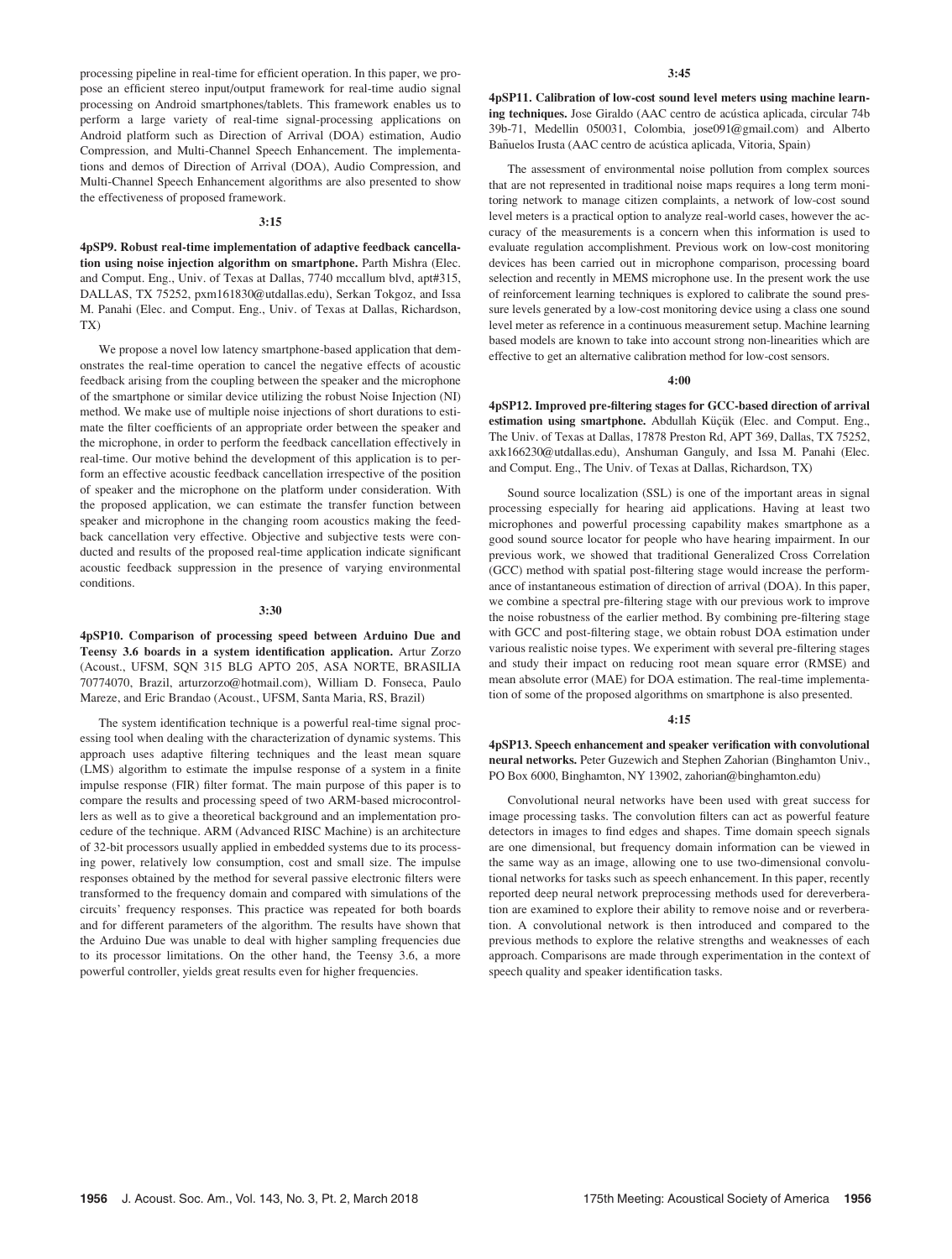Session 4pUW

# Underwater Acoustics: Underwater Acoustic Communications, Positioning, and Signal Processing

Aijun Song, Chair

Electrical and Computer Engineering, University of Alabama, 401 7th Ave, Hardaway Rm284, Tuscaloosa, AL 35487

# Contributed Papers

#### 1:00

4pUW1. Unsupervised seabed characterization with Bayesian modeling of SAS imagery. T. S. Brandes and Brett Ballard (BAE Systems, Inc., 4721 Emperor Blvd., ste 330, Durham, NC 27703, tsbrandes@gmail.com)

Seabed characterization has utility for numerous applications that seek to explore and interact with the seafloor, ranging from costal habitat monitoring and sub-bottom profiling to man-made object detection. In the work presented here, we characterize the seabed based on the texture patterns within SAS images constructed from high-frequency side-scan sonar. Features are measured from the SAS images (e.g., lacunarity, an established texture feature coding method, and a rotationally invariant histogram of oriented gradients). Based on these SAS image features, we perform unsupervised clustering with a hierarchical Bayesian model, which creates categories of seabed textures. Our clustering model is a new variant of the hierarchical Dirichlet process that is both adaptive to changes in the seabed and processes batches of SAS imagery in an online fashion. This allows the model to learn new seabed types as they are encountered and provides usable clustering results after each batch is processed, rather than having to wait for all the data to be collected before being processed. The model's performance of seabed characterization by SAS image texture is demonstrated in the overall range and internal consistency of textures specific to each learned cluster. [Work supported by the Office of Naval Research.]

#### 1:15

4pUW2. Use of adaptive thresholding to improve accuracy of smallaperture acoustic localization in shallow water. Paul Murphy (Univ. of Washington, Mech. Eng., UW Mailbox 352600, Seattle, WA 98195-2600, pgmurphy@uw.edu) and Brian Polagye (Univ. of Washington, Seattke, WA)

Passive acoustic localizing arrays are utilized in shallow water for applications ranging from environmental monitoring to marine security. Although large-aperture hydrophone arrays can provide accurate estimates of source position, they can be costly to deploy and maintain. Small-aperture arrays can be used to estimate the incident azimuth and elevation angles of acoustic sources, but their effectiveness may be hindered by multipath interference when deployed in reverberant environments. Here, a small-aperture hydrophone array is used to estimate the direction of acoustic sources with center frequencies of 69 and 120 kHz and durations less than 5 ms which were deployed at ranges of up to 75 m in a bay with a water depth on the order of 10 m. Time-differences of arrival are determined using an adaptive thresholding algorithm, which is shown to have superior performance to a cross-correlation method due to the prevalence of multipath interference in the signals. Errors in source bearing estimates and in the underlying time-differences of arrival calculations are evaluated by comparing to ground-truth values generated from the GPS position of the source.

1:30

4pUW3. Time delay estimation via zero-crossing of envelope. Donghwan Jung and Jea Soo kim (Korea Maritime and Ocean Univ., 727 Taejong-ro, Yeongdo-Gu, Busan 49112, South Korea, wjdehdghkss@gmail.com)

Time-delay estimation of an acoustic signal in an ocean waveguide is a challenging due to the received signal corrupted by noise and phase distortion caused commonly by reflection of the transmitted signal traveling to a remote receiver via more than one path. In this study, envelope-based Hilbert transform method is applied to enhance the accuracy of time-delay estimation. Through the mathematical interpretation and numerical simulations, the proposed method is compared to the conventional time-delay estimation methods (e.g., cross correlation and zero-crossing of Hilbert transform). It is found that the envelope-based Hilbert transform method more efficiently estimates the time-delay than the conventional methods and resolve ambiguity of time delay estimate.

#### 1:45

4pUW4. Tracking and classification of targets detected by a moving multibeam sonar. Emma D. Cotter (Mech. Eng., Univ. of Washington, 3900 E Stevens Way NE, Seattle, WA 98195, ecotter@uw.edu), James Joslin (Appl. Phys. Lab, Univ. of Washington, Seattle, WA), and Brian Polagye (Mech. Eng., Univ. of Washington, Seattke, WA)

There are multiple applications where tracking and classification of targets detected in multibeam sonar data is required, ranging from environmental studies to marine security. Target tracking from a fixed frame of reference is well-established, but if the sonar is mounted to a surface-following platform or vessel, the tracking task is complicated by the moving frame of reference. Here, accelerometer data is integrated into a Kalman filterbased tracking scheme to correct for the motion of a non-stationary sonar. This technique is first verified using a vessel-mounted sonar and target with known position. Tracking of marine animals from a moving platform is then demonstrated in real-time for the case of a sonar mounted on the hull of a wave energy converter. These target tracks are classified in real time (e.g., diving bird, seal) using a Random Forest algorithm. The effectiveness and limitations of real-time target tracking and classification from a moving multibeam sonar are discussed.

#### 2:00

4pUW5. Time reversal based frequency-domain equalization for underwater acoustic single-carrier transmissions. Xingbin Tu, Aijun Song (Elec. and Comput. Eng., Univ. of Alabama, 401 7th Ave, Hardaway Rm-284, Tuscaloosa, AL 35487, song@eng.ua.edu), and Xiaomei Xu (Xiamen Univ., Xiamen, Fujian, China)

Time reversal processing generates a time-focused signal, after combining dispersive reception from a hydrophone array in the underwater acoustic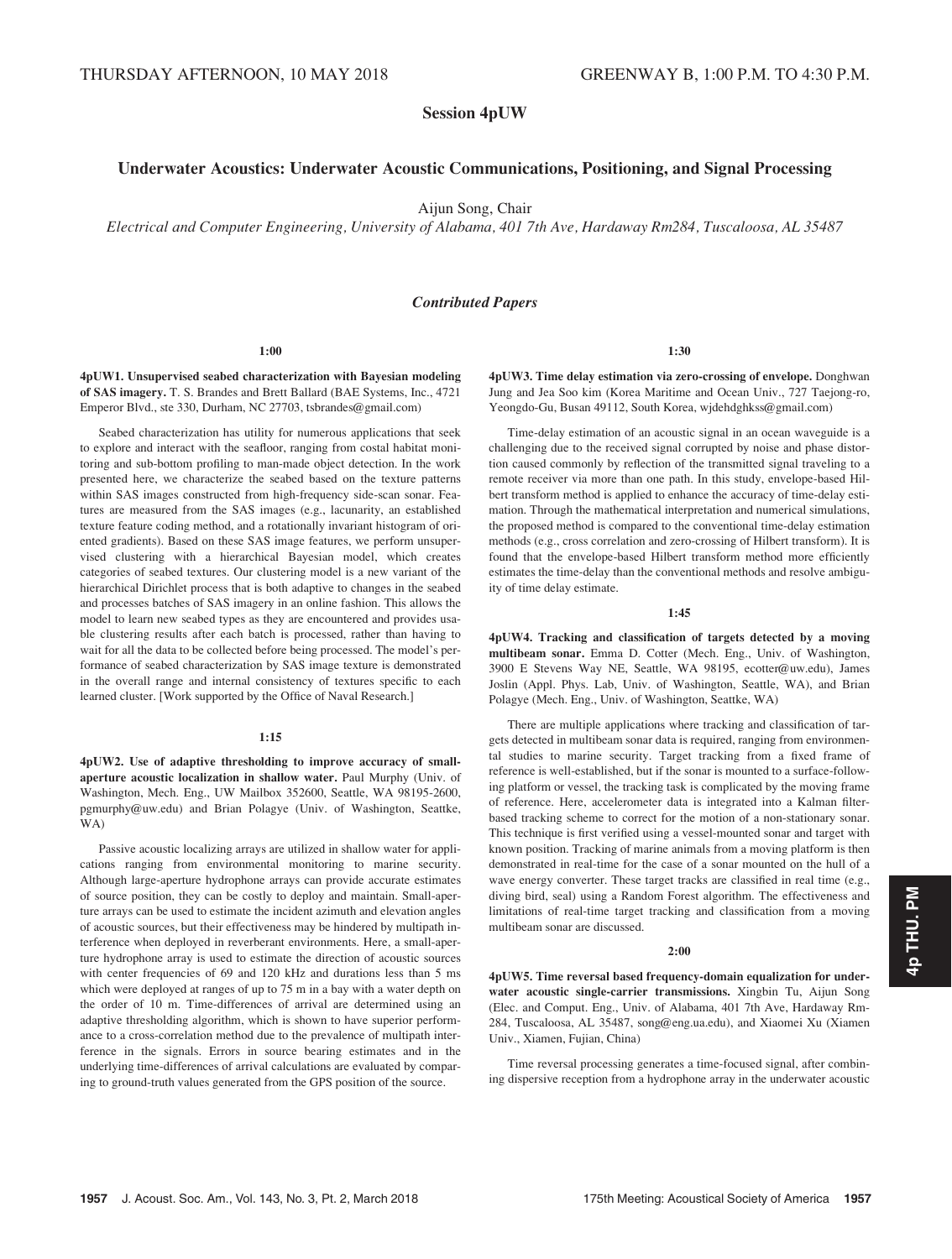channel. Because of this property, the time reversal method has been studied as a preprocessing scheme to support decision feedback equalization for underwater acoustic communications. Orthogonal frequency division multiplexing has also been combined with time reversal processing to improve spectral efficiency, as the equivalent compact channel impulse response allows short prefixes in the acoustic channel. Here, we show that time reversal processing can be used to facilitate prefix-free frequency domain equalization. Traditional frequency domain equalization schemes rely on the use of periodic prefixes, which bring a loss of spectral efficiency in the alreadybandlimited underwater channel. The core idea is to use time reversal preprocessing to generate a delta-like equivalent impulse response to facilitate robust reconstruction of prefixes at the receiver for prefix-free single-carrier transmissions. The resultant receiver not only improves the spectral efficiency, but also supports communications over channels of variable fluctuation rates. The effectiveness of the receiver has been tested using the field measurements from the Gulf of Mexico in August 2016.

#### 2:15

4pUW6. M-ary cyclic shift keying spread spectrum underwater acoustic communication using frequency domain energy detector. zhuoqun wei, Xiao Han, and Jingwei Yin (College of Underwater Acoust. Eng., Harbin Eegineering Univ., 145 Nantong St., Harbin, Heilongjiang Province, Harbin, Heilongjiang 150001, China, weizhuoqun@hrbeu.edu.cn)

M-ary cyclic shift keying (M-CSK) method can greatly improve the communication rate of conventional direct sequence spread spectrum, but the robustness is seriously influenced by the fluctuation of sea surface and Doppler effect. As to this problem, M-ary cyclic shift keying spread spectrum (M-CSKSS) underwater acoustic communication (UAC) based on frequency domain energy detector (FDED) algorithm is proposed in this paper. Time reversal (TR) is firstly adopted to suppress multipath spread using channel impulse response (CIR) estimated from the former symbol. And then the baseband signal after TR processing goes through a FDED, decisions are made according to the output energy later. Simulation results show the robustness of this algorithm under low signal-to-noise ration and multipath environment. In a field experiment, data transmission with very low bit error rate (BER) was achieved and the communication rate was 375bits/s.

#### 2:30–2:45 Break

#### 2:45

4pUW7. A method of distinguishing between surface and underwater targets based on time delay in deep water. Chunpeng Zhao and Guolong Liang (Underwater Acoust. Eng., Harbin Eng. Univ., No.145 Nantong St.,Nangang District,Harbin,Heilongjiang Province,China, Harbin, Heilongjiang 150001, China, 1067283316@qq.com)

It is difficult to distinguish between surface and underwater targets in passive detecting with a single sensor or a horizontal linear array in deep water. It is noticed that targets in different depths have different characteristics in time delay difference of rays. This paper takes advantage of this feature to discriminate targets' depths in direct-arrival zone and shadow zone in deep water. And the relation between judgment boundary and depth of sensor is analyzed. The simulation result shows that when the depth of sensor is 50m, the boundary which can distinguish between surface and underwater targets can be set to 10m. And the depth of the boundary decreases with the increase of the depth of sensor.

#### 3:00

4pUW8. Research on integrated positioning approach based on long/ ultra-short baseline. Jingfei Wang, Nan Zou, and Fu Jin (College of Underwater Acoust. Eng., Harbin Eng. Univ., Harbin, Heilongjiang 150001, China, 527656530@qq.com)

With the development of underwater acoustic technology, the combination of multiple positioning means becomes the trend of underwater acoustic positioning technology. Based on an integrated long/ultra-short baseline location equipment, this paper discusses a multi-solution fusion method based on the minimum mean square error criterion. This method fuses long baseline and ultra-short baseline information on output, and it is relatively simple. The results of integrated long/ultra-short baseline location are compared with the results of long baseline location and ultra-short baseline location by simulation and experience. It shows that the integrated long/ultrashort baseline location system has the higher positioning accuracy than long baseline location and ultra-short baseline location. It realizes the high precision positioning of underwater target.

# 3:15

4pUW9. Study of long baseline optimization positioning algorithms Bbsed on redundancy measurement. Ying Guo, Yan Wang (College of Underwater Acoust. Eng., Harbin Eng. Univ., Harbin 15000, China, guoyinggy@hrbeu.edu.cn), and Nan Zou (College of Underwater Acoust. Eng., Harbin Eng. Univ., Harbin, Heilongjiang, China)

Generally, underwater vehicles real-time navigation system works through the principle of spherical intersection. The number of array elements required for this method is fixed, but in the case of redundant array elements, they can't be fully utilized. This paper presents two optimization methods based on redundancy measurement. One approach is the steepest descent method and the other is Gauss-Newton method. The former searches for the minimum value of the measurement's sum of squared residuals along the negative gradient direction, and the later, a non-linear least-squares optimization method that constantly revise regression coefficients through multiple iterations to minimize the sum of squared residuals. Simulation show that both methods are greatly affected by the initial position, the closer the distance between initial position to the target is, the smaller positioning error is. On the same initial position, the Gauss-Newton method has less positioning error than the steepest descent method. The conclusions have been proved to be valid by sea trial.

#### 3:30

4pUW10. Direction estimation of coherent signals based on the symmetry of uniform linear array. Yunqi Tian, Guolong Liang, and Fu Jin (College of Underwater Acoust. Eng., Harbin Eng. Univ., 145 Nantong St.,Harbin, Heilongjiang Province, Harbin, Heilongjiang 150001, China, tianyunqi@yahoo.com)

A large number of coherent signals are generated due to interface reflection in the ocean. A novel algorithm based on the symmetry of uniform linear array (ULA) is proposed to solve the problem of direction of arrival (DOA) estimation in coherent environment. Considering the center sensor as the reference, ULA can be divided into two symmetric parts. Firstly, the conjugate data of one part is rearranged, meanwhile, the other part data is maintained. Secondly, the correlation function calculated by processed data is averaged to construct a full rank Hermitian Toeplitz matrix. Finally, we can estimate the directions of coherent sources by eigen-decomposition. The results of simulation show that the proposed algorithm not only can effectively distinguish coherent signals, but also can improve the resolution, the accuracy and the probability of success in DOA estimation. Furthermore, the proposed algorithm is robust in the case of lower SNR or fewer snapshots.

## 3:45

4pUW11. An effective method of choosing vertical beam pitch angle of sonar array. Mengnan He, Fan Zhan, Guolong Liang, and Ao Shen (College of Underwater Acoust. Eng., Harbin Eng. Univ., No.145 Nantong St.,Nangang District, Harbin, Heilongjiang 150001, China, hmn111@126. com)

In order to obtain a better array gain, the sonar main-beam should point to the incident direction of acoustic waves. For stereoscopic sonars, such as cylindrical array sonar, the incident direction of acoustic wave contains both horizontal angle and vertical pitch angle (VPA). Due to the variation of acoustic VPA caused by hydrological condition, the array gain would decrease seriously when the VPA of sonar beam doesn't match the VPA of acoustic waves. To solve the above problem, we proposed a VPA optimization method for stereoscopic sonars. First,we analyzed the variation rule of both sonar array gain and the acoustic VPA. Then,search for the VPA of the sonar beam in the vertical directions by beam scanning, so as to maximize the array gain. Simulations results are provided to validate the performance of the proposed method.